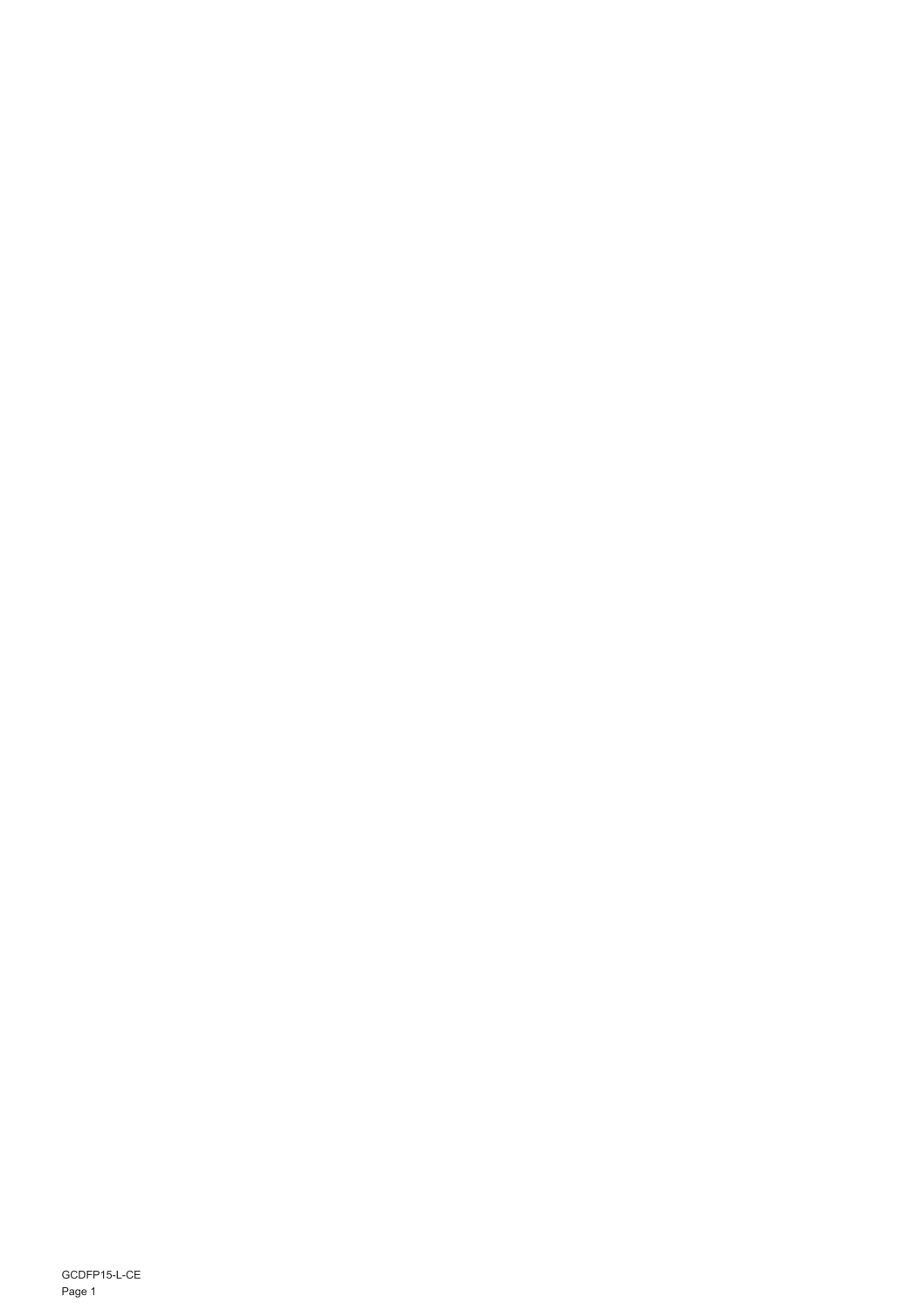## <span id="page-2-0"></span>**Novocastra™ Liquid Mouse Monoclonal Antibody Gross Cystic Disease Fluid Protein-15 Product Code: NCL-L-GCDFP15**

## **Intended Use**

#### *For in vitro diagnostic use.*

NCL-L-GCDFP15 is intended for the qualitative identification by light microscopy of gross cystic disease fluid protein (15 kD) molecules in paraffin sections. The clinical interpretation of any staining or its absence should be complemented by morphological studies using proper controls and should be evaluated within the context of the patient's clinical history and other diagnostic tests by a qualified pathologist.

## **Principle of Procedure**

Immunohistochemical (IHC) staining techniques allow for the visualization of antigens via the sequential application of a specific antibody to the antigen (primary antibody), a secondary antibody to the primary antibody and an enzyme complex with a chromogenic substrate with interposed washing steps. The enzymatic activation of the chromogen results in a visible reaction product at the antigen site. The specimen may then be counterstained and coverslipped. Results are interpreted using a light microscope and aid in the differential diagnosis of pathophysiological processes, which may or may not be associated with a particular antigen.

## **Clone**

23A3

#### **Immunogen**

Recombinant prokaryotic protein corresponding to the excreted domain of the gross cystic disease fluid protein (15 kD) molecule.

#### **Specificity**

Human gross cystic disease fluid protein (15 kD).

## **Reagent Composition**

NCL-L-GCDFP15 is a liquid tissue culture supernatant containing sodium azide as a preservative.

## **Ig Class**

IgG2a

## **Total Protein Concentration Total Protein**

Refer to vial label for lot specific total protein concentration.

## **Antibody Concentration**

Greater than or equal to 55 mg/L as determined by ELISA. Refer to vial label for lot specific Ig concentration.

#### **Recommendations On Use**

Immunohistochemistry on paraffin sections.

**Heat Induced Epitope Retrieval (HIER):** Please follow the instructions for use in Novocastra Epitope Retrieval Solution pH 6.

**Suggested dilution:** 1:40 for 30 minutes at 25 °C. This is provided as a guide and users should determine their own optimal working dilutions.

**Visualization:** Please follow the instructions for use in the Novolink™ Polymer Detection Systems. For further product information or support, contact your local distributor or regional office of Leica Biosystems, or alternatively, visit the Leica Biosystems' Web site, www.LeicaBiosystems.com

The performance of this antibody should be validated when utilized with other manual staining systems or automated platforms.

## **Storage and Stability**

Store at 2–8 °C. Do not freeze. Return to 2–8 °C immediately after use. Do not use after expiration date indicated on the vial label. Storage conditions other than those specified above must be verified by the user.

#### **Specimen Preparation**

The recommended fixative is 10% neutral-buffered formalin for paraffin-embedded tissue sections.

#### **Warnings and Precautions**

This reagent has been prepared from the supernatant of cell culture. As it is a biological product, reasonable care should be taken when handling it.

This reagent contains sodium azide. A Material Safety Data Sheet is available upon request or available from www.LeicaBiosystems.com

Consult federal, state or local regulations for disposal of any potentially toxic components.

Specimens, before and after fixation, and all materials exposed to them, should be handled as if capable of transmitting infection and disposed of with proper precautions.1 Never pipette reagents by mouth and avoid contacting the skin and mucous membranes with reagents and specimens. If reagents or specimens come in contact with sensitive areas, wash with copious amounts of water. Seek medical advice.

Minimize microbial contamination of reagents or an increase in non-specific staining may occur.

Incubation times or temperatures, other than those specified, may give erroneous results. Any such changes must be validated by the user.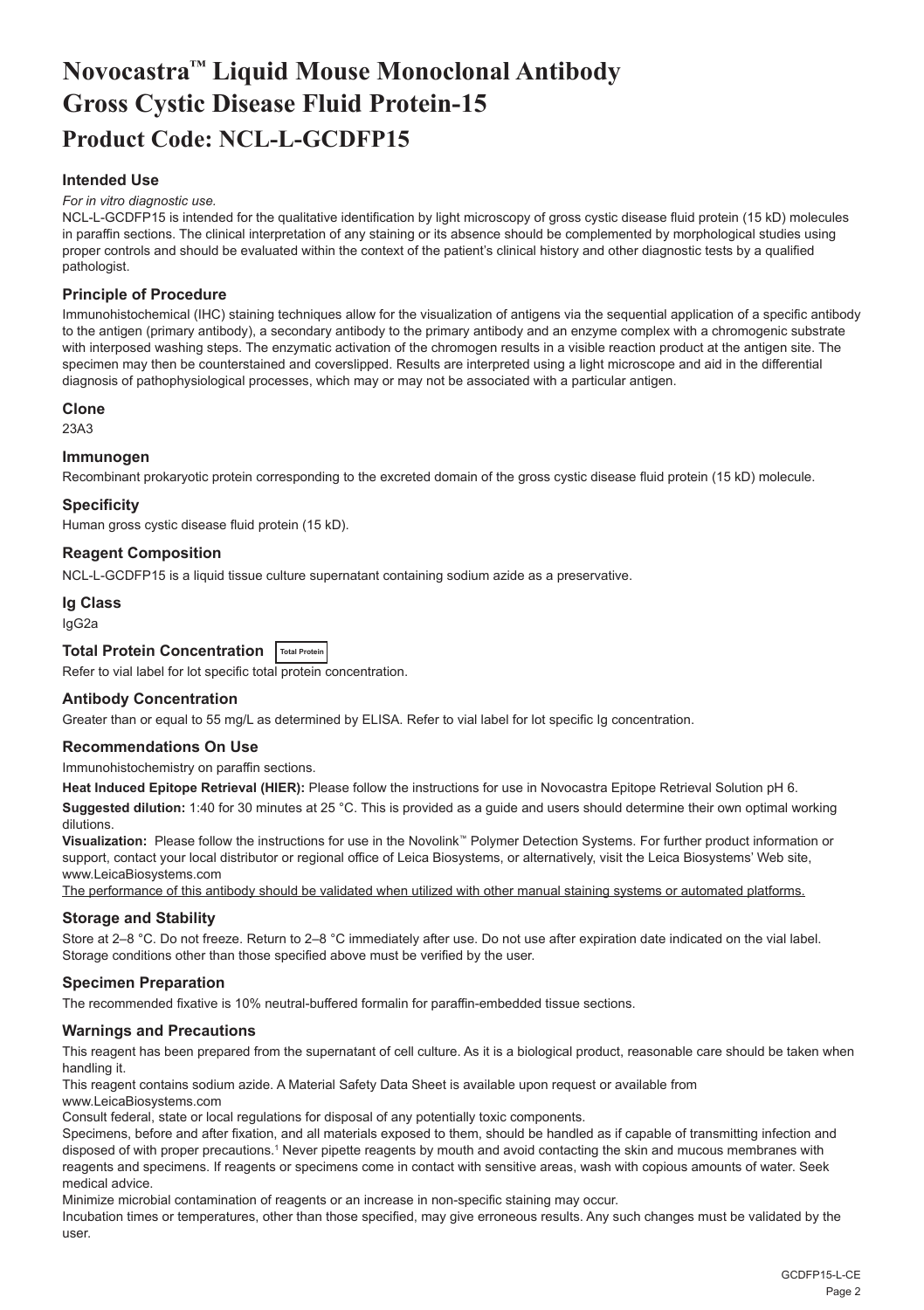## **Quality Control**

Differences in tissue processing and technical procedures in the user's laboratory may produce significant variability in results, necessitating regular performance of in-house controls in addition to the following procedures.

Controls should be fresh autopsy/biopsy/surgical specimens, formalin-fixed, processed and paraffin wax-embedded as soon as possible in the same manner as the patient sample(s).

## **Positive Tissue Control**

Used to indicate correctly prepared tissues and proper staining techniques.

One positive tissue control should be included for each set of test conditions in each staining run.

A tissue with weak positive staining is more suitable than a tissue with strong positive staining for optimal quality control and to detect minor levels of reagent degradation.<sup>2</sup>

Recommended positive control tissue is skin - sweat glands.

If the positive tissue control fails to demonstrate positive staining, results with the test specimens should be considered invalid.

## **Negative Tissue Control**

Should be examined after the positive tissue control to verify the specificity of the labeling of the target antigen by the primary antibody. Recommended negative control tissue is tonsil.

Alternatively, the variety of different cell types present in most tissue sections frequently offers negative control sites, but this should be verified by the user.

Non-specific staining, if present, usually has a diffuse appearance. Sporadic staining of connective tissue may also be observed in sections from excessively formalin-fixed tissues. Use intact cells for interpretation of staining results. Necrotic or degenerated cells often stain non-specifically.<sup>3</sup> False-positive results may be seen due to non-immunological binding of proteins or substrate reaction products. They may also be caused by endogenous enzymes such as pseudoperoxidase (erythrocytes), endogenous peroxidase

(cytochrome C), or endogenous biotin (eg. liver, breast, brain, kidney) depending on the type of immunostain used. To differentiate endogenous enzyme activity or non-specific binding of enzymes from specific immunoreactivity, additional patient tissues may be stained exclusively with substrate chromogen or enzyme complexes (avidin-biotin, streptavidin, labeled polymer) and substrate-chromogen, respectively. If specific staining occurs in the negative tissue control, results with the patient specimens should be considered invalid.

## **Negative Reagent Control**

Use a non-specific negative reagent control in place of the primary antibody with a section of each patient specimen to evaluate non-specific staining and allow better interpretation of specific staining at the antigen site.

## **Patient Tissue**

Examine patient specimens stained with NCL-L-GCDFP15 last. Positive staining intensity should be assessed within the context of any non-specific background staining of the negative reagent control. As with any immunohistochemical test, a negative result means that the antigen was not detected, not that the antigen was absent in the cells/tissue assayed. If necessary, use a panel of antibodies to identify false-negative reactions.

## **Results Expected**

## Normal Tissues

Clone 23A3 detected the gross cystic disease fluid protein 15 in the cytoplasm of specific elements of normal tissues, including apocrine epithelia and numerous serous cells of the bronchial glands and sublingual salivary glands. In normal breast, only a few individual epithelial cells within lobules and small ducts stain. (Total number of normal cases evaluated = 92).

## Abnormal Tissues

Clone 23A3 stained 44/232 tumors evaluated, including breast carcinomas (40/85), fibrocystic disease of the breast (2/2), Paget's disease (1/1), adenocarcinomas of the prostate (1/2), lung tumors (0/29), ovarian tumors (0/16), sarcomas (0/11), colon tumors (0/10), lymphomas (0/9), melanomas (0/7), kidney tumors (0/6), thyroid tumors (0/6), carcinoid tumors (0/6), liver tumors (0/5), seminomas (0/5), adenocarcinomas of the stomach (0/4), unspecified undifferentiated carcinomas (0/3), mesotheliomas (0/3), squamous cell carcinomas of the esophagus (0/2), soft tissue tumors (0/2), squamous cell carcinomas of the tongue (0/2), metastatic tumors of unknown origin (0/2), squamous cell carcinomas of the cervix (0/2), adenocarcinomas of the rectum (0/2), skin tumors (0/2), adenocarcinomas of the pancreas (0/2), endometrial tumors (0/2), a brain tumor (0/1), a squamous cell carcinoma of the larynx (0/1), a teratoma (0/1) and an unspecified squamous cell carcinoma  $(0/1)$ . (Total number of tumor cases evaluated = 232).

#### **NCL-L-GCDFP15 is recommended for the assessment of gross cystic disease fluid protein-15 expression in normal and neoplastic tissues.**

## **General Limitations**

Immunohistochemistry is a multistep diagnostic process that consists of specialized training in the selection of the appropriate reagents; tissue selection, fixation, and processing; preparation of the IHC slide; and interpretation of the staining results.

Tissue staining is dependent on the handling and processing of the tissue prior to staining. Improper fixation, freezing, thawing, washing, drying, heating, sectioning or contamination with other tissues or fluids may produce artifacts, antibody trapping, or false negative results. Inconsistent results may be due to variations in fixation and embedding methods, or to inherent irregularities within the tissue.<sup>4</sup> Excessive or incomplete counterstaining may compromise proper interpretation of results.

The clinical interpretation of any staining or its absence should be complemented by morphological studies using proper controls and should be evaluated within the context of the patient's clinical history and other diagnostic tests by a qualified pathologist.

Antibodies from Leica Biosystems Newcastle Ltd are for use, as indicated, on either frozen or paraffin-embedded sections with specific fixation requirements. Unexpected antigen expression may occur, especially in neoplasms. The clinical interpretation of any stained tissue section must include morphological analysis and the evaluation of appropriate controls.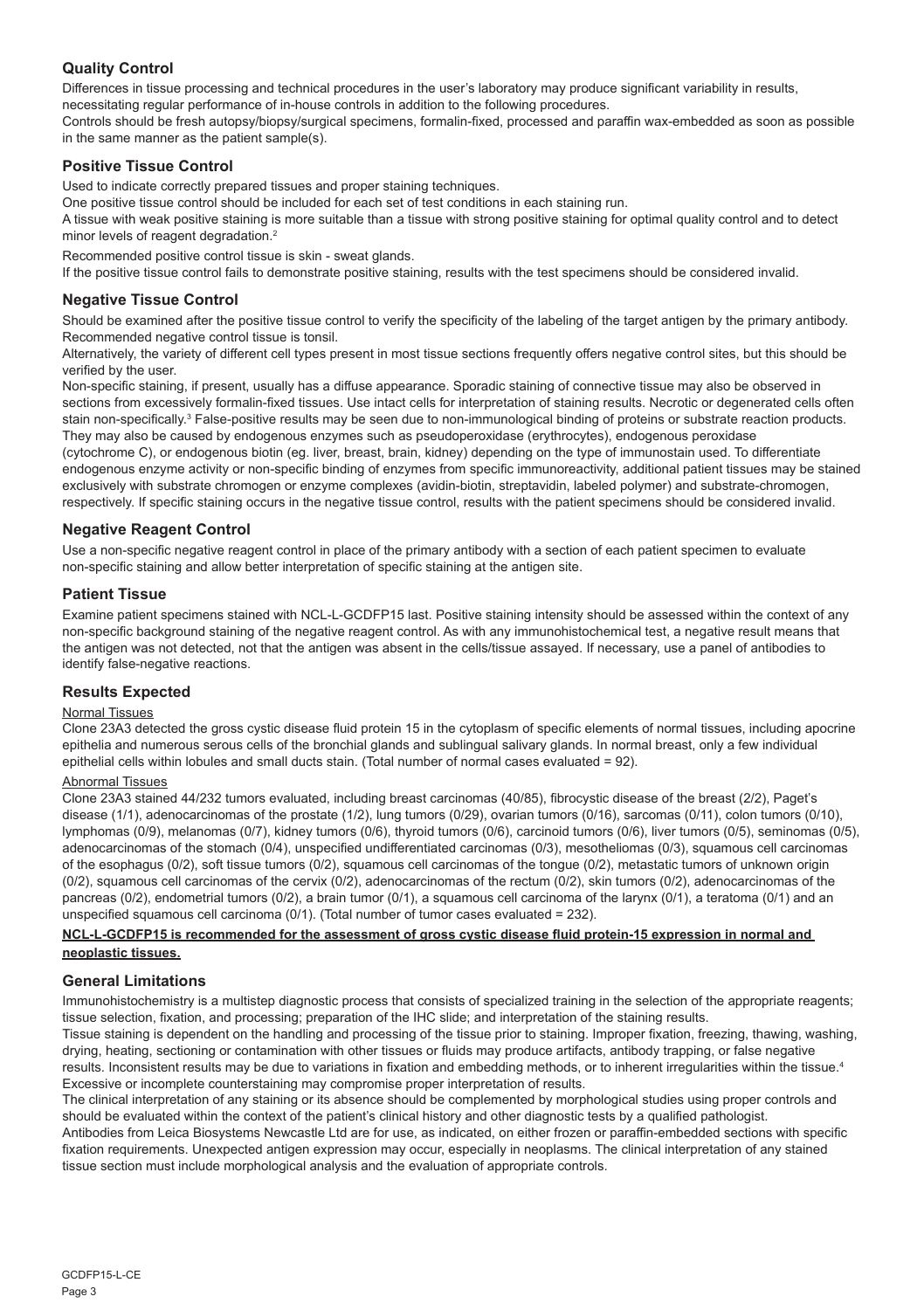## **Bibliography - General**

- 1. National Committee for Clinical Laboratory Standards (NCCLS). Protection of laboratory workers from infectious diseases transmitted by blood and tissue; proposed guideline. Villanova, P.A. 1991; 7(9). Order code M29-P.
- 2. Battifora H. Diagnostic uses of antibodies to keratins: a review and immunohistochemical comparison of seven monoclonal and three polyclonal antibodies. Progress in Surgical Pathology. 6:1–15. eds. Fenoglio-Preiser C, Wolff CM, Rilke F. Field & Wood, Inc., Philadelphia.
- 3. Nadji M, Morales AR. Immunoperoxidase, part I: the techniques and pitfalls. Laboratory Medicine. 1983; 14:767.
- 4. Omata M, Liew CT, Ashcavai M, Peters RL. Nonimmunologic binding of horseradish peroxidase to hepatitis B surface antigen: a possible source of error in immunohistochemistry. American Journal of Clinical Pathology. 1980; 73:626.
- 5. Sapino A, Cassoni P and Bussolati G. Gross cystic disease fluid protein (GCDFP-15) in the breast: past and present Journal of Biological Regulators & Homeostatic Agents. 2000; 14(4):259–262.
- 6. Haagensen DE Jr, Dilley WG, Mazoujian G et al. Review of GCDFP-15. An apocrine marker protein. Annals of the New York Academy of Sciences.1990;586:161–173.

## **Amendments to Previous Issue**

Reagent Composition, Total Protein Concentration, Recommendations On Use, Warnings and Precautions, Results Expected.

#### **Date of Issue**

14 November 2018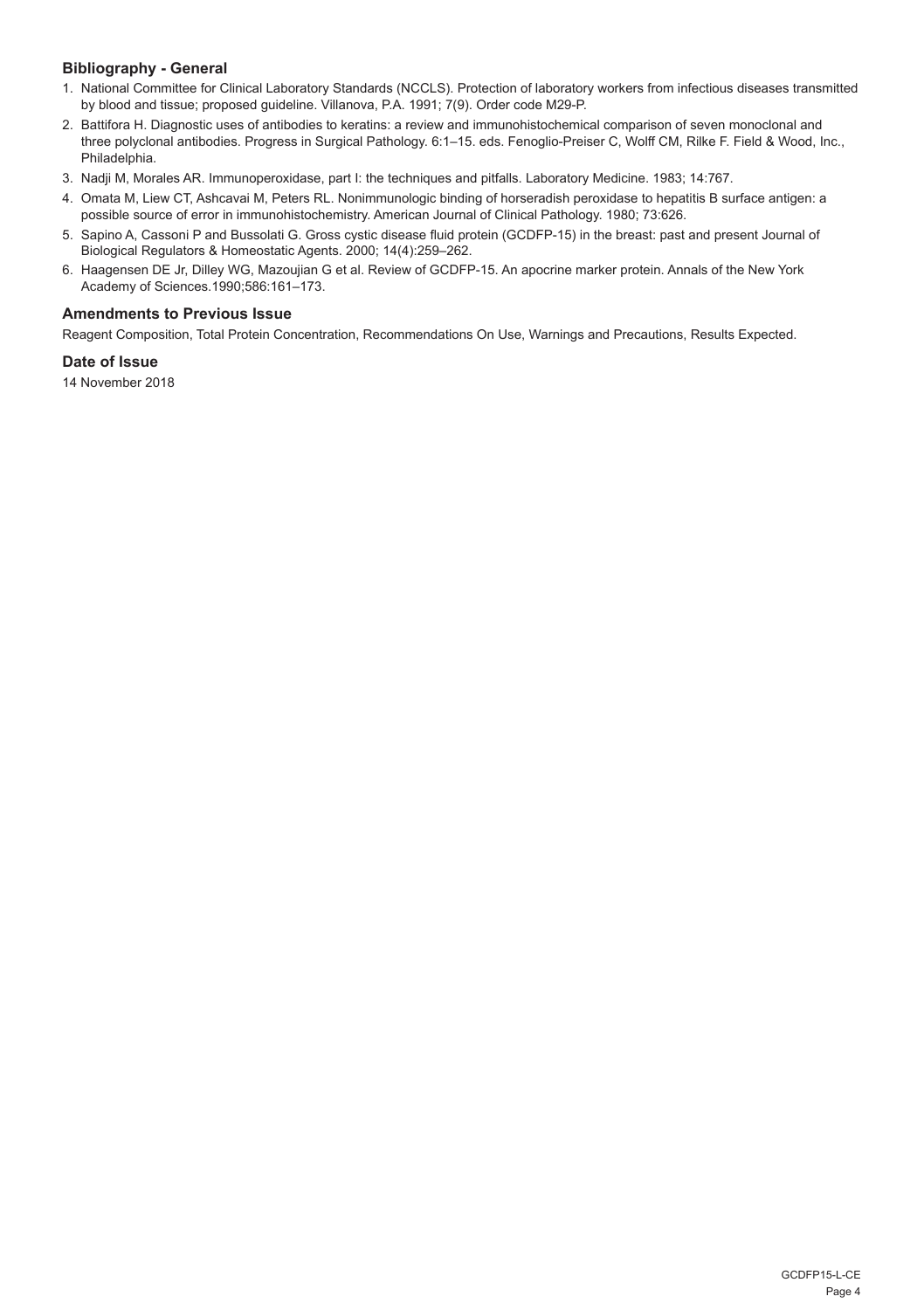## <span id="page-5-0"></span>**Novocastra™ Anticorps Monoclonal Liquide de Souris Gross Cystic Disease Fluid Protein-15 Référence du Produit: NCL-L-GCDFP15**

## **Utilisation Prévue**

#### *Diagnostic in vitro*.

Le NCL-L-GCDFP15 est destiné à l'identification qualitative par microscopie optique de la molécules Gross Cystic Disease Fluid Protein-15 sur des coupes en paraffine. L'interprétation clinique de tout marquage, ou absence de marquage, doit être complétée par des études morphologiques utilisant des contrôles appropriés et doit être évaluée par un pathologiste qualifié à la lumière des antécédents cliniques du patient et d'autres analyses diagnostiques.

## **Principe de la Procédure**

Les techniques de marquage immunohistochimique (IHC) permettent la visualisation des antigènes via l'application séquentielle d'un anticorps spécifique sur un antigène (anticorps primaire), d'un anticorps secondaire sur l'anticorps primaire et d'un complexe enzymatique comportant un substrat chromogène, avec des étapes de lavage intercalées. L'activation enzymatique du chromogène se traduit par la présence d'un produit de réaction visible au niveau du site de l'antigène. Le spécimen peut ensuite faire l'objet d'une coloration de contraste et être placé sous une lamelle. Les résultats sont interprétés à l'aide d'un microscope optique et participent au diagnostic différentiel des processus physiopathologiques, susceptibles, ou non, d'être associés à un antigène particulier.

#### **Clone**

23A3

## **Immunogène**

Protéine procaryote recombinante correspondant au domaine excrété de la molécule de GCDFP-15 humaine (15 kD).

## **Spécificité**

GCDFP-15 humaine (15 kD).

## **Composition du Réactif**

Le NCL-L-GCDFP15 est un surnageant de culture tissulaire liquide contenant une solution d'azide de sodium comme conservateur.

## **Classe d'Ig**

IgG2a

## **Concentration Totale en Protéines Total Protein**

La concentration totale en protéines, spécifique du lot, figure sur l'étiquette du flacon.

## **Concentration en Anticorps**

Supérieure ou égale à 55 mg/l, déterminée par la méthode ELISA. La concentration totale en Ig, spécifique du lot, figure sur l'étiquette du flacon.

## **Recommandations d'utilisation**

Immunohistochimie sur coupes en paraffine.

**Restauration d'épitope induite par la chaleur (HIER):** Veuillez respecter le mode d'emploi de Novocastra Epitope Retrieval Solution pH 6.

**Dilution préconisée:** 1:40 durant 30 minutes à 25 °C. Ceci n'est donné qu'à titre indicatif et les utilisateurs doivent déterminer leurs propres dilutions de travail optimales.

**Visualisation:** Veuillez respecter le mode d'emploi des Novolink™ Polymer Detection Systems. Pour plus d'informations sur le produit ou pour toute assistance, contactez votre représentant local ou le bureau régional de Leica Biosystems, ou sinon rendez vous sur le site www.LeicaBiosystems.com de Leica Biosystems.

Les performances de cet anticorps devront être validées lorsqu'il est utilisé avec d'autres systèmes de coloration manuels ou platesformes automatisées.

## **Conservation et Stabilité**

Conserver à 2–8 °C. Ne pas congeler. Remettre immédiatement à 2–8 °C après utilisation. Ne pas utiliser après la date de péremption indiquée sur l'étiquette du récipient. Les conditions de conservation autres que celles qui sont spécifiées ci-dessus doivent faire l'objet d'une vérification par l'utilisateur.

## **Préparation des Spécimens**

Le fixateur recommandé est le formol à 10%, tamponné, neutre, pour coupes tissulaires incluses en paraffine.

## **Mises en Garde et Précautions**

Ce réactif a été préparé à partir du surnageant d'une culture cellulaire. Du fait de sa nature de produit biologique, sa manipulation doit faire l'objet du plus grand soin.

Ce réactif contient de l'azide de sodium. Une Fiche de données de sécurité est disponible sur demande ou sur le site www.LeicaBiosystems.com

Consulter les réglementations nationales, régionales ou locales en vigueur relatives à l'élimination de tous les éléments potentiellement toxiques.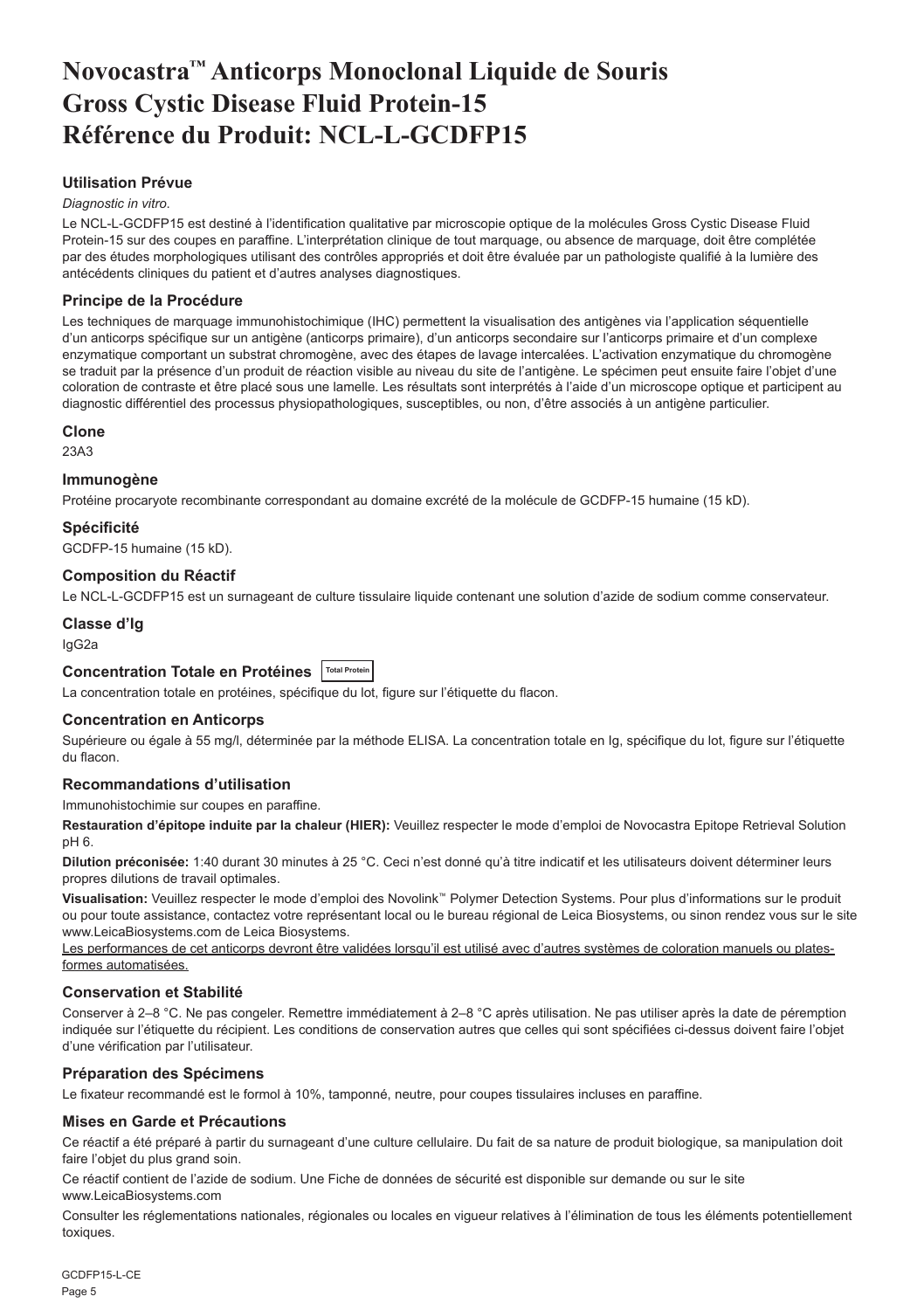Les spécimens, avant et après fixation, ainsi que toutes les matières ayant été en contact avec eux, doivent être manipulés comme s'ils étaient susceptibles de transmettre une infection et être éliminés en respectant les précautions appropriées<sup>1</sup>. Ne jamais pipeter les réactifs avec la bouche et éviter tout contact des réactifs et des spécimens avec la peau et les membranes muqueuses. Rincer avec de grandes quantités d'eau en cas de contact des réactifs ou des spécimens avec des zones sensibles. Consulter un médecin.

Minimiser la contamination microbienne des réactifs sinon un accroissement du marquage non spécifique est susceptible de se produire. Des durées et des températures d'incubation différentes de celles qui ont été spécifiées sont susceptibles de conduire à des résultats erronés. Toutes les modifications doivent être validées par l'utilisateur.

## **Contrôle de Qualité**

Des différences de traitement des tissus et de procédures techniques du laboratoire de l'utilisateur sont susceptibles de conduire à une variabilité significative des résultats, ce qui rend nécessaire la mise en œuvre de contrôles en interne en plus des procédures suivantes.

Les contrôles doivent être des spécimens frais provenant d'autopsies, de biopsies ou d'interventions chirurgicales, fixés au formol, traités et inclus en cire de paraffine dès que possible, de la même façon que le(s) échantillon(s) de patient.

## **Tissu de Contrôle Positif**

Il est utilisé pour indiquer que les tissus ont été préparés correctement et que les techniques de marquage étaient appropriées. Un contrôle tissulaire positif doit être inclus dans toute opération de marquage pour chaque ensemble de conditions d'analyse.

Un tissu présentant un marquage faiblement positif est plus adapté à un contrôle de qualité optimal qu'un tissu présentant un marquage fortement positif et il permet de détecter de moindres niveaux de dégradation du réactif.<sup>2</sup>

Le tissu de contrôle positif recommandé est les glandes sudoripares de la peau.

Si le tissu de contrôle positif ne présente pas de marquage positif, les résultats des spécimens analysés doivent être considérés comme invalides.

## **Tissu de Contrôle Négatif**

Il doit être examiné après le tissu de contrôle positif afin de vérifier la spécificité du marquage de l'antigène cible par l'anticorps primaire. Les amygdales constitue le tissu de contrôle négatif recommandé.

Sinon, la diversité des types cellulaires présents dans la plupart des tissus permet de disposer fréquemment de sites de contrôle négatif, mais ils doivent être vérifiés par l'utilisateur.

S'il est présent, le marquage non spécifique prend habituellement une apparence diffuse. Un marquage sporadique du tissu conjonctif peut également être observé sur des coupes de tissus qui ont été fixées par un excès de formol. Utiliser des cellules intactes pour l'interprétation des résultats du marquage. Les cellules nécrotiques ou dégénérées sont souvent marquées de façon non spécifique.<sup>3</sup> Des résultats faussement positifs peuvent être observés en raison d'une liaison non immunologique à des protéines ou à des produits de réaction du substrat. Ils peuvent également être provoqués par des enzymes endogènes comme la pseudoperoxydase (érythrocytes), la peroxydase endogène (cytochrome C), ou la biotine endogène (foie, sein, cerveau, rein, par exemple) selon le type d'immunomarquage utilisé. Pour différencier l'activité des enzymes endogènes ou la liaison non spécifique d'enzymes de l'immunoréactivité spécifique, des tissus supplémentaires du patient peuvent être marqués exclusivement avec le substrat chromogène ou par des complexes enzymatiques (avidine-biotine, streptavidine, polymère marqué) et le substrat chromogène respectivement. Si un marquage spécifique se produit dans le tissu de contrôle négatif, les résultats des spécimens du patient doivent être considérés comme invalides.

## **Réactif de Contrôle Négatif**

Utiliser un réactif de contrôle négatif non spécifique à la place de l'anticorps primaire avec une coupe de chaque spécimen du patient afin d'évaluer le marquage non spécifique et de permettre une meilleure interprétation du marquage spécifique au niveau du site antigénique.

## **Tissu du Patient**

Examiner les échantillons du patient marqués au NCL-L-GCDFP15 en dernier lieu. L'intensité du marquage positif doit être évaluée à la lumière du bruit de fond du marquage non spécifique du réactif de contrôle négatif. Comme pour toutes les analyses immunohistochimiques, un résultat négatif signifie que l'antigène n'a pas été détecté mais ne signifie pas qu'il est absent des cellules/ tissus testés. Si nécessaire, employer un panel d'anticorps pour identifier les réactions faussement négatives.

## **Résultats Attendus**

#### Tissus normaux

Le clone 23A3 a détecté la protéine 15 fluide de la maladie kystique brute dans le cytoplasme des éléments spécifiques de tissus normaux, dont des épithéliums apocrines et de nombreuses cellules séreuses des glandes bronchiques et des glandes salivaires sublinguales. Dans un sein normal, seules quelques cellules épithéliales individuelles à l'intérieur de lobules et de petits canaux sont marquées. (Nombre total de cas normaux évalués = 92).

## Tissus tumoraux

Le clone 23A3 a marqué 44/232 tumeurs évaluées, dont des cancers du sein (40/85), la maladie fibrokystique du sein (2/2), la maladie de Paget (1/1), des adénocarcinomes de la prostate (1/2), des tumeurs du poumon (0/29), des tumeurs de l'ovaire (0/16), des sarcomes (0/11), des tumeurs du côlon (0/10), des lymphomes (0/9), des mélanomes (0/7), des tumeurs rénales (0/6), des tumeurs de la thyroïde (0/6), des tumeurs carcinoïdes (0/6), des tumeurs du foie (0/5), des séminomes (0/5), des adénocarcinomes de l'estomac (0/4), des carcinomes indifférenciés non spécifiés (0/3), des mésothéliomes (0/3), des carcinomes squameux de l'œsophage (0/2), des tumeurs des tissus mous (0/2), des carcinomes squameux de la langue (0/2), des tumeurs métastatiques d'origine inconnue (0/2), des carcinomes squameux du col utérin (0/2), des adénocarcinomes du rectum (0/2), des tumeurs de la peau (0/2), des adénocarcinomes du pancréas (0/2), des tumeurs endométriales (0/2), une tumeur cérébrale (0/1), un carcinome squameux du larynx (0/1), un tératome (0/1) et un carcinome squameux non spécifié (0/1). (Nombre total de cas de tumeur évalués = 232).

**NCL-L-GCDFP15 est recommandé pour l'évaluation de l'expression de la protéine-15 fluide de la maladie kystique brute dans les tissus sains et néoplasiques.**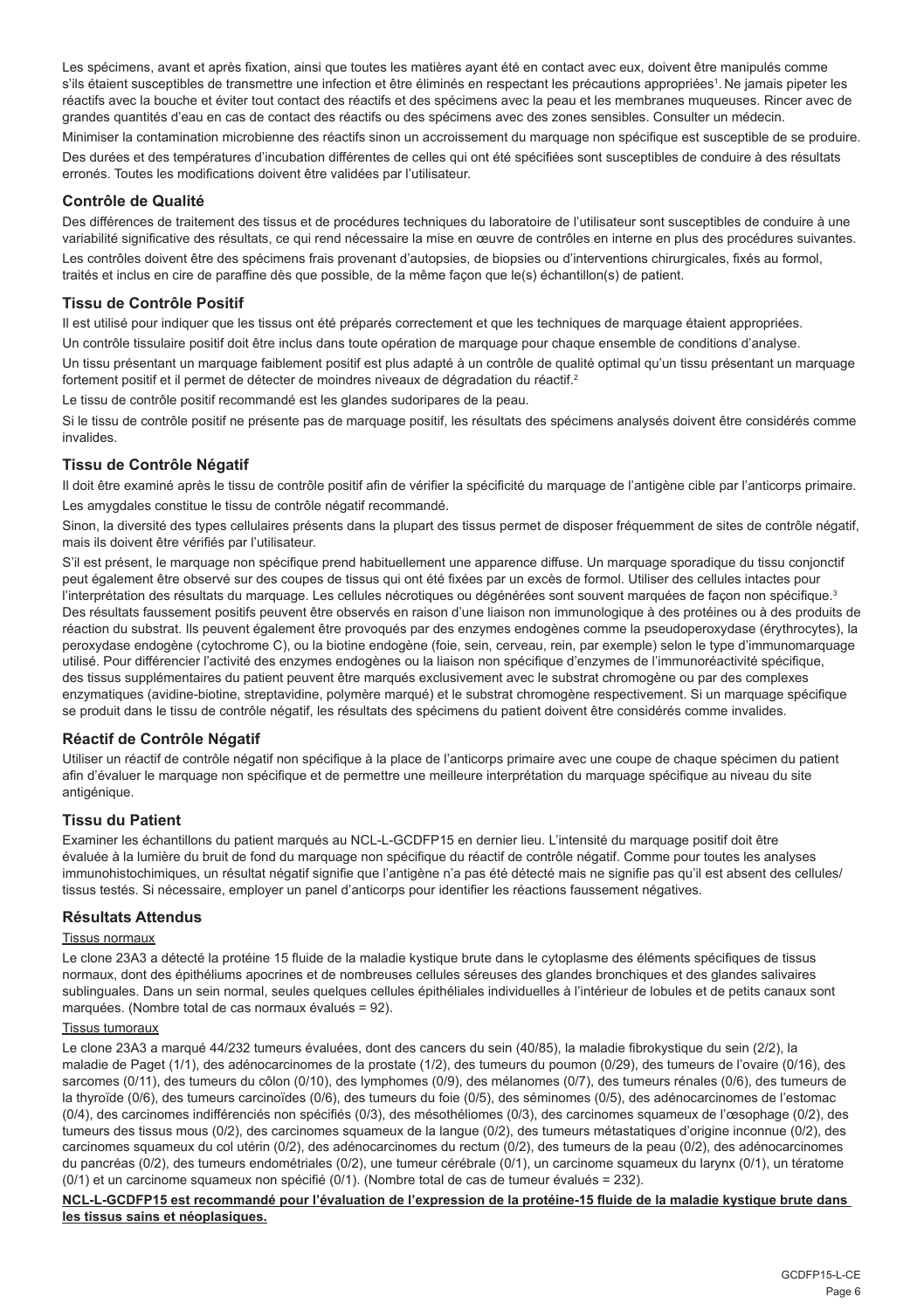## **Limites Générales**

L'immunohistochimie est un processus diagnostique constitué de plusieurs étapes qui nécessite une formation spécialisée relative au choix des réactifs appropriés ; au choix, à la fixation et au traitement des tissus ; à la préparation des lames IHC ; et à l'interprétation des résultats du marquage.

Le marquage des tissus dépend de leur manipulation et de leur traitement avant le marquage. Une fixation, une congélation, une décongélation, un lavage, un séchage, un chauffage, une coupe, incorrects ou une contamination par d'autres tissus ou d'autres liquides sont susceptibles de conduire à la production d'artefacts, au piégeage de l'anticorps ou à des résultats faussement négatifs. Des variations dans les méthodes de fixation et d'inclusion, ainsi que des irrégularités propres au tissu, peuvent conduire à des résultats incohérents<sup>4</sup>

Une coloration de contraste excessive ou incomplète peut gêner l'interprétation correcte des résultats.

L'interprétation clinique de tout marquage, ou absence de marquage, doit être complétée par des études morphologiques utilisant des contrôles appropriés et doit être évaluée par un pathologiste qualifié à la lumière des antécédents cliniques du patient et d'autres analyses diagnostiques.

Les anticorps de Leica Biosystems Newcastle Ltd sont destinés, selon les besoins, à être utilisés sur des coupes incluses en paraffine ou des coupes congelées, et conformément à des exigences particulières en matière de fixation. Une expression antigénique inattendue est susceptible de se produire, en particulier au niveau des néoplasmes. L'interprétation clinique de toute coupe tissulaire marquée doit comporter une analyse morphologique et l'évaluation des contrôles appropriés.

#### **Bibliographie Générale**

- 1. National Committee for Clinical Laboratory Standards (NCCLS). Protection of laboratory workers from infectious diseases transmitted by blood and tissue; proposed guideline. Villanova, P.A. 1991; 7(9). Order code M29-P.
- 2. Battifora H. Diagnostic uses of antibodies to keratins: a review and immunohistochemical comparison of seven monoclonal and three polyclonal antibodies. Progress in Surgical Pathology. 6:1–15. eds. Fenoglio-Preiser C, Wolff CM, Rilke F. Field & Wood, Inc., Philadelphia.
- 3. Nadji M, Morales AR. Immunoperoxidase, part I: the techniques and pitfalls. Laboratory Medicine. 1983; 14:767.
- 4. Omata M, Liew CT, Ashcavai M, Peters RL. Nonimmunologic binding of horseradish peroxidase to hepatitis B surface antigen: a possible source of error in immunohistochemistry. American Journal of Clinical Pathology. 1980; 73:626.
- 5. Sapino A, Cassoni P and Bussolati G. Gross cystic disease fluid protein (GCDFP-15) in the breast: past and present Journal of Biological Regulators & Homeostatic Agents. 2000; 14(4):259–262.
- 6. Haagensen DE Jr, Dilley WG, Mazoujian G et al. Review of GCDFP-15. An apocrine marker protein. Annals of the New York Academy of Sciences.1990;586:161–173.

#### **Amendements Apportés à la Version Précédente**

Composition du Réactif, Concentration Totale en Protéines, Recommandations d'utilisation, Mises en Garde et Précautions, Résultats **Attendue** 

## **Date de Publication**

14 novembre 2018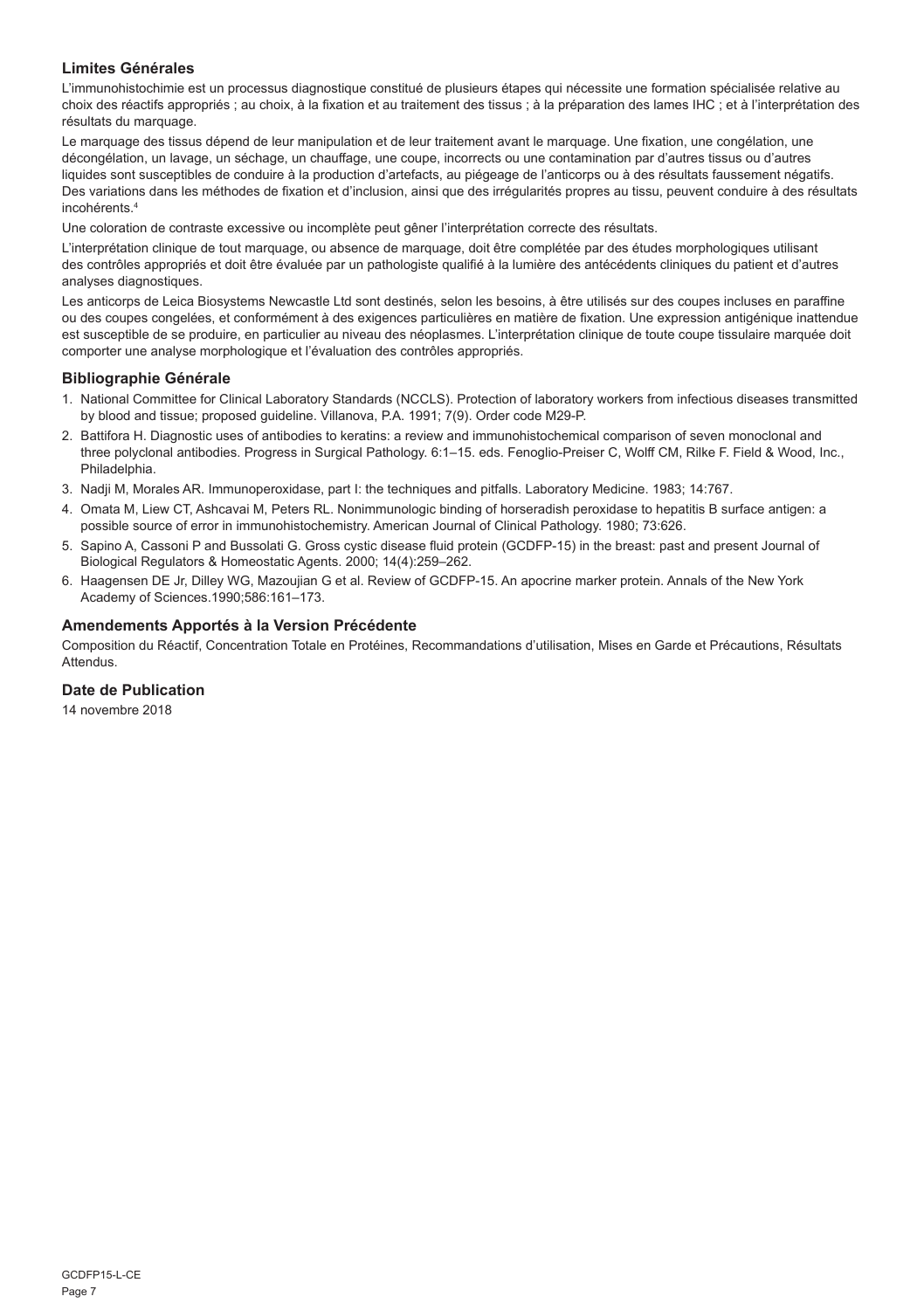## <span id="page-8-0"></span>**Novocastra™ Anticorpo Monoclonale Murino Liquido Gross Cystic Disease Fluid Protein-15 Codice Del Prodotto: NCL-L-GCDFP15**

## **Uso Previsto**

*Per uso diagnostico in vitro*.

NCL-L-GCDFP15 è destinato all'identificazione qualitativa in microscopia ottica della molecole Gross Cystic Disease Fluid Protein-15, in sezioni incluse in paraffina. L'interpretazione clinica di ogni colorazione o della sua assenza va integrata da studi morfologici che utilizzino i controlli appropriati e deve essere valutata da un patologo qualificato, nel contesto della storia clinica del paziente e delle altre metodiche diagnostiche adoperate.

## **Principio Della Procedura**

Le tecniche di colorazione immunoistochimica (IHC) consentono la visualizzazione degli antigeni mediante l'applicazione sequenziale di un anticorpo specifico per l'antigene (anticorpo primario), di un anticorpo secondario che lega l'anticorpo primario e di un complesso enzimatico con un substrato cromogeno; l'applicazione dei tre reagenti è intervallata da fasi di lavaggio. L'attivazione enzimatica del cromogeno produce una reazione visibile in corrispondenza del sito antigenico. Il campione biologico può, quindi, essere controcolorato e montato. I risultati vengono interpretati mediante un microscopio ottico e sono utili nella diagnosi differenziale di processi fisiopatologici, che possono essere più o meno associati ad un particolare antigene.

#### **Clone**

23A3

## **Immunogeno**

Proteina ricombinante procariotica, corrispondente al dominio escreto della molecola della proteina (15 kD) di liquido estratto da mastopatia a grosse cisti.

#### **Specificità**

Proteina (15 kD) di liquido estratto da mastopatia a grosse cisti umana.

#### **Composizione Del Reagente**

NCL-L-GCDFP15 è un supernatante liquido di coltura tissutale, contenente di sodio azide come conservante.

#### **Classe Ig**

IgG2a

## **Concentrazione Proteica Totale Total Protein**

Consultare l'etichetta del flacone per la concentrazione proteica totale specifica del lotto.

#### **Concentrazione Anticorpale**

Superiore o uguale a 55 mg/l, come determinato mediante test ELISA. Consultare l'etichetta del flacone per la concentrazione di Ig specifica del lotto.

### **Raccomandazioni Per L'uso**

Immunoistochimica su sezioni incluse in paraffina.

**Smascheramento antigenico termoindotto (HIER):** Si prega di seguire le istruzioni per l'uso fornite in Novocastra Epitope Retrieval Solution pH 6.

**Diluizione raccomandata:** 1:40 per 30 minuti a 25 °C. Queste raccomandazioni costituiscono delle semplici linee guida; spetta al singolo utente stabilire le diluizioni di lavoro ottimali.

Visualizzazione: Si raccomanda di seguire le istruzioni per l'uso dei Novolink™ Polymer Detection Systems. Per ulteriori informazioni sui prodotti o assistenza, contattare il distributore di zona o la sede regionale di Leica Biosystems, oppure visitare il sito internet di Leica Biosystems, www.LeicaBiosystems.com

La resa di questo anticorpo deve essere validata quando viene utilizzato con altri metodi di colorazione manuale o piattaforme automatizzate.

#### **Conservazione E Stabilità**

Conservare a 2–8 °C. Non congelare. Immediatamente dopo l'uso, raffreddare di nuovo a 2–8 °C. Non usare dopo la data di scadenza, indicata sull'etichetta del flacone. Condizioni di conservazione diverse da quelle sopra specificate vanno verificate dall'utente.

## **Preparazione Del Campione Biologico**

Il fissativo raccomandato è la formalina tamponata neutra al 10% per sezioni tissutali incluse in paraffina.

## **Avvertenze E Precauzioni**

Questo reagente è stato preparato dal supernatante di coltura cellulare. Trattandosi di un prodotto biologico, va maneggiato con cautela. Questo reagente contiene sodio azide. Una scheda di sicurezza del prodotto (MSDS) è disponibile su richiesta o dal sito www.LeicaBiosystems.com

Fare riferimento alla normativa federale, statale o locale per lo smaltimento dei componenti potenzialmente tossici.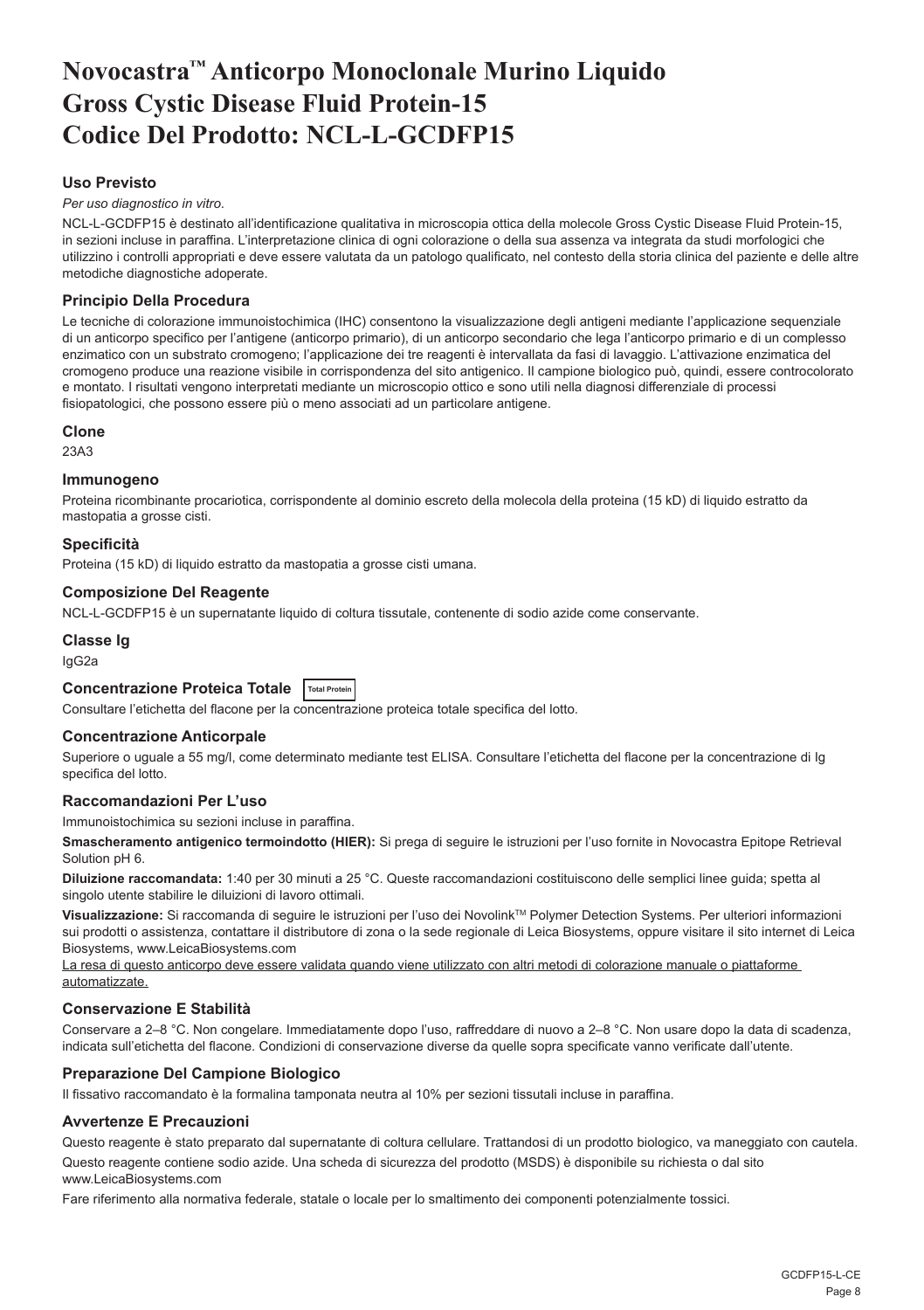Prima e dopo la fissazione, i campioni biologici e tutti i materiali ad essi esposti vanno trattati come potenzialmente infettanti e smaltiti con le appropriate precauzioni.<sup>1</sup> Non pipettare i reagenti con la bocca ed evitare il contatto dei reagenti e dei campioni biologici con la pelle e con le mucose. Se i reagenti o i campioni biologici vengono a contatto con zone sensibili, sciacquare abbondantemente le parti interessate. Consultare il medico.

Ridurre al minimo la contaminazione microbica dei reagenti, allo scopo di evitare un aumento di colorazione aspecifica.

Tempi o temperature d'incubazione diversi da quelli specificati possono condurre a risultati non veritieri. Tali variazioni devono essere convalidate dall'utente.

## **Controllo Qualità**

Differenze nella processazione del tessuto e nelle tecniche in uso presso il laboratorio dell'utente possono produrre una discrepanza significativa nei risultati, rendendo necessaria la regolare esecuzione di controlli interni, in aggiunta alle procedure descritte di seguito.

I controlli devono essere costituiti da campioni biologici freschi autoptici/bioptici/chirurgici e devono essere il più rapidamente possibile fissati in formalina, processati ed inclusi in paraffina, allo stesso modo dei campioni biologici ottenuti dal paziente.

## **Controllo Positivo Del Tessuto**

È usato per indicare tessuti correttamente preparati e tecniche di colorazione appropriate.

Per ogni gruppo di condizioni del test e ogni volta che viene eseguita la colorazione, deve essere incluso un controllo positivo del tessuto.

Un tessuto a debole colorazione positiva è più adatto di uno a colorazione positiva intensa per un ottimale controllo qualità e per mettere in evidenza anche minimi livelli di degradazione del reagente.<sup>2</sup>

Il tessuto raccomandato per il controllo positivo è costituito dalle ghiandole sudoripare della cute.

Se il controllo positivo del tessuto non dimostra colorazione positiva, i risultati con i campioni biologici del test vanno considerati non validi.

## **Controllo Negativo Del Tessuto**

Va esaminato dopo il controllo positivo, per verificare la specificità nei confronti dell'antigene bersaglio da parte dell'anticorpo primario. Il tessuto raccomandato per il controllo negativo è la tonsilla.

In alternativa, la varietà dei tipi cellulari presenti nella maggior parte delle sezioni tissutali offre spesso siti di controllo negativo, ma questo va verificato dall'utente.

La colorazione aspecifica, se presente, assume di solito aspetto diffuso. La colorazione sporadica del tessuto connettivo può anche manifestarsi in seguito ad iperfissazione di sezioni di tessuto in formalina. Per l'interpretazione dei risultati della colorazione, usare cellule intatte. Le cellule necrotiche o degenerate si colorano spesso in maniera aspecifica<sup>3</sup>. Si possono osservare risultati falsamente positivi, dovuti a legame non immunologico delle proteine o a prodotti di reazione del substrato. Tali falsi positivi possono essere anche causati da enzimi endogeni quali la pseudoperossidasi (eritrociti), la perossidasi endogena (citocromo C) o la biotina endogena (es. fegato, mammella, cervello, rene), a seconda del tipo di immunocolorazione usato. Per differenziare l'attività enzimatica endogena o il legame enzimatico aspecifico dall'immunoreattività specifica, possono essere colorati ulteriori tessuti del paziente esclusivamente con substrato cromogeno o con complessi enzimatici (avidina-biotina, streptavidina, polimero marcato) e substrato cromogeno. Se nel controllo negativo del tessuto compare una colorazione specifica, i risultati sui campioni biologici ottenuti dal paziente devono essere considerati non validi.

## **Controllo Negativo Del Reagente**

Usare un controllo negativo aspecifico del reagente in luogo dell'anticorpo primario, con una sezione di ogni campione biologico del paziente, per valutare la colorazione aspecifica e per consentire una migliore interpretazione della colorazione specifica in corrispondenza del sito antigenico.

## **Tessuto Del Paziente**

Successivamente, esaminare i campioni biologici del paziente colorati con NCL-L-GCDFP15. L'intensità della colorazione positiva va analizzata nel contesto di qualsiasi colorazione aspecifica di fondo del controllo negativo del reagente. Come per tutti gli altri test immunoistochimici, un risultato negativo significa che l'antigene non è stato determinato, ma non necessariamente che fosse assente dalle cellule o dal tessuto esaminato. Se necessario, usare un pannello di anticorpi per identificare reazioni falsamente negative.

#### **Risultati Attesi**

#### Tessuti normali

Il clone 23A3 ha rilevato la proteina GCDFP-15 (gross cystic disease fluid protein 15) nel citoplasma di elementi specifici di tessuti normali, tra cui epiteli apocrini e numerose cellule sierose delle ghiandole bronchiali e delle ghiandole salivari sottolinguali. Nella mammella normale, si sono colorate solo poche singole cellule epiteliali all'interno dei lobuli e piccoli dotti. (Numero complessivo di casi normali valutati = 92).

#### Tessuti tumorali

Il clone 23A3 ha colorato 44/232 tumori valutati, tra cui carcinomi della mammella (40/85), fibrosi cistica della mammella (2/2), malattia di Paget (1/1), adenocarcinomi della prostata (1/2), tumori del polmone (0/29), tumori dell'ovaio (0/16), sarcomi (0/11), tumori del colon (0/10), linfomi (0/9), melanomi (0/7), tumori del rene (0/6), tumori della tiroide (0/6), tumori carcinoidi (0/6), tumori del fegato (0/5), seminomi (0/5), adenocarcinomi dello stomaco (0/4), carcinomi indifferenziati non specificati (0/3), mesoteliomi (0/3), carcinomi a cellule squamose dell'esofago (0/2), tumori dei tessuti molli (0/2), carcinomi a cellule squamose della lingua (0/2), tumori metastatici di origine sconosciuta (0/2), carcinomi a cellule squamose della cervice (0/2), adenocarcinomi del retto (0/2), tumori della pelle (0/2), adenocarcinomi del pancreas (0/2), tumori endometriali (0/2), un tumore del cervello (0/1), un carcinoma a cellule squamose della laringe (0/1), un teratoma (0/1) e un carcinoma a cellule squamose non specificato (0/1). (Numero complessivo di casi di tumore valutati  $= 232$ ).

**Si raccomanda l'uso di NCL-L-GCDFP15 per la valutazione della manifestazione della proteina GCDFP-15 (gross cystic disease fluid protein-15) nei tessuti normali e neoplastici.**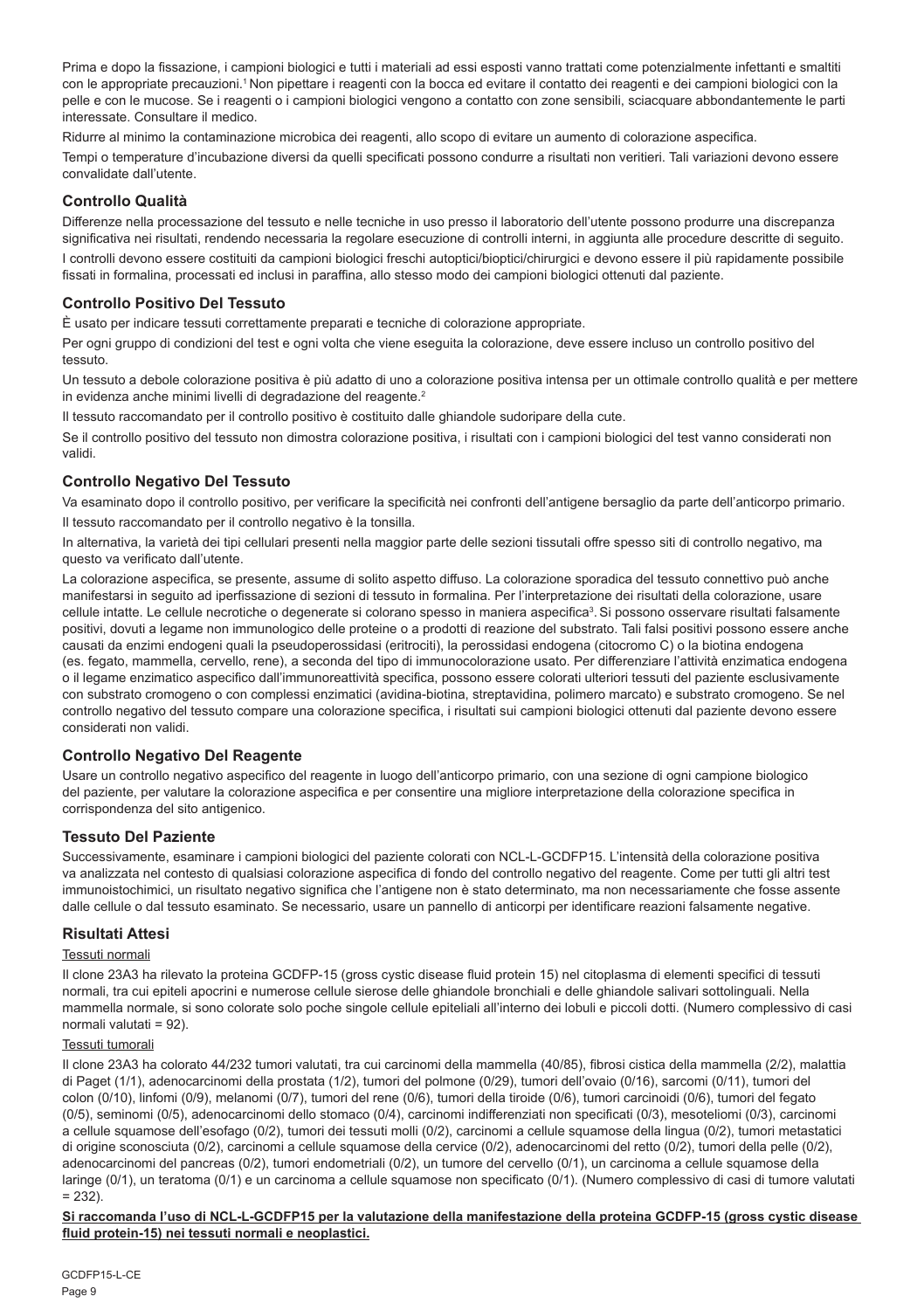## **Limitazioni Generali**

L'immunoistochimica è un procedimento diagnostico a più passi (multistep) che richiede un'esperienza specifica nella selezione dei reagenti appropriati, nella selezione, fissazione e processazione dei tessuti, nella preparazione di vetrini IHC e nell'interpretazione dei risultati della colorazione.

La colorazione del tessuto dipende dalle modalità di manipolazione e di processazione del tessuto stesso, adottate prima della colorazione. La fissazione, il congelamento, lo scongelamento, il lavaggio, l'asciugatura, il riscaldamento o la sezione condotti in modo non corretto, o la contaminazione con altri tessuti o liquidi, possono produrre artefatti, intrappolamento (trapping) anticorpale o risultati falsi negativi. Risultati incompatibili possono essere dovuti a modifiche dei metodi di fissazione e di inclusione o ad irregolarità intrinseche al tessuto.<sup>4</sup>

Una controcolorazione eccessiva o incompleta può compromettere la corretta interpretazione dei risultati.

L'interpretazione clinica di ogni colorazione o della sua assenza va integrata da studi morfologici che utilizzino i controlli appropriati e deve essere valutata da un patologo qualificato, nel contesto della storia clinica del paziente e delle altre metodiche diagnostiche adoperate.

Gli anticorpi di Leica Biosystems Newcastle Ltd. sono destinati all'uso, quando indicato, su sezioni congelate o incluse in paraffina, con specifici requisiti di fissazione. Un'espressione antigenica inattesa può manifestarsi in particolare nelle neoplasie. L'interpretazione clinica di ogni sezione tissutale colorata deve includere l'analisi morfologica e la valutazione dei controlli appropriati.

## **Riferimenti Bibliografici Di Base**

- 1. National Committee for Clinical Laboratory Standards (NCCLS). Protection of laboratory workers from infectious diseases transmitted by blood and tissue; proposed guideline. Villanova, P.A. 1991; 7(9). Order code M29-P.
- 2. Battifora H. Diagnostic uses of antibodies to keratins: a review and immunohistochemical comparison of seven monoclonal and three polyclonal antibodies. Progress in Surgical Pathology. 6:1–15. eds. Fenoglio-Preiser C, Wolff CM, Rilke F. Field & Wood, Inc., Philadelphia.
- 3. Nadji M, Morales AR. Immunoperoxidase, part I: the techniques and pitfalls. Laboratory Medicine. 1983; 14:767.
- 4. Omata M, Liew CT, Ashcavai M, Peters RL. Nonimmunologic binding of horseradish peroxidase to hepatitis B surface antigen: a possible source of error in immunohistochemistry. American Journal of Clinical Pathology. 1980; 73:626.
- 5. Sapino A, Cassoni P and Bussolati G. Gross cystic disease fluid protein (GCDFP-15) in the breast: past and present Journal of Biological Regulators & Homeostatic Agents. 2000; 14(4):259–262.
- 6. Haagensen DE Jr, Dilley WG, Mazoujian G et al. Review of GCDFP-15. An apocrine marker protein. Annals of the New York Academy of Sciences.1990;586:161–173.

## **Modifiche Alla Pubblicazione Precedente**

Composizione Del Reagente, Concentrazione Proteica Totale, Raccomandazioni Per L'uso, Avvertenze E Precauzioni, Risultati Attesi.

## **Data Di Pubblicazione**

14 novembre 2018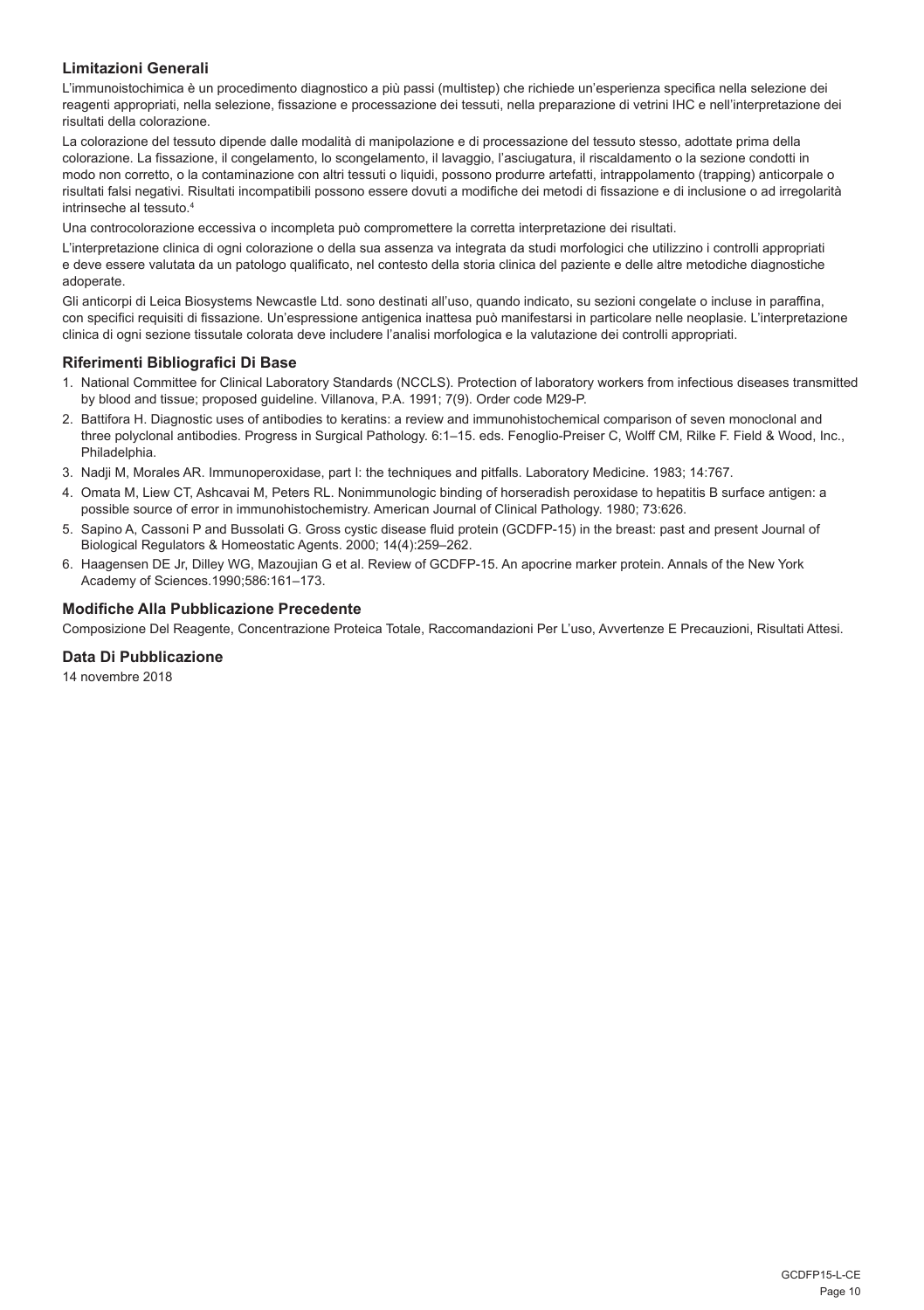## <span id="page-11-0"></span>**Novocastra™ Flüssiger Monoklonaler Maus-Antikörper Gross Cystic Disease Fluid Protein-15 Produkt-Nr.: NCL-L-GCDFP15**

## **Verwendungszweck**

#### *Für in-vitro-Diagnostik*.

NCL-L-GCDFP15 ist für den qualitativen Nachweis der Gross Cystic Disease Fluid Protein-15-Moleküle in Paraffinschnitten mittels Lichtmikroskopie gedacht. Die klinische Bewertung einer vorliegenden bzw. fehlenden Färbung sollte durch morphologische Studien mit entsprechenden Kontrollen ergänzt und im Kontext der Krankengeschichte des Patienten und anderer diagnostischer Tests von einem qualifizierten Pathologen vorgenommen werden.

## **Verfahrensgrundlage**

Immunhistochemische (IHC) Färbetechniken gestatten die optische Darstellung von Antigenen mittels sequentieller Anwendung eines spezifischen Antikörpers zum Antigen (primärer Antikörper), eines sekundären Antikörpers zum primären Antikörper und eines Enzymkomplexes mit einem chromogenen Substrat, jeweils getrennt durch dazwischen liegende Waschschritte. Die enzymatische Aktivierung des Chromogens führt zu einem sichtbaren Reaktionsprodukt am Ort des Antigens. Die Probe kann dann gegengefärbt und mit einem Deckglas versehen werden. Die Ergebnisse werden mithilfe eines Lichtmikroskops interpretiert und unterstützen die Differentialdiagnose pathophysiologischer Prozesse, die mit einem bestimmten Antigen assoziiert sein könnten.

#### **Klon**

23A3

#### **Immunogen**

Rekombinantes prokaryotisches Protein, das der abgesonderten Domäne des Gross Cystic Disease-Flüssigkeitsprotein (15 kD-) Moleküls entspricht.

#### **Spezifität**

Humanes Gross Cystic Disease-Flüssigkeitsprotein (15 kD).

#### **Reagenzzusammensetzung**

NCL-L-GCDFP15 ist ein flüssiger Gewebekulturüberstand, der Natriumazid als Konservierungsmittel enthält.

#### **Ig-Klasse**

IgG2a

## **Gesamtproteinkonzentration Total Protein**

Siehe Angaben auf dem Produktetikett bezüglich der chargenspezifischen Gesamtproteinkonzentration.

#### **Antikörperkonzentration**

Größer als oder gleich 55 mg/l laut ELISA-Bestimmung. Hinsichtlich der chargenspezifischen Ig-Konzentration siehe Angaben auf dem Produktetikett.

## **Gebrauchsempfehlungen**

Immunhistochemie in Paraffinschnitten

**Hitzeinduzierte Epitopdemaskierung (HIER):** Bitte Gebrauchsanweisung für Novocastra Epitope Retrieval Solution pH 6 befolgen. **Empfohlene Verdünnung:** 1:40 über einen Zeitraum von 30 Minuten bei 25°C. Dies ist nur eine Empfehlung, und die Benutzer sollten ihre eigenen optimalen Arbeitsverdünnungen bestimmen.

Visualisierung: Bitte Gebrauchsanweisung für Novolink<sup>™</sup> Polymer Detection Systems befolgen. Wenn Sie weitere Produktinformationen oder Unterstützung wünschen, setzen Sie sich bitte mit ihrem Händler vor Ort oder mit der Zweigniederlassung von Leica Biosystems in Verbindung beziehungsweise besuchen Sie die Internetseite von Leica Biosystems, www.LeicaBiosystems.com

Die Leistungsfähigkeit dieses Antikörpers sollte bestätigt werden, wenn er mit anderen manuellen Färbesystemen oder automatisierten Plattformen eingesetzt wird.

## **Lagerung und Stabilität**

Bei 2–8 °C lagern. Nicht einfrieren. Nach Gebrauch sofort wieder bei 2–8 °C lagern. Nach Ablauf des Verfallsdatums (auf dem Behälteretikett) darf das Produkt nicht mehr verwendet werden. Lagerbedingungen, die von den oben genannten Bedingungen abweichen, müssen vom Benutzer verifiziert werden.

#### **Probenvorbereitung**

Für paraffineingebettete Gewebeschnitte ist das empfohlene Fixativ 10% neutral gepuffertes Formalin.

#### **Warnhinweise und Sicherheitsmaßnahmen**

Dieses Reagenz wurde aus Zellkulturüberstand zubereitet. Das Reagenz ist ein biologisches Produkt und sollte mit entsprechender Vorsicht gehandhabt werden.

Dieses Reagenz enthält Natriumazid. Ein Materialsicherheits-Datenblatt ist auf Anfrage von www.LeicaBiosystems.com erhältlich.

Die entsprechenden nationalen und lokalen Bestimmungen und Vorschriften zur Entsorgung potentiell giftiger Komponenten sind einzuhalten.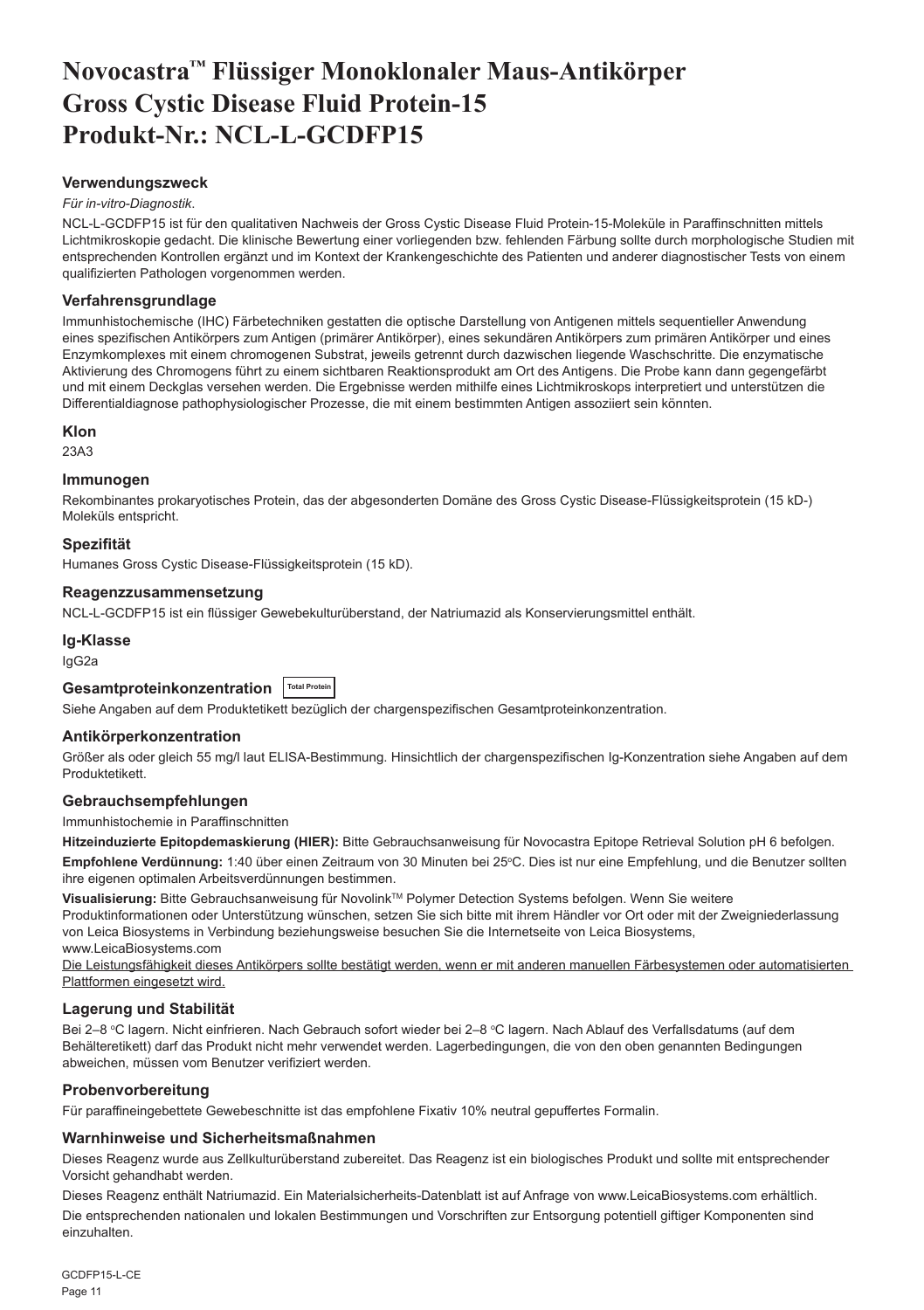Vor und nach der Fixierung sind die Proben sowie alle Materialien, die mit ihnen in Kontakt gekommen sind, als potentiell infektiös zu behandeln und daher mit entsprechender Vorsicht zu entsorgen.<sup>1</sup> Reagenzien dürfen niemals mit dem Mund pipettiert werden, und jeglicher Kontakt der Reagenzien und Proben mit Haut und Schleimhäuten ist zu vermeiden. Falls Reagenzien oder Proben mit empfindlichen Bereichen in Kontakt gekommen sind, müssen diese mit reichlich Wasser gespült werden. Ärztlichen Rat einholen.

Die mikrobielle Verunreinigung von Reagenzien ist zu minimieren, da ansonsten eine erhöhte unspezifische Färbung auftreten kann. Falls die spezifizierten Inkubationszeiten oder –temperaturen nicht eingehalten werden, kann es zu fehlerhaften Ergebnissen kommen. Jegliche Abweichungen von den angegebenen Werten müssen vom Benutzer verifiziert werden.

## **Qualitätskontrolle**

Unterschiede bei der Gewebebearbeitung und den technischen Verfahren im Labor des Benutzers können zu signifikanten Schwankungen bei den Ergebnissen führen. Daher ist es wichtig, zusätzlich zu den folgenden Verfahren regelmäßige laborinterne Kontrollen durchzuführen.

Die Kontrollen sollten mit frischen Autopsie-/Biopsie-/chirurgischen Proben vorgenommen werden, die so bald wie möglich und auf dieselbe Weise wie die Patientenprobe(n) in Formalin fixiert, behandelt und in Paraffin eingebettet worden sind.

## **Positive Gewebekontrolle**

Zeigt korrekt vorbereitete Gewebe und korrekte Färbetechniken an.

In jedem Färbelauf sollte für jeden Satz Testbedingungen eine positive Gewebekontrolle durchgeführt werden.

Gewebe mit schwach positiver Färbung ist für die optimale Qualitätskontrolle und den Nachweis kleiner Minderungen in der Reagenzleistung besser geeignet als ein Gewebe mit stark positiver Färbung.<sup>2</sup>

Für die positive Gewebekontrolle wird Schweißdrüsengewebe der Haut empfohlen.

Falls das positive Kontrollgewebe keine positive Färbung nachweisen kann, sollten die mit den Testproben erzielten Ergebnisse als ungültig betrachtet werden.

## **Negative Gewebekontrolle**

Die negative Gewebekontrolle sollte nach der positiven Gewebekontrolle erfolgen, um die Spezifität der Zielantigenmarkierung durch den primären Antikörper zu verifizieren.

Für die negative Gewebekontrolle wird Tonsillengewebe empfohlen.

Alternativ bietet die Vielfalt unterschiedlicher Zelltypen, die in den meisten Gewebeschnitten vorliegen, häufig Stellen für eine negative Kontrolle. Jedoch sollte dies vom Benutzer verifiziert werden.

Liegt eine unspezifische Färbung vor, hat diese gewöhnlich ein diffuses Erscheinungsbild. Eine sporadische Färbung des Bindegewebes kann ebenfalls in Schnitten von übermäßig formalinfixierten Geweben beobachtet werden. Zur Bewertung der Färbeergebnisse intakte Zellen verwenden. Nekrotische oder degenerierte Zellen werden oft unspezifisch gefärbt.<sup>3</sup> Falsch-positive Ergebnisse können aufgrund einer nichtimmunologischen Bindung von Proteinen oder Substratreaktionsprodukten beobachtet werden. In Abhängigkeit von der Art der verwendeten Immunfärbung können solche Ergebnisse auch durch endogene Enzyme wie Pseudoperoxidase (Erythrozyten), endogene Peroxidase (Zytochrom C) oder endogenes Biotin (beispielsweise Leber, Mamma, Gehirn, Niere) hervorgerufen werden. Um eine endogene Enzymaktivität bzw. eine unspezifische Enzymbindung von einer spezifischen Immunreaktivität zu unterscheiden, können zusätzliche Patientengewebe ausschließlich mit Substratchromogen bzw. mit Enzymkomplexen (Avidin-Biotin, Streptavidin, markiertes Polymer) plus Substratchromogen gefärbt werden. Falls im negativen Kontrollgewebe eine spezifische Färbung auftritt, sollten die Ergebnisse mit den Patientenproben als ungültig betrachtet werden.

## **Negative Reagenzkontrolle**

Zur Beurteilung einer unspezifischen Färbung und zur besseren Bewertung einer spezifischen Färbung an der Antigenstelle ist mit einem Schnitt jedes Patientenpräparates anstelle des primären Antikörpers eine unspezifische negative Reagenzkontrolle zu verwenden.

## **Patientengewebe**

Die mit NCL-L-GCDFP15 gefärbten Patientenproben müssen zuletzt untersucht werden. Eine positive Färbeintensität ist im Kontext einer unspezifischen Hintergrundfärbung der negativen Reagenzkontrolle zu bewerten. Wie bei jedem immunhistochemischen Test bedeutet ein negatives Ergebnis, dass das Antigen nicht nachgewiesen wurde. Ein negatives Ergebnis bedeutet jedoch nicht notwendigerweise, dass das Antigen in den getesteten Zellen / im getesteten Gewebe nicht vorlag. Bei Bedarf sollte zur Identifizierung falsch-negativer Reaktionen eine Gruppe von Antikörpern verwendet werden.

## **Erwartete Ergebnisse**

## Normale Gewebe

Der Klon 23A3 erkannte das GCDFP (Gross Cystic Disease Fluid Protein) 15 im Zytoplasma bestimmter Elemente von normalem Gewebe, einschließlich apokrinen Epithelien und unzähligen seriösen Zellen der Bronchiendrüsen und der sublingualen Speicheldrüsen. Bei einer normalen Brust färben sich nur einige wenige Epithelzellen in den Läppchen und in den kleinen Gängen. (Gesamtanzahl der evaluierten normalen Fälle = 92.)

## Tumorgewebe

Der Klon 23A3 färbte 44/232 der evaluierten Tumore, darunter Brustkarzinome (40/85), fibrozytische Brusterkrankung (2/2), Paget-Syndrom (1/1), Adenokarzinome der Prostata (1/2), Lungentumore (0/29), Eierstocktumore (0/16), Sarkome (0/11), Colontumore (0/10), Lymphome (0/9), Melanome (0/7), Nierentumore (0/6), Schilddrüsentumore (0/6), karzinoide Tumore (0/6), Lebertumore (0/5), Seminome (0/5), Adenokarzinome des Magens (0/4), unspezifizierte undifferenzierte Karzinome (0/3), Mesotheliome (0/3), Plattenepithelkarzinome des Oesophagus (0/2), Weichgewebetumore (0/2), Plattenepithelkarzinome der Zunge (0/2), metastatische Tumore unbekannter Herkunft (0/2), Plattenepithelkarzinome der Zervix (0/2), Adenokarzinome des Rektums (0/2), Hauttumore (0/2), Adenokarzinome der Pankreas (0/2), endometriale Tumore (0/2), ein Hirntumor (0/1), ein Plattenepithelkarzinom des Larynx (0/1), ein Teratom (0/1) sowie ein unspezifiziertes Plattenepithelkarzinom (0/1). (Gesamtanzahl der evaluierten Tumorfälle = 232).

**NCL-L-GCDFP15 wird für die Beurteilung der GCDFP (Gross Cystic Disease Fluid Protein)-15-Expression in normalen und in neoplastischen Geweben empfohlen.**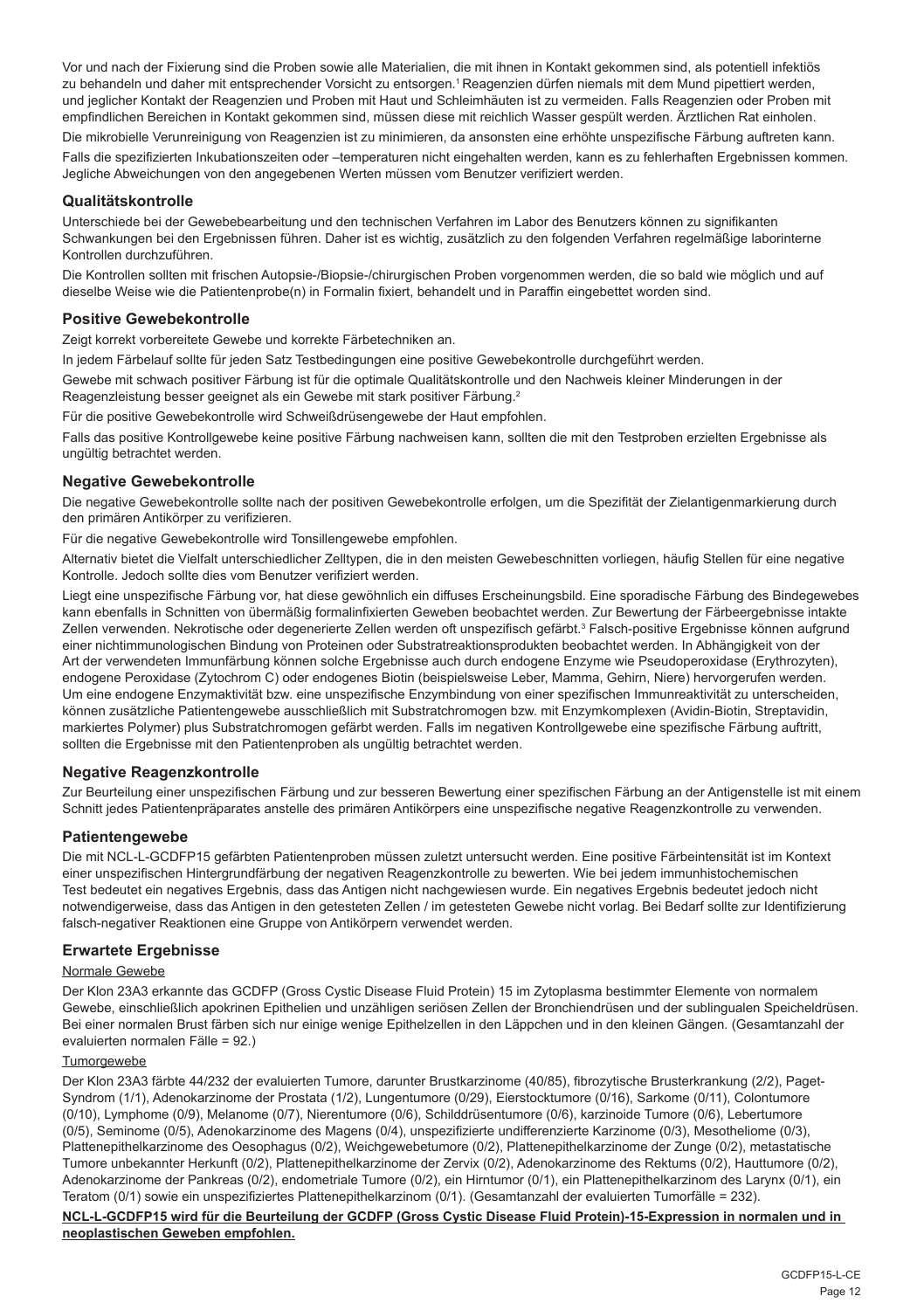## **Allgemeine Beschränkungen**

Die Immunhistochemie ist ein mehrstufiger diagnostischer Prozess, der eine spezialisierte Ausbildung auf den folgenden Gebieten erfordert: Auswahl der entsprechenden Reagenzien; Gewebeauswahl, -fixierung und -verarbeitung; Vorbereitung des IHC-Objektträgers sowie Bewertung der Färbeergebnisse.

Die Gewebefärbung hängt von der Handhabung und Verarbeitung des Gewebes vor dem Färben ab. Unsachgemäßes Fixieren, Einfrieren, Auftauen, Waschen, Trocknen, Erwärmen, Schneiden oder eine Kontamination mit anderen Geweben oder Flüssigkeiten kann zu Artefakten, Antikörper-Trapping oder falsch-negativen Ergebnissen führen. Abweichende Ergebnisse können aufgrund von Unterschieden bei der Fixierung und Einbettung oder intrinsischen Unregelmäßigkeiten im Gewebe selbst entstehen.<sup>4</sup>

Eine exzessive oder unvollständige Gegenfärbung kann die korrekte Bewertung von Ergebnissen gefährden.

Die klinische Bewertung einer vorliegenden bzw. fehlenden Färbung sollte durch morphologische Studien mit entsprechenden Kontrollen ergänzt und im Kontext der Krankengeschichte des Patienten und anderer diagnostischer Tests von einem qualifizierten Pathologen vorgenommen werden.

Antikörper von Leica Biosystems Newcastle Ltd sind wo angezeigt für die Verwendung entweder auf gefrorenen oder in Paraffin eingebetteten Schnitten mit spezifischen Fixierungsanforderungen bestimmt. Es kann insbesondere bei Neoplasmen zu einer unerwarteten Antigenexpression kommen. Die klinische Bewertung eines gefärbten Gewebeschnitts muss eine morphologische Analyse und die Auswertung der entsprechenden Kontrollen einschließen.

#### **Literatur - Allgemein**

- 1. National Committee for Clinical Laboratory Standards (NCCLS). Protection of laboratory workers from infectious diseases transmitted by blood and tissue; proposed guideline. Villanova, P.A. 1991; 7(9). Order code M29-P.
- 2. Battifora H. Diagnostic uses of antibodies to keratins: a review and immunohistochemical comparison of seven monoclonal and three polyclonal antibodies. Progress in Surgical Pathology. 6:1–15. eds. Fenoglio-Preiser C, Wolff CM, Rilke F. Field & Wood, Inc., Philadelphia.
- 3. Nadji M, Morales AR. Immunoperoxidase, part I: the techniques and pitfalls. Laboratory Medicine. 1983; 14:767.
- 4. Omata M, Liew CT, Ashcavai M, Peters RL. Nonimmunologic binding of horseradish peroxidase to hepatitis B surface antigen: a possible source of error in immunohistochemistry. American Journal of Clinical Pathology. 1980; 73:626.
- 5. Sapino A, Cassoni P and Bussolati G. Gross cystic disease fluid protein (GCDFP-15) in the breast: past and present Journal of Biological Regulators & Homeostatic Agents. 2000; 14(4):259–262.
- 6. Haagensen DE Jr, Dilley WG, Mazoujian G et al. Review of GCDFP-15. An apocrine marker protein. Annals of the New York Academy of Sciences.1990;586:161–173.

#### **Änderungen zur vorhergehenden Ausgabe**

Reagenzzusammensetzung, Gesamtproteinkonzentration, Gebrauchsempfehlungen, Warnhinweise und Sicherheitsmaßnahmen, Erwartete Ergebnisse.

#### **Ausgabedatum**

14 November 2018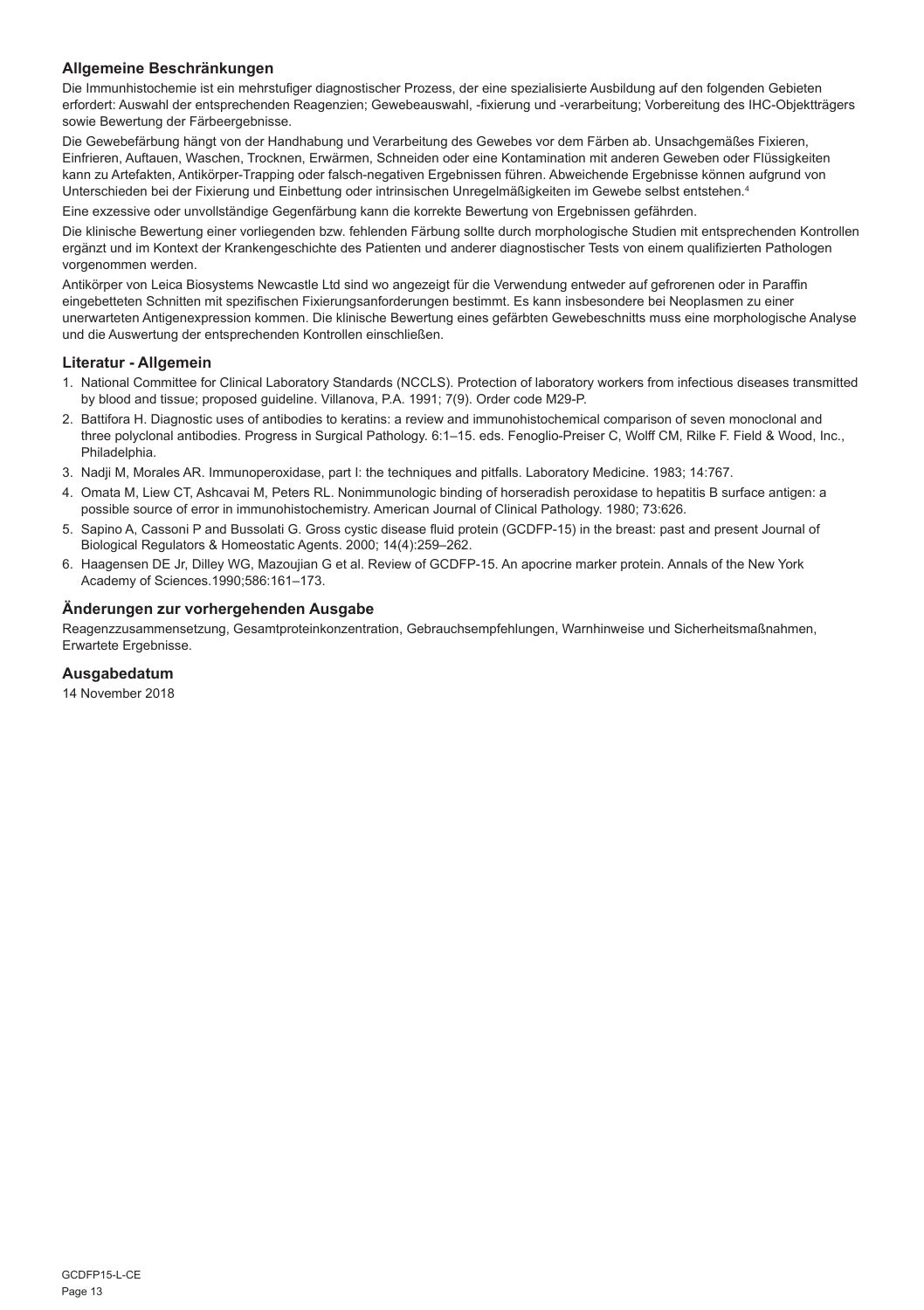## <span id="page-14-0"></span>**Novocastra™ Anticuerpos Monoclonal líquidos de Ratón Gross Cystic Disease Fluid Protein-15 Código De Producto: NCL-L-GCDFP15**

## **Indicaciones De Uso**

#### *Para uso diagnóstico in vitro*.

NCL-L-GCDFP15 está indicado para la identificación cualitativa en secciones de parafina, mediante microscopía óptica, de moléculas de Gross Cystic Disease Fluid Protein-15. La interpretación clínica de cualquier tinción o de su ausencia debe complementarse con estudios morfológicos, con el uso de los controles adecuados, y un anatomopatólogo cualificado debe evaluarla en el contexto del historial clínico del paciente y de otras pruebas diagnósticas.

## **Principio Del Procedimiento**

Las técnicas de tinción inmunohistocitoquímica (IHQ) permiten la visualización de antígenos mediante la aplicación secuencial de un anticuerpo específico dirigido contra el antígeno (anticuerpo primario), un anticuerpo secundario dirigido contra el anticuerpo primario y un complejo enzimático con un sustrato cromogénico, con pasos de lavado intercalados. La activación enzimática del cromógeno produce una reacción visible en el lugar en que se encuentra el antígeno. Luego se puede contrateñir la muestra y cubrirla con un cubreobjeto. Los resultados se interpretan utilizando un microscopio óptico y son de ayuda en el diagnóstico diferencial de los procesos fisiopatológicos, que pueden estar o no vinculados a un determinado antígeno.

#### **Clon**

23A3

#### **Inmunógeno**

Proteína recombinante procariótica correspondiente al dominio excretado de la molécula (de 15 kD) de la proteína del líquido quístico mamario.

## **Especificidad**

Proteína del líquido quístico mamario humana (15 kD).

## **Composición Del Reactivo**

NCL-L-GCDFP15 es un sobrenadante de cultivo tisular líquido que contiene azida sódica como conservante.

#### **Clase de Ig**

IgG2a

## **Concentración Total De Proteína Total Protein**

Consulte la etiqueta del vial para ver la concentración total de proteína específica del lote.

#### **Concentración De Anticuerpo**

Igual o superior a 55 mg/L según se ha determinado mediante ELISA. Consulte en la etiqueta del vial la concentración de Ig específica del lote.

### **Recomendaciones De Uso**

Inmunohistocitoquímica con secciones de parafina.

**Recuperación de epítopos inducida por calor (HIER):** Por favor, siga las instrucciones de uso de Novocastra Epitope Retrieval Solution pH 6.

**Dilución sugerida:** 1:40 durante 30 minutos a 25 °C. Esta es tan solo una pauta y cada usuario debe determinar sus propias diluciones de trabajo óptimas.

**Visualización:** Por favor, siga las instrucciones de uso de Novolink™ Polymer Detection Systems. Para obtener más información sobre el producto o para recibir soporte, póngase en contacto con su distribuidor local o con la oficina regional de Leica Biosystems, o bien visite el sitio web de Leica Biosystems, www.LeicaBiosystems.com

El rendimiento de este anticuerpo se debe validar cuando se utiliza con otros sistemas manuales de tinción o plataformas automatizadas.

#### **Almacenamiento Y Estabilidad**

Almacénelo a una temperatura de 2–8 °C. No lo congele. Devuélvalo a 2–8 °C inmediatamente después de su uso. No lo utilice después de la fecha de caducidad indicada en la etiqueta del vial. Cualesquiera condiciones de almacenamiento que no sean las arriba especificadas deben ser verificadas por el usuario.

## **Preparación De Las Muestras**

El fijador recomendado para secciones de tejido incluidos en parafina es formol tamponado neutro al 10%.

## **Advertencias Y Precauciones**

Este reactivo se ha preparado a partir del sobrenadante de un cultivo celular. Como se trata de un producto de origen biológico, debe manipularse con precaución.

Este reactivo contiene azida sódica. Está disponible una Hoja de información sobre la seguridad del material, previa petición, o en www.LeicaBiosystems.com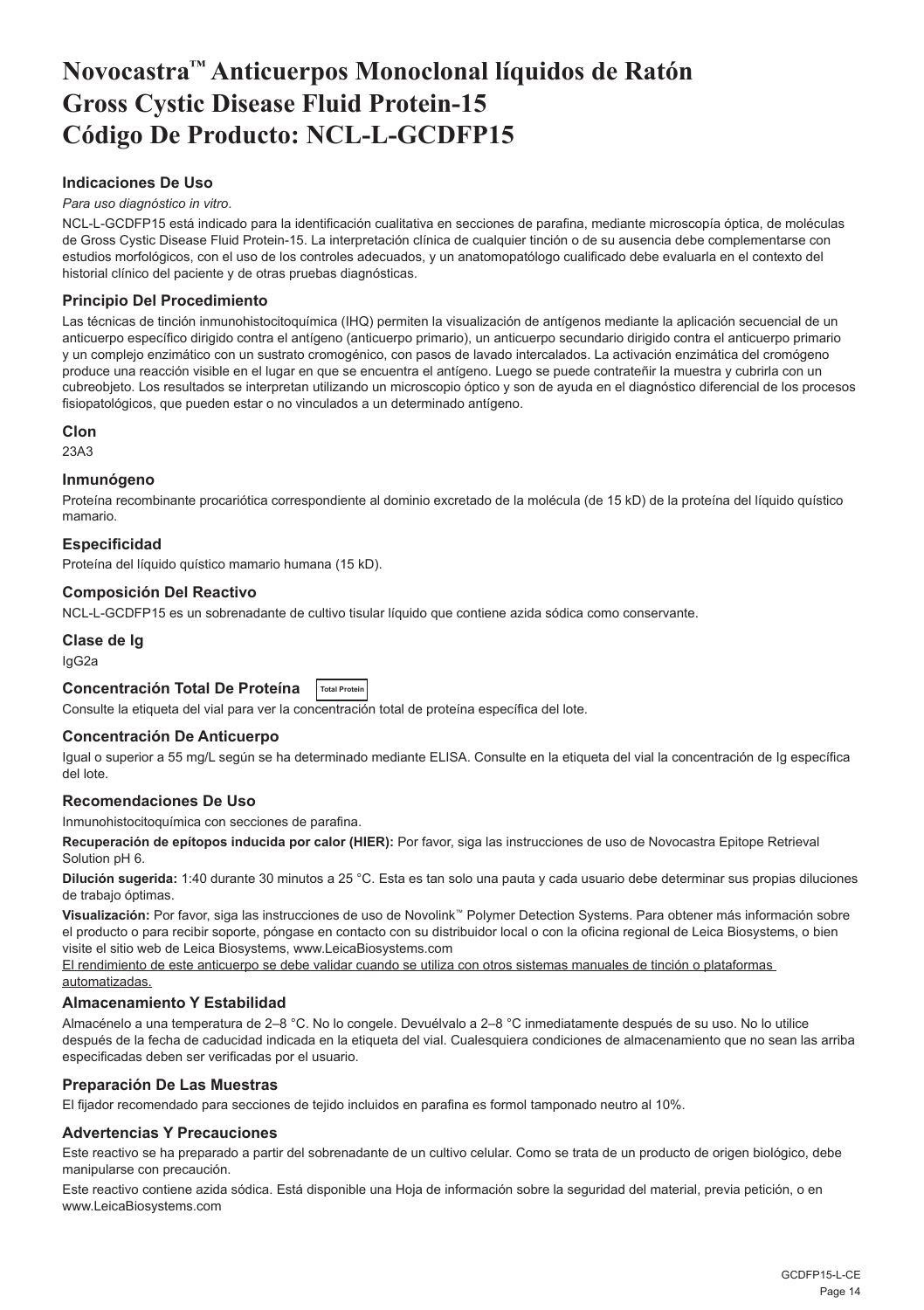Consulte las normativas nacionales, estatales, provinciales o municipales acerca de cómo desechar cualquier componente potencialmente tóxico.

Las muestras, antes y después de ser fijadas, así como todos los materiales expuestos a ellas, deben manipularse como susceptibles de transmitir una infección, y se deben desechar tomando las precauciones adecuadas.<sup>1</sup> No pipetee nunca los reactivos con la boca, y evite el contacto de la piel y de las membranas mucosas con los reactivos y las muestras. Si los reactivos o las muestras entran en contacto con zonas delicadas, lave éstas con abundante agua. Acuda inmediatamente al médico.

Reduzca al mínimo la contaminación microbiana de los reactivos; de lo contrario, podría producirse un aumento de la tinción no específica.

Cualquier tiempo o temperatura de incubación que no sean los aquí especificados pueden conducir a resultados erróneos. Cualquier cambio de tal naturaleza debe ser validado por el usuario.

## **Control De Calidad**

Las diferencias en el procesamiento de los tejidos y en los procedimientos técnicos del laboratorio del usuario pueden producir una variabilidad significativa en los resultados; por ello, es necesario que éste lleve a cabo regularmente los controles de su propio laboratorio, además de los siguientes procedimientos.

Los controles deben ser muestras frescas de autopsia, biopsia o quirúrgicas fijadas en formol, procesadas e incluidas en parafina, lo antes posible, de manera idéntica a la utilizada para la muestra o muestras del paciente o pacientes.

#### **Control Tisular Positivo**

Se utiliza para indicar la preparación correcta de los tejidos y las técnicas de tinción adecuadas.

Debe incluirse un control tisular positivo por cada conjunto de condiciones de ensayo en cada tinción o serie de tinciones realizada.

Un tejido con una tinción positiva débil es más adecuado que un tejido con una tinción positiva intensa para lograr un control de calidad óptimo y para detectar niveles bajos de degradación del reactivo.<sup>2</sup>

El tejido de control positivo recomendado es piel - glándulas sudoríparas.

Si el tejido de control positivo no muestra tinción positiva, los resultados de las muestras analizadas deben considerarse no válidos.

#### **Control Tisular Negativo**

Debe examinarse después del control de tejido positivo, a fin de verificar la especificidad del marcado del antígeno diana por el anticuerpo primario.

El tejido de control negativo recomendado es amígdala palatina.

O bien, la variedad de diferentes tipos de células presentes en la mayoría de los cortes de tejido ofrece con frecuencia lugares de control negativo, pero esto debe ser verificado por el usuario.

Si aparece una tinción no específica, ésta tiene generalmente aspecto difuso. En cortes de tejido fijados excesivamente con formol puede observarse también una tinción esporádica del tejido conectivo. Utilice células intactas para la interpretación de los resultados de la tinción. A menudo, las células necróticas o degeneradas quedan teñidas de forma no específica.<sup>3</sup> También pueden observarse falsos positivos causados por la unión no inmunológica a proteínas o a productos de reacción del sustrato. Estos falsos positivos pueden estar causados también por enzimas endógenas tales como la pseudoperoxidasa (eritrocitos), la peroxidasa endógena (citocromo C), o la biotina endógena (por ejemplo, de hígado, mama, cerebro, riñón), en función del tipo de inmunotinción utilizada. Para diferenciar la actividad de las enzimas endógenas o los enlaces no específicos de las enzimas de la inmunorreactividad específica, pueden teñirse otros tejidos del paciente exclusivamente con cromógeno sustrato o con complejos enzimáticos (avidina-biotina, estreptavidina, polímeros marcados) y cromógeno sustrato respectivamente. Si se produce una tinción específica del control tisular negativo, los resultados de las muestras de los pacientes deben considerarse no válidos.

## **Control De Reactivo Negativo**

Utilice un control de reactivo negativo no específico en lugar del anticuerpo primario con un corte de cada muestra del paciente a fin de evaluar la tinción no específica y obtener una mejor interpretación de la tinción específica en el lugar en que se encuentra el antígeno.

## **Tejido Del Paciente**

Examine las muestras del paciente o pacientes teñidas con NCL-L-GCDFP15 al final. La intensidad de la tinción positiva debe valorarse en el contexto de cualquier tinción de fondo no específica del control de reactivo negativo. Como con cualquier prueba inmunohistocitoquímica, un resultado negativo significa que no se ha detectado antígeno, y no que el antígeno esté ausente en las células o tejido probados. Si es necesario, use un panel de anticuerpos para identificar falsas reacciones negativas.

#### **Resultados esperados**

#### Tejidos normales

El clon 23A3 detectó la proteína 15 del fluido de la enfermedad macroquística en el citoplasma de elementos específicos de tejidos normales, incluidos epitelios apocrinos y numerosas células serosas de las glándulas bronquiales y de las glándulas salivales sublinguales. En una mama normal, sólo se tiñen unas pocas células epiteliales individuales dentro de los lóbulos y los conductos pequeños. (Número total de casos normales evaluados = 92).

#### Tejidos tumorales

El clon 23A3 tiñó 44 de los 232 tumores evaluados, incluidos carcinomas de mama (40/85), enfermedad fibroquística de mama (2/2), enfermedad de Paget (1/1), adenocarcinomas de próstata (1/2), tumores pulmonares (0/29), tumores de ovario (0/16), sarcomas (0/11), tumores de colon (0/10), linfomas (0/9), melanomas (0/7), tumores renales (0/6), tumores tiroideos (0/6), tumores carcinoides (0/6), tumores hepáticos (0/5), seminomas (0/5), adenocarcinomas de estómago (0/4), carcinomas indiferenciados no especificados (0/3), mesoteliomas (0/3), carcinomas de células escamosas del esófago (0/2), tumores del tejido blando (0/2), carcinomas de células escamosas de la lengua (0/2), tumores metastásicos de origen desconocido (0/2), carcinomas de células escamosas del cuello del útero (0/2), adenocarcinomas rectales (0/2), tumores cutáneos (0/2), adenocarcinomas de páncreas (0/2), tumores endometriales (0/2), un tumor cerebral (0/1), un carcinoma de células escamosas de la laringe (0/1), un teratoma (0/1) y un carcinoma de células escamosas sin especificar (0/1). (Número total de casos de tumores evaluados = 232).

**NCL-L-GCDFP15 está recomendado para la evaluación de la expresión de la proteína 15 del fluido de la enfermedad macroquística en tejidos normales y neoplásicos.**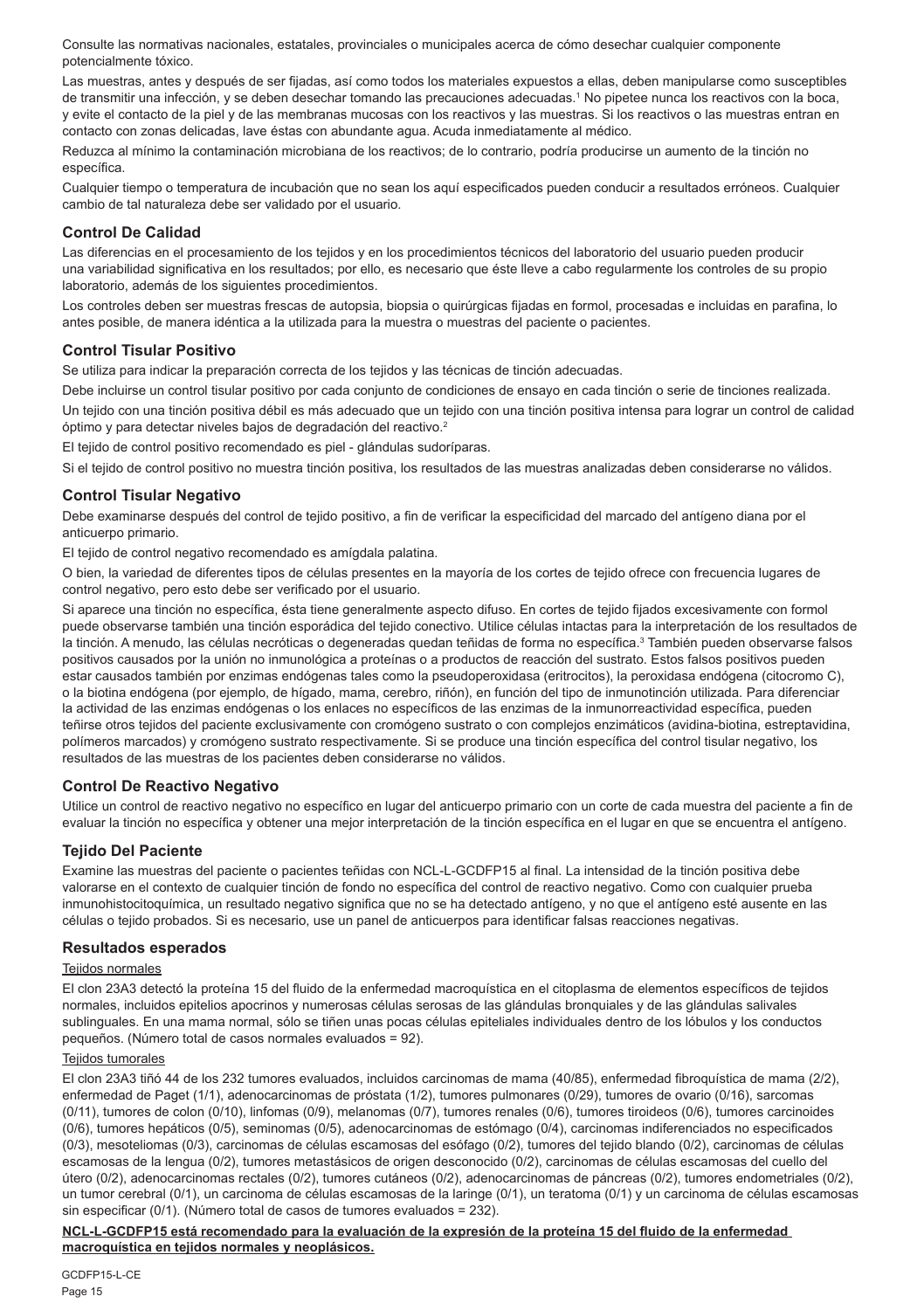## **Limitaciones Generales**

La inmunohistocitoquímica es un proceso de diagnóstico en varias fases que abarca: la formación especializada en la selección de los reactivos apropiados, la selección, fijación y procesamiento de tejidos, la preparación del portaobjeto para IHQ, y la interpretación de los resultados de la tinción.

La tinción de los tejidos depende de la manipulación y el procesamiento del tejido previos a la tinción. Una fijación, congelación, descongelación, lavado, secado, calentamiento o seccionamiento incorrectos, o la contaminación con otros tejidos o líquidos pueden generar artefactos, atrapamiento del anticuerpo o falsos negativos. La aparición de resultados incoherentes puede deberse a variaciones en los métodos de fijación y de inclusión, o a irregularidades inherentes al tejido.<sup>4</sup>

Una contratinción excesiva o incompleta puede poner en peligro la interpretación correcta de los resultados.

La interpretación clínica de cualquier tinción o de su ausencia debe complementarse con estudios morfológicos, con el uso de los controles adecuados, y un anatomopatólogo cualificado debe evaluarla en el contexto del historial clínico del paciente y de otras pruebas diagnósticas.

Los anticuerpos de Leica Biosystems Newcastle Ltd son para utilizarlos, según se indique, con secciones congeladas o incluidas en parafina, con requisitos de fijación específicos. Puede producirse una expresión inesperada del antígeno, especialmente en las neoplasias. La interpretación clínica de cualquier sección de tejido teñida debe incluir un análisis morfológico y la evaluación de los controles apropiados.

#### **Bibliografía - General**

- 1. National Committee for Clinical Laboratory Standards (NCCLS). Protection of laboratory workers from infectious diseases transmitted by blood and tissue; proposed guideline. Villanova, P.A. 1991; 7(9). Order code M29-P.
- 2. Battifora H. Diagnostic uses of antibodies to keratins: a review and immunohistochemical comparison of seven monoclonal and three polyclonal antibodies. Progress in Surgical Pathology. 6:1–15. eds. Fenoglio-Preiser C, Wolff CM, Rilke F. Field & Wood, Inc., Philadelphia.
- 3. Nadji M, Morales AR. Immunoperoxidase, part I: the techniques and pitfalls. Laboratory Medicine. 1983; 14:767.
- 4. Omata M, Liew CT, Ashcavai M, Peters RL. Nonimmunologic binding of horseradish peroxidase to hepatitis B surface antigen: a possible source of error in immunohistochemistry. American Journal of Clinical Pathology. 1980; 73:626.
- 5. Sapino A, Cassoni P and Bussolati G. Gross cystic disease fluid protein (GCDFP-15) in the breast: past and present Journal of Biological Regulators & Homeostatic Agents. 2000; 14(4):259–262.
- 6. Haagensen DE Jr, Dilley WG, Mazoujian G et al. Review of GCDFP-15. An apocrine marker protein. Annals of the New York Academy of Sciences.1990;586:161–173.

## **Correcciones A La Publicación Anterior**

Composición Del Reactivo, Concentración Total De Proteína, Recomendaciones De Uso, Advertencias Y Precauciones, Resultados Esperados.

## **Fecha De Publicación**

14 de noviembre de 2018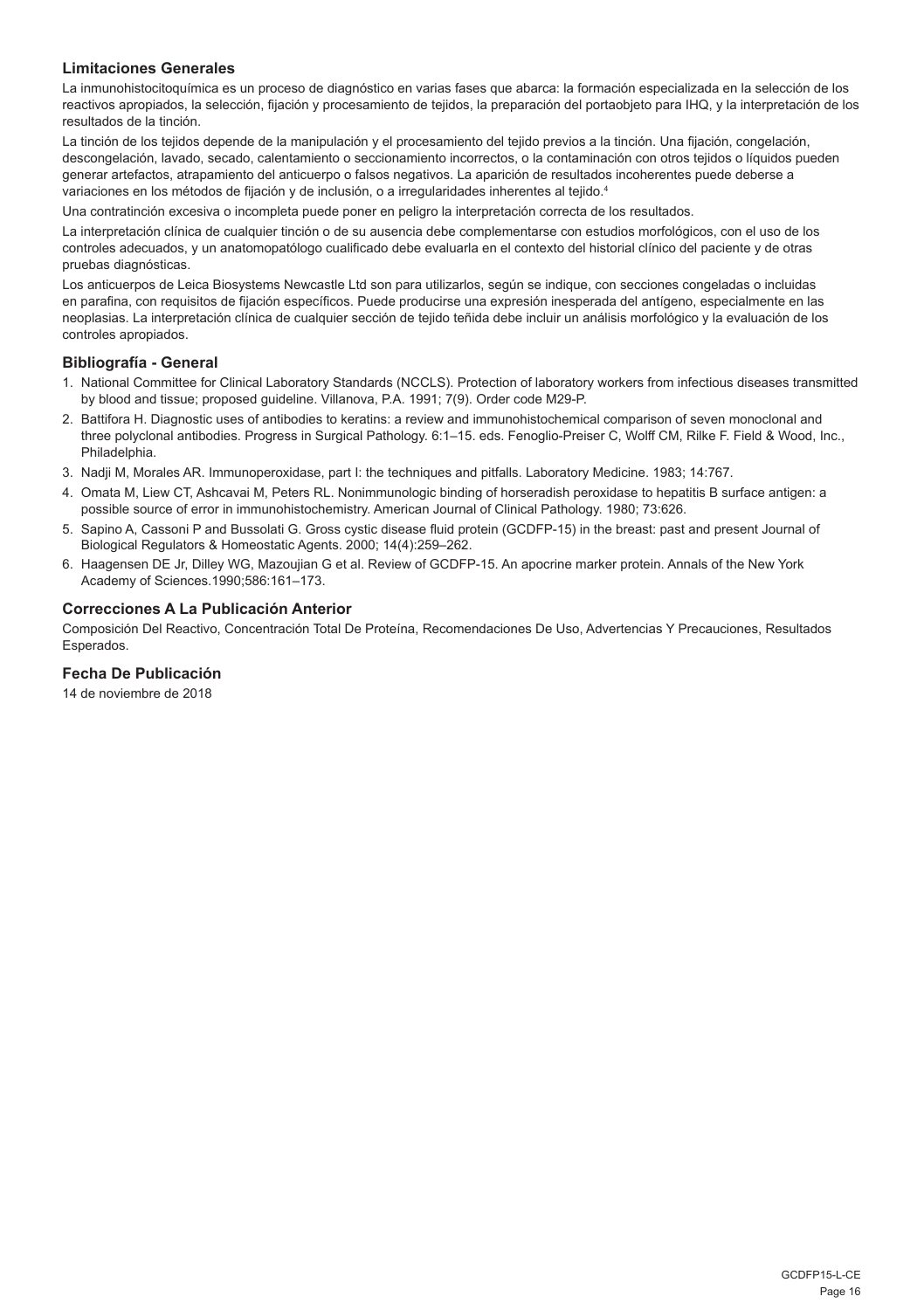## <span id="page-17-0"></span>**Novocastra™ Anticorpo Monoclonal líquido de Ratinho Gross Cystic Disease Fluid Protein-15 Código Do Produto: NCL-L-GCDFP15**

## **Utilização prevista**

#### *Para utilização em diagnósticos in vitro*.

NCL-L-GCDFP15 foi concebido para efectuar a identificação qualitativa da moléculas de Gross Cystic Disease Fluid Protein-15 por microscopia óptica, em secções parafinizadas. A interpretação clínica de qualquer coloração ou da sua ausência deve ser complementada por estudos morfológicos empregando os devidos controlos e deve ser avaliada por um patologista qualificado, dentro do contexto do historial clínico do doente e de outros testes de diagnóstico.

## **Princípio Do Procedimento**

As técnicas de coloração imunohistoquímica (IHC) permitem que se faça a visualização de antígenos por meio da aplicação sequencial de um anticorpo específico do antígeno (o anticorpo primário), de um anticorpo secundário ao anticorpo primário, e de um complexo enzimático com um substrato cromogénico e etapas de lavagem de permeio. A activação enzimática do cromogénio resulta num produto de reacção visível no local do antígeno. A amostra pode então ser contrastada e coberta com uma lamela. Os resultados são interpretados por meio de um microscópio óptico, e ajudam a formular o diagnóstico diferencial dos processos fisiopatológicos, os quais podem ou não estar associados a antígenos específicos.

#### **Clone**

23A3

## **Imunogénio**

Proteína procariótica recombinante correspondente ao domínio excretado da molécula de 15 kD da proteína do fluído da doença cística global.

## **Especificidade**

Proteína (15 kD) do fluído da doença cística global humana.

## **Composição Do Reagente**

NCL-L-GCDFP15 é o sobrenadante líquido da cultura de um tecido contendo de azida de sódio como produto conservante.

#### **Classe De Ig**

IgG2a

## **Concentração Total De Proteína Total Protein**

Consultar a etiqueta da ampola para determinar a concentração total de proteína do lote específico.

## **Concentração De Anticorpo**

Maior que ou igual a 55 mg/L, conforme determinado por ELISA. Consultar a etiqueta da ampola para determinar a concentração de Ig do lote específico.

## **Recomendações Sobre A Utilização**

Imunohistoquímica em cortes de inclusões em parafina.

**Recuperação de epítopos induzida pelo calor (HIER):** Queira seguir as instruções de utilização de Novocastra Epitope Retrieval Solution pH 6.

**Diluição sugerida:** 1:40 durante 30 minutos a 25 °C. Esta recomendação serve apenas de orientação e os utilizadores devem determinar as suas diluições óptimas de trabalho.

**Visualização:** Queira seguir as instruções de utilização de Novolink™ Polymer Detection Systems. Para informação adicional do produto ou assistência, contactar o seu distribuidor local ou escritório regional de Leica Biosystems ou, alternativamente, visitar o sitio web de Leica Biosystems, www.LeicaBiosystems.com

O desempenho deste anticorpo deve ser validado quando utilizado com outros sistemas manuais de coloração ou plataformas automáticas.

O desempenho deste anticorpo deve ser validado quando utilizado com outros sistemas manuais de coloração ou plataformas automáticas.

## **Armazenamento E Estabilidade**

Armazenar a 2–8 °C. Não congelar. Retornar à temperatura de 2–8 °C imediatamente após a utilização. Não utilizar após o prazo de validade indicado no rótulo do recipiente. As condições de armazenamento que diferirem das que se encontram especificadas acima devem ser verificadas pelo utilizador.

## **Preparação Das Amostras**

O fixador recomendado é formol tamponado neutro a 10% para secções de tecido envolvidas em parafina.

#### **Avisos E Precauções**

Este reagente foi preparado a partir do sobrenadante de cultura celular. Visto ser um produto biológico, deve ser manuseado com o devido cuidado.

Este reagente contém azida sódica. Encontra-se disponível uma Ficha de Dados de Segurança do Material, mediante pedido ou através do site www.LeicaBiosystems.com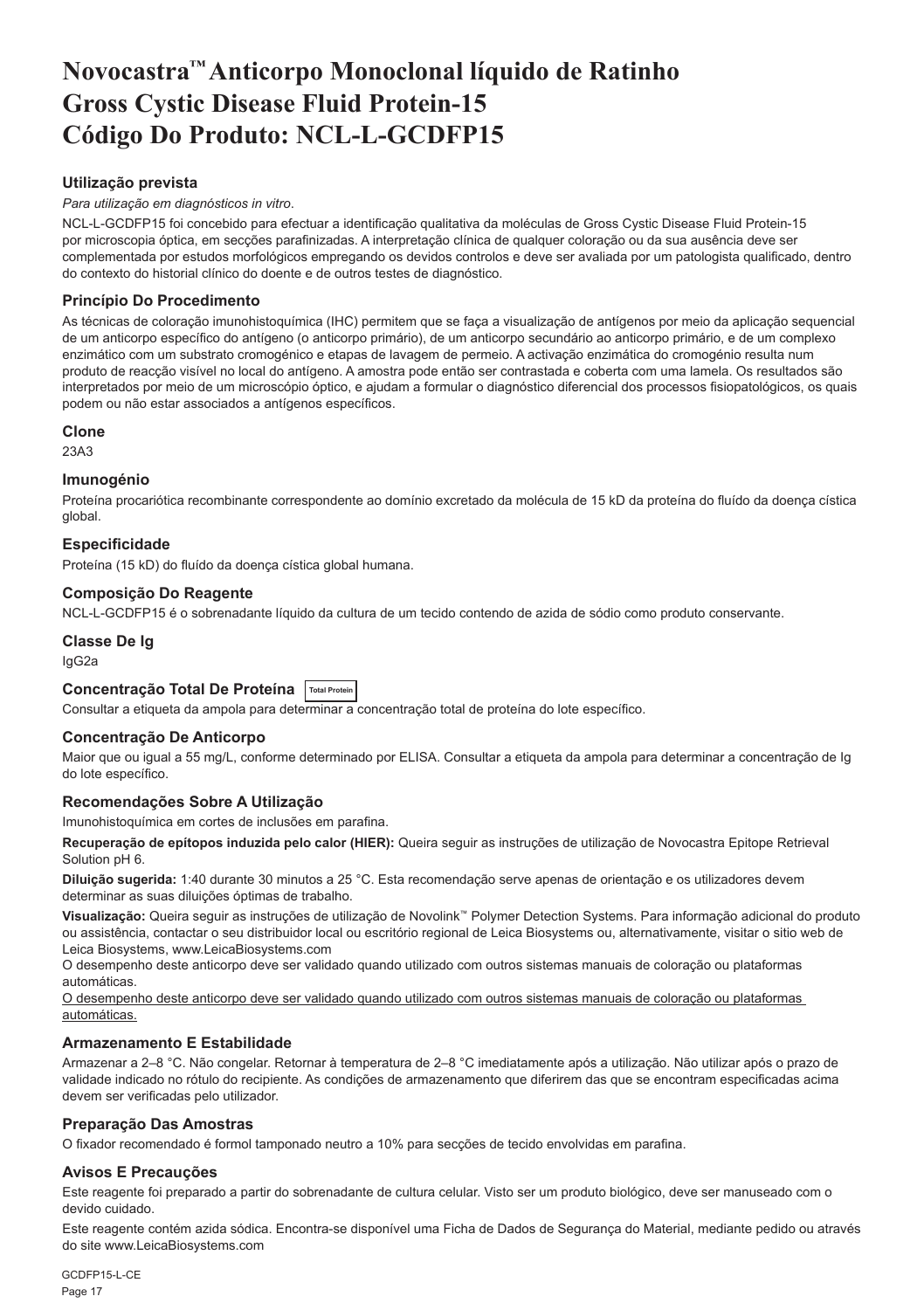Consultar a legislação aplicável em relação ao descarte de quaisquer componentes potencialmente tóxicos.

As amostras, antes e depois da sua fixação, bem como todos os materiais expostos às mesmas, devem ser manipulados como se tivessem a capacidade de transmitir infecções e devem ser descartados com as devidas precauções.<sup>1</sup> Não pipetar nunca os reagentes com a boca e evitar o contacto entre a pele e membranas mucosas e os reagentes e amostras. Caso os reagentes ou amostras entrem em contacto com áreas sensíveis, lavar com grandes quantidades de água. Consultar um médico.

Minimizar a contaminação microbiana dos reagentes para evitar a possibilidade do aumento da coloração não específica. Os períodos de incubação ou temperaturas diferentes dos que foram especificados poderão dar azo a resultados errados. Todas as alterações desse tipo devem ser validadas pelo utilizador.

## **Controlo Da Qualidade**

As diferenças entre os diferentes métodos e técnicas de processamento de tecidos no laboratório do utilizador podem causar uma grande variabilidade de resultados, requerendo a realização frequente de controlos internos suplementares aos procedimentos que se sequem.

Os controlos devem ser amostras de autópsia/biopsia/cirurgia frescas, fixadas em formol, processadas e envolvidas em cera parafínica logo que possível, da mesma maneira que a(s) amostra(s) do(s) doente(s).

#### **Controlo De Tecido Positivo**

Usado para assinalar os tecidos correctamente preparados e as técnicas de coloração indicadas.

Cada conjunto de condições de testes, em cada processo de coloração, deve incluir um controlo de tecido positivo.

Os tecidos com uma coloração positiva fraca são mais indicados do que os têm uma coloração positiva forte para proporcionarem um controlo de qualidade óptimo, bem como para detectar níveis reduzidos de degradação dos reagentes.<sup>2</sup>

O tecido de controlo positivo recomendado é a pele – as glândulas sudoríparas.

Se o controlo de tecido positivo não demonstrar uma coloração positiva, os resultados obtidos com as amostras de testes devem ser considerados inválidos.

## **Controlo De Tecido Negativo**

Este deve ser examinado depois do controlo de tecido positivo para verificar a especificidade da marcação do antígeno objectivado pelo anticorpo primário.

O controlo de tecido negativo recomendado é a amígdala.

Alternativamente, a variedade de diferentes tipos de células presentes na maioria das secções de tecidos oferece muitas vezes locais de controlo negativo, mas isto deve ser verificado pelo utilizador.

A coloração não específica, caso ocorra, tem geralmente um aspecto difuso. A coloração esporádica do tecido conjuntivo pode também ter lugar em secções de tecido excessivamente fixado em formol. Devem utilizar-se células intactas para a interpretação dos resultados da coloração. As células necróticas ou degeneradas causam muitas vezes uma coloração não específica.<sup>3</sup> Podem verificar-se resultados positivos falsos devido à ligação não imunológica de proteínas ou de produtos da reacção do substrato. Esses

resultados podem também ser causados por enzimas endógenas tais como a pseudoperoxidase (eritrócitos), a peroxidase endógena (citocromo C), ou a biotina endógena (ex. no fígado, mama, cérebro ou rim) dependendo do tipo de imunocoloração utilizado. Para diferenciar entre a actividade das enzimas endógenas e as ligações não específicas de enzimas de imunoreactividade específica, podem colorir-se tecidos adicionais dos doentes exclusivamente com substrato cromogénio ou com complexos de enzimas (avidina-biotina, estreptavidina, polímero marcado) e substrato-cromogénio, respectivamente. Se ocorrer a coloração específica no controlo de tecido negativo, os resultados dos testes feitos com as amostras do doente devem ser considerados inválidos.

## **Controlo De Reagente Negativo**

Utilizar um controlo de reagente negativo não específico em vez do anticorpo primário com uma secção de cada amostra de doente para avaliar a coloração não específica e permitir uma melhor interpretação da coloração específica no local do antígeno.

## **Tecido Do Doente**

Examinar as amostras do doente coloridas com NCL-L-GCDFP15 em último lugar. A intensidade da coloração positiva deve ser avaliada dentro do contexto de qualquer coloração não específica de fundo do controlo de reagente negativo. Tal como com qualquer teste imunohistoquímico, um resultado negativo significa que o antígeno não foi detectado, e não que o antígeno se encontrava ausente das células ou tecido analisados. Se necessário, deve utilizar-se um painel de anticorpos para identificar reacções falso-negativas.

#### **Resultados Previstos**

## Tecidos normais

O clone 23A3 detetou a proteína 15 do fluido da doença cística bruta no citoplasma de elementos específicos de tecidos normais, incluindo epitélios das glândulas apócrinas e diversas células serosas das glândulas brônquicas e glândulas salivares sublinguais. Num peito normal, apenas coram algumas células epiteliais individuais nos lóbulos e ductos pequenos. (Número total de casos normais avaliados = 92).

#### Tecidos tumorais

O clone 23A3 corou 44 dos 232 tumores avaliados, incluindo carcinomas mamários (40/85), doença fibroquística da mama (2/2), doença de Paget (1/1), adenocarcinomas da próstata (1/2), tumores pulmonares (0/29), tumores ováricos (0/16), sarcomas (0/11), tumores do cólon (0/10), linfomas (0/9), melanomas (0/7), tumores renais (0/6), tumores da tiróide (0/6), tumores carcinóides (0/6), tumores hepáticos (0/5), seminomas (0/5), adenocarcinomas do estômago (0/4), carcinomas indiferenciados não especificados (0/3), mesoteliomas (0/3), carcinomas de células escamosas do esófago (0/2), tumores dos tecidos moles (0/2), carcinomas de células escamosas da língua (0/2), tumores metastáticos de origem desconhecida (0/2), carcinomas de células escamosas do colo do útero (0/2), adenocarcinomas retais (0/2), tumores de pele (0/2), adenocarcinomas do pâncreas (0/2), tumores do endométrio (0/2), um tumor cerebral (0/1), um carcinoma de células escamosas da laringe (0/1), um teratoma (0/1) e um carcinoma de células escamosas não especificado (0/1). (Número total de casos de tumores avaliados = 232).

**NCL-L-GCDFP15 é recomendado para a avaliação da expressão bruta da proteína-15 do fluido da doença cística em tecidos normais e neoplásicos.**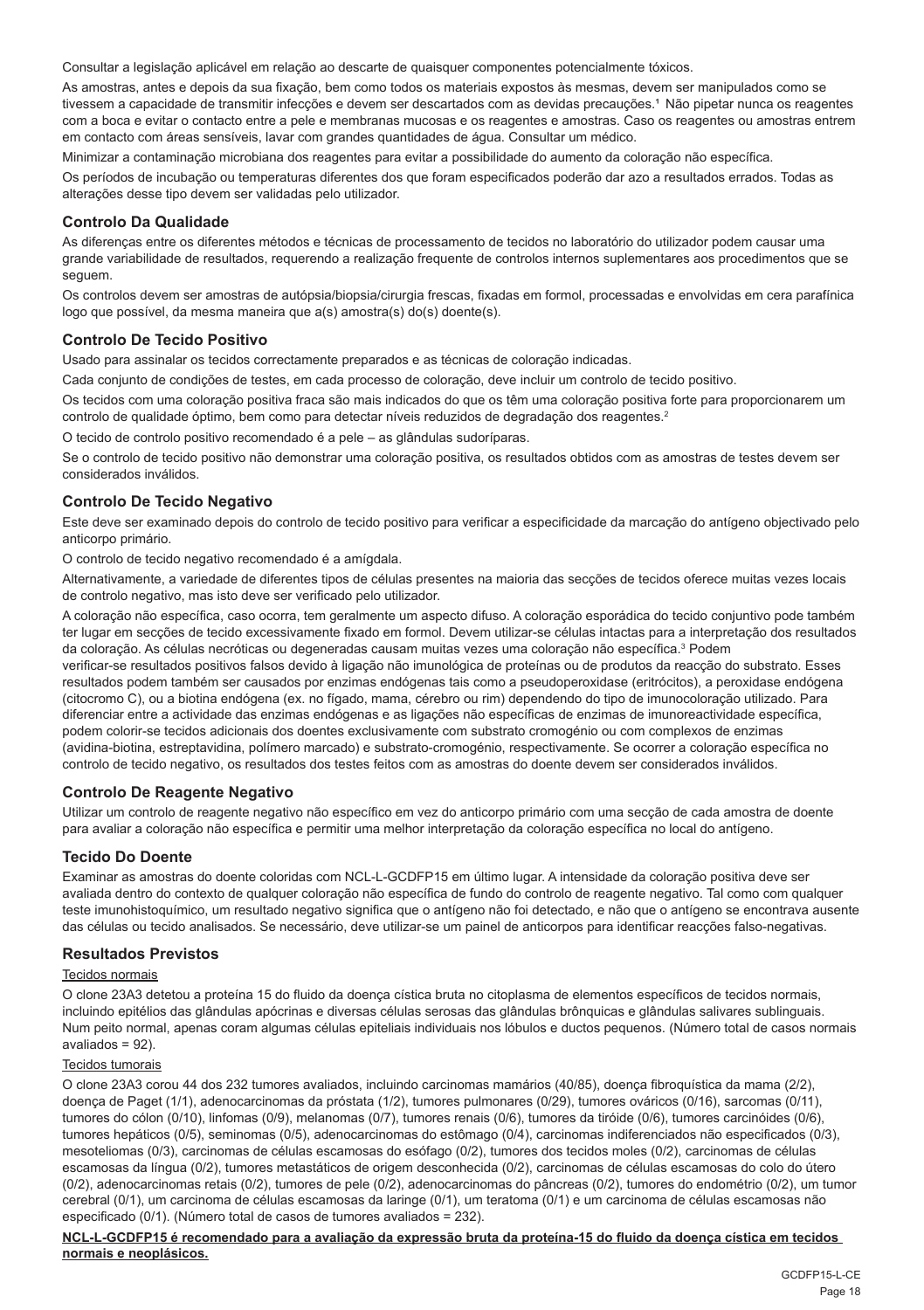## **Limitações Gerais**

A imunohistoquímica é um processo diagnóstico em múltiplas etapas que consta de: uma formação especializada na selecção dos reagentes apropriados, selecção, fixação e processamento de tecidos, preparação das lâminas de IHQ e interpretação dos resultados das colorações.

A coloração de tecidos depende do seu manuseamento e processamento antes da sua coloração. A fixação, congelação, descongelação, lavagem, secagem, aquecimento ou corte incorrectos das amostras, ou a sua contaminação com outros tecidos ou fluidos, podem produzir artefactos, retenção de anticorpos, ou resultados falso-negativos. Os resultados inconsistentes podem dever-se a variações nos métodos de fixação e envolvimento ou a irregularidades inerentes ao tecido.<sup>4</sup>

Uma contrastação excessiva ou incompleta pode comprometer a correcta interpretação dos resultados.

A interpretação clínica de qualquer coloração ou da sua ausência deve ser complementada por estudos morfológicos empregando os devidos controlos e deve ser avaliada por um patologista qualificado, dentro do contexto do historial clínico do doente e de outros testes de diagnóstico.

Os anticorpos da Leica Biosystems Newcastle Ltd destinam-se a serem utilizados, conforme indicado, em secções de tecido ou congeladas ou envolvidas em parafina, com requisitos de fixação específicos. Pode ocorrer uma expressão inesperada de antígeno, especialmente em neoplasmas. A interpretação clínica de qualquer secção de tecido colorido deverá incluir a análise morfológica e a avaliação de controlos apropriados.

#### **Bibliografia - Geral**

- 1. National Committee for Clinical Laboratory Standards (NCCLS). Protection of laboratory workers from infectious diseases transmitted by blood and tissue; proposed guideline. Villanova, P.A. 1991; 7(9). Order code M29-P.
- 2. Battifora H. Diagnostic uses of antibodies to keratins: a review and immunohistochemical comparison of seven monoclonal and three polyclonal antibodies. Progress in Surgical Pathology. 6:1–15. eds. Fenoglio-Preiser C, Wolff CM, Rilke F. Field & Wood, Inc., Philadelphia.
- 3. Nadji M, Morales AR. Immunoperoxidase, part I: the techniques and pitfalls. Laboratory Medicine. 1983; 14:767.
- 4. Omata M, Liew CT, Ashcavai M, Peters RL. Nonimmunologic binding of horseradish peroxidase to hepatitis B surface antigen: a possible source of error in immunohistochemistry. American Journal of Clinical Pathology. 1980; 73:626.
- 5. Sapino A, Cassoni P and Bussolati G. Gross cystic disease fluid protein (GCDFP-15) in the breast: past and present Journal of Biological Regulators & Homeostatic Agents. 2000; 14(4):259–262.
- 6. Haagensen DE Jr, Dilley WG, Mazoujian G et al. Review of GCDFP-15. An apocrine marker protein. Annals of the New York Academy of Sciences.1990;586:161–173.

## **Emendas Da Edição Anterior**

Composição Do Reagente, Concentração Total De Proteína, Recomendações Sobre A Utilização, Avisos E Precauções, Resultados Previstos.

**Data De Emissão**

14 de Novembro de 2018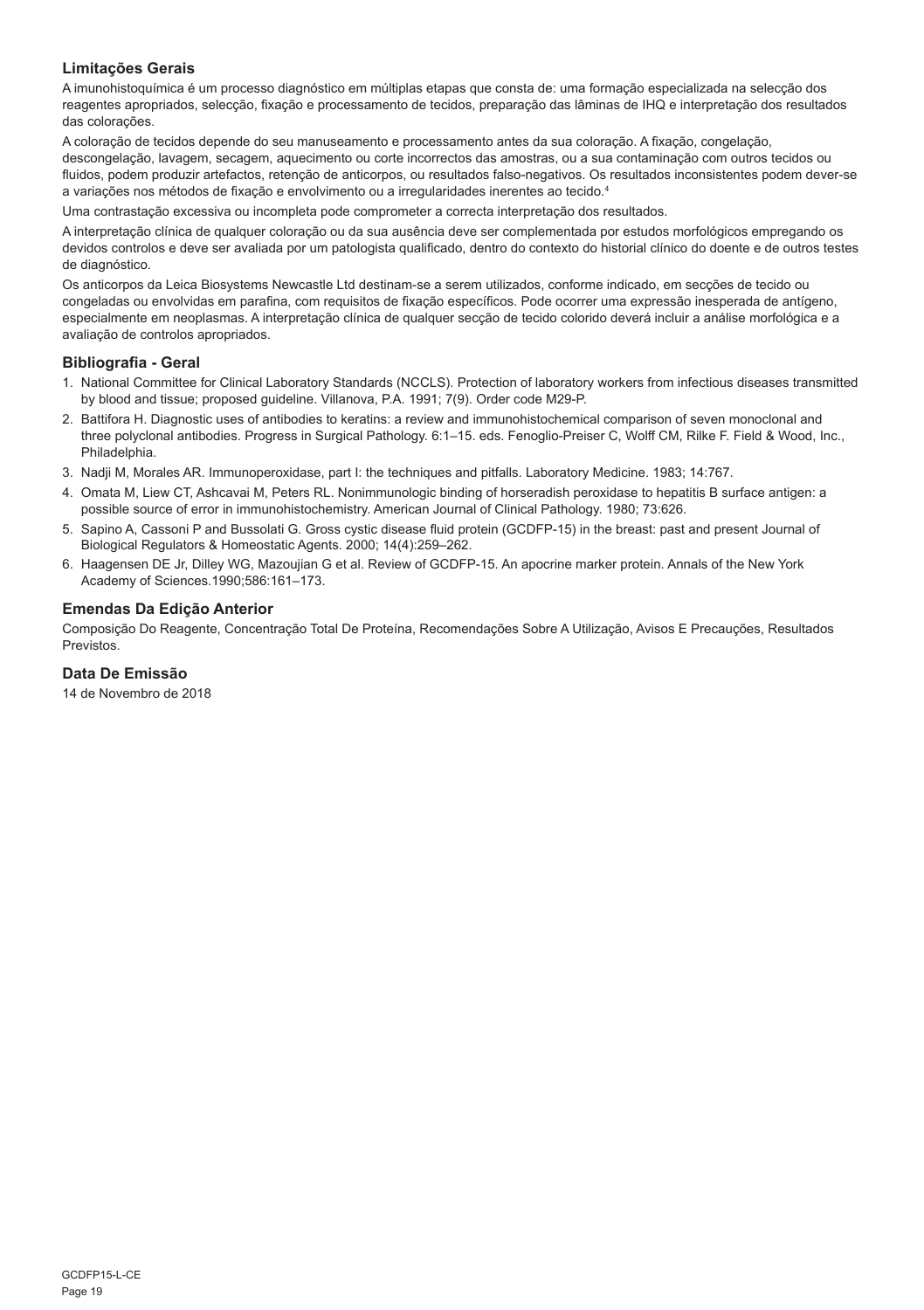## <span id="page-20-0"></span>Novocastra™ Flytande Monoklonal Musantikropp **Gross Cystic Disease Fluid Protein-15 Produktkod: NCL-L-GCDFP15**

## **Avsedd Användning**

## *För in vitro diagnostisk användning*.

NCL-L-GCDFP15 är avsedd för kvalitativ identifiering med ljusmikroskopi av Gross Cystic Disease Fluid Protein-15-molekyler i paraffinsnitt. Den kliniska tolkningen av all färgning eller dess frånvaro bör kompletteras med morfologiska undersökningar som använder korrekta kontroller och utvärderas av kvalificerad patolog inom ramen för patientens kliniska anamnes och andra diagnostiska tester

## **Metodens Princip**

Immunhistokemiska (IHC) färgningstekniker tillåter visualisering av antigener genom sekvenstillämpning av en specifik antikropp till antigenet (primär antikropp), en sekundär antikropp till den primära antikroppen och ett enzymkomplex med ett kromogent substrat med inlagda tvättsteg. Den enzymatiska aktiveringen av kromogenet resulterar i en synlig reaktionsprodukt på antigenområdet. Proverna kan då kontrastfärgas och förses med täckglas. Resultaten tolkas med ljusmikroskop och bidrar till differentialdiagnosen av patofysiologiska processer som eventuellt kan associeras till ett särskilt antigen.

#### **Klon**

23A3

#### **Immunogen**

Rekombinant prokaryotiskt protein som motsvarar den utsöndrade domänen av gross cystisk sjukdoms flytande proteinmolekyl (15 kD).

#### **Specificitet**

Human gross cystisk sjukdoms flytande protein (15 kD).

## **Reagensinnehåll**

NCL-L-GCDFP15 är en flytande supernatant från vävnadsodling som innehåller natriumazid som konserveringsmedel.

#### **Ig-klass**

IgG2a

**Total Proteinkoncentration Total Protein**

Se flaskans etikett för total specifik proteinkoncentration för satsen.

## **Antikroppskoncentration**

Större än eller lika med 55 mg/l fastställt genom ELISA. Se flaskans etikett för specifik Ig-koncentration för satsen.

## **Rekommendationer Vid Användning**

Immunhistokemi på paraffinsnitt.

**Värmeinducerad epitopåtervinning (HIER):** Vänligen följ instruktionerna för användning i Novocastra Epitope Retrieval Solution pH 6. **Föreslagen spädning:** 1:40 i 30 minuter vid 25 °C. Detta är endast en riktlinje och användare bör själva fastställa den optimala bruksspädningen.

**Visualisering:** Vänligen följ instruktionerna för användning i Novolink™ Polymer Detection Systems. Om ytterligare produktinformation eller stöd behövs, kontakta då din lokala distributör eller Leica Biosystems regionalkontor, alternativt in på Leica Biosystems webbplats, www.LeicaBiosystems.com

Denna antikropps prestanda ska valideras när den används med andra manuella infärgningssystem eller automatiserade plattformar.

#### **Förvaring Och Stabilitet**

Förvara vid 2–8 °C. Frys ej. Återgå till 2–8 °C direkt efter användning. Använd ej efter det utgångsdatum som anges på flaskans etikett. Förvaringsförhållanden som skiljer sig från de ovannämnda måste kontrolleras av användaren.

## **Preparation Av Prov**

Rekommenderat fixeringsmedel för paraffininbäddade vävnadssnitt är 10% neutralbuffrat formalin.

## **Varningar Och Försiktighetsåtgärder**

Reagenset har förberetts från supernatanten av vävnadsodlingar. Eftersom det är en biologisk produkt bör skälig försiktighet iakttas vid hantering.

Detta reagens innehåller natriumazid. Materialsäkerhetsdatablad finns att få på begäran eller från www.LeicaBiosystems.com

För kassering av potentiellt toxiska komponenter hänvisas till nationella eller lokala bestämmelser.

Före och efter fixering bör prover och alla material som har varit utsatta för dem hanteras som om det finns risk för att de kan överföra infektioner och kasseras med iakttagande av försiktighet.<sup>1</sup> Pipettera aldrig reagenser med munnen och se till att huden och slemhinnorna inte kommer i kontakt med reagens och prover. Om reagens eller prover kommer i kontakt med känsliga områden, tvätta med rikliga mängder vatten. Rådgör med läkare.

Minimera mikrobisk kontaminering av reagens annars kan en ökning av ospecifik färgning ske.

Inkubationstider eller temperaturer som skiljer sig från dem som specificeras kan ge felaktiga resultat. Alla sådana förändringar måste kontrolleras av användaren.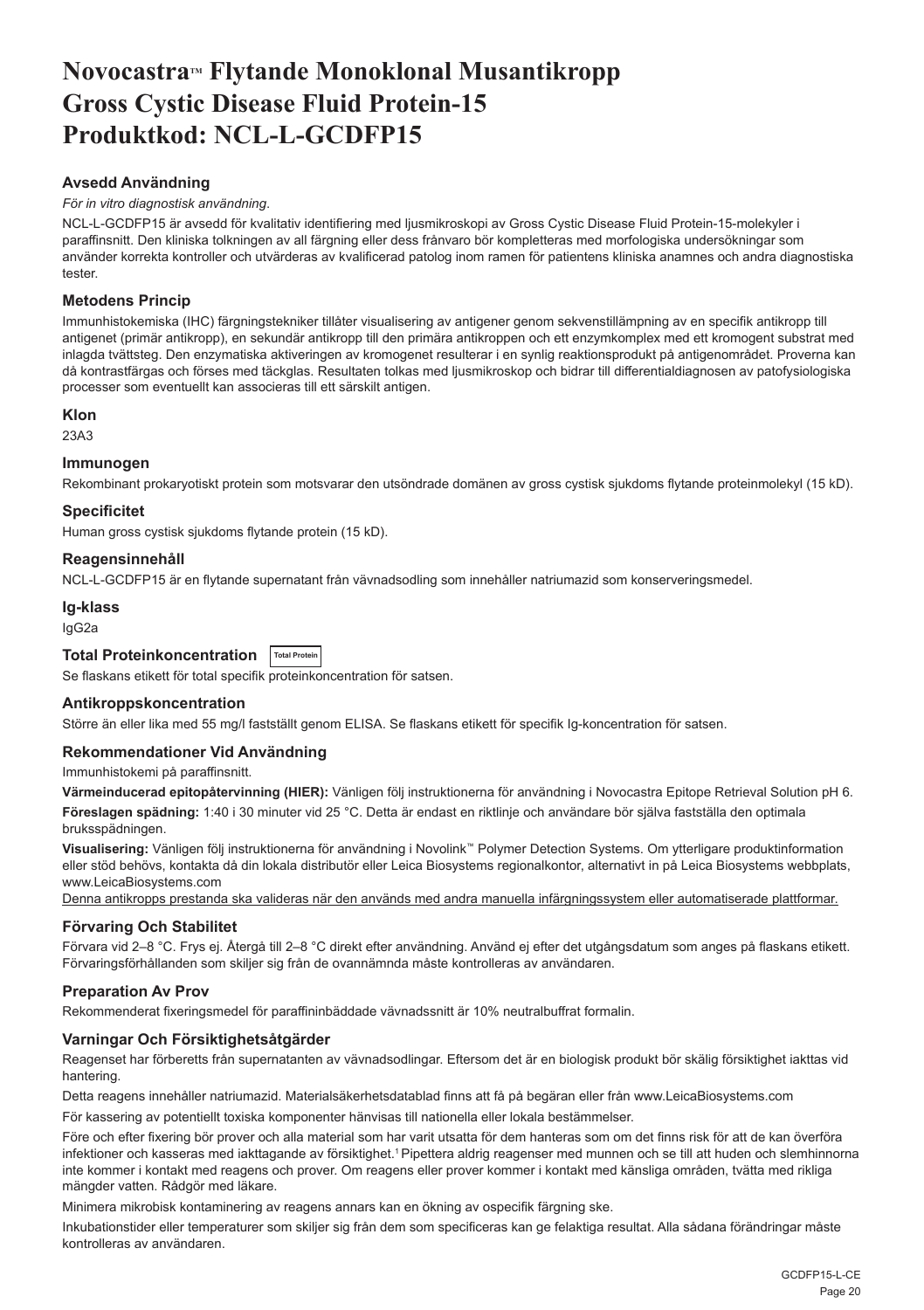## **Kvalitetskontroll**

Skillnader i vävnadsbehandling och tekniska metoder i användarens laboratorium kan ge stor variation i resultaten vilket kan göra det nödvändigt att genomföra regelbundna interna kontroller utöver följande metoder.

Kontroller bör vara färska obduktions-/biopsi-/kirurgiprover som snarast möjligt formalinfixeras, bearbetas och paraffininbäddas på samma sätt som patientprover.

## **Positiv Vävnadskontroll**

Används för att ange korrekt förberedda vävnader och rätt färgningstekniker.

En positiv vävnadskontroll bör ingå i varje uppsättning av testförhållanden vid varje färgningskörning.

En vävnad med svag positiv färgning är mer lämplig för optimal kvalitetskontroll och för att upptäcka låga nivåer av reagensdegradering än en vävnad med stark positiv färgning.<sup>2</sup>

Hudens svettkörtlar rekommenderas som positiv kontrollvävnad.

Om den positiva vävnadskontrollen inte uppvisar positiv färgning bör resultat med testproverna anses vara ogiltiga.

#### **Negativ Vävnadskontroll**

Bör undersökas efter den positiva vävnadskontrollen för att fastställa specificiteten för märkningen av målantigenet med den primära antikroppen.

Tonsill rekommenderades som negativ kontrollvävnad.

Alternativt ger ofta en mängd olika celltyper som finns i de flesta vävnadssnitt negativa kontrollområden men detta bör kontrolleras av användaren.

Ospecifik färgning, om det förekommer, har ofta ett diffust utseende. Sporadisk färgning av bindväv kan också observeras i snitt från överflödigt formalinfixerade vävnader. Använd intakta celler för tolkning av färgningsresultat. Nekrotiska eller degenererade celler färgar ofta ospecifikt.<sup>3</sup> Falskt positiva resultat kan uppstå p.g.a. icke-immunologisk bindning av proteiner eller substratreaktionsprodukter. De kan också orsakas av endogena enzymer som pseudoperoxidas (erytrocyter), endogent peroxidas (cytokrom C) eller endogent biotin (t.ex. lever, bröst, hjärna, njure) beroende på typ av immunfärgning som används. För att skilja endogen enzymaktivitet eller ospecifik enzymbindning från specifik immunreaktivitet kan ytterligare patientvävnader färgas exklusivt med respektive substratkromogen eller enzymkomplex (avidin-biotin, streptavidin, märkt polymer) och substrat-kromogen. Om specifik färgning sker i den negativa vävnadskontrollen bör resultat med patientprover anses vara ogiltiga.

## **Negativ Reagenskontroll**

Använd en ospecifik negativ reagenskontroll istället för den primära antikroppen med ett snitt från varje patientprov för att utvärdera ospecifik färgning och tillåta bättre tolkning av specifik färgning på antigenområdet.

#### **Patientvävnad**

Undersök patientprover färgade med NCL-L-GCDFP15 sist. Positiv färgningsintensitet bör utvärderas inom ramen för all ospecifik bakgrundsfärgning av den negativa reagenskontrollen. Som vid alla immunhistokemiska tester betyder ett negativt resultat att antigenet inte upptäcktes och inte att det inte förekom i de analyserade cellerna/vävnaderna. Använd vid behov en antikroppspanel för att identifiera falskt negativa reaktioner.

#### **Förväntade Resultat**

#### Normal vävnad

Klonen 23A3 detekterade flytande protein 15 från den stora cystiska sjukdomen i cytoplasma från vissa delar av normala vävnader, inklusive apokrint epitel och många serösa celler från de bronkiala körtlarna och sublinguala spottkörtlarna. I normalt bröst färgas bara några enstaka epitelceller från lober och små kanaler. (Totalt antal normala fall som utvärderats = 92).

#### Tumörvävnader

Klonen 23A3 färgade 44/232 utvärderade tumörer, inklusive bröstkarcinom (40/85), fibrocystisk sjukdom från bröst (2/2), Pagets sjukdom (1/1), adenokarcinom från prostata (1/2), lungtumörer (0/29), ovariala tumörer (0/16), sarkom (0/11), tumörer från kolon (0/10), lymfom (0/9), melanom (0/7), njurtumörer (0/6), tumörer från sköldkörtel (0/6), karcinoida tumörer (0/6) och levertumörer (0/5), seminom (0/5), adenokarcinom från magsäck (0/4), ospecificerade odifferentierade karcinom (0/3), mesoteliom (0/3), skivepitelskarcinom från matstrupe (0/2), tumörer från mjuk vävnad (0/2), skivepitelskarcinom från tunga (0/2), metastatiska tumörer av okänt ursprung (0/2) och skivepitelskarcinom från livmoderhals (0/2), adenokarcinom från rektum (0/2), hudtumörer (0/2), adenokarcinom från bukspottkörtel (0/2), endometriala tumörer (0/2), en hjärntumör (0/1), en skivepitelscancer från struphuvud (0/1), en teratom (0/1) och ett ospecificerat skivepitelskarcinom (0/1). (Totalt antal fall av tumörer som utvärderats = 232).

#### **NCL-L-GCDFP15 rekommenderas för bedömning av uttryck för flytande protein-15 från den stora cystiska sjukdomen i normala och neoplastiska vävnader.**

## **Allmänna Begränsningar**

Immunhistokemi är en diagnostisk process i flera steg som kräver specialiserad utbildning i urvalet av lämpliga reagens, val av vävnad, fixering och bearbetning, förberedelse av IHC-objektglaset samt tolkning av färgningsresultaten.

Vävnadsfärgning påverkas av hantering och bearbetning av vävnaden före färgningen. Felaktig fixering, nedfrysning, upptining, tvättning, torkning, uppvärmning, snittning eller kontaminering av andra vävnader eller vätskor kan framställa artefakter, infångande av antikroppar eller falskt negativa resultat. Motsägelsefulla resultat kan bero på variationer av fixerings- och inbäddningsmetoder eller på naturliga oregelbundenheter i vävnaden.<sup>4</sup>

Överflödig eller ofullständig kontrastfägning kan försvåra en korrekt tolkning av resultatet.

Den kliniska tolkningen av all färgning eller dess frånvaro bör kompletteras med morfologiska undersökningar som använder korrekta kontroller och utvärderas av kvalificerad patolog inom ramen för patientens kliniska anamnes och andra diagnostiska tester.

Antikroppar från Leica Biosystems Newcastle Ltd är till för användning så som anges på antingen frysta eller paraffininbäddade snitt med specifika fixeringskrav. Oväntat antigenuttryck kan ske, speciellt i neoplasmer. Morfologisk analys och utvärdering av lämpliga kontroller måste ingå i den kliniska tolkningen av alla färgade vävnadssnitt.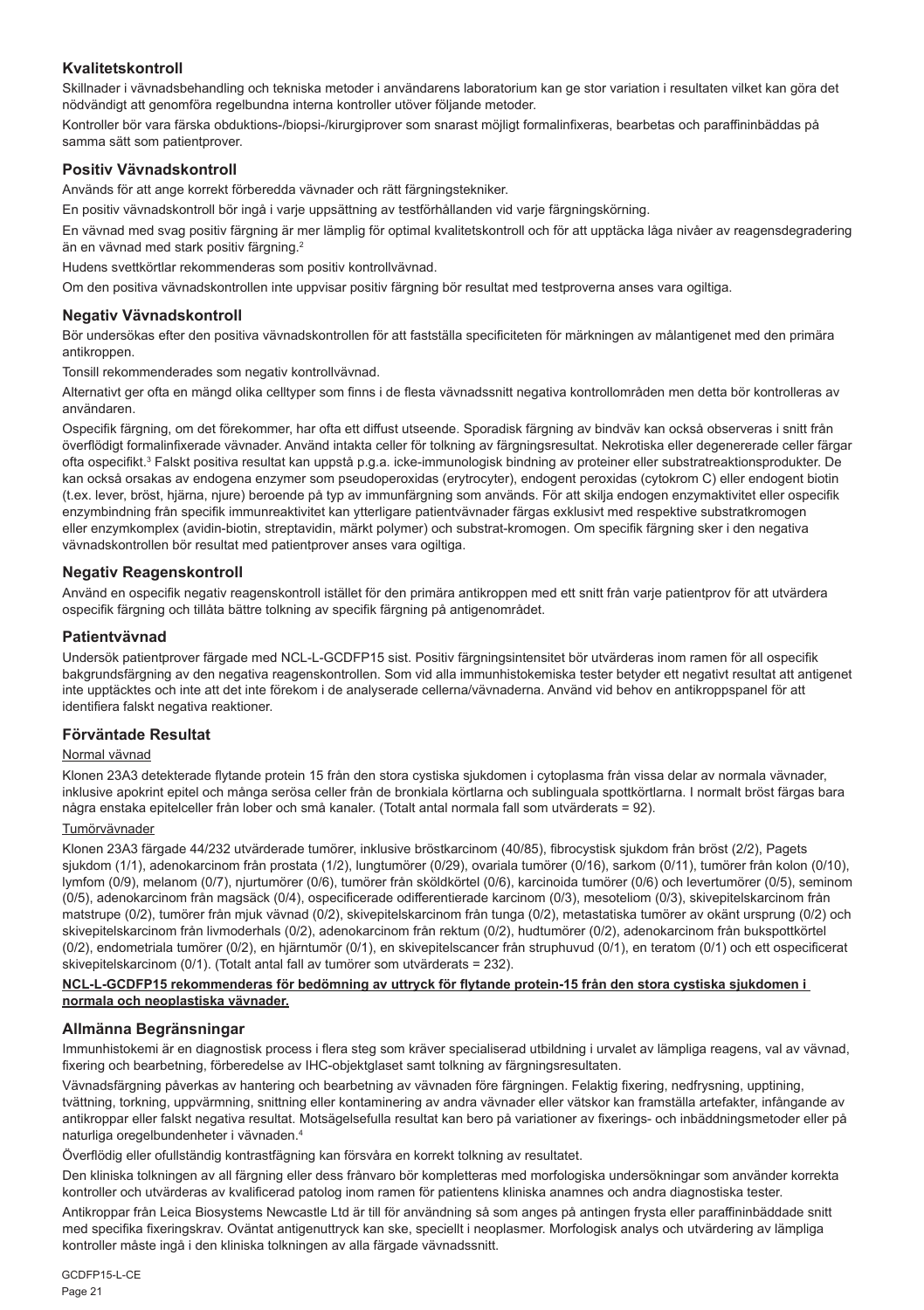## **Bibliografi - Allmän**

- 1. National Committee for Clinical Laboratory Standards (NCCLS). Protection of laboratory workers from infectious diseases transmitted by blood and tissue; proposed guideline. Villanova, P.A. 1991; 7(9). Order code M29-P.
- 2. Battifora H. Diagnostic uses of antibodies to keratins: a review and immunohistochemical comparison of seven monoclonal and three polyclonal antibodies. Progress in Surgical Pathology. 6:1–15. eds. Fenoglio-Preiser C, Wolff CM, Rilke F. Field & Wood, Inc., Philadelphia.
- 3. Nadji M, Morales AR. Immunoperoxidase, part I: the techniques and pitfalls. Laboratory Medicine. 1983; 14:767.
- 4. Omata M, Liew CT, Ashcavai M, Peters RL. Nonimmunologic binding of horseradish peroxidase to hepatitis B surface antigen: a possible source of error in immunohistochemistry. American Journal of Clinical Pathology. 1980; 73:626.
- 5. Sapino A, Cassoni P and Bussolati G. Gross cystic disease fluid protein (GCDFP-15) in the breast: past and present Journal of Biological Regulators & Homeostatic Agents. 2000; 14(4):259–262.
- 6. Haagensen DE Jr, Dilley WG, Mazoujian G et al. Review of GCDFP-15. An apocrine marker protein. Annals of the New York Academy of Sciences.1990;586:161–173.

## **Rättelser Av Tidigare Utgivning**

Reagensinnehåll, Total Proteinkoncentration, Rekommendationer Vid Användning, Varningar Och Försiktighetsåtgärder, Förväntade Resultat.

## **Utgivningsdatum**

14 november 2018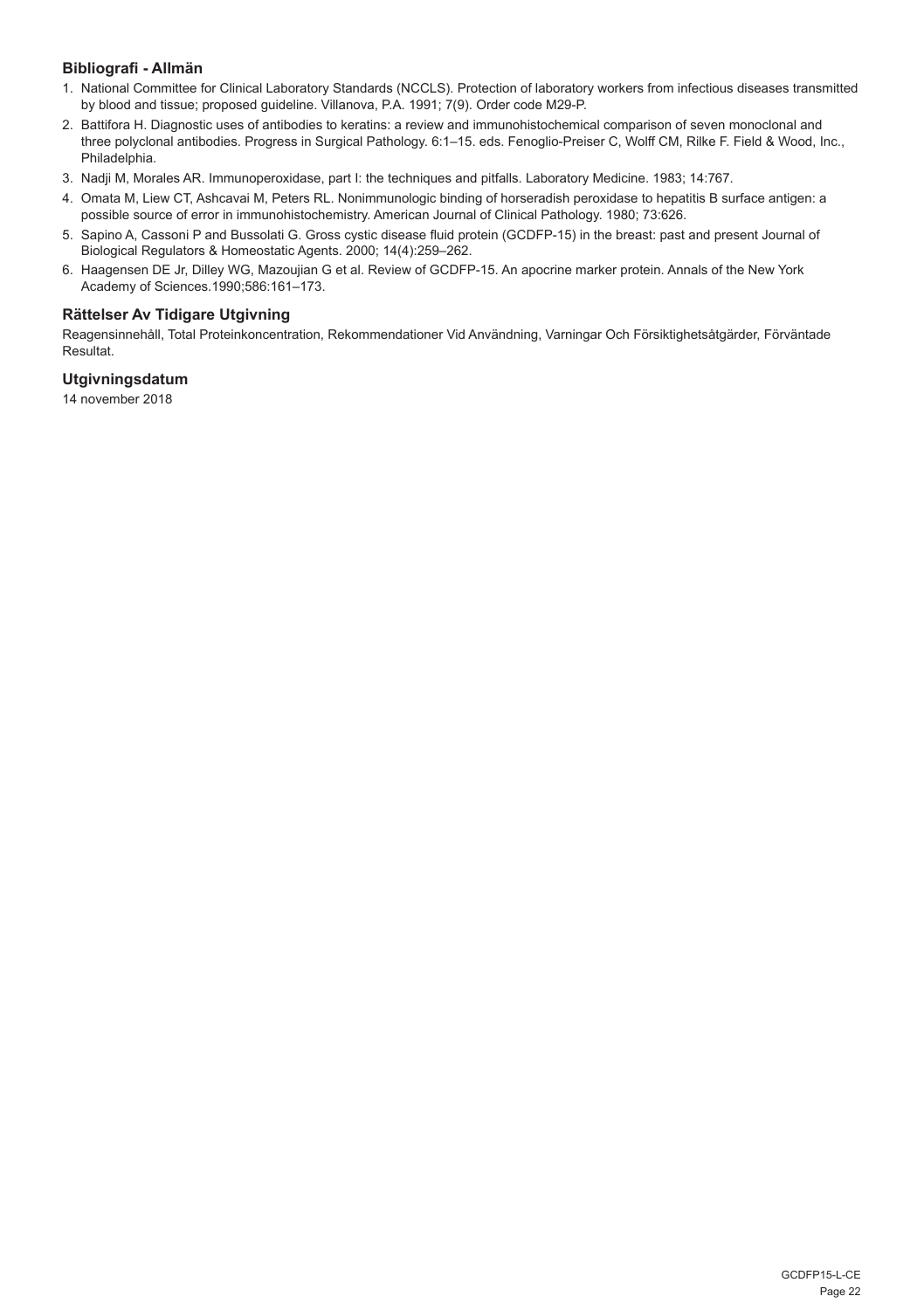## <span id="page-23-0"></span>**Novocastra™ Υγρό μονοκλωνικό αντίσωμα ποντικού Gross Cystic Disease Fluid Protein-15 Κωδικός είδους: NCL-L-GCDFP15**

## **Χρήση Για Την Οποία Προορίζεται**

## *Για in vitro διαγνωστική χρήση*.

Το NCL-L-GCDFP15 προορίζεται για την ποιοτική ταυτοποίηση με μικροσκοπία φωτός της ανθρώπινης Μόρια Gross Cystic Disease Fluid Protein-15 σε τομές παραφίνης. Η κλινική ερμηνεία οποιασδήποτε χρώσης ή της απουσίας της θα πρέπει να συμπληρώνεται με<br>μορφολογικές μελέτες που χρησιμοποιούν σωστούς μάρτυρες και θα πρέπει να αξιολογείται στα πλαίσι ασθενούς και άλλων διαγνωστικών εξετάσεων από ειδικευμένο παθολογοανατόμο.

## **Αρχή Της Διαδικασίας**

Οι τεχνικές ανοσοϊστοχημικής (IHC) χρώσης επιτρέπουν την οπτικοποίηση των αντιγόνων μέσω της διαδοχικής εφαρμογής ενός ειδικού αντισώματος στο αντιγόνο (πρωτοταγές αντίσωμα), ενός δευτεροταγούς αντισώματος στο πρωτοταγές αντίσωμα και ενός ενζυμικού συμπλόκου με χρωμογόνο υπόστρωμα με παρεμβαλλόμενα βήματα πλύσης. Η ενζυμική ενεργοποίηση του χρωμογόνου έχει ως αποτέλεσμα το σχηματισμό ενός ορατού προϊόντος αντίδρασης στη θέση του αντιγόνου. Το δείγμα μπορεί κατόπιν να υποβληθεί σε αντίχρωση και να καλυφθεί με καλυπτρίδα. Τα αποτελέσματα ερμηνεύονται με χρήση μικροσκοπίου φωτός και βοηθούν στη διαφορική διάγνωση παθοφυσιολογικών εξεργασιών, οι οποίες ενδέχεται ή όχι να σχετίζονται με ένα συγκεκριμένο αντιγόνο.

## **Κλώνος**

23A3

## **Ανοσογόνο**

Ανασυνδυασμένη προκαρυωτική πρωτεΐνη που αντιστοιχεί στην απεκκρινόμενη περιοχή του μορίου πρωτεΐνης υγρού της αδρής κυστικής νόσου (15 kD).

#### **Ειδικότητα**

Πρωτεΐνη υγρού της ανθρώπινης αδρής κυστικής νόσου (15 kD).

## **Σύνθεση Αντιδραστηρίου**

Το NCL-L-GCDFP15 είναι ένα υγρό υπερκείμενο ιστοκαλλιέργειας που περιέχει αζίδιο του νατρίου ως συντηρητικό.

## **Τάξη Ig**

IgG2a

**Ολική Συγκέντρωση Πρωτεΐνης Total Protein**

Για την ολική συγκέντρωση πρωτεΐνης που είναι ειδική για την εκάστοτε παρτίδα, ανατρέξτε στην ετικέτα του φιαλιδίου.

#### **Συγκέντρωση Αντισώματος**

Μεγαλύτερη ή ίση με 55 mg/L, όπως προσδιορίζεται με ELISA. Για τη συγκέντρωση Ig που είναι ειδική για την εκάστοτε παρτίδα, ανατρέξτε στην ετικέτα του φιαλιδίου.

## **Συστάσεις Για Τη Χρήση**

Ανοσοϊστοχημεία σε παρασκευάσματα παραφίνης.

**Ανάκτηση Επίτοπου με Θερμική Επαγωγή (HIER):** Παρακαλούμε ακολουθήστε τις οδηγίες για τη χρήση στο Novocastra Epitope Retrieval Solution pH 6.

**Προτεινόμενη διάλυση:** 1:40 επί 30 λεπτά σε 25 °C. Παρέχεται ως οδηγός και οι χρήστε θα πρέπει να καθορίζουν τις δικές τους διαλύσεις εργασίας.

**Απεικόνιση:** Παρακαλούμε ακολουθήστε τις οδηγίες χρήσης στο Novolink™ Polymer Detection Systems. Για περισσότερες πληροφορίες για το προϊόν ή για υποστήριξη, επικοινωνήστε με τον τοπικό διανομέα ή το περιφερειακό γραφείο της Leica Biosystems ή εναλλακτικά επισκεφθείτε τον ιστότοπο της Leica Biosystems, www.LeicaBiosystems.com

Η απόδοση του συγκεκριμένου αντισώματος θα πρέπει να επικυρωθεί όταν χρησιμοποιηθεί μαζί με άλλα μη αυτόματα συστήματα χρώσης ή αυτοματοποιημένες πλατφόρμες.

## **Φύλαξη Και Σταθερότητα**

Φυλάσσετε στους 2–8 °C. Μην καταψύχετε. Επαναφέρετε στους 2–8 °C αμέσως μετά τη χρήση. Μη χρησιμοποιείτε μετά την ημερομηνία λήξης που αναγράφεται στην ετικέτα του φιαλιδίου. Τυχόν συνθήκες φύλαξης διαφορετικές από εκείνες που καθορίζονται παραπάνω πρέπει να επαληθεύονται από το χρήστη.

## **Παρασκευή Δείγματος**

Το συνιστώμενο μονιμοποιητικό είναι ουδέτερο ρυθμιστικό διάλυμα φορμόλης 10% για τομές ιστού εγκλεισμένες σε παραφίνη.

## **Προειδοποιήσεις Και Προφυλάξεις**

Το αντιδραστήριο αυτό έχει παρασκευαστεί από το υπερκείμενο κυτταροκαλλιέργειας. Επειδή είναι βιολογικό προϊόν, θα πρέπει να δίνεται εύλογη προσοχή κατά το χειρισμό του.

Αυτό το αντιδραστήριο περιέχει αζίδιο του νατρίου. Δελτίο δεδομένων ασφαλείας υλικού διατίθεται κατόπιν αιτήματος ή από τη διεύθυνση www.LeicaBiosystems.com

Συμβουλευτείτε τους ομοσπονδιακούς, πολιτειακούς ή τοπικούς κανονισμούς για απόρριψη τυχόν δυνητικώς τοξικών συστατικών. Ο χειρισμός δειγμάτων, πριν και μετά τη μονιμοποίηση, καθώς και όλων των υλικών που έχουν εκτεθεί σε αυτά, θα πρέπει να γίνεται ως εάν ήταν δυνητικά μετάδοσης λοίμωξης και η απόρριψή τους να πραγματοποιείται λαμβάνοντας τις σωστές προφυλάξεις.<sup>1</sup>Μην αναρροφάτε ποτέ με πιπέτα αντιδραστήρια με το στόμα και αποφύγετε την επαφή του δέρματος και των βλεννογόνων με αντιδραστήρια και δείγματα. Εάν τα αντιδραστήρια ή τα δείγματα έλθουν σε επαφή με ευαίσθητες περιοχές, πλύνετε με άφθονες ποσότητες νερού. Ζητήστε τη συμβουλή ιατρού.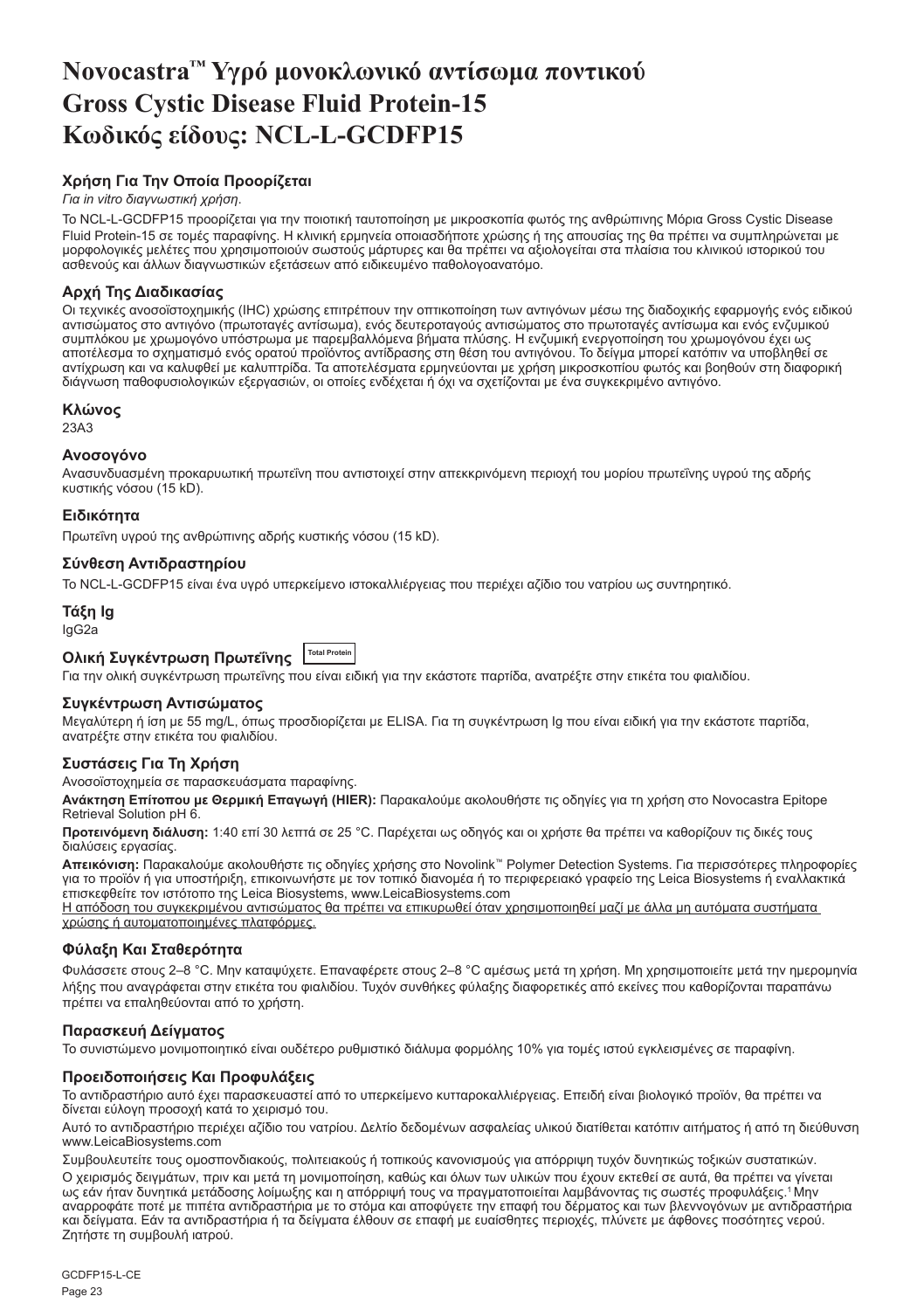Ελαχιστοποιήστε τη μικροβιακή μόλυνση των αντιδραστηρίων, διότι ενδέχεται να συμβεί αύξηση μη ειδικής χρώσης. Χρόνοι ή θερμοκρασίες επώασης διαφορετικές από εκείνες που καθορίζονται ενδέχεται να δώσουν εσφαλμένα αποτελέσματα. Τυχόν τέτοιες μεταβολές πρέπει να επικυρώνονται από το χρήστη.

## **Ποιοτικός Έλεγχος**

Τυχόν διαφορές στην επεξεργασία των ιστών και τις τεχνικές διαδικασίες στο εργαστήριο του χρήστη ενδέχεται να προκαλέσουν σημαντική μεταβλητότητα στα αποτελέσματα, καθιστώντας αναγκαία την τακτική εκτέλεση εσωτερικών ελέγχων επιπλέον των ακόλουθων διαδικασιών.

Οι μάρτυρες θα πρέπει να είναι φρέσκα δείγματα νεκροψίας/βιοψίας/χειρουργικά δείγματα, τα οποία είναι μονιμοποιημένα σε φορμόλη, επεξεργασμένα και εγκλεισμένα σε κηρό παραφίνης, το συντομότερο δυνατό με τον ίδιο τρόπο με το(α) δείγμα(τα) του ασθενούς.

## **Θετικός Μάρτυρας Ιστού**

Χρησιμοποιείται για να υποδεικνύει σωστά παρασκευασμένους ιστούς και σωστές τεχνικές χρώσης.

Θα πρέπει να περιλαμβάνεται ένας θετικός μάρτυρας ιστού για κάθε σύνολο συνθηκών εξέτασης σε κάθε εκτέλεση χρώσης.

Ένας ιστός με ασθενή θετική χρώση είναι πιο κατάλληλος από έναν ιστό με ισχυρή θετική χρώση για βέλτιστο έλεγχο ποιότητας και για την ανίχνευση πολύ μικρών επιπέδων τυχόν αποδόμησης των αντιδραστηρίων.<sup>2</sup>

Συνιστώμενος ιστός θετικού μάρτυρα είναι το δέρμα - οι ιδρωτοποιοί αδένες.

Εάν ο θετικός μάρτυρας ιστού δεν παρουσιάζει θετική χρώση, τα αποτελέσματα με τα δείγματα της εξέτασης θα πρέπει να θεωρούνται άκυρα.

## **Αρνητικός Μάρτυρας Ιστού**

Θα πρέπει να εξετάζεται μετά τον θετικό μάρτυρα ιστού για την επαλήθευση της ειδικότητας της επισήμανσης του αντιγόνου-στόχου από το πρωτοταγές αντίσωμα.

Συνιστώμενος ιστός αρνητικού μάρτυρα είναι η αμυγδαλή.

Εναλλακτικά, η ποικιλία διαφόρων κυτταρικών τύπων που υπάρχουν στις περισσότερες τομές ιστών παρέχει συχνά θέσεις αρνητικού μάρτυρα, αλλά αυτό πρέπει να επαληθεύεται από το χρήστη.

Μη ειδική χρώση, εάν υπάρχει, έχει συνήθως διάχυτη εμφάνιση. Ενδέχεται επίσης να παρατηρηθεί σποραδική χρώση του συνδετικού ιστού σε τομές από ιστούς που έχουν μονιμοποιηθεί με υπερβολική ποσότητα φορμόλης. Χρησιμοποιείτε άθικτα κύτταρα για την<br>ερμηνεία των αποτελεσμάτων της χρώσης. Νεκρωτικά ή εκφυλισμένα κύτταρα παρουσιάζουν συχνά μη ειδική παρατηρηθούν ψευδώς θετικά αποτελέσματα λόγω μη ανοσολογικής δέσμευσης των πρωτεϊνών ή των προϊόντων αντίδρασης του υποστρώματος. Ενδέχεται επίσης να προκληθούν από ενδογενή ένζυμα, όπως η ψευδοϋπεροξειδάση (ερυθροκύτταρα), η ενδογενής<br>υπεροξειδάση (κυτόχρωμα C) ή η ενδογενής βιοτίνη (π.χ. ήπαρ, μαστός, εγκέφαλος, νεφρός) ανάλογα με το χρησιμοποιείται. Για τη διαφοροποίηση της ενδογενούς ενζυμικής δραστικότητας ή της μη ειδικής δέσμευσης των ενζύμων από ειδική ανοσοαντιδραστικότητα, είναι δυνατό να χρωματιστούν αποκλειστικά επιπλέον ιστοί ασθενών με χρωμογόνο υποστρώματος ή ενζυμικά σύμπλοκα (αβιδίνη-βιοτίνη, στρεπταβιδίνη, σημασμένο πολυμερές) και υπόστρωμα-χρωμογόνο, αντίστοιχα. Εάν παρουσιαστεί ειδική χρώση στον αρνητικό μάρτυρα ιστού, τα αποτελέσματα με τα δείγματα ασθενούς θα πρέπει να θεωρούνται άκυρα.

## **Αρνητικός Μάρτυρας Αντιδραστηρίου**

Χρησιμοποιείτε έναν μη ειδικό αρνητικό μάρτυρα αντιδραστηρίου αντί του πρωτοταγούς αντισώματος με μια τομή κάθε δείγματος<br>ασθενούς για την αξιολόγηση μη ειδικής χρώσης και για να επιτρέπεται καλύτερη ερμηνεία της ειδικής

## **Ιστός Ασθενούς**

Εξετάστε τελευταία τα δείγματα ασθενούς που έχουν χρωματιστεί με το NCL-L-GCDFP15. Η ένταση της θετικής χρώσης θα πρέπει να εκτιμάται στα πλαίσια τυχόν μη ειδικής χρώσης υποβάθρου του αρνητικού μάρτυρα αντιδραστηρίου. Όπως συμβαίνει με οποιαδήποτε ανοσοϊστοχημική εξέταση, ένα αρνητικό αποτέλεσμα σημαίνει ότι το αντιγόνο δεν ανιχνεύτηκε, όχι ότι το αντιγόνο δεν υπήρχε στα κύτταρα/στον ιστό που εξετάστηκε. Εάν είναι απαραίτητο, χρησιμοποιήστε μια σειρά αντισωμάτων για την αναγνώριση ψευδώς αρνητικών αντιδράσεων.

## **Αναμενόμενα Αποτελέσματα**

#### Φυσιολογικοί ιστοί

Ο κλώνος 23A3 ανίχνευσε την πρωτεΐνη 15 υγρού αδρής κυστικής νόσου στο κυτταρόπλασμα ειδικών στοιχείων φυσιολογικών ιστών, συμπεριλαμβανομένων αποκρινών επιθηλίων και πολυάριθμων ορογόνων κυττάρων των βρογχικών αδένων και των υπογλώσσιων σιελογόνων αδένων. Σε φυσιολογικό μαστό, χρωματίστηκαν μόνο μερικά μεμονωμένα επιθηλιακά κύτταρα μέσα σε λοβία και μικρούς πόρους. (Συνολικός αριθμός φυσιολογικών δειγμάτων που αξιολογήθηκαν = 92).

## Καρκινικοί ιστοί

Ο κλώνος 23Α3 χρωμάτισε 44/232 όγκους προς αξιολόγηση, στους οποίους περιλαμβάνονταν καρκινώματα του μαστού (40/85),<br>ινοκυστικές νόσοι του μαστού (2/2), νόσος του Paget (1/1), αδενοκαρκινώματα του προστάτη (1/2), όγκοι το των ωοθηκών (0/16), σαρκώματα (0/11), όγκοι του παχέος εντέρου (0/10), λεμφώματα (0/9), μελανώματα (0/7), όγκοι του νεφρού (0/6), όγκοι του θυρεοειδούς (0/6), καρκινοειδείς όγκοι (0/6), όγκοι του ήπατος (0/5), σεμινώματα (0/5), αδενοκαρκινώματα του στομάχου (0/4), μη καθορισμένα αδιαφοροποίητα καρκινώματα (0/3), μεσοθηλιώματα (0/3), καρκινώματα εκ πλακωδών κυττάρων του οισοφάγου (0/2), όγκοι μαλακών μορίων (0/2), καρκινώματα εκ πλακωδών κυττάρων της γλώσσας (0/2), μεταστατικοί όγκοι αγνώστου προέλευσης (0/2), καρκινώματα εκ πλακωδών κυττάρων του τραχήλου (0/2), αδενοκαρκινώματα του ορθού (0/2), όγκοι του δέρματος (0/2), αδενοκαρκινώματα του παγκρέατος (0/2), όγκοι του ενδομητρίου (0/2), ένας όγκος του εγκεφάλου (0/1), ένα καρκίνωμα εκ πλακωδών κυττάρων του λάρυγγα (0/1), ένα τεράτωμα (0/1) και ένα μη καθορισμένο καρκίνωμα εκ πλακωδών κυττάρων (0/1). (Συνολικός αριθμός όγκων που αξιολογήθηκαν = 232).

#### **Το NCL-L-GCDFP15 συνιστάται για την αξιολόγηση της έκφρασης της πρωτεΐνης 15 υγρού αδρής κυστικής νόσου σε φυσιολογικούς και νεοπλασματικούς ιστούς.**

## **Γενικοί Περιορισμοί**

Η ανοσοϊστοχημεία είναι μια διαγνωστική διεργασία πολλαπλών βημάτων, η οποία αποτελείται από ειδικευμένη εκπαίδευση στην επιλογή των κατάλληλων αντιδραστηρίων, επιλογή ιστού, μονιμοποίηση και επεξεργασία, προετοιμασία της πλάκας IHC και ερμηνεία των αποτελεσμάτων της χρώσης.

Η χρώση του ιστού εξαρτάται από το χειρισμό και την επεξεργασία του ιστού πριν από τη χρώση. Τυχόν εσφαλμένη μονιμοποίηση, κατάψυξη, απόψυξη, πλύση, στέγνωμα, θέρμανση, τομή ή μόλυνση με άλλους ιστούς ή υγρά ενδέχεται να παράγει μορφώματα, παγίδευση αντισώματος ή ψευδώς αρνητικά αποτελέσματα. Τυχόν ασυνεπή αποτελέσματα ενδέχεται να οφείλονται σε παραλλαγές των μεθόδων μονιμοποίησης και εγκλεισμού ή σε εγγενείς ανωμαλίες εντός του ιστού.<sup>4</sup>

Τυχόν υπερβολική ή ατελής αντίχρωση ενδέχεται να διακυβεύσει τη σωστή ερμηνεία των αποτελεσμάτων.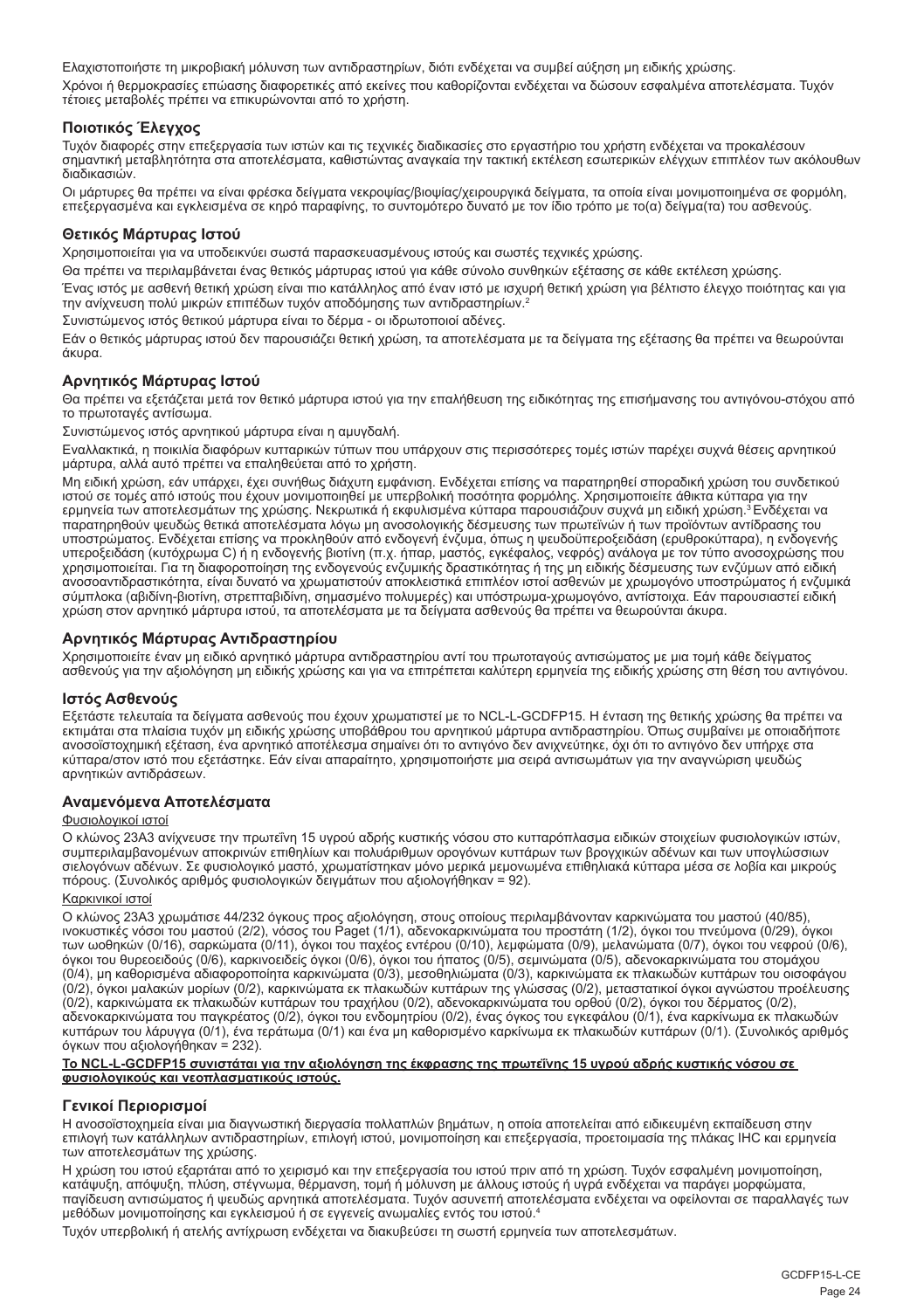Η κλινική ερμηνεία οποιασδήποτε χρώσης ή της απουσίας της θα πρέπει να συμπληρώνεται με μορφολογικές μελέτες που χρησιμοποιούν σωστούς μάρτυρες και θα πρέπει να αξιολογείται στα πλαίσια του κλινικού ιστορικού του ασθενούς και άλλων διαγνωστικών εξετάσεων από ειδικευμένο παθολογοανατόμο.

Τα αντισώματα που παρέχονται από την Leica Biosystems Newcastle Ltd προορίζονται για χρήση, όπως υποδεικνύεται, είτε σε κατεψυγμένες είτε σε εγκλεισμένες σε παραφίνη τομές, με ειδικές απαιτήσεις μονιμοποίησης. Ενδέχεται να παρουσιαστεί μη<br>αναμενόμενη έκφραση αντιγόνου, ειδικά σε νεοπλάσματα. Η κλινική ερμηνεία οποιασδήποτε χρωματισμένης περιλαμβάνει μορφολογική ανάλυση και την αξιολόγηση των κατάλληλων μαρτύρων.

### **Βιβλιογραφία - Γενική**

- 1. National Committee for Clinical Laboratory Standards (NCCLS). Protection of laboratory workers from infectious diseases transmitted by blood and tissue; proposed guideline. Villanova, P.A. 1991; 7(9). Order code M29-P.
- 2. Battifora H. Diagnostic uses of antibodies to keratins: a review and immunohistochemical comparison of seven monoclonal and three polyclonal antibodies. Progress in Surgical Pathology. 6:1–15. eds. Fenoglio-Preiser C, Wolff CM, Rilke F. Field & Wood, Inc., Philadelphia.
- 3. Nadji M, Morales AR. Immunoperoxidase, part I: the techniques and pitfalls. Laboratory Medicine. 1983; 14:767.
- 4. Omata M, Liew CT, Ashcavai M, Peters RL. Nonimmunologic binding of horseradish peroxidase to hepatitis B surface antigen: a possible source of error in immunohistochemistry. American Journal of Clinical Pathology. 1980; 73:626.
- 5. Sapino A, Cassoni P and Bussolati G. Gross cystic disease fluid protein (GCDFP-15) in the breast: past and present Journal of Biological Regulators & Homeostatic Agents. 2000; 14(4):259–262.
- 6. Haagensen DE Jr, Dilley WG, Mazoujian G et al. Review of GCDFP-15. An apocrine marker protein. Annals of the New York Academy of Sciences.1990;586:161–173.

#### **Τροποποιήσεις Στην Προηγούμενη Έκδοση**

Σύνθεση Αντιδραστηρίου, Ολική Συγκέντρωση Πρωτεΐνης, Συστάσεις Για Τη Χρήση, Προειδοποιήσεις Και Προφυλάξεις, Αναμενόμενα Αποτελέσματα.

#### **Ημερομηνία Έκδοσης**

14 Νοεμβρίου 2018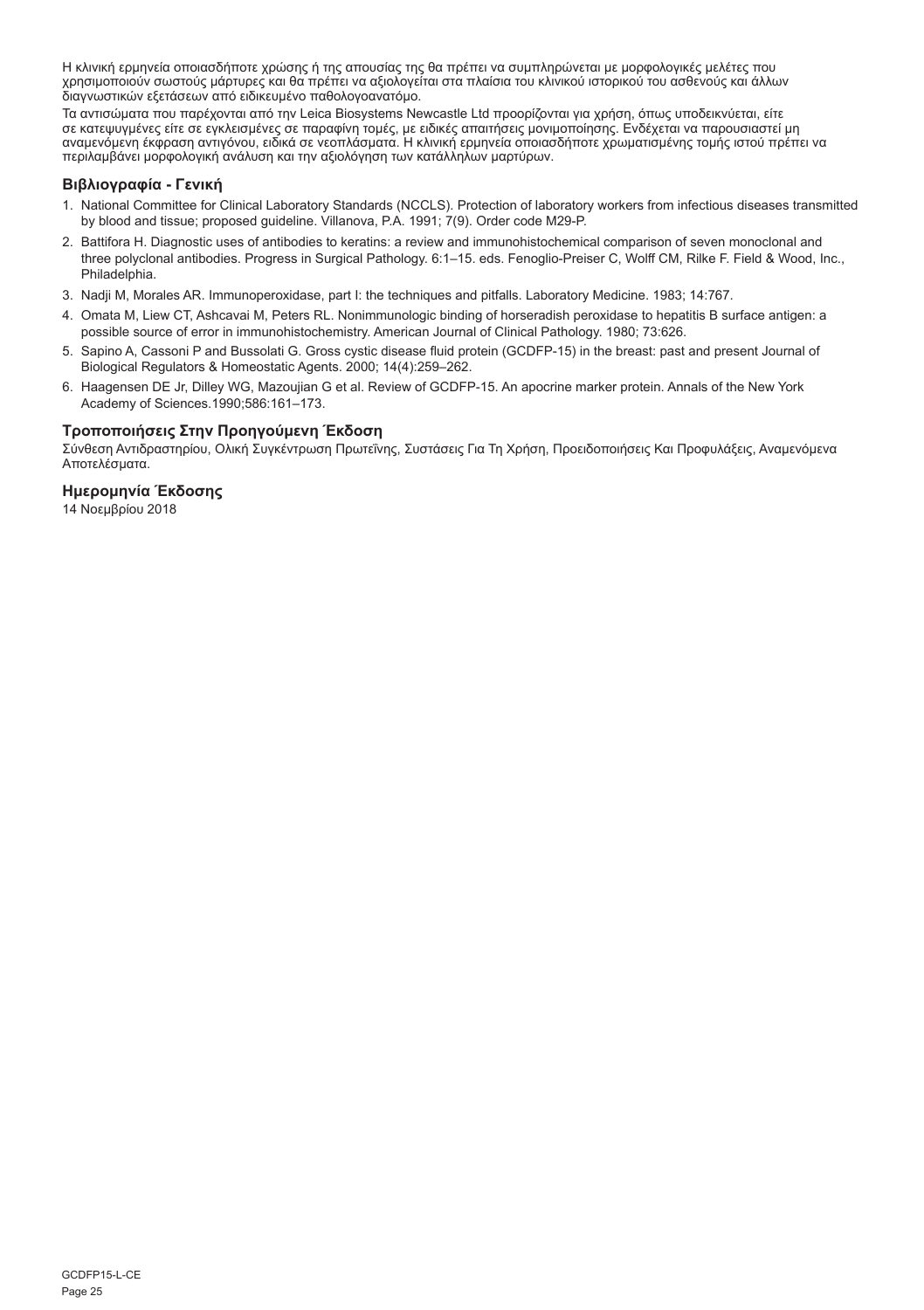## <span id="page-26-0"></span>**Novocastra™ Væskeformigt Monoklonalt Museantistof Gross Cystic Disease Fluid Protein-15 Produktkode: NCL-L-GCDFP15**

## **Tilsigtet Anvendelse**

#### *Til in vitro diagnostisk anvendelse*.

NCL-L-GCDFP15 er beregnet til kvalitativ identifikation af Gross Cystic Disease Fluid Protein-15-molekyler i paraffinsnit ved lysmikroskopi. Klinisk fortolkning af farvning eller mangel derpå skal suppleres med morfologiske undersøgelser under anvendelse af passende kontroller og bør evalueres i sammenhæng med patientens kliniske historie og andre diagnostiske tests af en kvalificeret patolog.

## **Procedureprincip**

Immunhistokemiske (IHC) farvningsteknikker muliggør visualisering af antigener via sekventiel tilsætning af et specifikt antistof mod antigenet (primært antistof), et sekundært antistof mod det primære antistof og et enzym kompleksbundet til et kromogent substrat med indskudte vasketrin. Den enzymatiske aktivering af kromogenet resulterer i et synligt reaktionsprodukt på antigenstedet. Prøven kan derefter kontrastfarves og dækkes med et dækglas. Resultaterne fortolkes ved anvendelse af et lysmikroskop og medvirker til differentiel diagnose af patofysiologiske processer, som muligvis kan være associeret med et bestemt antigen.

#### **Klon**

23A3

#### **Immunogen**

Rekombinant prokaryot protein svarende til det secernerede domæne af det humane makroskopiske fluid-protein (15 kD) –molekyle.

#### **Specificitet**

Humant makroskopisk fluid-protein for cystisk sygdom (15 kD).

#### **Reagenssammensætning**

NCL-L-GCDFP15 er en flydende vævskultursupernatant indeholdende natriumazid som konserveringsmiddel.

#### **Ig-klasse**

IgG2a

## **Totalproteinkoncentration Total Protein**

Se etiketten på hætteflasken for lotspecifik totalproteinkoncentration.

#### **Antistofkoncentration**

Større end eller lig med 55 mg/l som bestemt ved ELISA. Se etiketten på hætteflasken for lotspecifik Ig-koncentration.

## **Anbefalinger Vedrørende Anvendelse**

Immunhistokemi på paraffinsnit.

**Varmeinduceret epitopgenfinding (HIER):** Følg venligst vejledningen i Novocastra Epitope Retrieval Solution pH 6.

**Foreslået fortynding:** 1:40 ved 30 minutter ved 25 °C. Disse retningslinjer er vejledende, og brugeren bør selv bestemme egne optimale brugsopløsninger.

**Visualisering:** Følg venligst vejledningen i Novolink™ Polymer Detection Systems. Yderligere produktinformation og support fås ved henvendelse til lokal forhandler eller Leica-Biosystems regionskontor - samt på vores hjemmeside: www.LeicaBiosystems.com Dette antistofs funktion bør valideres, når det anvendes med andre manuelle farvningssystemer eller automatiserede platforme.

## **Opbevaring Og Holdbarhed**

Opbevares ved 2–8 °C. Må ikke fryses. Sættes tilbage til 2–8 °C umiddelbart efter brug. Må ikke anvendes efter udløbsdatoen angivet på hætteflaskens etikette. Andre opbevaringsbetingelser end de ovenfor angivne skal verificeres af brugeren.

## **Prøveklargøring**

Det anbefalede fiksativ er 10% neutralbufferjusteret formalin til paraffinindstøbte vævssnit.

## **Advarsler Og Forholdsregler**

Dette reagens er fremstillet ud fra supernatanten af en cellekultur. Da det er et biologisk produkt, skal der tages fornuftige sikkerhedsforanstaltninger ved dets håndtering.

Denne reagens indeholder natriumazid. Et datablad for materialesikkerhed kan fås efter anmodning eller er tilgængeligt på www.LeicaBiosystems.com

Konsulter landsdækkende og lokale love og regler vedrørende bortskaffelse af alle potentielt toksiske komponenter.

Prøver skal før og efter fiksering, lige som alle materialer eksponeret mod prøverne, håndteres som potentielt smittefarlige og bortskaffes under iagttagelse af passende forholdsregler<sup>ı</sup>. Pipetter aldrig reagenser med munden og undgå, at reagenser og prøver kommer i kontakt med huden eller slimhinder. Hvis reagenser eller prøver kommer i kontakt med følsomme områder, skal der skylles efter med rigelige mængder vand. Søg læge.

Minimer mikrobiel kontaminering af reagenserne, da der ellers kan forekomme øget uspecifik farvning.

Inkubationstider eller -temperaturer andre end de specificerede kan give fejlagtige resultater. Alle sådanne ændringer skal valideres af brugeren.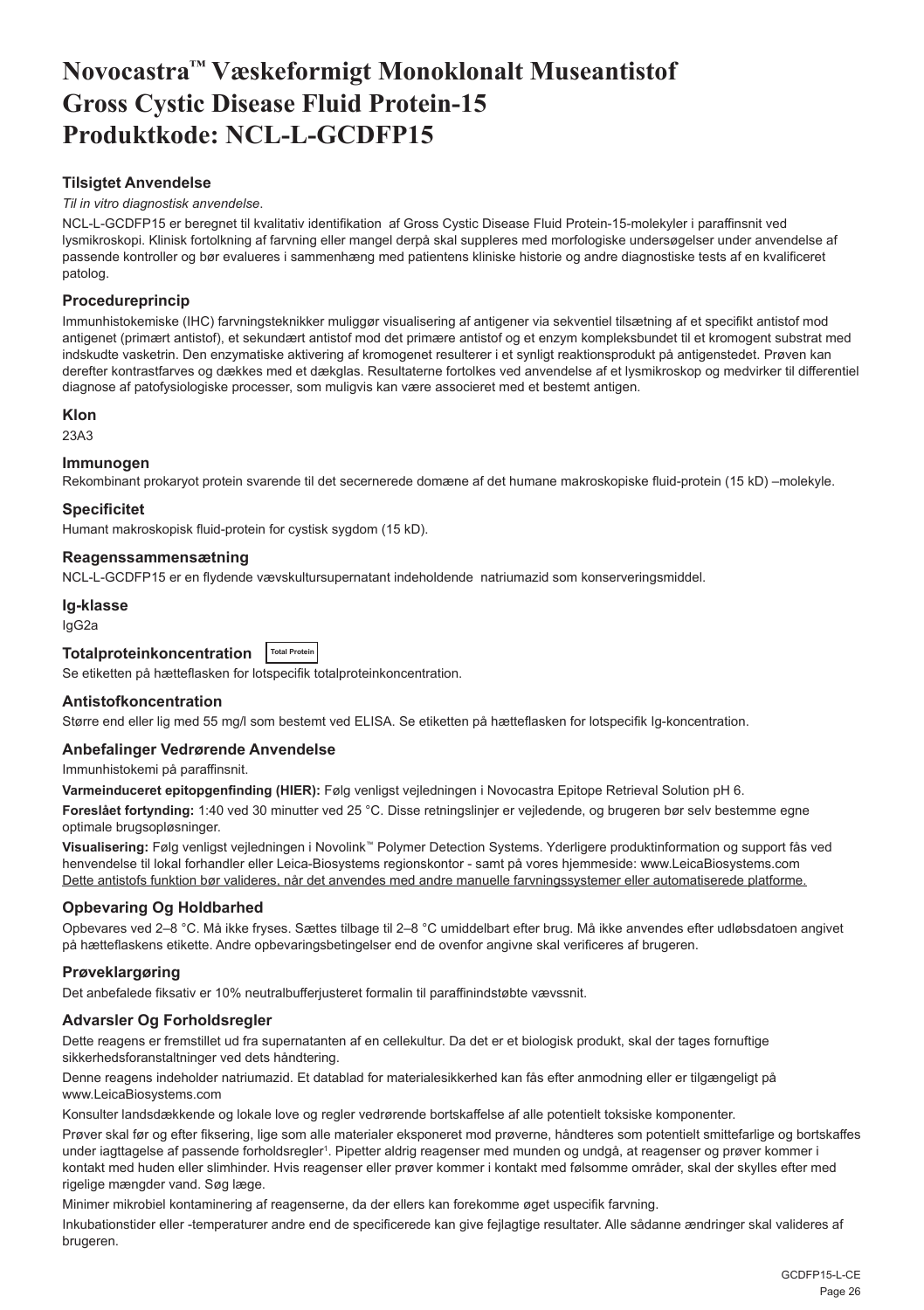## **Kvalitetskontrol**

Forskelle i behandlingen af væv og forskelle i tekniske procedurer i brugerens laboratorium kan frembringe betydeligt varierende resultater og nødvendiggøre regelmæssig udførelse af kontroller på stedet ud over nedenstående procedurer. Kontrollerne skal være friske autopsier/biopsier/kirurgiske prøver fikseret i formalin og behandlet og indstøbt i paraffin så hurtigt som muligt på samme måde som patientprøver.

## **Positiv Vævskontrol**

Anvendes til påvisning af, at vævet er fremstillet korrekt, og at der er anvendt korrekte farvningsteknikker.

Der bør inkluderes en positiv vævskontrol for hvert sæt testbetingelser i hver farvekørsel.

Svagt positivt farvet væv er mere egnet end kraftigt positivt farvet væv til optimal kvalitetskontrol og påvisning af små niveauer af reagensnedbrydning.<sup>2</sup>

Anbefalet positivt kontrolvæv er hud - svedkirtler.

Hvis den positive vævskontrol ikke udviser positiv farvning, skal resultater af testprøverne kasseres.

## **Negativ Vævskontrol**

Skal undersøges efter den positive vævskontrol for at sikre, at det primære antistof mærker målantigenet specifikt.

Det anbefalede negative kontrolvæv er tonsil.

Alternativt frembyder de mange forskellige celletyper, der er til stede i de fleste vævssnit, ofte negative kontrolsteder, men dette skal verificeres af brugeren.

Uspecifik farvning har, hvis til stede, ofte et diffust udseende. Sporadisk farvning af bindevæv kan ligeledes observeres i vævssnit af væv, der er fikseret for kraftigt i formalin. Anvend intakte celler til fortolkning af farvningsresultaterne. Nekrotiske eller degenererede celler farves ofte mere uspecifikt.<sup>3</sup> Der kan eventuelt ses falske positive resultater, der skyldes non-immunologisk binding af proteiner eller substratreaktionsprodukter. Dette kan ligeledes skyldes endogene enzymer, såsom pseudoperoxidase (erytrocytter), endogen peroxidase (cytochrom C) eller endogent biotin (f.eks. lever, bryst, hjerne, nyre) afhængigt af den anvendte type immunfarve. For at differentiere mellem endogen enzymaktivitet eller uspecifik enzymbinding og specifik immunreaktivitet kan yderligere patientvæv eventuelt farves udelukkende med henholdsvis substratkromogen eller enzymkomplekser (avidin-biotin, streptavidin, mærket polymer) og substratkromogen. Hvis der optræder specifik farvning i den negative vævskontrol, skal resultaterne af patientprøverne kasseres.

## **Negativ Reagenskontrol**

Anvend en uspecifik negativ reagenskontrol i stedet for det primære antistof på et vævssnit af hver patientprøve for at vurdere uspecifik farvning og muliggøre bedre fortolkning af specifik farvning på antigenstedet.

## **Patientvæv**

Eksaminer patientprøver farvet med NCL-L-GCDFP15 sidst. Intensiteten af positiv farvning bør vurderes i sammenhæng med eventuel uspecifik baggrundsfarvning af den negative reagenskontrol. Som med alle immunhistokemiske tests betyder et negativt resultat, at antigenet ikke blev påvist. Ikke at antigenet var fraværende i de analyserede celler eller det analyserede væv. Om nødvendigt anvendes et panel af antistoffer til identifikation af falske negative reaktioner.

## **Forventede Resultater**

## Normalt væv

Klon 23A3 påviste det samlede cystesygdom-væskeprotein-15 i cytoplasmaet i normale vævs specifikke celler, inklusive apokrine epitler og talrige serøse celler i bronkiekirtlerne og de sublinguale spytkirtler. I normalt brystvæv bliver kun nogle få individuelle epiteliale celler i smålapper og små kanaler farvet. (Samlet antal evaluerede normale tilfælde = 92).

## Tumorvæv

Klon 23A3 farvede 44/232 evaluerede tumorer, inklusive brystkarcinomer (40/85), fibrocystisk brystsygdom (2/2), Pagets sygdom (1/1), adenokarcinomer i prostata (1/2), lungetumorer (0/29), ovariale tumorer (0/16), sarkomer (0/11), tyktarmstumorer (0/10), lymfomer (0/9), melanomer (0/7), nyretumorer (0/6), thyroideatumorer (0/6), karcinoide tumorer (0/6), levertumorer (0/5), seminomer (0/5), adenokarcinomer i mavesækken (0/4), uspecificerede udifferentierede karcinomer (0/3), mesoteliomer (0/3), pladecellekarcinomer i øsofagus (0/2), blødvævstumorer (0/2), pladecellekarcinomer i tungen (0/2), metastatiske tumorer af ukendt oprindelse (0/2), pladecellekarcinomer i cervix (0/2), adenokarcinomer i rektum (0/2), hudtumorer (0/2), adenokarcinomer i pancreas (0/2), endometrielle tumorer (0/2), en hjernetumor (0/1), et pladecellekarcinom i strubehovedet (0/1), et teratom (0/1) og et uspecificeret pladecellekarcinom (0/1). (Samlet antal evaluerede tumortilfælde = 232).

#### **NCL-L-GCDFP15 anbefales til vurdering af den samlede ekspression af cystesygdom-væskeprotein-15 i normale og neoplastiske væv.**

## **Generelle Begrænsninger**

Immunhistokemi er en diagnostisk proces bestående af mange trin, der omfatter specialiseret uddannelse i valg af passende reagenser, vævsselektion, -fiksering og -behandling samt fremstilling af IHC-objektglas og fortolkning af farvningsresultaterne.

Vævsfarvning er afhængig af håndteringen og behandlingen af vævet inden farvning. Forkert fiksering, frysning, optøning, vask, tørring, opvarmning, sektionering eller kontaminering med andet væv eller andre væsker kan frembringe artefakter, indfangning af antistof eller falske negative resultater. Inkonsistente resultater kan skyldes variationer i fikserings- og indstøbningsmetoder eller irregulariteter indeholdt i vævet<sup>4</sup>

For kraftig eller ukomplet kontrastfarvning kan gøre korrekt fortolkning af resultaterne vanskelig.

Klinisk fortolkning af farvning eller mangel derpå skal suppleres med morfologiske undersøgelser under anvendelse af passende kontroller og bør evalueres i sammenhæng med patientens kliniske historie og andre diagnostiske tests af en kvalificeret patolog.

Antistoffer fra Leica Biosystems Newcastle Ltd er som angivet beregnet til anvendelse på enten frosne eller paraffinindstøbte vævssnit med specifikke krav til fiksering. Der kan forekomme uventet antigenekspression, navnlig i neoplasmer. Den kliniske fortolkning af alle farvede vævssnit skal indbefatte morfologisk analyse og evaluering af passende kontroller.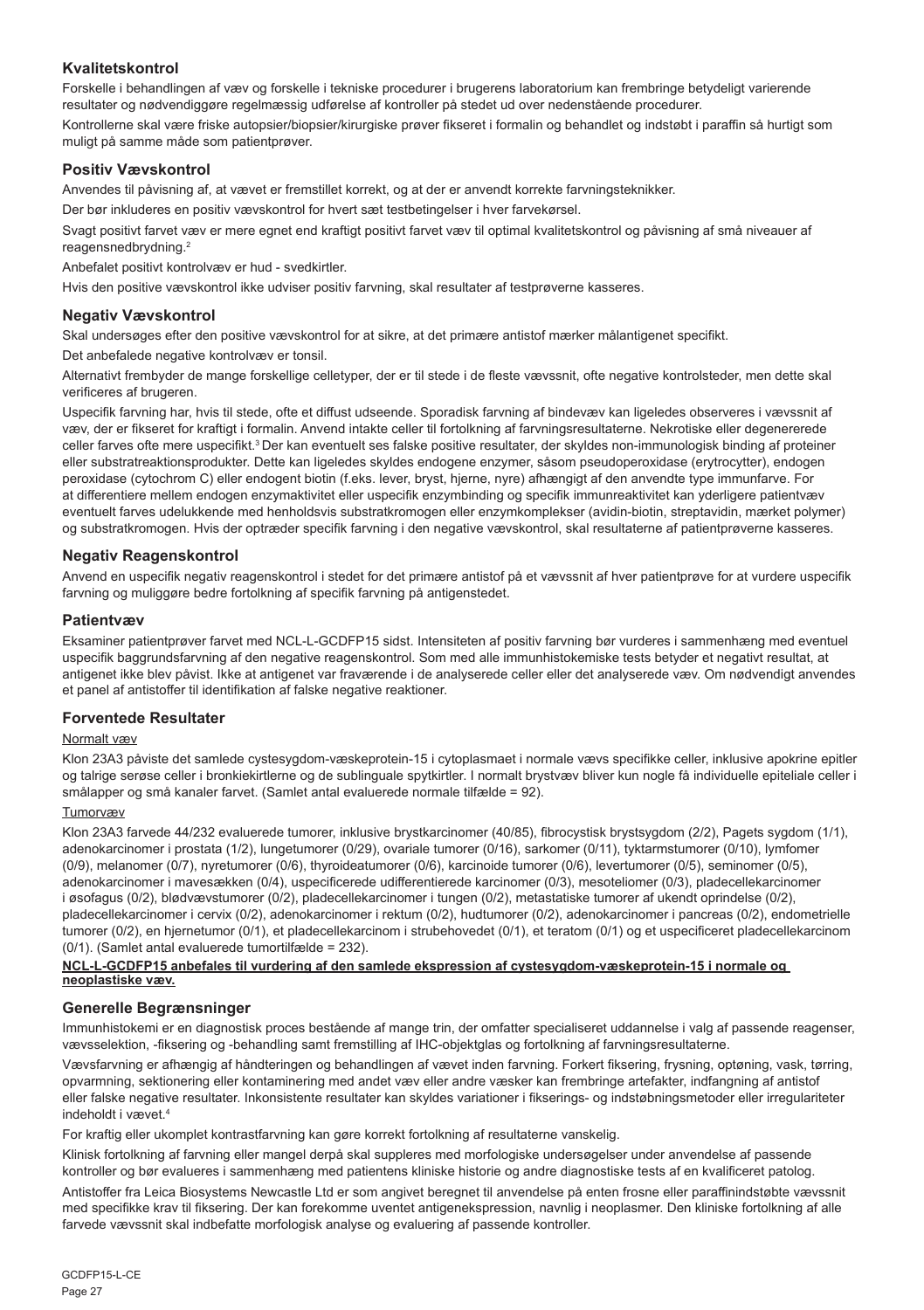## **Bibliografi - Generelt**

- 1. National Committee for Clinical Laboratory Standards (NCCLS). Protection of laboratory workers from infectious diseases transmitted by blood and tissue; proposed guideline. Villanova, P.A. 1991; 7(9). Order code M29-P.
- 2. Battifora H. Diagnostic uses of antibodies to keratins: a review and immunohistochemical comparison of seven monoclonal and three polyclonal antibodies. Progress in Surgical Pathology. 6:1–15. eds. Fenoglio-Preiser C, Wolff CM, Rilke F. Field & Wood, Inc., Philadelphia.
- 3. Nadji M, Morales AR. Immunoperoxidase, part I: the techniques and pitfalls. Laboratory Medicine. 1983; 14:767.
- 4. Omata M, Liew CT, Ashcavai M, Peters RL. Nonimmunologic binding of horseradish peroxidase to hepatitis B surface antigen: a possible source of error in immunohistochemistry. American Journal of Clinical Pathology. 1980; 73:626.
- 5. Sapino A, Cassoni P and Bussolati G. Gross cystic disease fluid protein (GCDFP-15) in the breast: past and present Journal of Biological Regulators & Homeostatic Agents. 2000; 14(4):259–262.
- 6. Haagensen DE Jr, Dilley WG, Mazoujian G et al. Review of GCDFP-15. An apocrine marker protein. Annals of the New York Academy of Sciences.1990;586:161–173.

## **Rettelser Til Tidligere Udgave**

Reagenssammensætning, Totalproteinkoncentration, Anbefalinger Vedrørende Anvendelse, Advarsler Og Forholdsregler, Forventede Resultater.

## **Udgivelsesdato**

14 november 2018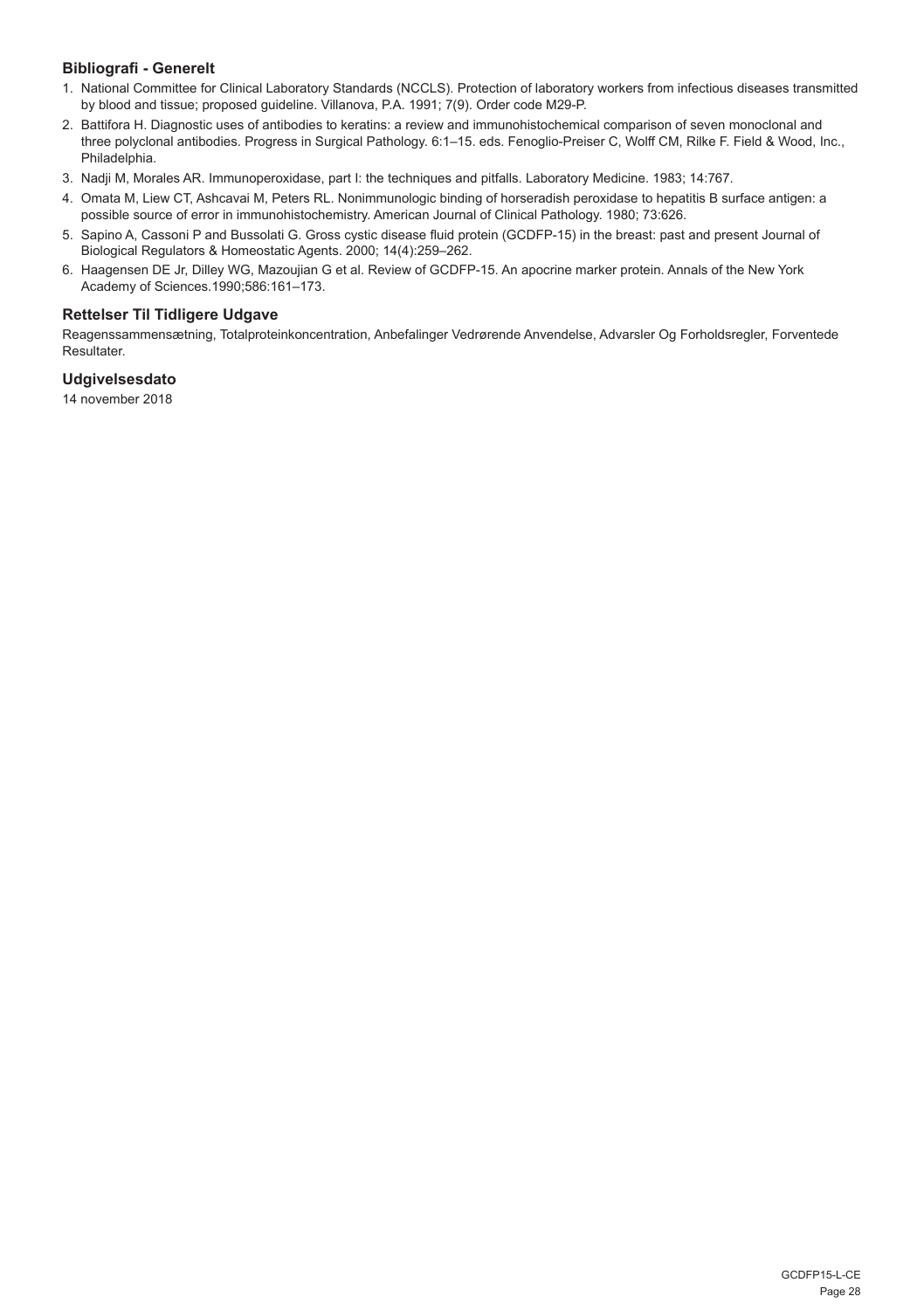## <span id="page-29-0"></span>**Novocastra™ Vloeistof Muis Monoklonaal Antilichaam Gross Cystic Disease Fluid Protein-15 Productcode: NCL-L-GCDFP15**

## **Beoogd Gebruik**

#### *Voor gebruik bij in-vitro-diagnostiek.*

NCL-L-GCDFP15 is bedoeld voor de kwalitatieve identificatie door optische microscopie van bruto cystische ziekte vloeistof eiwit (15 kD) moleculen in paraffinecoupes. De klinische interpretatie van iedere kleuring of de afwezigheid ervan moet worden aangevuld met morfologisch onderzoek en goede controles. De interpretatie moet worden geëvalueerd door een vakkundige patholoog binnen de context van de klinische geschiedenis van de patiënt en eventueel ander diagnostisch onderzoek.

## **Beginsel van de Procedure**

Immunohistochemische (IHC) kleuringstechnieken maken de visualisatie van antigenen mogelijk via de sequentiële toepassing van een specifiek antilichaam naar het antigen (primaire antilichaam), het secundaire antilichaam naar het primaire antilichaam en een enzymcomplex met een chromogeen substraat met ingevoegde wasstappen. De enzymatische activering van de chromogeenresultaten in een zichtbaar reactieproduct op de antigene plaats. De monsters kunnen dan tegengekleurd en afgedekt zijn. De resultaten worden geïnterpreteerd met een lichtmicroscoop en hulpmiddelen in de differentiële diagnose van pathofysiologische processen, die wel of niet met een specifiek antigen geassocieerd kunnen worden.

#### **Kloon**

23A3

#### **Immunogeen**

Recombinante eiwit prokaryotische overeenkomt met de uitgescheiden domein van de bruto cystische ziekte vloeistof eiwit (15 kD) molecuul.

### **Specificiteit**

Menselijke bruto cystische ziekte vloeistof eiwit (15 kD).

## **Reagentiasamenstelling**

NCL-L-GCDFP15 is een supernatant van de vloeibare weefselkweek die natriumazide bevat als conserveringsmiddel.

#### **Ig-klasse**

IgG2a

| .                           |                      |
|-----------------------------|----------------------|
| Totale Proteïneconcentratie | <b>Total Protein</b> |
|                             |                      |

Raadpleeg het etiket op de flacon voor de specifieke totale proteïneconcenstratie.

## **Antilichaamconcentratie**

Groter of gelijk aan 55 mg/L zoals bepaald door ELISA. Raadpleeg het etiket op de flacon voor de specifieke lg-concenstratie.

#### **Aanbevelingen over het Gebruik**

Immunochemisch op paraffine coupes.

**Warmte-geïnduceerd epitoopherstel (HIER):** Volg de instructies voor gebruik in Novocastra Epitope Retrieval Solution pH 6. **Aangeranden verdunning:** 1:40 voor 30 minuten bij 25 °C. Dit wordt gezien als een richtlijn en gebruikers dienen hun eigen optimale werkverdunningen te bepalen.

**Visualisatie:** Volg a.u.b. de gebruiksinstructies in de Novolink™ Polymer Detection Systems. Voor meer productinformatie of ondersteuning dient u contact op te nemen uw lokale distributeur of het regionale kantoor van Leica Biosystems, of de website van Leica Biosystems te bezoeken, www.LeicaBiosystems.com

De prestatie van dit antilichaam dient gevalideerd te worden als het wordt gebruikt met andere handmatige kleuringssystemen of automatische platformen.

## **Opslag en Stabiliteit**

Opslaan bij temperaturen van 2–8 °C. Niet bevriezen. Laat het systeem direct na gebruik terugkeren naar een temperatuur van 2–8 °C. Gebruik het product niet meer na de expiratiedatum die op de flacon staat. Opslagcondities andere dan degene die hierboven gespecificeerd zijn, dienen door de gebruiker geverifieerd te.

#### **Voorbereiding van Monsters**

De aanbevolen fixeerstof is 10% neutraal gebufferde formaline voor paraffine ingebedde weefselcoupes.

#### **Waarschuwingen en Voorzorgsmaatregelen**

Deze reagens is voorbereid van het supernatant van de celkweek. Aangezien het biologisch product is, dient u bij het gebruik ervan voorzichtig te werk te gaan.

Deze reagens bevat natriumazide. Een materiaalveiligheidsblad is op verzoek verkrijgbaar bij www.LeicaBiosystems.com

Raadpleeg de richtlijnen van de lokale of nationale overheid voor het afdanken van potentieel giftige componenten.

Monsters moeten voor en na fixatie worden behandeld als potentiële overdragers van infecties en volgens de juiste

voorzorgsmaatregelen worden afgedankt. Dit geldt tevens voor alle materialen die aan de monsters zijn blootgesteld.<sup>1</sup>

Reagentia mogen nooit met de mond worden gepipetteerd. Daarnaast moet contact tussen de huid en het slijmvlies met reagentia en monsters worden vermeden.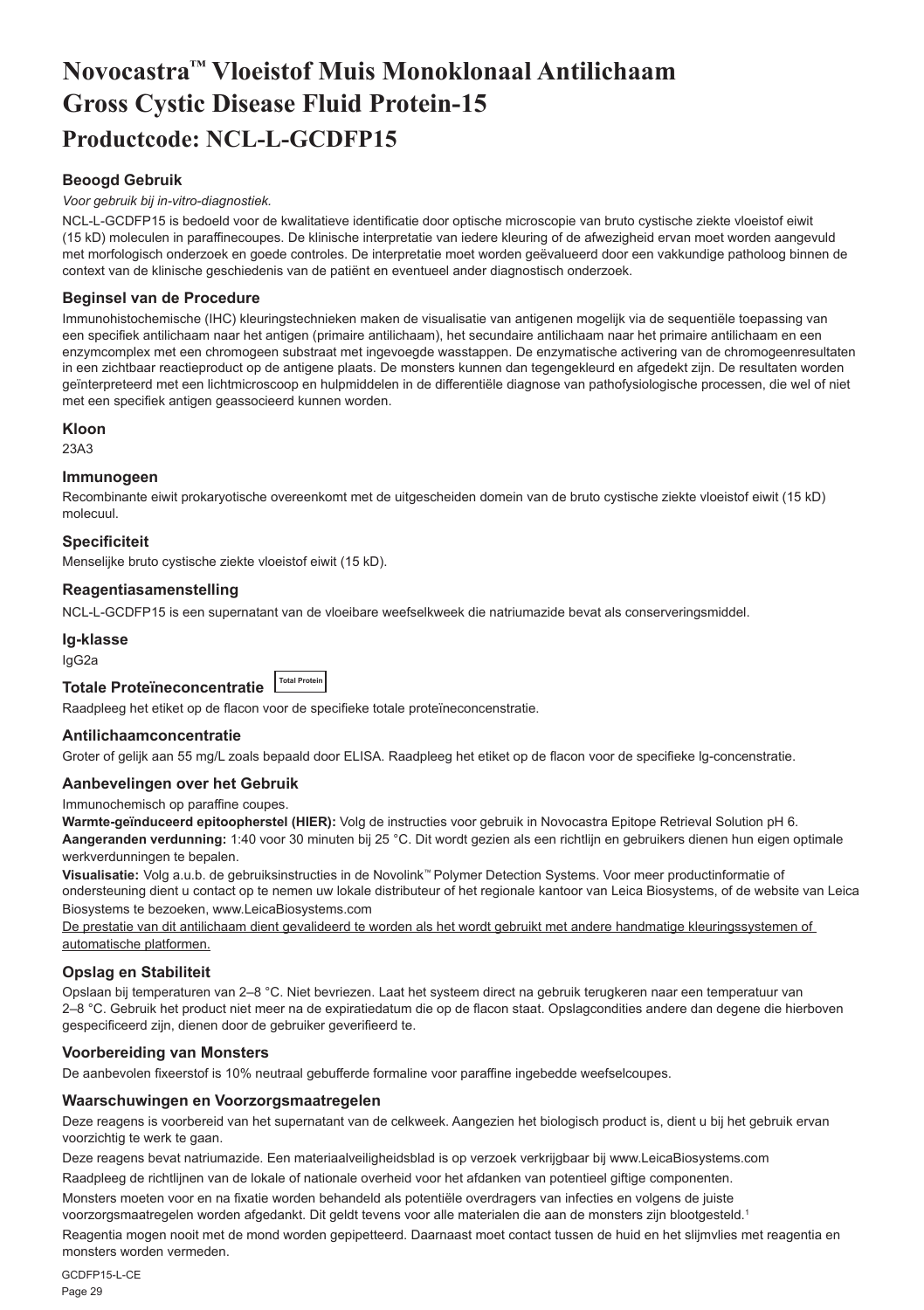Als reagentia of monsters in contact komen met gevoelige gebieden, moet u deze gebieden wassen met een ruime hoeveelheid water. Neem contact op met een arts.

Minimaliseer de kans van microbacteriële contaminatie van reagentia. Als u dit niet doet, kan er een toename van niet-specifieke kleuring optreden.

Incubatietijden of temperaturen die afwijken van degenen die gespecificeerd zijn, kunnen tot onjuiste resultaten leiden. Iedere dergelijke verandering moet door de gebruiker gevalideerd worden.

## **Kwaliteitscontrole**

Verschillen in het verwerken van weefsel en technische procedures in het laboratorium van de gebruiker kunnen zorgen voor een aanzienlijke variabiliteit van de resultaten. Dit vereist een regulier gebruik van bedrijfseigen controles naast de volgende procedures. De controles moeten verse autopsie-, biopsie-, of chirurgische monsters omvatten, en zo snel mogelijk formaline gefixeerd en in paraffinewax ingebed worden, op dezelfde manier als de patiëntmonster(s).

## **Positieve Weefselcontrole**

Wordt gebruikt om correct voorbereide weefsels en goede kleuringstechnieken aan te duiden.

Er dient een positieve weefselcontrole opgenomen te worden voor iedere set testcondities in iedere kleuringsrun.

Voor een optimale kwaliteitscontrole en voor het detecteren van geringe niveaus van reagensdegredatie, is weefsel met zwakke positieve kleuring beter geschikt dan weefsel met sterke positieve kleuring.<sup>2</sup>

Aanbevolen positieve weefselcontrole is huid - zweetklieren.

Als de positieve weefselcontrole geen positieve kleuring vertoont, moeten de resultaten met de testmonsters als ongeldig worden beschouwd.

## **Negatieve Weefselcontrole**

Dient onderzocht te worden na de positieve weefselcontrole om de specificiteit te verifiëren van de labeling van het doelantigen door het primaire antilichaam.

Aanbevolen negatieve weefselcontrole is tonsillen.

Daarnaast leveren de verscheidenheid aan celtypen, die in de meeste weefselcoupes aanwezig zijn, regelmatig negatieve controlelocaties op, maar dit dient door de gebruiker geverifieerd te worden. Niet-specifieke kleuring, indien aanwezig, heeft meestal een diffuus uiterlijk.

Daarnaast kan in coupes sporadische kleuring van bindweefsel worden geobserveerd. Dit treedt op als gevolg van overdadig fixeren van weefsel met formaline. Maak voor de interpretatie van kleuringsresultaten gebruik van intacte cellen. Necrotische of gedegenereerde cellen kunnen vaak een niet-specifieke kleuring vertonen.<sup>3</sup>

Er kan sprake zijn van fout-positieven als gevolg van niet-immunologische binding van eiwitten of substraatreactieproducten. Zij kunnen ook veroorzaakt worden door endogene enzymen zoals pseudoperoxidase (erythrocyten), endogene peroxidase (cytochroom C), of endogene biotine (bijv. lever, borst, hersenen, nieren), afhankelijk van het type immunokleuring dat gebruikt wordt.

Om endogene enzymen of niet-specifieke binding van enzymen van specifieke immunoreactiviteit te differentiëren, kan het zijn dat extra patiëntweefsels exclusief gekleurd wordt met substraat chromogeen of enzymcomplexen (avidine-biotine, streptavidine, gelabeld polymeer) en respectievelijk substraat-chromogeen. Indien specifieke kleuring binnen het interne negatieve controleweefsel optreedt, moeten de resultaten die met de patiëntmonsters zijn verkregen als ongeldig worden beschouwd.

## **Negatieve Reagenscontrole**

Gebruik een niet-specifieke negatieve reagenscontrole in plaats van het primaire antilichaam met een coupe van ieder patiëntmonster, om een niet-specifieke kleuring te evalueren en een betere interpretatie te krijgen van de specifieke kleuring op de antigene plaats.

## **Patiëntweefsel**

Onderzoek de gekleurde patiëntmonsters met NCL-L-GCDFP15. De positieve kleuringsintensiteit moet worden geëvalueerd binnen de context van iedere niet-specifieke achtergrondkleuring van de negatieve reagenscontrole. Net zoals bij elke immunohistochemische test betekent een negatief resultaat dat het antigeen niet is gedetecteerd. Het betekent dus niet dat het antigeen afwezig was in de geanalyseerde cellen/het geanalyseerde weefsel. Gebruik een panel van antilichamen om de verkeerd-negatieve reacties te identificeren.

## **Verwachte Resultaten**

#### Normale weefsels

Kloon 23A3 detecteerde het "gross cystic disease fluid protein" 15 in het cytoplasma van specifieke elementen van normale weefsels, met inbegrip van apocriene epithelen en talrijke sereuze cellen van de bronchiale klieren en sublinguale speekselklieren. In de normale borst kleuren slechts een aantal individuele epitheliale cellen binnen kleine lobbetjes en kleine kanalen. (Totaal aantal geëvalueerde normale gevallen = 92).

#### Abnormale weefsels

Kloon 23A3 kleurde 44/232 geëvalueerde tumoren, waaronder borstcarcinomen (40/85), cystische fibrose van de borst (2/2), de ziekte van Paget (1/1), adenocarcinomen van de prostaat (1/2), longtumoren ( 0/29), ovariale tumoren (0/16), sarcomen (0/11), tumoren van de dikke darm (0/10), lymfomen (0/9), melanomen (0/7), niertumoren (0/6), schildkliertumoren (0/6), carcinoïde tumoren (0/6), levertumoren (0/5), seminomen (0/5), adenocarcinomen van de maag (0/4), niet gespecificeerde ongedifferentieerde carcinomen (0/3), mesotheliomen (0/3), squameuze celcarcinomen van de slokdarm (0/2), tumoren van de weke delen (0/2), squameuze celcarcinomen van de tong (0/2), metastatische tumoren van onbekende oorsprong (0/2), squameuze celcarcinomen van de baarmoederhals (0/2), adenocarcinomen van het rectum (0/2), huidtumoren (0/2), adenocarcinomen van de alvleesklier (0/2), endometriale tumoren (0/2), een hersentumor (0/1), een squameus celcarcinoom van het strottenhoofd (0/1), een teratoom (0/1) en een niet nader gespecificeerd squameus celcarcinoom (0/1). (Totaal aantal geëvalueerde tumorgevallen = 232).

**NCL-L-GCDFP15 wordt aanbevolen voor de beoordeling van de expressie van het gross cystic disease fluid protein 15 in normale en neoplastische weefsels**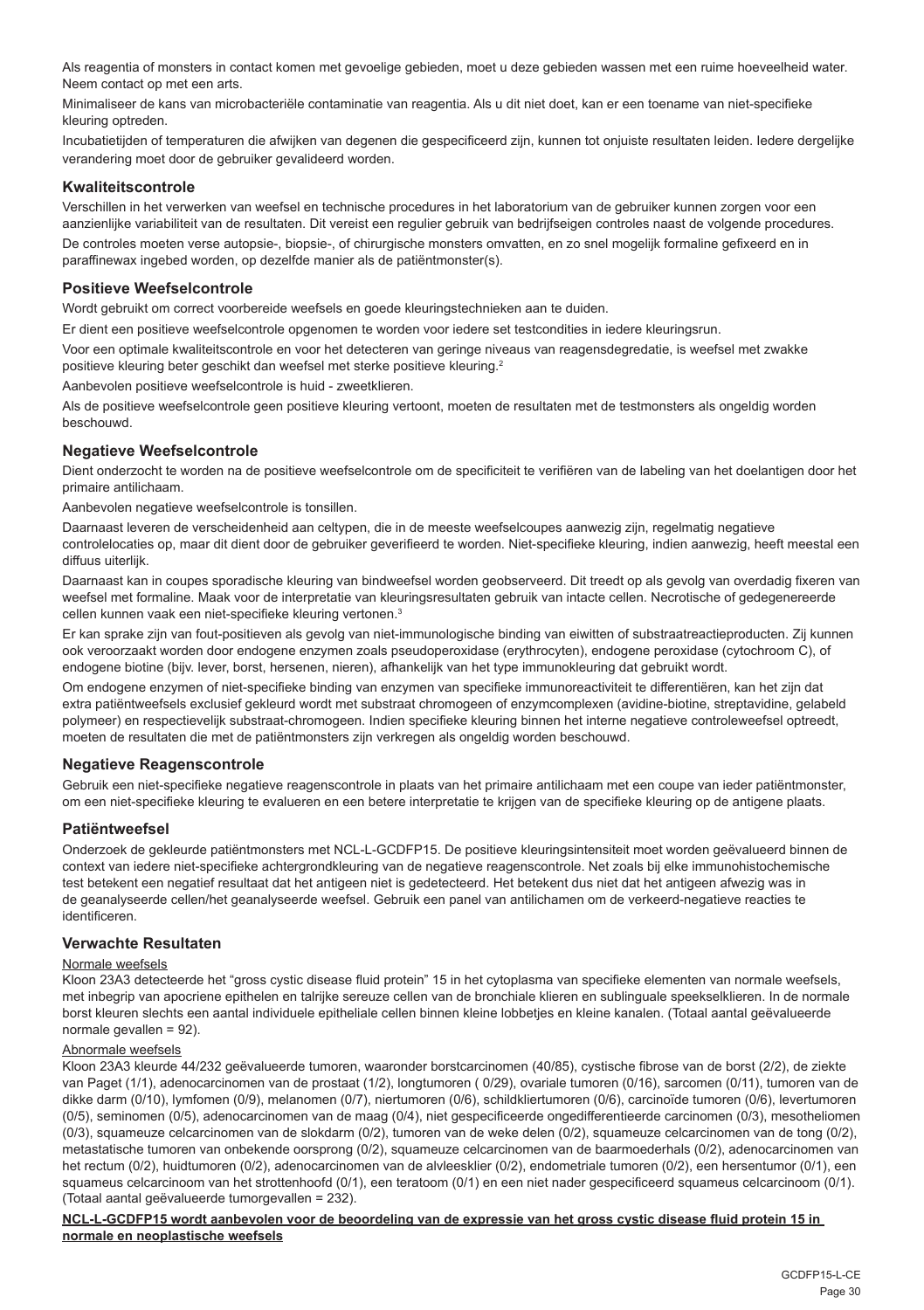## **Algemene Beperkingen**

Immunohistochemie is een diagnoseproces van meerdere stappen dat uit een gespecialiseerde training bestaat in het selecteren van de desbetreffende reagentia; weefselselectie, fixatie en verwerking; voorbereiding van de IHC-objectglaasjes; en de interpretatie van de kleuringsresultaten. Weefselkleuring is afhankelijk van het gebruik en de verwerking van het weefsel vóór het aanbrengen van de kleuring. Een onjuiste manier van fixeren, invriezen, ontdooien, wassen, drogen, verwarmen en opdelen of contaminatie met andere weefsels of vloeistoffen kunnen leiden tot artefacten, het vastzitten van antilichamen of fout-negatieven. Inconsistente resultaten kunnen het gevolg zijn variaties in de methoden die voor het fixeren en inbedden worden gebruikt of van inherente onregelmatigheden binnen het weefsel.<sup>4</sup>

Overmatige of onvolledige tegenkleuring kan een correcte interpretatie van de resultaten in te weg zitten.

De klinische interpretatie van iedere kleuring of de afwezigheid ervan moet worden aangevuld met morfologisch onderzoek en goede controles. De interpretatie moet worden geëvalueerd door een vakkundige patholoog binnen de context van de klinische geschiedenis van de patiënt en eventueel ander diagnostisch onderzoek.

Antilichamen van Leica Biosystems Newcastle Ltd zijn bedoeld voor gebruik, zoals aangegeven, op bevroren of paraffine ingebedde coupes met specifieke fixatie-eisen. Er kan een onverwachte antigenexpressie optreden, met name in neoplasma's. De klinische interpretatie van ieder gekleurde weefselcoupe moet morfologische analyses bevatten en de evaluatie van de juiste controles.

## **Algemene Literatuurlijst**

- 1. National Committee for Clinical Laboratory Standards (NCCLS). Protection of laboratory workers from infectious diseases transmitted by blood and tissue; proposed guideline. Villanova, P.A. 1991; 7(9). Order code M29-P.
- 2. Battifora H. Diagnostic uses of antibodies to keratins: a review and immunohistochemical comparison of seven monoclonal and three polyclonal antibodies. Progress in Surgical Pathology. 6:1–15. eds. Fenoglio-Preiser C, Wolff CM, Rilke F. Field & Wood, Inc., **Philadelphia**
- 3. Nadji M, Morales AR. Immunoperoxidase, part I: the techniques and pitfalls. Laboratory Medicine. 1983; 14:767.
- 4. Omata M, Liew CT, Ashcavai M, Peters RL. Nonimmunologic binding of horseradish peroxidase to hepatitis B surface antigen: a possible source of error in immunohistochemistry. American Journal of Clinical Pathology. 1980; 73:626.
- 5. Sapino A, Cassoni P and Bussolati G. Gross cystic disease fluid protein (GCDFP-15) in the breast: past and present Journal of Biological Regulators & Homeostatic Agents. 2000; 14(4):259–262.
- 6. Haagensen DE Jr, Dilley WG, Mazoujian G et al. Review of GCDFP-15. An apocrine marker protein. Annals of the New York Academy of Sciences.1990;586:161–173.

## **Aanpassingen ten opzichte van Vorige Editie**

Reagentiasamenstelling, Totale Proteïneconcentratie, Aanbevelingen over het Gebruik, Waarschuwingen en Voorzorgsmaatregelen, Verwachte Resultaten.

## **Publicatiedatum**

14 november 2018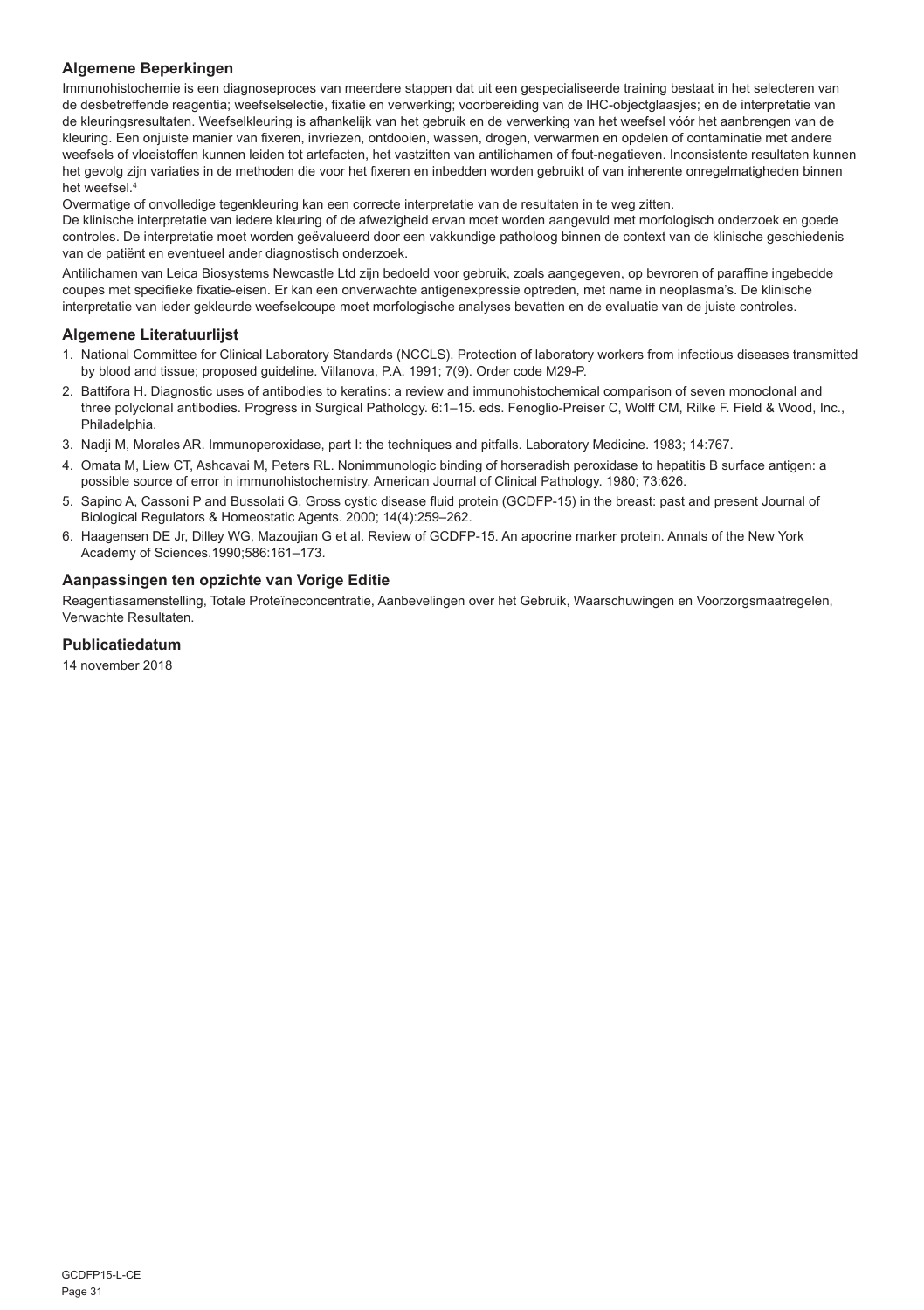## <span id="page-32-0"></span>**Novocastra™ Flytende Monoklonalt Antistoff Fra Mus Gross Cystic Disease Fluid Protein-15 Produktkode: NCL-L-GCDFP15**

## **Tiltenkt bruk**

#### *Til in vitro-diagnostisk bruk.*

NCL-L-GCDFP15 skal brukes til kvalitativ identifikasjon av brutto cystisk sykdom væske proteinet (15 kD) molekyler i parafinsnitt ved lysmikroskopi. Den kliniske tolkningen av farge eller manglende farge skal suppleres med morfologiske undersøkelser og bruk av egnede kontroller, og bør evalueres av en kvalifisert patolog i lys av pasientens kliniske historie og eventuelle andre diagnostiske tester.

## **Prosedyreprinsipp**

Immunhistokjemiske (IHC) fargingsteknikker gjør det mulig å se antigener via en sekvensiell tilsetning av et bestemt antistoff mot antigenet (primært antistoff), et sekundært antistoff mot det primære antistoffet og et enzymkompleks med et kromogent substrat med innskutte vasketrinn. Den enzymatiske aktiveringen av kromogenet gir et synlig reaksjonsprodukt på antigenstedet. Prøven kan deretter kontrastfarges og dekkes med et dekkglass. Resultatene fortolkes ved hjelp av et lysmikroskop og medvirker til differensialdiagnose av patofysiologiske prosesser som muligens kan være assosiert med et bestemt antigen.

#### **Klon**

23A3

## **Immunogen**

Rekombinant prokaryot proteinet tilsvarende utskilt domenet av brutto cystisk sykdom væske proteinet (15 kD) molekyl.

#### **Spesifisitet**

Menneskelig brutto cystisk sykdom væske proteinet (15 kD).

#### **Reagenssammensetning**

NCL-L-GCDFP15 er en flytende vevskultursupernatant som inneholder natriumazid som konserveringsmiddel.

#### **Ig-klasse**

IgG2a

#### **Totalproteinkonsentrasjon Total Protein**

Se etiketten på hetteglasset for lotspesifikk totalproteinkonsentrasjon.

#### **Antistoffkonsentrasjon**

Større enn eller tilsvarende 55 mg/l i henhold til ELISA. Se etiketten på hetteglasset for lotspesifikk Ig-konsentrasjon.

#### **Anbefalinger for Bruk**

Immunhistokjemi på parafinsnitt.

**Varmeindusert epitopgjenvinning (HIER):** Følg instruksjonene for bruk i Novocastra Epitope Retrieval Solution pH 6.

**Foreslått fortynning:** 1:40 i 30 minutter ved 25 °C. Disse retningslinjene er veiledende, og brukeren bør selv bestemme egne optimale bruksfortynninger.

**Visualisering:** Følg bruksanvisningen for Novolink™ Polymer Detection Systems. Ønsker du ytterligere produktinformasjon eller -støtte, kan du ta kontakt med den lokale forhandleren eller regionkontoret til Leica Biosystems, eller på nettsidene til Leica Biosystems, www.LeicaBiosystems.com

Ytelsen til dette antistoffet bør valideres ved bruk av andre manuelle fargingssystemer eller automatiske systemer.

## **Oppbevaring og Stabilitet**

Oppbevares ved 2–8 °C. Må ikke fryses. Returneres til 2–8 °C umiddelbart etter bruk. Må ikke brukes etter utløpsdatoen angitt på produktetiketten. Andre oppbevaringsbetingelser må valideres av brukeren.

#### **Klargjøring av Prøver**

Anbefalt fiksativ er 10 % nøytralbufret formalin for parafinlagrede vevssnitt.

## **Advarsler og Forholdsregler**

Denne reagensen er laget av supernatanten fra en cellekultur. Dette er et biologisk produkt som må behandles deretter. Denne reagensen inneholder natriumazid. Dataark om materialsikkerhet (MSDS) er tilgjengelig på forespørsel eller kan lastes ned fra www.LeicaBiosystems.com

Følg nasjonale og lokale forskrifter for avhending av komponenter som kan være giftige.

Prøver (før og etter fiksering) og alt materiale som eksponeres for dem, skal behandles som potensielt smittefarlig og kasseres i samsvar med gjeldende forholdsregler.<sup>1</sup>

Hold aldri pipetter med reagens i munnen, og unngå at hud og slimhinner kommer i kontakt med reagenser og prøver.

Hvis reagenser eller prøver kommer i kontakt med følsomme områder, skal de skylles med rikelig vann. Kontakt lege.

Reduser mikrobiell kontaminering av reagensene til et minimum, ellers kan det forekomme økt uspesifisert farging.

Inkubasjonstider eller temperaturer som er annerledes enn det som er angitt, kan gi unøyaktige resultater. Slike endringer må valideres av brukeren.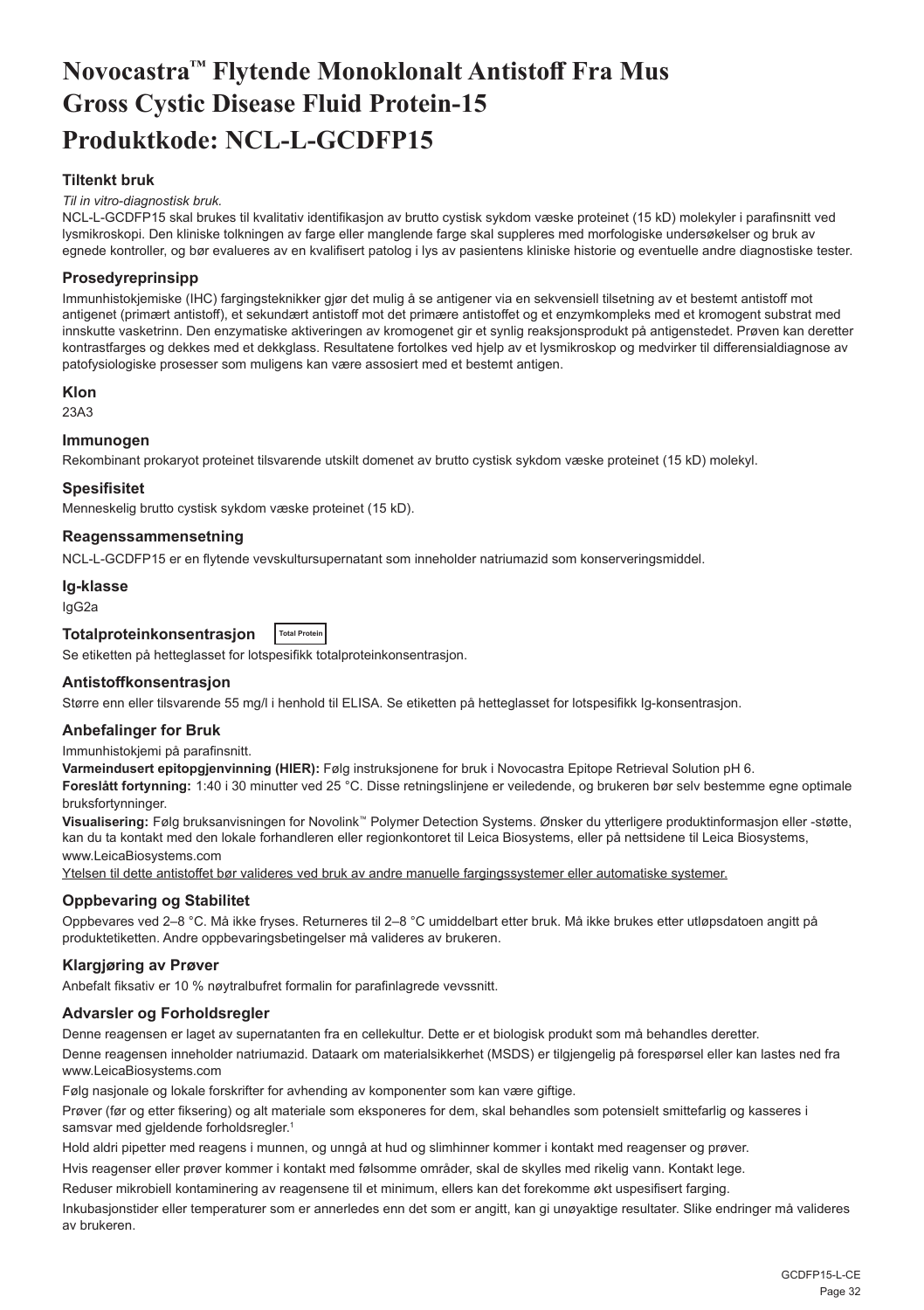## **Kvalitetskontroll**

Forskjeller i behandlingen av vev og forskjeller i tekniske prosedyrer i brukerens laboratorium kan gi signifikant varierte resultater, og det kan være nødvendig å foreta kontroller på stedet i tillegg til prosedyrene angitt nedenfor.

Kontrollene skal være nye autopsi-/biopsi-/kirurgiske prøver, formalinfikserte, behandlede og parafinlagrede så snart som mulig, på samme måte som pasientprøver.

#### **Positiv Vevskontroll**

Brukes for å påvise korrekt vevspreparering og fargeteknikker.

Én positiv vevskontroll bør inkluderes for hvert sett med testbetingelser i hver fargerunde.

Svakt positivt farget vev er mer egnet enn kraftig positivt farget vev til optimal kvalitetskontroll og påvisning av små nivåer reagensnedbrytning.<sup>2</sup>

Anbefalt positivt kontrollvev er hud - svettekjertler.

Hvis den positive vevskontrollen ikke viser positiv farging, skal resultatene til testprøvene anses som ugyldige.

## **Negativ Vevskontroll**

Skal undersøkes etter den positive vevskontrollen for å sikre at det primære antistoffet merker målantigenet spesifikt.

Anbefalt negativt kontrollvev er mandel.

Alternativt har de mange ulike celletypene som finnes i de fleste vevssnittene ofte negative kontrollsteder, men dette må verifiseres av brukeren. Uspesifikk farging, hvis dette er aktuelt, har ofte et diffust utseende.

Sporadisk farging av bindevev kan på samme måte observeres i snitt fra vev som er fiksert for kraftig i formalin. Bruk intakte celler for å tolke fargeresultatene. Nekrotiske eller degenererte celler kan ofte farges uspesifikt.<sup>3</sup>

Falske positive resultater kan skyldes ikke-immunologisk binding av proteiner eller substratreaksjonsprodukter. Dette kan også skyldes endogene enzymer som pseudoperoksidase (erytrocytter), endogen peroksidase (cytokrom C) eller endogent biotin (f.eks. lever, bryst, hjerne, nyre), avhengig av anvendt type immunfarge.

For å differensiere endogen enzymaktivitet eller uspesifikk enzymbinding og spesifikk immunreaktivitet kan ytterligere pasientvev eventuelt farges kun med henholdsvis substratkromogen eller enzymkomplekser (avidin-biotin, streptavidin, merket polymer) og substratkromogen. Hvis det skjer spesifikk farging i den negative vevskontrollen, må resultatene for pasientprøvene anses som ugyldige.

## **Negativ reagenskontroll**

Bruk en uspesifikk negativ reagenskontroll i stedet for det primære antistoffet på et snitt av hver pasientprøve for å vurdere uspesifikk farging og for å muliggjøre bedre fortolkning av spesifikk farging på antigenstedet.

## **Pasientvev**

Undersøk pasientprøver farget med NCL-L-GCDFP15 sist. Intensiteten av positiv farging bør vurderes i sammenheng med eventuell uspesifikk bakgrunnsfarging av den negative reagenskontrollen. Som med alle immunhistokjemiske tester, betyr et negativt resultat at antigenet ikke ble påvist, ikke at antigenet var fraværende i de analyserte cellene/vevet. Om nødvendig kan man bruke et panel av antistoffer for å identifisere falske negative reaksjoner.

## **Forventede Resultater**

#### Normalt Vev

Klone 23A3 påviste den totale cystiske sykdomsvæske protein-15 (gross cystic disease fluid protein 15) i cytoplasmaet til spesifikke elementer i normalt vev, inkludert apokrint epitel og mange serøse celler fra bronkiale kjertler og spyttkjertlene under tungen. I normalt brystvev blir bare noen enkelte epitelceller i lobuli og smådukter farget. (Totalt antall normale tilfeller evaluert = 92).

#### Abnormalt Vev

Klone 23A3 farget 44 av 232 tumorer som ble vurdert, inkludert brystkarcinomer (40/85), fibrocystisk brystsykdom (2/2), Pagets sykdom (1/1), prostataadenokarcinom (1/2), lungetumorer (0/29), ovarietumorer (0/16), sarkomer (0/11), kolontumorer (0/10), lymfomer (0/9), melanomer (0/7), nyretumorer (0/6), skjoldbruskkjerteltumorer (0/6), karcinoide tumorer (0/6), levertumorer (0/5), seminomer (0/5), adenokarcinomer fra mage (0/4), uspesifiserte, udifferensierte karcinomer (0/3), mesoteliomer (0/3), plateepitelcellekarcinomer fra spiserør (0/2), bløtvevtumorer (0/2), plateepitelcellekarcinomer fra tunge (0/2), metastatiske tumorer av ukjent opprinnelse (0/2), plateepitelcellekarcinomer fra livmorhals (0/2), adenokarcinomer fra rektum (0/2), hudtumorer (0/2), adenokarcinomer fra bukspyttkjertel (0/2), endometriske tumorer (0/2), en hjernetumor (0/1), et plateepitelcellekarcinom fra strupehode (0/1), et teratom (0/1) og et uspesifisert plateepitelcellekarcinom (0/1). (Totalt antall vurderte tumortilfeller = 232).

#### **NCL-L-GCDFP15 anbefales ved vurdering av ekspresjon av total cystisk sykdomsvæske protein-15 (gross cystic disease fluid protein 15) i normalt og neoplastisk vev.**

## **Generelle Begrensninger**

Immunhistokjemi er en diagnostisk prosess i flere trinn som omfatter spesialutdanning i valg av egnede reagenser, vevsseleksjon, -fiksering og -behandling samt preparering av IHC-objektglass og tolking av fargeresultater.Vevsfarging avhenger av håndteringen og behandlingen av vevet før fargingen. Feil fiksering, frysing, tining, vasking, tørking, oppvarming, snitting eller kontaminering med annet vev eller væsker kan gi artefakter, innfanging av antistoffer eller falske negative resultater. Inkonsekvente resultater kan skyldes variasjoner ved fiksering eller innstøpningsmetoder eller iboende uregelmessigheter i vevet.<sup>4</sup>

Overdreven eller ufullstendig motfarging kan også gjøre det vanskelig å tolke resultatene riktig.

Den kliniske tolkningen av farge eller manglende farge skal suppleres med morfologiske undersøkelser og bruk av egnede kontroller, og bør evalueres av en kvalifisert patolog i lys av pasientens kliniske historie og eventuelle andre diagnostiske tester.

Antistoffer fra Leica Biosystems Newcastle Ltd skal brukes, som angitt, på enten frosne eller parafinlagrede snitt med spesifikke krav til fiksering. Uventet antigenekspresjon kan forekomme, spesielt i neoplasma. Den kliniske tolkningen av fargede vevssnitt må omfatte morfologiske analyser og evaluering av egnede kontroller.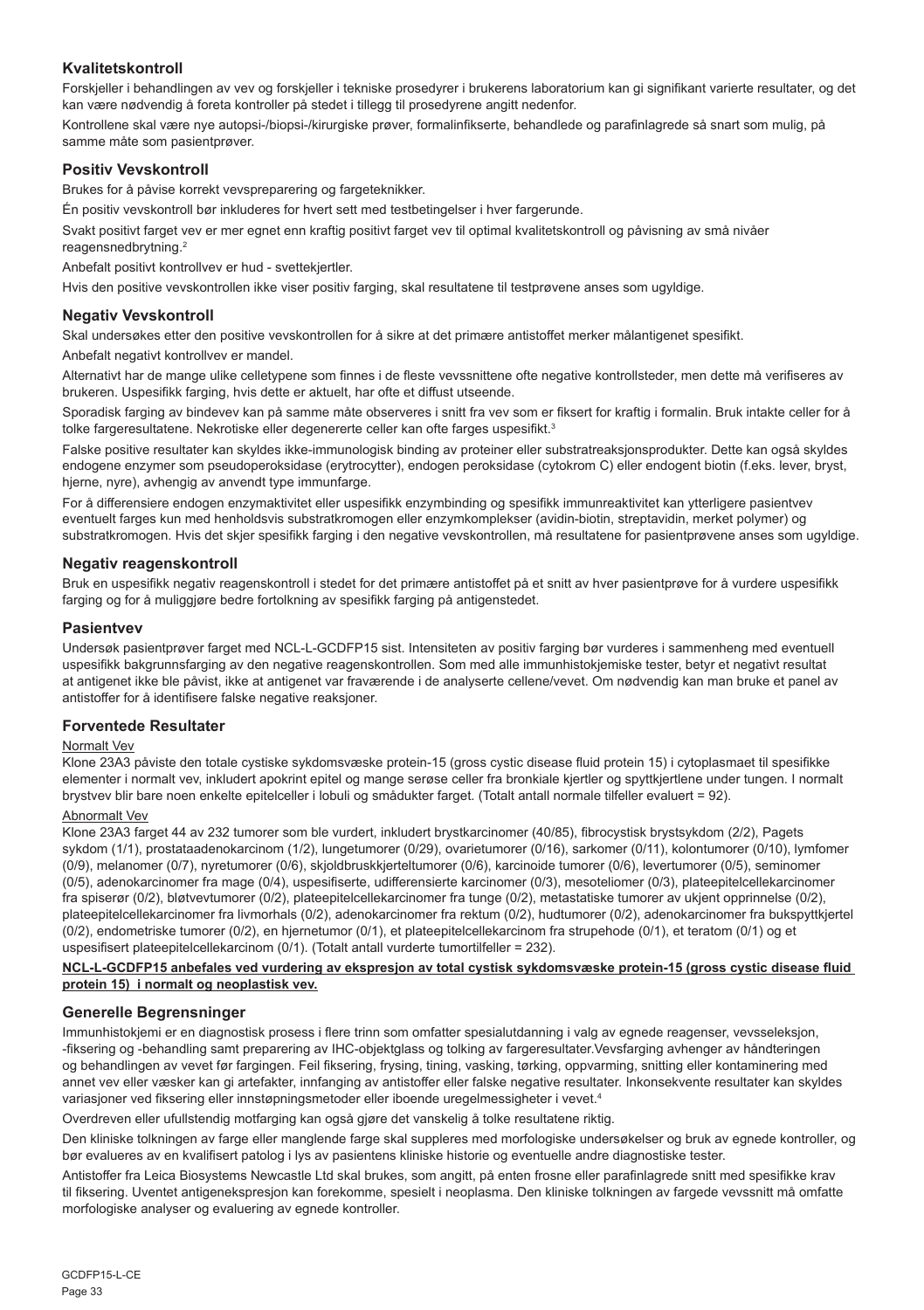## **Bibliografi – Generelt**

- 1. National Committee for Clinical Laboratory Standards (NCCLS). Protection of laboratory workers from infectious diseases transmitted by blood and tissue; proposed guideline. Villanova, P.A. 1991; 7(9). Order code M29-P.
- 2. Battifora H. Diagnostic uses of antibodies to keratins: a review and immunohistochemical comparison of seven monoclonal and three polyclonal antibodies. Progress in Surgical Pathology. 6:1–15. eds. Fenoglio-Preiser C, Wolff CM, Rilke F. Field & Wood, Inc., Philadelphia.
- 3. Nadji M, Morales AR. Immunoperoxidase, part I: the techniques and pitfalls. Laboratory Medicine. 1983; 14:767.
- 4. Omata M, Liew CT, Ashcavai M, Peters RL. Nonimmunologic binding of horseradish peroxidase to hepatitis B surface antigen: a possible source of error in immunohistochemistry. American Journal of Clinical Pathology. 1980; 73:626.
- 5. Sapino A, Cassoni P and Bussolati G. Gross cystic disease fluid protein (GCDFP-15) in the breast: past and present Journal of Biological Regulators & Homeostatic Agents. 2000; 14(4):259–262.
- 6. Haagensen DE Jr, Dilley WG, Mazoujian G et al. Review of GCDFP-15. An apocrine marker protein. Annals of the New York Academy of Sciences.1990;586:161–173.

## **Endringer i forhold til Forrige Utgave**

Reagenssammensetning, Totalproteinkonsentrasjon, Anbefalinger for Bruk, Advarsler og Forholdsregler, Forventede Resultater.

## **Utgivelsesdato**

14 november 2018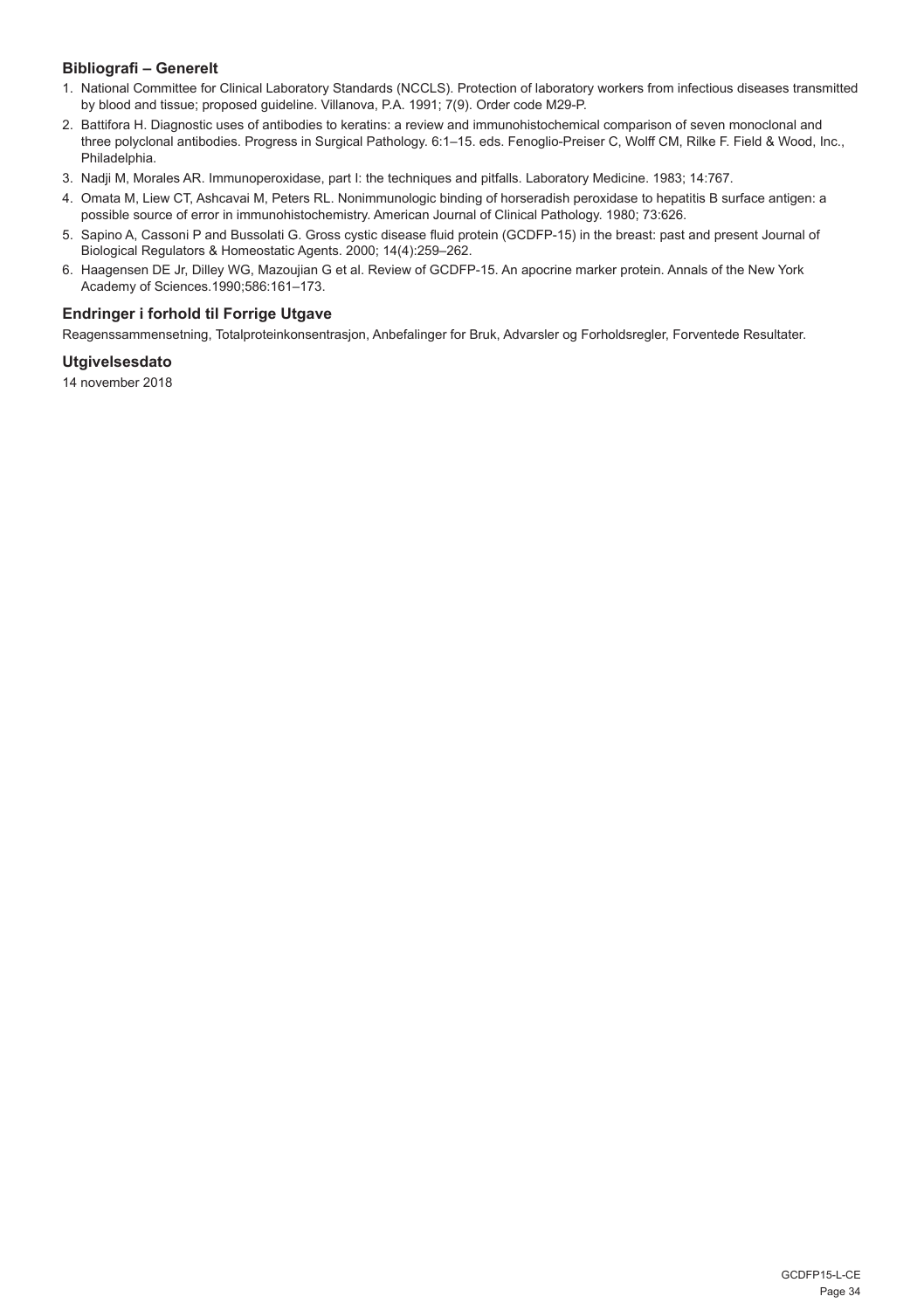## <span id="page-35-0"></span>**Novocastra™ Likit Monoklonal Fare Antikor Gross Cystic Disease Fluid Protein-15 Ürün Kodu: NCL-L-GCDFP15**

## **Kullanım Amacı**

#### *In vitro diagnostik kullanımı için.*

NCL-L-GCDFP15, parafin seksiyonlarında kistik hastalık sıvı proteini (15kD) molekülleri ışık mikroskopisi tarafından kalitatif tanımlama için kullanılmak üzere tasarlanmıştır. Herhangi bir boyamanın mevcut olması veya olmaması ile ilgili klinik yorumlama, uygun kontroller kullanılarak morfolojik çalışmalarla tamamlanmalıdır ve hastanın klinik geçmişi ve diğer diagnostik testler kapsamında kalifiye bir patolojist tarafından değerlendirilmelidir.

## **Prosedür Prensibi**

İmmünohistokimyasal (IHC) boyama teknikleri, spesifik bir antikorun antijene (primer antikor), ikincil bir antikorun primer antikora ve bir enzim kompleksinin kromojenik bir substrat ile arada yıkama adımları olacak şekilde sekansiyel olarak uygulanmasıyla antijenlerin görselleştirilmesini sağlar. Kromojenin enzimatik aktivasyonu, antijen bölgede görünür bir reaksiyon prodüktü ile sonuçlanır. Numune bu durumda karşıt boyanabilir ve lamellenebilir. Sonuçlar, bir ışık mikroskopu kullanılarak yorumlanır ve özel bir antijenle birleştirilebilen veya birleştirilemeyen patofizyolojik işlemlerin ayırıcı tanısına yardımcı olur.

## **Clone**

23A3

## **İmmünojen**

Kistik hastalık sıvı proteini (15 kD) molekülünün atılır etki alanına karşılık rekombinant prokaryot proteini.

## **Spesifite**

İnsan kistik hastalığı sıvı proteini (15 kD).

## **Reagent Kompozisyonu**

NCL-L-GCDFP15, prezervatif olarak sodyum azit içeren supernatant bir likit doku kültürüdür.

#### **Ig Sınıfı**

IgG2a

## **Toplam Protein Konsantrasyonu Total Protein**

Lota özel toplam protein konsantrasyonu için viyal etiketine başvurun.

### **Antikor Konsantrasyonu**

ELISA tarafından belirlendiği gibi 55 mg/L'ye eşit veya bu değerden yüksek. Lota özel lg konsantrasyonu için viyal etiketine başvurun.

## **Kullanım Tavsiyeleri**

Parafin seksiyonlarında immünohistokimya.

**Isı Kaynaklı Epitop Geri Kazanımı (HIER):** Lütfen, Novocastra Epitope Retrieval Solution pH 6 içerisindeki kullanım talimatlarını takip edin.

**Önerilen dilüsyon:** 1:40 25 °C'de 30 dakika için. Bu bir kılavuz olarak verilmiştir; kullanıcılar, kendilerine özel optimal çalışma dilüsyonlarını belirlemelidirler.

**Görselleştirme:** Novolink™ Polymer Detection System kullanım talimatlarına uyun. Ürünle ilgili daha fazla bilgi veya destek için yerel distribütörünüze veya bölgesel Leica Biosystems ofisine başvurun veya alternatif olarak www.LeicaBiosystems.com Leica Biosystems internet sitesini ziyaret edin.

Bu antikorun performansı, diğer manuel boyama sistemleri veya otomatik platformlarla kullanıldığında doğrulanmalıdır.

#### **Saklama ve Dayanıklılık**

2–8 °C'de saklayın. Dondurmayın. Kullanımdan hemen sonra 2–8 °C'ye dönün. Viyal etiketinin üzerinde belirtilen son kullanım tarihinden sonra kullanmayın. Yukarıda belirtilenlerin dışındaki saklama koşullarının, kullanıcı tarafından kontrol edilmesi gerekir.

## **Numune Hazırlığı**

Önerilen fiksatif, parafine gömülmüş doku seksiyonları için %10 nötr tamponlu formalindir.

#### **Uyarılar ve Önlemler**

Bu reagent, hücre kültürünün supernatantından hazırlanmıştır. Bu bir biyolojik ürün olduğundan işlem yaparken özel dikkat gerektirir. Bu reagent, sodyum azit içerir. Talep üzerine veya www.LeicaBiosystems.com'dan bir Material Safety Data Sheet (Malzeme Güvenlik Veri Sayfası) elde edilebilir

Potansiyel tüm toksik komponentlerin imhası için federal, ulusal veya lokal düzenlemelere başvurun.

Fikse etme işleminden önce ve sonra numuneler ve bunlara maruz kalan tüm materyaller, enfeksiyon yayabilecek gibi ele alınmalı ve doğru önlemler alınarak atığa çıkartılmalıdır.<sup>1</sup>

Reagent'lar asla ağızla pipetlenmemeli ve cildin ve muköz membranların reagent ve numunelerle temasından kaçınılmalıdır. Reagent veya numunelerin hassas alanlarla temas etmesi durumunda bu alanları bol su ile yıkayın. Doktora başvurun.

Reagent'ların mikrobiyal kontaminasyonunu minimize edin, aksi durumda nonspesifik boyamada bir artış ortaya çıkabilir.

Belirtilenlerin dışında inkübasyon süreleri veya sıcaklıkları, hatalı sonuçlara neden olabilir. Tüm değişiklikler, kullanıcı tarafından doğrulanmalıdır.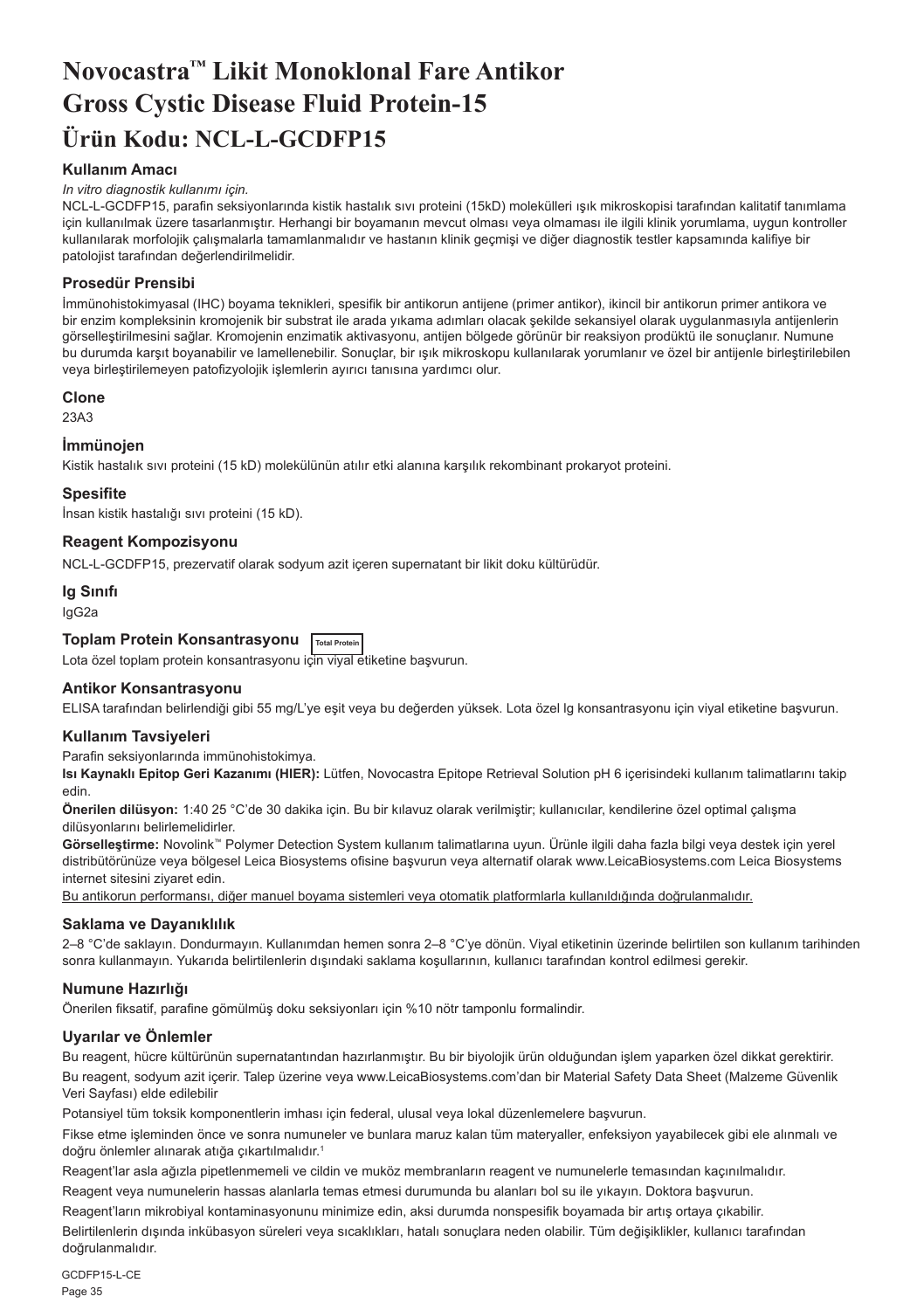## **Kalite Kontrol**

Kullanıcının laboratuvarındaki doku işleme ve teknik prosedürlerdeki değişiklikler, sonuçlarda önemli farklılıklara neden olabilir ve aşağıdaki prosedürlere ek olarak dahili kontrollerin düzenli şekilde yapılmasını gerektirir.

Kontroller, mümkün olan en kısa sürede ve hasta örneği (örnekleri) ile aynı şekilde formalinle fikse edilmiş, işlenmiş ve parafin mumuna gömülmüş taze otopsi/biyopsi/cerrahi numune olmalıdır.

#### **Pozitif Doku Kontrolü**

Doğru hazırlanmış dokuları ve düzgün boyama tekniklerini belirtmek için kullanılır.

Bir pozitif doku kontrolü, her boyama çalıştırmasında test koşullarının her seti için dahil edilmelidir.

Optimal kalite kontrol için ve reagent degradasyonunun minör düzeylerini tespit etmek için zayıf pozitif boyamaya sahip bir doku, güçlü pozitif boyamaya sahip bir dokudan daha uygundur.<sup>2</sup>

Önerilen pozitif kontrol dokusu: cilt - ter bezleri.

Pozitif doku kontrolü, pozitif boyamayı göstermezse test numuneleri ile elde edilen sonuçlar geçersiz olarak ele alınmalıdır.

#### **Negatif Doku Kontrolü**

Pozitif doku kontrolünden sonra hedef antijenin etiketleme spesifitesini primer antikorla kontrol etmek için gerçekleştirilmelidir. Önerilen negatif kontrol dokusu: bademcik.

Pek çok doku seksiyonunda bulunan farklı hücre tiplerinin çeşitliliği, genelde negatif kontrol bölgeleri sağlar ancak bu, kullanıcı tarafından kontrol edilmelidir. Nonspesifik boyama, mevcutsa genelde difüz bir görünüme sahiptir.

Bağ dokusu sporadik boyama, aşırı formalinle fikse edilmiş dokulardan seksiyonlarda da gözlemlenebilir. Boyama sonuçlarının yorumlanması için intakt hücreler kullanın. Nekrotik veya dejenere hücreler, genelde belirsiz şekilde boyanabilir.<sup>3</sup>

Yanlış pozitif sonuçlar, substrat reaksiyon ürünleri veya proteinlerin immünolojik olmayan protein bağlanması nedeniyle görülebilir. Bunlar, kullanılan immüno boyamanın tipine bağlı olarak psödoperoksidaz (eritrositler), endojen peroksidaz (sitokrom C) veya endojen biotin (örn. karaciğer, meme, beyin, böbrek) gibi endojen enzimler nedeniyle de ortaya çıkabilir.

Endojen enzim aktivitesini veya enzimlerin nonspesifik bağlanmasını, spesifik immünreaktiviteden ayırt etmek için ilave hasta dokuları, sadece sırasıyla substrat kromojen veya enzim kompleksleriyle (avidin biotin, streptavidin, etiketli polimer) ve substrat kromojen ile boyanabilir. Spesifik boyamanın, negatif doku kontrolünde ortaya çıkması durumunda hasta numuneleri ile elde edilen sonuçlar geçersiz olarak ele alınmalıdır.

#### **Negatif Reagent Kontrolü**

Antijen bölgede nonspesifik boyamanın değerlendirilmesi ve spesifik boyamanın daha iyi yorumlanmasını sağlamak amacıyla her hasta numunesinin bir seksiyonu ile primer antikorun yerine bir nonspesifik negatif reagent kontrolü kullanın.

#### **Hasta Dokusu**

NCL-L-GCDFP15 ile boyanan son hasta numunelerini inceleyin. Pozitif boyama intensitesi, negatif reagent kontrolünün herhangi bir nonspesifik arka plan boyamasının kapsamında değerlendirilmelidir. Herhangi bir immünohistokimyasal test ile negatif bir sonuç, antijenin tespit edilmediği anlamına gelir; antijenin test edilen hücrelerde/dokuda mevcut olmadığı anlamına gelmez. Gerekiyorsa yanlış negatif reaksiyonları belirlemek için bir antikor paneli kullanın.

## **Öngörülen Sonuçlar**

#### Normal Dokular

23A3 klonu, apokrin epitelyumu ve bronşiyal bezlerin ve sublingual tükürük bezlerinin çok sayıda seröz hücresi de dahil olmak üzere normal dokuların spesifik elemanlarının sitoplazmasında toplu kistik hastalığı sıvı protein 15 tespit etmiştir. Normal göğüste, lobüller ve küçük kanallar içerisinde yalnızca birkaç bağımsız epitel hücrede boyanma tespit edilmiştir. (Değerlendirilen toplam normal vaka sayısı  $= 92$ 

## Abnormal Dokular

23A3 klonu, göğüs karsinomları (40/85), göğüs fibrokistik hastalığı (2/2), Paget hastalığı (1/1), prostat adenokarsinomları (1/2), akciğer tümörleri (0/29), ovaryen tümörleri (0/16), sarkomlar (0/11), kolon tümörleri (0/10), lenfomalar (0/9)i melanomlar (0/7), böbrek tümörleri (0/6), tiroit tümörleri (0/6), karsinoid tümörleri (0/6), karaciğer tümörleri (0/5), seminomlar (0/5), mide adenokarsinomları (0/4), belirtilmeyen ayrılmayan karsinomlar (0/3), mezotelyomalar (0/3), özofagus sküamöz hücre karsinomları (0/2), yumuşak doku tümörleri (0/2), dil sküamöz hücre karsinomları (0/2), bilinmeyen kaynaklı metastatik tümörler (0/2), servisk sküamöz hücre karsinomları (0/2), rektum adenokarsinomları (0/2), cilt tümörleri (0/2), pankreas adenokarsinomları (0/2), endometriyal tümörler (0/2), beyin tümörü (0/1), gırtlak sküamöz hücre karsinomları (0/1), teratom (0/1) ve belirtilmeyen bir sküamöz hücre karsinomu (0/1) da dâhil olmak üzere değerlendirilen tümörlerde 44/232 oranında boyama yapmıştır. (Değerlendirilen toplam tümör vakası sayısı = 232).

## **NCL-L-GCDFP15, normal ve neoplastik dokularda kistik hastalık sıvı protein 15 ekspresyonunun değerlendirilmesi için önerilir.**

#### **Genel Sınırlamalar**

İmmünohistokimya uygun reagent'ların seçilmesinde; dokunun seçilmesi, fikse edilmesi ve işlenmesinde; IHC lamının hazırlanmasında ve boyama sonuçlarının yorumlanmasında uzmanlık eğitimi gerektiren çok adımlı bir diagnostik işlemidir. Doku boyama, boyamadan önce dokunun ele alınması ve işlenmesine bağlıdır. Diğer dokularla veya akışkanlarla hatalı fikse etme, dondurma, eritme, yıkama, kurutma, ısıtma, seksiyonlama veya kontaminasyon artefakt, antikor trapping veya yanlış negatif sonuçlar oluşturabilir. Doku içerisinde fikse etme ve gömme yöntemleri veya inherent aksaklıklar nedeniyle tutarsız sonuçlar ortaya çıkabilir. 4

Aşırı veya inkomplet karşıt boya, sonuçların doğru yorumlanmasına engel olabilir.

Herhangi bir boyamanın mevcut olması veya olmaması ile ilgili klinik yorumlama, uygun kontroller kullanılarak morfolojik çalışmalarla tamamlanmalıdır ve hastanın klinik geçmişi ve diğer diagnostik testler kapsamında kalifiye bir patolojist tarafından değerlendirilmelidir.

Leica Biosystems Newcastle Ltd antikorları, belirtildiği gibi spesifik fikse etme işlemleri gerektiren dondurulmuş veya parafine gömülmüş seksiyonlarda kullanılmak içindir. Özellikle neoplazmalarda beklenmedik antijen ekspresyonu ortaya çıkabilir. Boyanan doku seksiyonunun klinik yorumu, morfolojik analiz ve uygun kontrollerin değerlendirmesini içermelidir.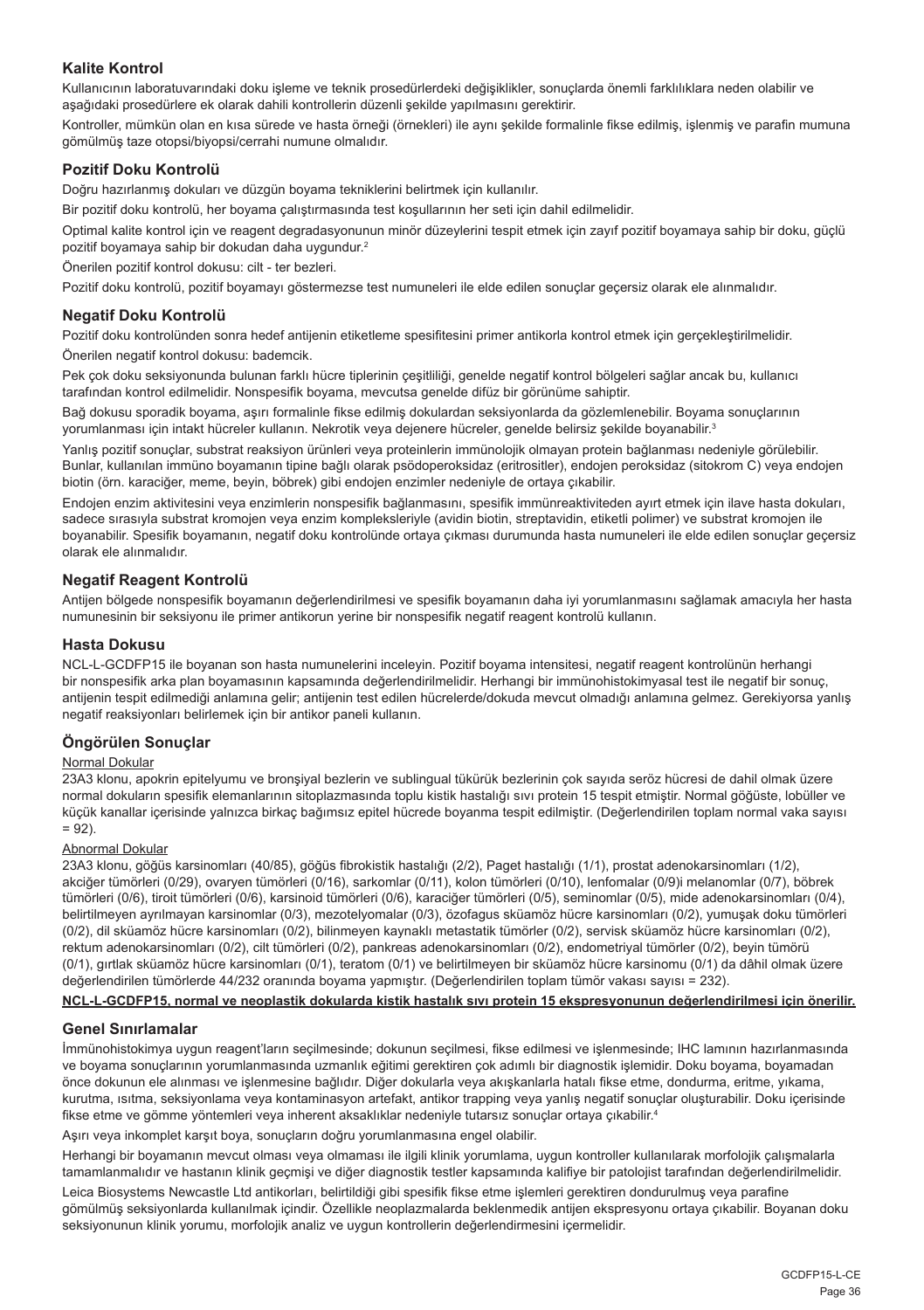## **Kaynakça - Genel**

- 1. National Committee for Clinical Laboratory Standards (NCCLS). Protection of laboratory workers from infectious diseases transmitted by blood and tissue; proposed guideline. Villanova, P.A. 1991; 7(9). Order code M29-P.
- 2. Battifora H. Diagnostic uses of antibodies to keratins: a review and immunohistochemical comparison of seven monoclonal and three polyclonal antibodies. Progress in Surgical Pathology. 6:1–15. eds. Fenoglio-Preiser C, Wolff CM, Rilke F. Field & Wood, Inc., Philadelphia.
- 3. Nadji M, Morales AR. Immunoperoxidase, part I: the techniques and pitfalls. Laboratory Medicine. 1983; 14:767.
- 4. Omata M, Liew CT, Ashcavai M, Peters RL. Nonimmunologic binding of horseradish peroxidase to hepatitis B surface antigen: a possible source of error in immunohistochemistry. American Journal of Clinical Pathology. 1980; 73:626.
- 5. Sapino A, Cassoni P and Bussolati G. Gross cystic disease fluid protein (GCDFP-15) in the breast: past and present Journal of Biological Regulators & Homeostatic Agents. 2000; 14(4):259–262.
- 6. Haagensen DE Jr, Dilley WG, Mazoujian G et al. Review of GCDFP-15. An apocrine marker protein. Annals of the New York Academy of Sciences.1990;586:161–173.

## **Önceki Baskıya Göre Değişiklikler**

Reagent Kompozisyonu, Toplam Protein Konsantrasyonu, Kullanım Tavsiyeleri, Uyarılar ve Önlemler, Öngörülen Sonuçlar.

## **Yayım tarihi**

14 Kasım 2018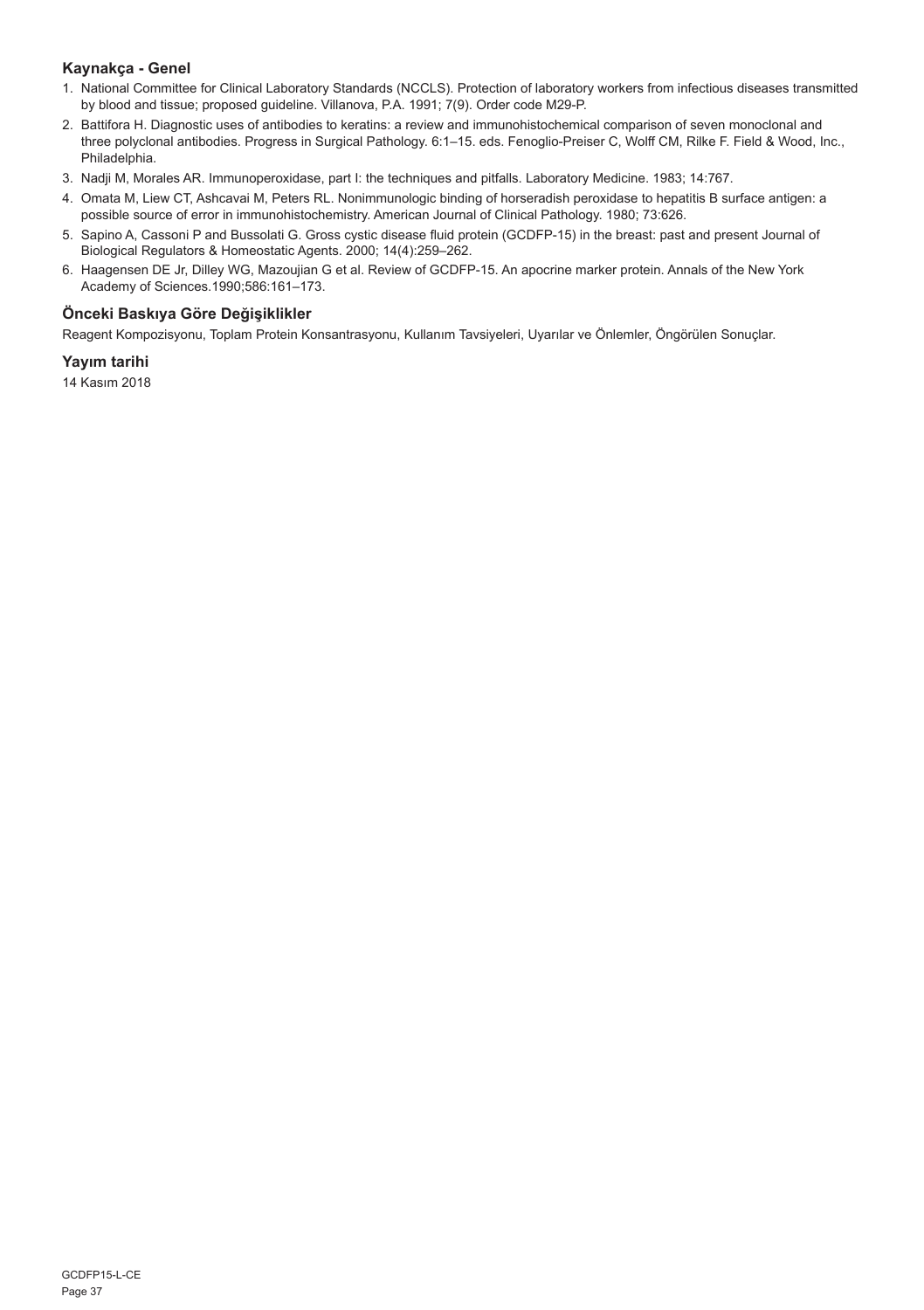## <span id="page-38-0"></span>**Течно мише моноклонално антитяло Novocastra™ Gross Cystic Disease Fluid Protein-15 Код на продукта: NCL-L-GCDFP15**

#### **Предназначение**

#### *За употреба при in vitro диагностика.*

Продуктът NCL-L-GCDFP15 е предназначен за качествено идентифициране посредством оптична микроскопия на молекули течен протеин за поликистозно заболяване (15 kD) в парафинови срези. Клиничната интерпретация на всяко оцветяване или неговата липса следва да бъде допълнена от морфологични проучвания с помощта на подходящи контроли и трябва да се оценява в контекста на клиничната история на пациента и други диагностични изследвания от квалифициран патолог.

#### **Принцип на процедурата**

Техниките на имунохистохимично (IHC) оцветяване позволяват визуализация на антигени чрез последователно приложение на специфично антитяло на антигена (първично антитяло), вторично антитяло на първичното антитяло и ензимен комплекс с хромогенен субстрат, с междинни стъпки на промиване. Ензимното активиране на хромогена води до видим реакционен продукт на мястото на антигена. След това може да се направи контраоцветяване на спесимена и да се постави покривно стъкло. Резултатите се интерпретират с използване на оптичен микроскоп и са в помощ при диференциалната диагностика на патофизиологични процеси, които може да са или да не са свързани с определен антиген.

#### **Клонинг**

23A3

#### **Имуноген**

Рекомбинантен прокариотен протеин, съответстващ на екскретирания домен на молекулата на течния протеин за поликистозно заболяване (15 kD).

## **Специфичност**

Човешки течен протеин за поликистозно заболяване (15 kD).

#### **Състав на реагента**

NCL-L-GCDFP15 е течен супернатант от тъканна култура, съдържащ натриев азид като консервант.

#### **Имуноглобулинов клас**

IgG2a

## **Обща концентрация на протеин Total Protein**

Вижте етикета на флакона относно специфичната за партидата концентрация на общ протеин.

#### **Концентрация на антитела**

По-висока или равна на 55 mg/L, както е определено от ELISA. Вижте етикета на флакона за специфичната за партидата концентрация на имуноглобулин.

#### **Препоръки за употреба**

Имунохистохимия върху парафинови срези.

**Термично индуцирано извличане на епитоп (Heat Induced Epitope Retrieval, HIER):** Моля, спазвайте инструкциите за употреба, включени в опаковката на Novocastra Epitope Retrieval Solution pH 6.

**Предложение за разреждане:** 1:40 за 30 минути при 25°C. Това е дадено като указание, като потребителите трябва сами да определят техни собствени оптимални работни разреждания.

**Визуализация:** Спазвайте инструкциите за употреба, приложени към Novolink™ Polymer Detection Systems. За допълнителна информация за продукта или помощ се свържете с вашия местен дистрибутор или с регионалния офис на Leica Biosystems, а също така може да посетите уебсайта на Leica Biosystems www.LeicaBiosystems.com

Действието на това антитяло трябва да бъде валидирано при употреба с други мануални системи за оцветяване или автоматизирани платформи.

#### **Съхранение и стабилност**

Да се съхранява при температура 2 – 8°C. Да не се замразява. Да се върне на температура 2 – 8°C веднага след употреба. Да не се използва след срока на годност, отбелязан върху етикета на флакона. Други условия на съхранение, освен посочените по-горе, трябва да бъдат проверени от потребителя.

#### **Подготовка на спесимени**

Препоръчителният фиксиращ разтвор е неутрален буфериран формалин 10% за тъканни срези, вградени в парафин.

#### **Предупреждения и предпазни мерки**

Този реагент е приготвен от супернатант от клетъчна култура. Тъй като е биологичен продукт, необходимо е повишено внимание при работа с него.

Този реагент съдържа натриев азид. Информационният лист за безопасност на материалите е наличен при запитване или от www.LeicaBiosystems.com.

Консултирайте се с федералните, държавните или местните регламенти относно изхвърлянето на потенциално токсични компоненти.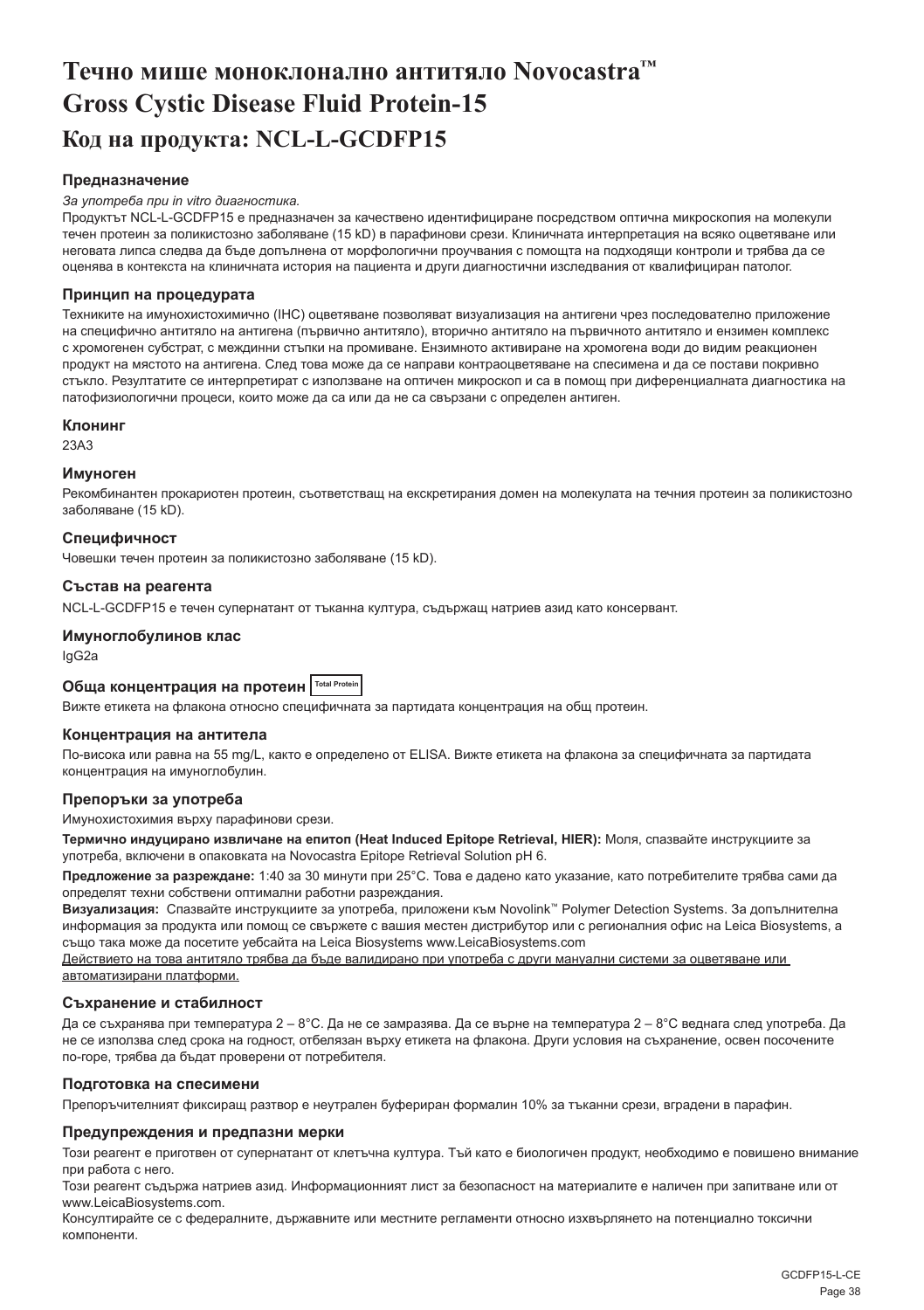Всички спесимени преди и след фиксация, както и всички материали, изложени на тях, трябва да се третират като възможни преносители на инфекция и да се изхвърлят, като се вземат правилни предпазни мерки.' Никога не пипетирайте реагенти с уста и избягвайте контакт на кожата и лигавиците с реагенти и спесимени. При контакт на реагенти или спесимени с чувствителни зони измийте зоните с обилно количество вода. Потърсете медицинска помощ.

Свеждайте до минимум микробната контаминация на реагентите, в противен случай може да се появи увеличаване на неспецифичното оцветяване.

Инкубационни времена или температури, различни от посочените, могат да доведат до грешни резултати. Всички подобни промени трябва да бъдат валидирани от потребителя.

#### **Качествен контрол**

Различията в обработката на тъканите и техническите процедури в лабораторията на потребителя могат да доведат до значително вариране на резултатите, налагащо редовно извършване на вътрешен контрол в допълнение към следните процедури.

Контролите трябва да са свежи спесимени, взети по време на аутопсия/биопсия/операция, фиксирани във формалин, обработени и вградени в парафинов восък, възможно най-бързо, по същия начин като проба(та) на пациента(ите).

#### **Позитивна тъканна контрола**

Използва се, за да се покажат правилно приготвени тъкани и правилни техники на оцветяване.

Една позитивна тъканна контрола трябва да бъде включена за всеки сет с тестови условия при всяка серия проби за оцветяване.

Тъкан със слабо позитивно оцветяване е по-подходяща от тъкан със силно позитивно оцветяване за оптимален качествен контрол и за откриване на по-малки нива на деградация на реагента.<sup>2</sup>

Препоръчителната тъкан за позитивна контрола е кожа – потни жлези.

Ако позитивната тъканна контрола не показва позитивно оцветяване, резултатите от спесимените, включени в теста, трябва да се считат за невалидни.

#### **Негативна тъканна контрола**

Трябва да се изследва след позитивната тъканна контрола, за да се провери специфичността на белязването на таргетния антиген от първичното антитяло.

Препоръчителната негативна тъканна контрола е сливица.

Алтернативно, разнообразието от различни видове клетки, присъстващи в повечето тъканни срези, често предлага места за негативна контрола, но това трябва да се провери от потребителя.

Неспецифичното оцветяване, ако присъства, обикновено е дифузно на вид. Спорадично оцветяване на съединителна тъкан може да се наблюдава и в части от прекомерно фиксирани във формалин тъкани. Използвайте интактни клетки за интерпретация на резултатите от оцветяването. Некротичните или дегенериралите клетки често се оцветяват неспецифично.<sup>3</sup> Може да се видят неверни позитивни резултати поради неимунологично свързване на протеини или реакционни продукти на субстрата. Те може да са причинени и от ендогенни ензими, като например псевдопероксидаза (еритроцити), ендогенна пероксидаза (цитохром C) или ендогенен биотин (напр. черен дроб, гърда, мозък, бъбрек) в зависимост от типа на използваното имунно оцветяване. За диференциране на ендогенна ензимна активност или неспецифично ензимно свързване от специфична имунна реактивност ексклузивно може да се оцветят допълнителни тъкани от пациента, съответно със субстрат-хромоген или с ензимни комплекси (авидин-биотин, стрептавидин, маркиран полимер) и субстрат-хромоген. Ако се появи специфично оцветяване в негативната тъканна контрола, резултатите от спесимените на пациентите трябва да се считат за невалидни.

#### **Негативна контрола на реагента**

Използвайте неспецифична негативна контрола на реагента, вместо първичното антитяло, със срез от всеки спесимен на пациента, за да се направи оценка на неспецифичното оцветяване и да се даде по-добра интерпретация на специфичното оцветяване на мястото на антигена.

#### **Тъкан от пациента**

Изследвайте спесимените на пациенти, оцветени последно с NCL-L-GCDFP15. Наситеността на позитивното оцветяване трябва да бъде оценена в контекста на всяко неспецифично фоново оцветяване на негативната контрола на реагента. Както при всеки имунохистохимичен тест, един отрицателен резултат означава, че антигенът не е открит, а не че антигенът отсъства в анализираните клетки/тъкан. Ако се налага, използвайте панел от антитела за идентифициране на фалшиво отрицателни реакции.

#### **Очаквани резултати**

#### Нормални тъкани

Клонинг 23A3 открива течен протеин 15 за поликистозно заболяване в цитоплазмата на специфични елементи от нормалните тъкани, включително в апокринен епител и много серозни клетки на бронхиалните и подезичните слюнчени жлези. В нормална гърда се оцветяват само някои отделни епителни клетки в рамките на лобулите. (Общ брой на оценените нормални случаи = 92).

#### Абнормни тъкани

Клонинг 23A3 оцветява 44/232 оценени тумора, включително карциноми на гърдата (40/85), фиброкистозно заболяване на гърдата (2/2), заболяване на Пейджет (1/1), аденокарциноми на простатата (1/2), белодробни тумори (0/29), овариални тумори (0/16), саркоми (0/11), тумори на ободното черво (0/10), лимфоми (0/9), меланоми (0/7), тумори на бъбреците (0/6), тумори на щитовидната жлеза (0/6), карциноидни тумори (0/6), тумори на черния дроб (0/5), семиноми (0/5), аденокарциноми на стомаха (0/4), неуточнени недиференцирани карциноми (0/3), мезотелиоми (0/3), плоскоклетъчни карциноми на хранопровода (0/2), тумори на меките тъкани (0/2), плоскоклетъчни карциноми на езика (0/2), метастатични тумори от неизвестен произход (0/2), плоскоклетъчни карциноми на цервикса (0/2), аденокарциноми на правото черво (0/2), кожни тумори (0/2), аденокарциноми на панкреаса (0/2), тумори на ендометриума (0/2), мозъчен тумор (0/1), плоскоклетъчен карцином на ларинкса (0/1), тератом (0/1) и неуточнен плоскоклетъчен карцином (0/1). (Общ брой на оценените случай на тумор = 232).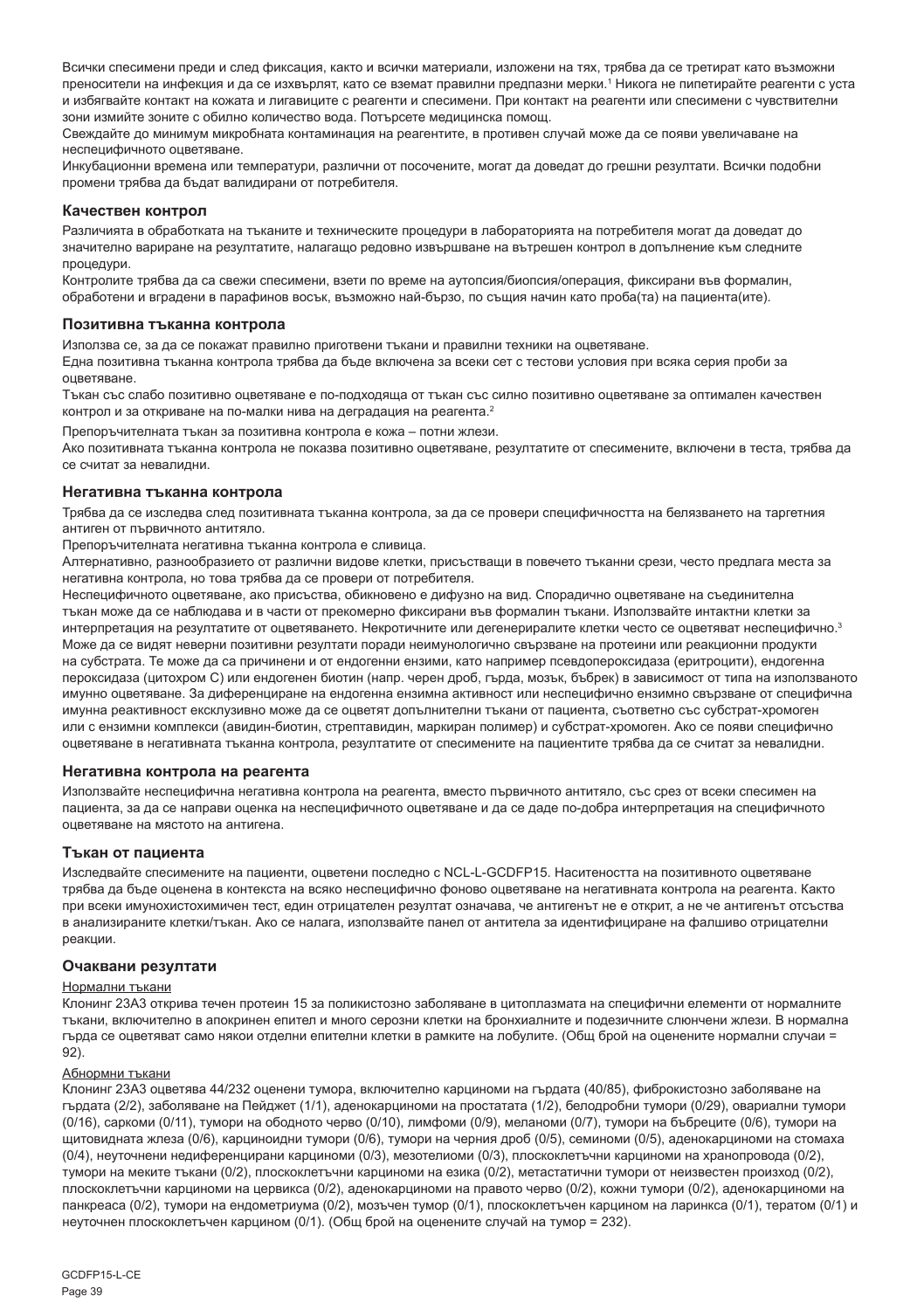#### **Продуктът NCL-L-GCDFP15 се препоръчва за оценката на експресията на течен протеин 15 за поликистозно заболяване в нормални и неопластични тъкани.**

#### **Общи ограничения**

Имунохистохимията е многостъпков диагностичен процес, който се състои от специализирано обучение за избор на подходящи реагенти, избор на тъкани, фиксация и обработка, подготовка на предметното стъкло за имунохистохимия и интерпретация на резултатите от оцветяването.

Тъканното оцветяване зависи от боравенето с тъканта и нейната обработка преди оцветяването. Неправилната фиксация, замразяване, размразяване, промиване, изсушаване, затопляне, срязване или контаминацията с други тъкани или течности може да причини поява на артефакти, блокиране на антителата или фалшиво отрицателни резултати. Несъответстващите резултати може да се дължат на вариации в методите на фиксация и вграждане или на присъща нерегулярност в тъканта.<sup>4</sup> Прекомерното или непълно контраоцветяване може да попречи на правилната интерпретация на резултатите.

Клиничната интерпретация на всяко оцветяване или неговата липса следва да бъде допълнена от морфологични проучвания с помощта на подходящи контроли и трябва да се оценява в контекста на клиничната история на пациента и други диагностични изследвания от квалифициран патолог.

Антителата от Leica Biosystems Newcastle Ltd са предназначени за употреба, както е указано, върху замразени или вградени в парафин срези със специфични изисквания за фиксация. Възможно е да настъпи неочаквана антигенна експресия, особено при неоплазми. Клиничната интерпретация на всеки оцветен тъканен срез трябва да включва морфологичен анализ и оценката на подходящи контроли.

#### **Библиография – основна**

- 1. National Committee for Clinical Laboratory Standards (NCCLS). Protection of laboratory workers from infectious diseases transmitted by blood and tissue; proposed guideline. Villanova, P.A. 1991; 7(9). Order code M29-P.
- 2. Battifora H. Diagnostic uses of antibodies to keratins: a review and immunohistochemical comparison of seven monoclonal and three polyclonal antibodies. Progress in Surgical Pathology. 6:1–15. eds. Fenoglio-Preiser C, Wolff CM, Rilke F. Field & Wood, Inc., Philadelphia.
- 3. Nadji M, Morales AR. Immunoperoxidase, part I: the techniques and pitfalls. Laboratory Medicine. 1983; 14:767.
- 4. Omata M, Liew CT, Ashcavai M, Peters RL. Nonimmunologic binding of horseradish peroxidase to hepatitis B surface antigen: a possible source of error in immunohistochemistry. American Journal of Clinical Pathology. 1980; 73:626.
- 5. Sapino A, Cassoni P and Bussolati G. Gross cystic disease fluid protein (GCDFP-15) in the breast: past and present Journal of Biological Regulators & Homeostatic Agents. 2000; 14(4):259–262.
- 6. Haagensen DE Jr, Dilley WG, Mazoujian G et al. Review of GCDFP-15. An apocrine marker protein. Annals of the New York Academy of Sciences.1990;586:161–173.

#### **Изменения на предишно издание**

Състав на реагента, Обща концентрация на протеин, Препоръки за употреба, Предупреждения и предпазни мерки, Очаквани резултати.

## **Дата на издаване**

14 Ноември 2018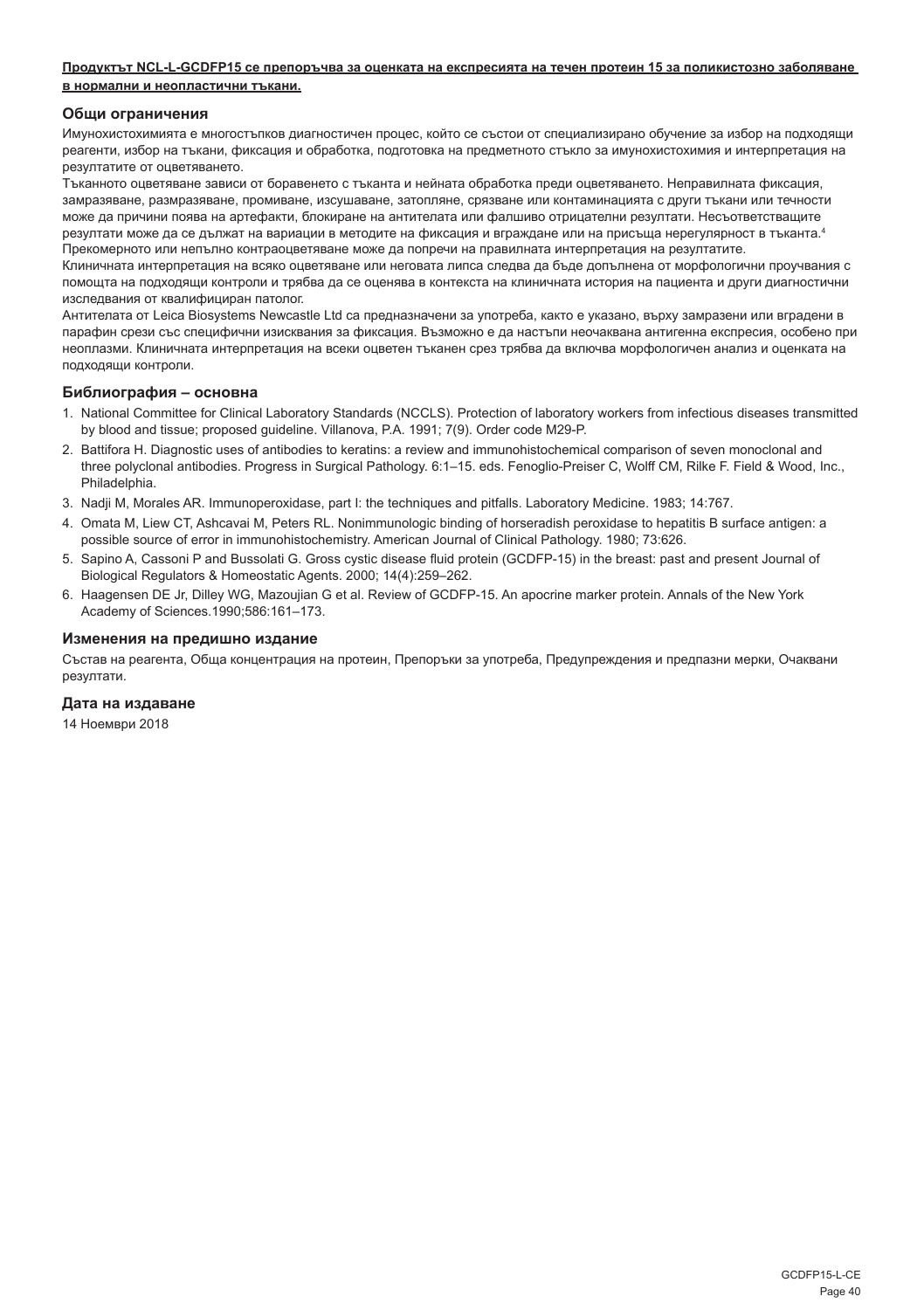## <span id="page-41-0"></span>**Novocastra™ folyékony egér monoklonális antitest Gross Cystic Disease Fluid Protein-15 Termékkód: NCL-L-GCDFP15**

## **Alkalmazási terület**

#### *In vitro diagnosztikai használatra.*

Az NCL-L-GCDFP15 a nagycisztás masztopátiás folyadékfehérje (15 kDa) molekulák fénymikroszkóppal végzett kvalitatív azonosítására szolgál paraffinos metszetekben. Minden festődés meglétének vagy hiányának klinikai értelmezését morfológiai vizsgálatokkal és megfelelő kontrollokkal kell kiegészíteni, valamint az értékelést a beteg klinikai kórtörténete és egyéb diagnosztikai vizsgálatok figyelembevételével, képzett patológusnak kell elvégeznie.

## **Az eljárás elve**

Az immunhisztokémiai (immunohistochemical, IHC) megfestési technikák az antigén elleni specifikus antitest (elsődleges antitest), az elsődleges antitest elleni másodlagos antitest és egy enzim kromogén szubsztráttal alkotott komplexének egymás után következő alkalmazásán keresztül, közbeiktatott mosási lépések mellett lehetővé teszik az antigének megjelenítését. A kromogén enzimaktiválása látható reakcióterméket eredményez az antigén helyén. Ezután a minta kontrasztfesthető és lefedhető. Az eredmények fénymikroszkóp használatával értelmezhetők, majd segítségül használhatók a patofiziológiás folyamatok differenciáldiagnózisa során, amely folyamatok az esetek egy részében konkrét antigénhez kapcsolódnak.

#### **Klón**

23A3

#### **Immunogén**

A nagycisztás masztopátiás folyadékfehérje (15 kDa) molekula exkretált doménjének megfelelő prokarióta eredetű rekombináns fehérje.

### **Specificitás**

Humán nagycisztás masztopátiás folyadékfehérje (15 kDa).

## **A reagens összetétele**

Az NCL-L-GCDFP15 tartósítószerként nátrium-azidot tartalmazó folyékony szövetkultúra felülúszó.

#### **Ig-osztály**

IgG2a

| Összfehérje-koncentráció Total Protein |  |  |
|----------------------------------------|--|--|
|----------------------------------------|--|--|

A sarzsspecifikus összfehérje-koncentrációt lásd az üveg címkéjén.

#### **Antitest-koncentráció**

Legalább 55 mg/l, ELISA módszerrel meghatározva. A sarzsspecifikus Ig-koncentrációt lásd az üveg címkéjén.

#### **Felhasználási javaslatok**

#### Immunhisztokémia paraffinos metszeteken.

**Hőindukált epitópfeltárás (heat induced epitope retrieval, HIER):** Kövesse a Novocastra Epitope Retrieval Solution pH 6 termék használati útmutatóját.

**Javasolt hígítás:** 1:40, 30 percen át, 25 °C-on. Az adatok csak útmutatásul szolgálnak, a felhasználóknak kell meghatározniuk saját optimális munkaoldataikat.

**Megjelenítés:** Kövesse a Novolink™ Polymer Detection Systems rendszerek használati útmutatóját. További termékinformációkért vagy támogatásért forduljon a Leica Biosystems helyi forgalmazójához vagy regionális irodájához, vagy keresse fel a Leica Biosystems weboldalát a www.LeicaBiosystems.com címen.

Az antitest teljesítményét validálni kell, ha azt más manuális festési rendszerrel vagy automata platformmal használja.

#### **Tárolás és stabilitás**

2–8 °C-on tárolandó. Tilos lefagyasztani. Felhasználás után azonnal tegye vissza 2–8 °C közötti hőmérsékletre. Ne használja az üveg címkéjén feltüntetett lejárati dátum után. A fentiekben előírtaktól eltérő tárolási feltételeket a felhasználónak ellenőriznie kell.

## **A minták előkészítése**

A javasolt fixálószer a paraffinba ágyazott szövetmetszeteknél 10%-os, semleges pufferolású formalin.

#### **Figyelmeztetések és óvintézkedések**

Ez a reagens a sejtkultúra felülúszójából készült. Mivel biológiai termék, kezelésekor észszerű körültekintéssel kell eljárni. Ez a reagens nátrium-azidot tartalmaz. Az anyagbiztonsági adatlap kérésre rendelkezésre áll, vagy letölthető a www.LeicaBiosystems. com oldalról.

Minden potenciálisan toxikus összetevő ártalmatlanításával kapcsolatban kövesse a szövetségi, állami és helyi előírásokat. A mintákat fixálás előtt és után, valamint a velük érintkező összes anyagot fertőzések terjesztésére képes anyagként kell kezelni, és megfelelő körültekintéssel kell ártalmatlanítani.1 Soha ne pipettázza szájjal a reagenseket, továbbá kerülje a bőr és a nyálkahártyák érintkezését a reagensekkel és a mintákkal. Ha a reagensek vagy minták érzékeny területtel érintkeznek, bő vízzel mossa le az érintett területet. Forduljon orvoshoz.

Minimálisra kell csökkenteni a reagensek mikrobiális szennyeződését, különben megnövekedhet a nem specifikus festődés. A megadottaktól eltérő inkubációs idők és hőmérsékletek hibás eredményekhez vezethetnek. A felhasználónak minden ilyen jellegű változtatást validálnia kell.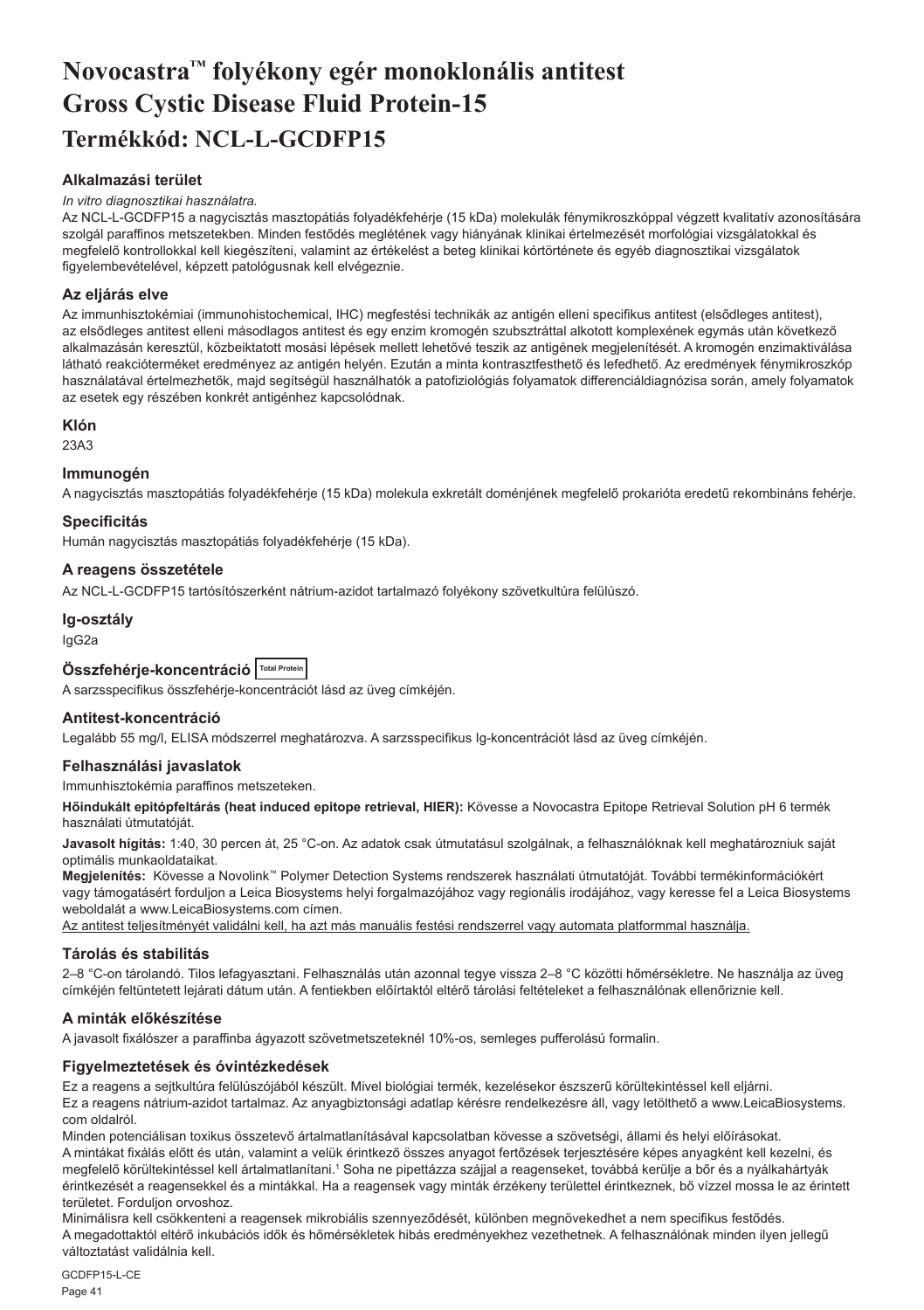## **Minőség-ellenőrzés**

A felhasználó laboratóriumában alkalmazott szövetfeldolgozási és technikai eljárások eltérései jelentős különbséget okozhatnak az eredményekben, ami az alábbi eljárásokon túl belső kontrollok rendszeres futtatását teszi szükségessé. Kontrollként friss boncolási/biopsziás/sebészeti mintákat kell használni, amelyeket a lehető leghamarabb a betegmintákkal megegyező módon kell formalinban fixálni, feldolgozni és paraffinviaszba ágyazni.

## **Pozitív szövetkontroll**

A megfelelő szövet-előkészítés és festési technikák ellenőrzésére használatos.

Minden tesztelési körülményegyüttes esetében és minden megfestési sorozatban kell alkalmazni egy pozitív szövetkontrollt. A gyengén pozitív festődésű szövet alkalmasabb az erősebben pozitív festődésű szövetnél az optimális minőség-ellenőrzéshez, valamint a kismértékű reagensbomlás észleléséhez.<sup>2</sup>

A javasolt pozitív kontrollszövet a bőr verejtékmirigyei.

Ha a pozitív szövetkontroll nem mutat pozitív festődést, a vizsgált minták eredményeit érvénytelennek kell tekinteni.

## **Negatív szövetkontroll**

A pozitív szövetkontroll után azért kell megvizsgálni, hogy a vizsgált antigén elsődleges antitest segítségével történő jelölésének specificitását ellenőrizni lehessen.

A javasolt negatív kontrollszövet a tonsilla.

Ezenkívül a legtöbb szövetmetszetben jelen lévő különböző sejttípusok gyakran használhatók negatív kontrollként, de ezeket a felhasználónak kell ellenőriznie.

Ha van nem specifikus festődés, az rendszerint diffúz megjelenésű. A formalinban túlfixált szövetekből származó metszeteknél a kötőszövet szórványos festődése is megfigyelhető. A festési eredmények értelmezésére ép sejteket használjon. A nekrotizált vagy degenerálódott sejtek gyakran nem specifikusan festődnek meg.<sup>3</sup> A fehérjék vagy a szubsztrát reakciótermékeinek nem immunológiai kötődése miatt álpozitív eredmények jelentkezhetnek. Az alkalmazott immunfestés típusától függően álpozitív eredményeket okozhatnak olyan endogén enzimek is, mint a pszeudoperoxidáz (vörösvérsejtek), endogén peroxidáz (citokróm C), illetve endogén biotin (pl. máj, emlő, agy, vese). Az endogén enzim aktivitásának vagy az enzimek nem specifikus kötődésének a specifikus immunreakciótól való megkülönböztetésére további betegszövetek festhetők kizárólag szubsztrát–kromogén oldattal vagy enzimkomplexekkel (avidinbiotin, sztreptavidin, jelölt polimer) és szubsztrát–kromogénnel. Ha a negatív szövetkontroll specifikus festődést mutat, a betegminták eredményeit érvénytelennek kell tekinteni.

## **Negatív reagenskontroll**

A nem specifikus festődés kiértékeléséhez és az antigén helyén létrejövő specifikus festődés jobb értelmezéséhez minden betegminta esetén egy metszeten alkalmazzon az elsődleges antitest helyett nem specifikus negatív reagenskontrollt.

## **Betegszövet**

Az NCL-L-GCDFP15 reagenssel festett betegmintákat vizsgálja meg utolsóként. A pozitív festődés intenzitását a negatív reagenskontroll esetleges nem specifikus háttérfestődésének viszonylatában értékelje. Mint minden immunhisztokémiai vizsgálatnál, a negatív eredmény azt jelenti, hogy az antigén nem volt kimutatható, nem pedig azt, hogy az antigén nem volt jelen a vizsgált sejtekben/ szövetben. Szükség esetén az álnegatív reakciók azonosítására használjon antitestpanelt.

## **Várható eredmények**

#### Normál szövetek

A 23A3 klón a normál szövetek különböző elemeinek a citoplazmájában detektálta a nagycisztás masztopátiás folyadékfehérje 15-öt, köztük az apokrin epitéliumban, illetve a bronchiális mirigyek és nyelv alatti nyálmirigyek számos szerózus sejtjében. Az egészséges emlőben csak néhány különálló hámsejt festődik meg a lebenyekben és a kis csatornákban. (Vizsgált normál esetek összesített száma  $= 92$ ).

#### Kóros szövetek

A 23A3 klón megfestett 44/232 kiértékelt daganatot, közöttük emlőkarcinómákat (40/85), az emlő fibrocisztikus betegségét (2/2), Paget-kórt (1/1), prosztata-adenokarcinómákat (1/2), tüdődaganatokat (0/29), petefészek-daganatokat (0/16), szarkómákat (0/11), vastagbéldaganatokat (0/10), limfómákat (0/9), melanómákat (0/7), vesedaganatokat (0/6), pajzsmirigydaganatokat (0/6), karcinoid daganatokat (0/6), májdaganatokat (0/5), szeminómákat (0/5), gyomor-adenokarcinómákat (0/4), nem meghatározott, nem differenciált karcinómákat (0/3), mezoteliómákat (0/3), laphámsejtes nyelőcsőkarcinómákat (0/2), lágyszöveti daganatokat (0/2), laphámsejtes nyelvkarcinómákat (0/2), ismeretlen eredetű áttétes daganatokat (0/2), laphámsejtes méhnyaki karcinómákat (0/2), végbéladenokarcinómákat (0/2), bőrdaganatokat (0/2), hasnyálmirigy-adenokarcinómákat (0/2), endometrium-daganatokat (0/2), agydaganatot (0/1), laphámsejtes gégekarcinómát (0/1), teratómát (0/1) és nem meghatározott laphámsejtes karcinómát (0/1). (Vizsgált tumoresetek összesített száma = 232.)

#### **Az NCL-L-GCDFP15 a nagycisztás masztopátiás folyadékfehérje-15 expressziójának felmérésére ajánlott egészséges és tumoros szövetekben.**

## **Általános korlátozások**

Az immunhisztokémia több lépésből álló diagnosztikai folyamat, amely a következőket foglalja magában: speciális képzés alapján a megfelelő reagensek kiválasztása; a szövetek kiválasztása, fixálása és feldolgozása; az IHC tárgylemez előkészítése; és a festési eredmények értelmezése.

A szövet festődése függ a szövet festés előtti kezelésétől és feldolgozásától. A nem megfelelő fixálás, a fagyasztás, olvasztás, mosás, szárítás, melegítés, metszetkészítés, illetve a más szövetekkel vagy folyadékokkal történő szennyezés műtermékeket, az antitestek befogását, illetve álnegatív eredményeket okozhat. Ellentmondó eredményekhez vezethetnek a fixálási vagy beágyazási módszerek eltérései, illetve a szövet eredendő rendellenességei.<sup>4</sup>

A túlzott vagy hiányos kontrasztfestés ronthatja az eredmények megfelelő értelmezését.

Minden festődés meglétének vagy hiányának klinikai értelmezését morfológiai vizsgálatokkal és megfelelő kontrollokkal kell kiegészíteni, valamint az értékelést a beteg klinikai kórtörténete és egyéb diagnosztikai vizsgálatok figyelembevételével, képzett patológusnak kell elvégeznie.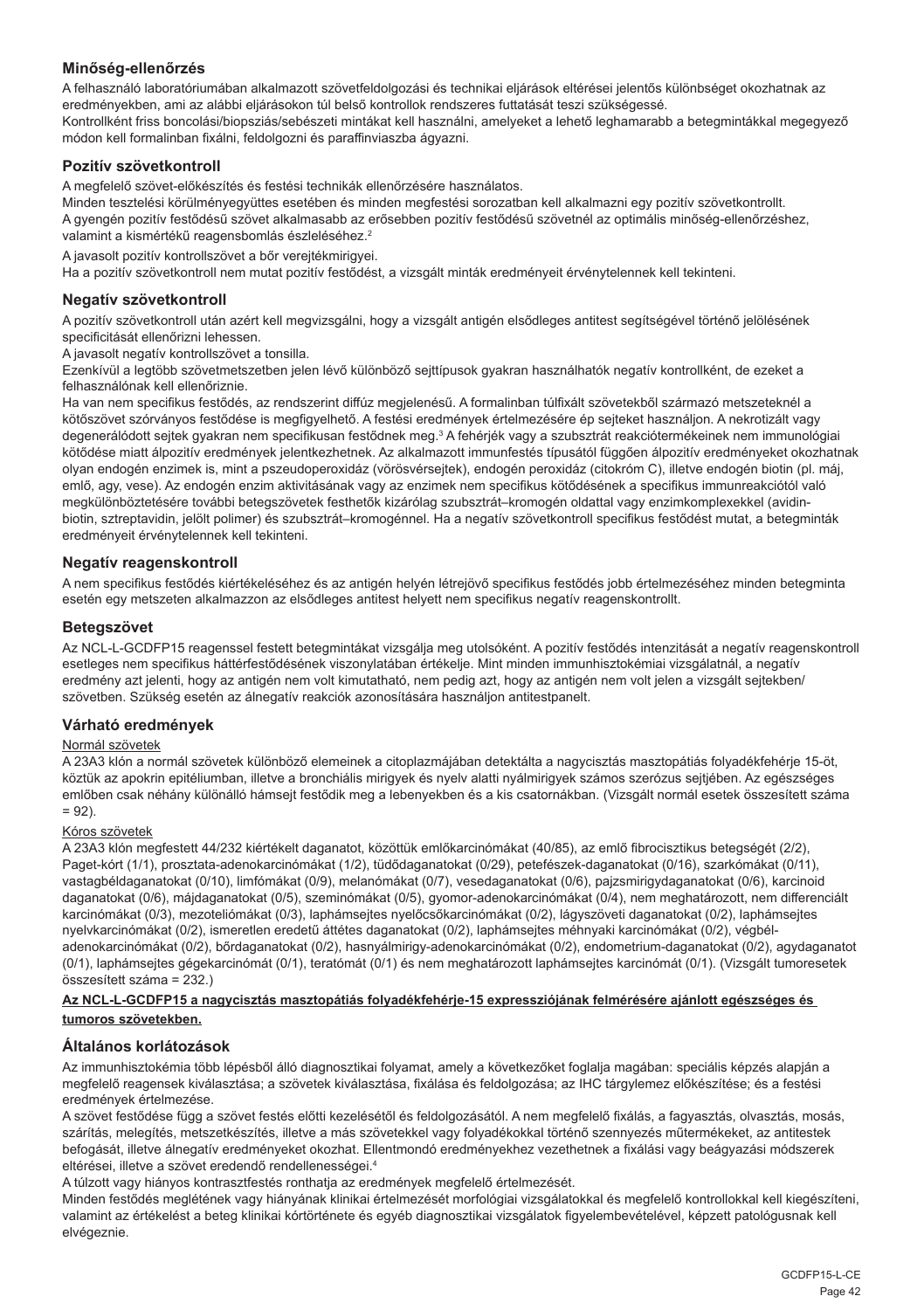A Leica Biosystems Newcastle Ltd által biztosított antitestek specifikus fixálási követelmények mellett, az utasításoknak megfelelően fagyasztott vagy paraffinba ágyazott metszeteken történő felhasználásra szolgálnak. Időnként váratlan antigén-expresszió fordulhat elő, különösen daganatok esetében. Bármely festett szövetmetszet klinikai értelmezéséhez morfológiai elemzést is kell végezni, és ki kell értékelni a megfelelő kontrollokat.

## **Bibliográfia – általános**

- 1. National Committee for Clinical Laboratory Standards (NCCLS). Protection of laboratory workers from infectious diseases transmitted by blood and tissue; proposed guideline. Villanova, P.A. 1991; 7(9). Order code M29-P.
- 2. Battifora H. Diagnostic uses of antibodies to keratins: a review and immunohistochemical comparison of seven monoclonal and three polyclonal antibodies. Progress in Surgical Pathology. 6:1–15. eds. Fenoglio-Preiser C, Wolff CM, Rilke F. Field & Wood, Inc., Philadelphia.
- 3. Nadji M, Morales AR. Immunoperoxidase, part I: the techniques and pitfalls. Laboratory Medicine. 1983; 14:767.
- 4. Omata M, Liew CT, Ashcavai M, Peters RL. Nonimmunologic binding of horseradish peroxidase to hepatitis B surface antigen: a possible source of error in immunohistochemistry. American Journal of Clinical Pathology. 1980; 73:626.
- 5. Sapino A, Cassoni P and Bussolati G. Gross cystic disease fluid protein (GCDFP-15) in the breast: past and present Journal of Biological Regulators & Homeostatic Agents. 2000; 14(4):259–262.
- 6. Haagensen DE Jr, Dilley WG, Mazoujian G et al. Review of GCDFP-15. An apocrine marker protein. Annals of the New York Academy of Sciences.1990;586:161–173.

## **Módosítások az előző változathoz képest**

A reagens összetétele, Összfehérje-koncentráció, Felhasználási javaslatok, Figyelmeztetések és óvintézkedések, Várható eredmények.

#### **Kiadás dátuma**

14 november 2018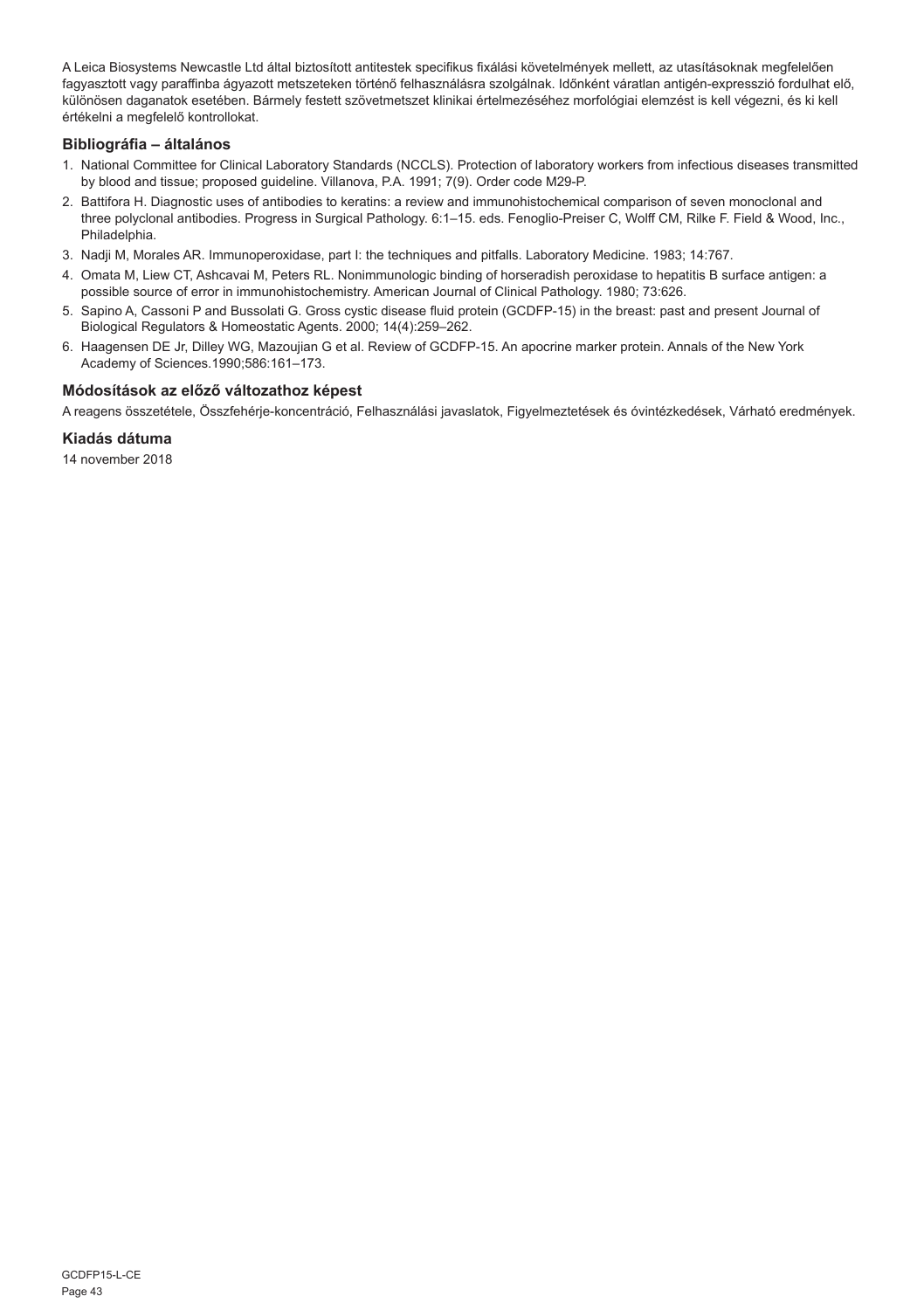## <span id="page-44-0"></span>**Novocastra™ Anticorp lichid monoclonal de șoarece Gross Cystic Disease Fluid Protein-15 Cod produs: NCL-L-GCDFP15**

## **Utilizare prevăzută**

#### *Pentru diagnosticare in vitro.*

NCL-L-GCDFP15 este destinat identificării calitative, prin intermediul microscopiei optice, a proteinei de fluide de boală chistică brută (15 kD) în secțiunile de parafină. Interpretarea clinică a oricărei colorări sau a absenței acesteia trebuie completată cu studii morfologice utilizând controale adecvate și trebuie evaluată în contextul antecedentelor clinice ale pacientului, precum și al altor teste de diagnosticare efectuate de către un patolog calificat.

#### **Principiul de procedură**

Tehnicile de colorare imunohistochimică (IHC) permit vizualizarea antigenilor prin aplicarea secvențială a unui anumit anticorp pe antigen (anticorp primar), a unui anticorp secundar pe anticorpul primar și a unui complex enzimatic cu un substrat cromogen, cu etape de spălare intercalate. Activarea enzimatică a cromogenului duce la un produs de reacție vizibil la locul aplicării antigenului. Specimenul poate fi apoi contracolorat și acoperit cu lamelă. Rezultatele sunt interpretate folosind un microscop optic și ajută la diagnosticul diferențial al proceselor patofiziologice, care pot sau nu să fie asociate cu un anumit antigen.

## **Clonă**

23A3

#### **Imunogen**

Proteină recombinantă procariotică corespunzând domeniului excretat al moleculei proteinei de fluid de boală chistică brută (15 kD) molecule.

#### **Specificitate**

Proteină de fluid de boală chistică brută (15 kD).

## **Compoziția reactivului**

NCL-L-GCDFP15 este un supernatant de cultură tisulară lichid care conține azidă de sodiu drept conservant.

#### **Clasa Ig**

IgG2a

## **Concentrație proteină totală Total Protein**

Consultați eticheta flaconului pentru concentrația proteinelor totale specifică lotului.

## **Concentrație anticorpi**

Mai mare sau egală cu 55 mg/L, așa cum este determinată prin ELISA. Consultați eticheta flaconului pentru concentrația lg specifică lotului.

## **Recomandări privind utilizarea**

Imunohistochimie pe secțiuni de parafină.

**Recuperarea indusă de căldură a epitopilor (HIER):** Urmați instrucțiunile de utilizare din Novocastra Epitope Retrieval Solution pH 6. **Diluție sugerată:** 1:40 timp de 30 minute la 25 °C. Aceste informații sunt furnizate cu rol de îndrumare, iar utilizatorii trebuie să-și stabilească singuri propriile diluții de lucru optime.

**Vizualizare:** Respectați instrucțiunile de utilizare din Novolink™ Polymer Detection Systems. Pentru asistență sau informații suplimentare cu privire la produs, luați legătura cu distribuitorul dvs. local sau cu biroul regional al Leica Biosystems sau, ca alternativă, vizitați site-ul web al Leica Biosystems, www.LeicaBiosystems.com.

Eficiența acestui anticorp trebuie validată atunci când este utilizat cu alte sisteme de colorare manuală sau alte platforme automatizate.

#### **Depozitare și stabilitate**

A se depozita la 2–8 °C. A nu se congela. A se returna la 2–8 °C imediat după utilizare. A nu se utiliza după data expirării indicată pe eticheta flaconului. Alte condiții de depozitare decât cele specificate mai sus trebuie verificate de către utilizator.

## **Pregătirea specimenului**

Mediul de fixare recomandat este formalină tamponată neutru 10% pentru secțiunile de țesut încorporate în parafină.

#### **Avertismente și precauții**

Acest reactiv a fost pregătit din supernatantul culturii celulare. Întrucât este un produs biologic, trebuie să se acționeze cu prudență rezonabilă la manipularea sa.

Acest reactiv conține azidă de sodiu. O Fișă tehnică de securitate a materialului este disponibilă la cerere sau pe site-ul www.LeicaBiosystems.com

Consultați reglementările naționale sau locale pentru informații privind eliminarea la deșeuri a tuturor componentelor potențial toxice. Probele, înainte și după fixare, precum și toate materialele expuse la acestea, trebuie manipulate ca și când ar avea potențialul de a transmite infecții și trebuie eliminate la deșeuri luând măsurile de precauție adecvate.<sup>1</sup>Nu pipetați niciodată reactivii cu gura și evitați contactul reactivilor și probelor cu pielea și membranele mucoase. Dacă reactivii sau probele vin în contact cu suprafețele sensibile, spălați cu apă din abundență. Solicitați asistență medicală.

Reduceți la minimum contaminarea microbiană a reactivilor, în caz contrar poate apărea o creștere a colorării nespecifice.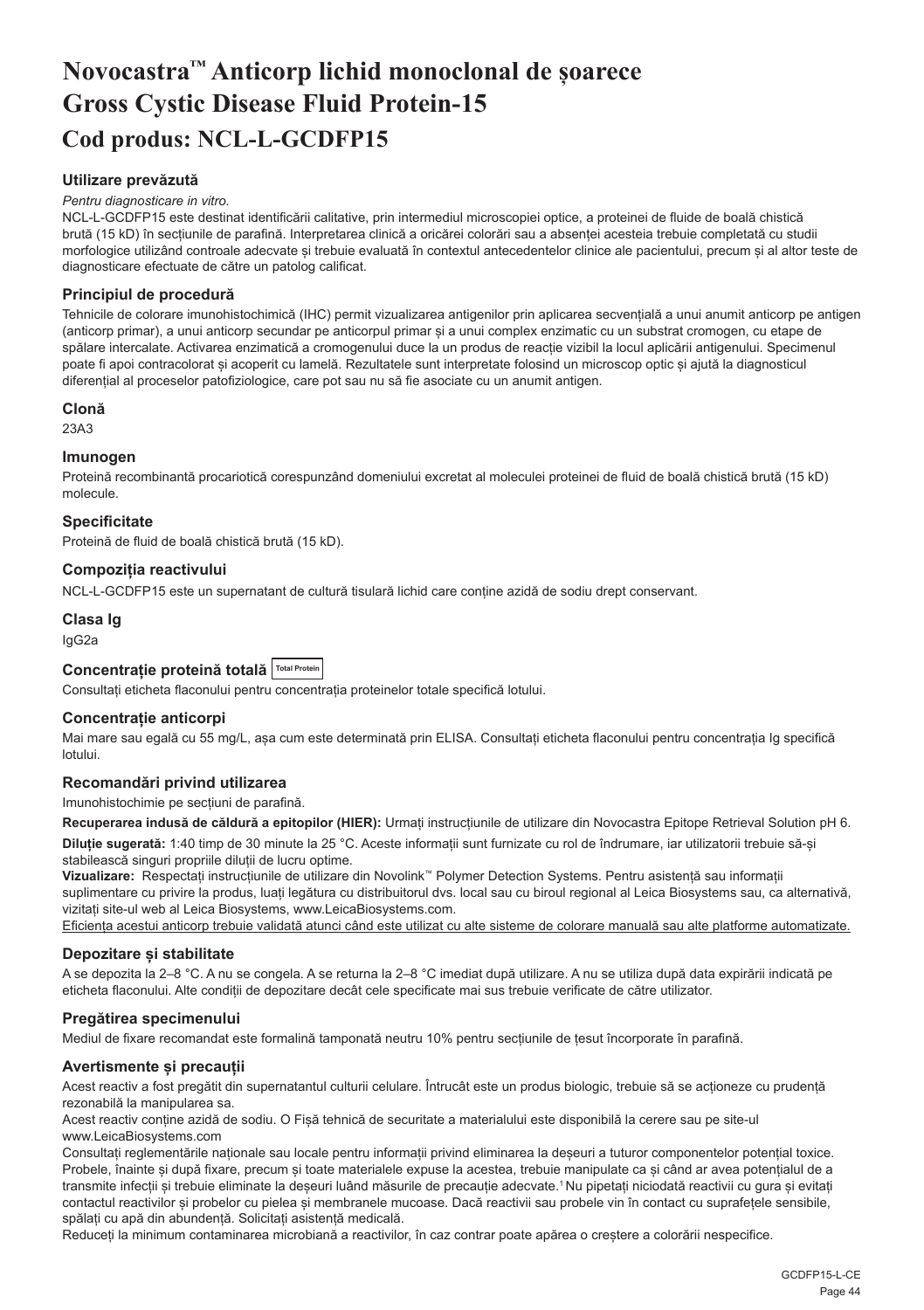Timpii sau temperaturile de incubație care diferă de valorile specificate pot genera rezultate eronate. Orice astfel de modificări trebuie validate de către utilizator.

## **Controlul calității**

Diferențele în ceea ce privește procesarea țesutului și procedurile tehnice în laboratorul utilizatorului pot cauza o variabilitate semnificativă a rezultatelor, necesitând efectuarea cu regularitate de controale interne, în plus față de următoarele proceduri. Probele de control trebuie să fie probe proaspete de autopsie/biopsie/chirurgicale, fixate în formalină, procesate și încorporate în ceară de parafină cât mai curând posibil și în aceeași manieră ca și probele pacientului.

## **Țesutul de control pozitiv**

Folosit pentru a indica țesuturile pregătite corect și tehnicile de colorare adecvate.

O probă de țesut de control pozitiv trebuie să fie inclusă pentru fiecare set de condiții de testare în fiecare etapă de colorare. Un țesut cu colorare pozitivă slabă este mai adecvat decât un țesut cu colorare pozitivă puternică în vederea unui control optim al calității și pentru a detecta nivelurile minore de degradare a reactivului.<sup>2</sup>

Țesutul de control pozitiv recomandat este piele - glande sudoripare.

Dacă țesutul de control pozitiv nu demonstrează colorația pozitivă, rezultatele obținute cu acele probe de testare trebuie considerate nevalide.

## **Țesutul de control negativ**

Trebuie examinat după țesutul de control pozitiv pentru a verifica specificitatea informațiilor de etichetare ale antigenului țintă în funcție de anticorpul primar.

Țesutul de control negativ recomandat este de amigdale.

Ca alternativă, varietatea de tipuri diferite de celule prezente în majoritatea secțiunilor tisulare oferă frecvent locuri de control negativ, dar acest lucru trebuie verificat de către utilizator.

Colorația nespecifică, dacă este prezentă, are, de obicei, un aspect difuz. Colorația sporadică a țesutului conjunctiv poate fi observată, de asemenea, în secțiuni de țesuturi fixate în mod excesiv în formalină. Folosiți celule intacte pentru interpretarea rezultatelor de colorare. Celulele necrotice sau degenerate se colorează deseori într-un mod nespecific.<sup>3</sup> Se pot observa rezultate fals pozitive ca urmare a legării non-imunologice a proteinelor sau produșilor de reacție ai substratului. Acestea pot fi cauzate, de asemenea, de enzimele endogene precum pseudoperoxidaza (eritrocite), peroxidaza endogenă (citocromul C) sau biotina endogenă (de exemplu, ficat, sân, encefal, rinichi), în funcție de tipul de imunocolorație folosit. Pentru a diferenția activitatea enzimelor endogene sau legarea nespecifică a enzimelor de imunoreactivitatea specifică, pot fi colorate tesuturi suplimentare de la pacient numai cu substrat-cromogen sau, respectiv, complexe enzimatice (avidină-biotină, streptavidină, polimer etichetat) și substrat-cromogen. În cazul în care colorația specifică are loc în țesutul de control negativ, rezultatele obținute pe probele pacientului trebuie să fie considerate nevalide.

## **Reactivul de control negativ**

Folosiți un reactiv de control negativ non-specific în locul anticorpului primar cu o secțiune din fiecare specimen al pacientului pentru a evalua colorația nespecifică și a permite o mai bună interpretare a colorării specifice la situl antigenului.

## **Țesutul pacientului**

Examinați specimenele pacientului colorate cu NCL-L-GCDFP15 ultimele. Intensitatea colorației pozitive trebuie evaluată în contextul oricărei colorații de fond nespecifice a reactivului de control negativ. La fel ca în cazul oricărui test imunohistochimic, un rezultat negativ înseamnă că antigenul nu a fost detectat, și nu că antigenul a fost absent în celulele/țesuturile analizate. Dacă este necesar, folosiți un panel pentru anticorpi pentru identificarea reacțiilor fals negative.

## **Rezultate așteptate**

## Țesuturi normale

Clona 23A3 a detectat proteina de fluide de boală chistică brută 15 în citoplasma unor elemente specifice ale țesuturilor normale, incluzând epiteliile apocrine și numeroase celule seroase ale glandelor bronhiale și glandelor salivare sublinguale. În sânul normal numai puține celule epiteliale individuale cu lobuli și canale mici se colorează. (Numărul total al cazurilor normale evaluate = 92).

## Țesuturi anormale

Clona 23A3 a colorat 44/232 tumori evaluate, incluzând carcinoame mamare (40/85), boală fibrochistică a sânului (2/2), boala lui Paget (1/1), adenocarcinoame ale prostatei (1/2), tumori pulmonare (0/29), tumori ovariene (0/16), sarcoame (0/11), tumori ale colonului (0/10), limfoame (0/9), melanoame (0/7), tumori renale (0/6), tumori tiroidiene (0/6), tumori carcinoide (0/6), tumori hepatice (0/5), seminoame (0/5), adenocarcinoame ale stomacului (0/4), carcinoame nediferențiate nespecificate (0/3), mezotelioame (0/3), carcinoame cu celule scuamoase ale esofagului (0/2), tumori ale țesuturilor moi (0/2), carcinoame cu celule scuamoase ale limbii (0/2), tumori metastatice de origine necunoscută (0/2), carcinoame cu celule scuamoase ale colului uterin (0/2), adenocarcinoame ale rectului (0/2), tumori ale pielii (0/2), adenocarcinoame ale pancreasului (0/2), tumori endometriale (0/2), o tumoare cerebrală (0/1), un carcinom cu celule scuamoase al laringelui (0/1), un teratom (0/1) și un carcinom nespecificat cu celule scuamoase (0/1). (Numărul total al cazurilor tumorale evaluate  $= 232$ ).

#### **NCL-L-GCDFP15 este recomandat pentru evaluarea expresiei proteinei-15 de fluide de boală chistică brută în țesuturi normale și neoplazice.**

## **Limitări generale**

Imunohistochimia este un proces de diagnostic cu mai multe etape, care constă din instruirea specializată în ceea ce privește alegerea reactivilor adecvați; alegerea, fixarea și procesarea țesutului; prepararea lamei IHC; și interpretarea rezultatelor de colorare. Colorarea tisulară depinde de manipularea și procesarea tesutului înainte de colorare. Fixarea, congelarea, dezghetarea, spălarea, uscarea, încălzirea, secționarea necorespunzătoare sau contaminarea cu alte țesuturi ori fluide pot cauza artefacte, captura anticorpilor sau rezultate fals negative. Rezultatele inconsecvente pot fi atribuite diferentelor în ceea ce priveste metodele de fixare și încorporare, ori neregularităților inerente ale tesutului.<sup>4</sup>

Contracolorația excesivă sau incompletă poate compromite interpretarea adecvată a rezultatelor.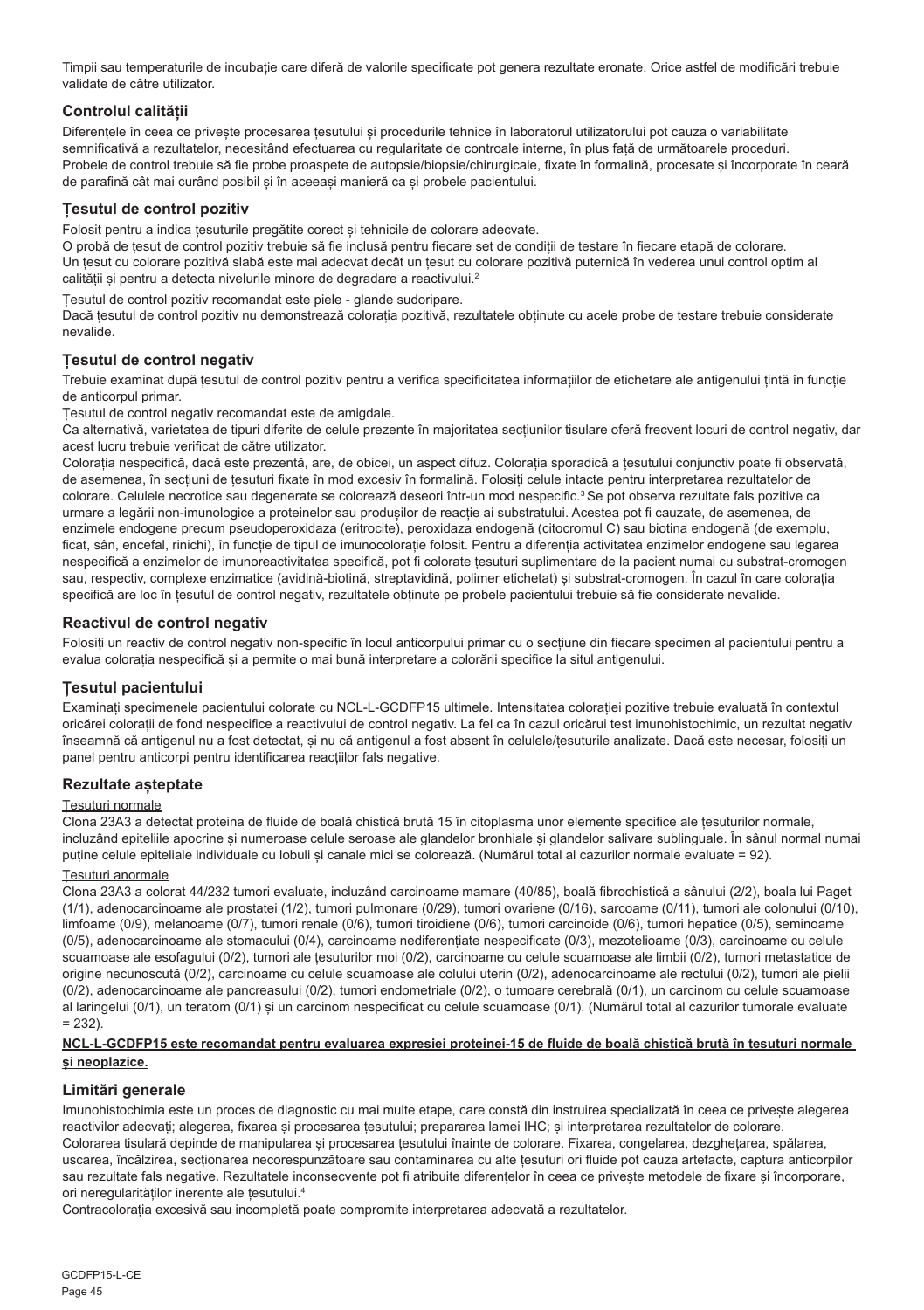Interpretarea clinică a oricărei colorări sau a absenței acesteia trebuie completată cu studii morfologice utilizând controale adecvate și trebuie evaluată în contextul antecedentelor clinice ale pacientului, precum și al altor teste de diagnosticare efectuate de către un patolog calificat.

Anticorpii de la Leica Biosystems Newcastle Ltd sunt destinați utilizării, conform indicațiilor, fie pe secțiuni congelate, fie pe secțiuni încorporate în parafină cu cerințe de fixare specifice. Poate apărea exprimarea neașteptată a antigenului, în special în neoplasme. Interpretarea clinică a oricărei secțiuni tisulare colorate trebuie să includă analiza morfologică și evaluarea probelor de control adecvate.

## **Bibliografie - General**

- 1. National Committee for Clinical Laboratory Standards (NCCLS). Protection of laboratory workers from infectious diseases transmitted by blood and tissue; proposed guideline. Villanova, P.A. 1991; 7(9). Order code M29-P.
- 2. Battifora H. Diagnostic uses of antibodies to keratins: a review and immunohistochemical comparison of seven monoclonal and three polyclonal antibodies. Progress in Surgical Pathology. 6:1–15. eds. Fenoglio-Preiser C, Wolff CM, Rilke F. Field & Wood, Inc., Philadelphia.
- 3. Nadji M, Morales AR. Immunoperoxidase, part I: the techniques and pitfalls. Laboratory Medicine. 1983; 14:767.
- 4. Omata M, Liew CT, Ashcavai M, Peters RL. Nonimmunologic binding of horseradish peroxidase to hepatitis B surface antigen: a possible source of error in immunohistochemistry. American Journal of Clinical Pathology. 1980; 73:626.
- 5. Sapino A, Cassoni P and Bussolati G. Gross cystic disease fluid protein (GCDFP-15) in the breast: past and present Journal of Biological Regulators & Homeostatic Agents. 2000; 14(4):259–262.
- 6. Haagensen DE Jr, Dilley WG, Mazoujian G et al. Review of GCDFP-15. An apocrine marker protein. Annals of the New York Academy of Sciences.1990;586:161–173.

## **Amendamente la ediția anterioară**

Compoziția reactivilor, Concentrația totală a proteinelor, Recomandări de utilizare, Avertizări și măsuri de precauție, Rezultate preconizate.

## **Data publicării**

14 noiembrie 2018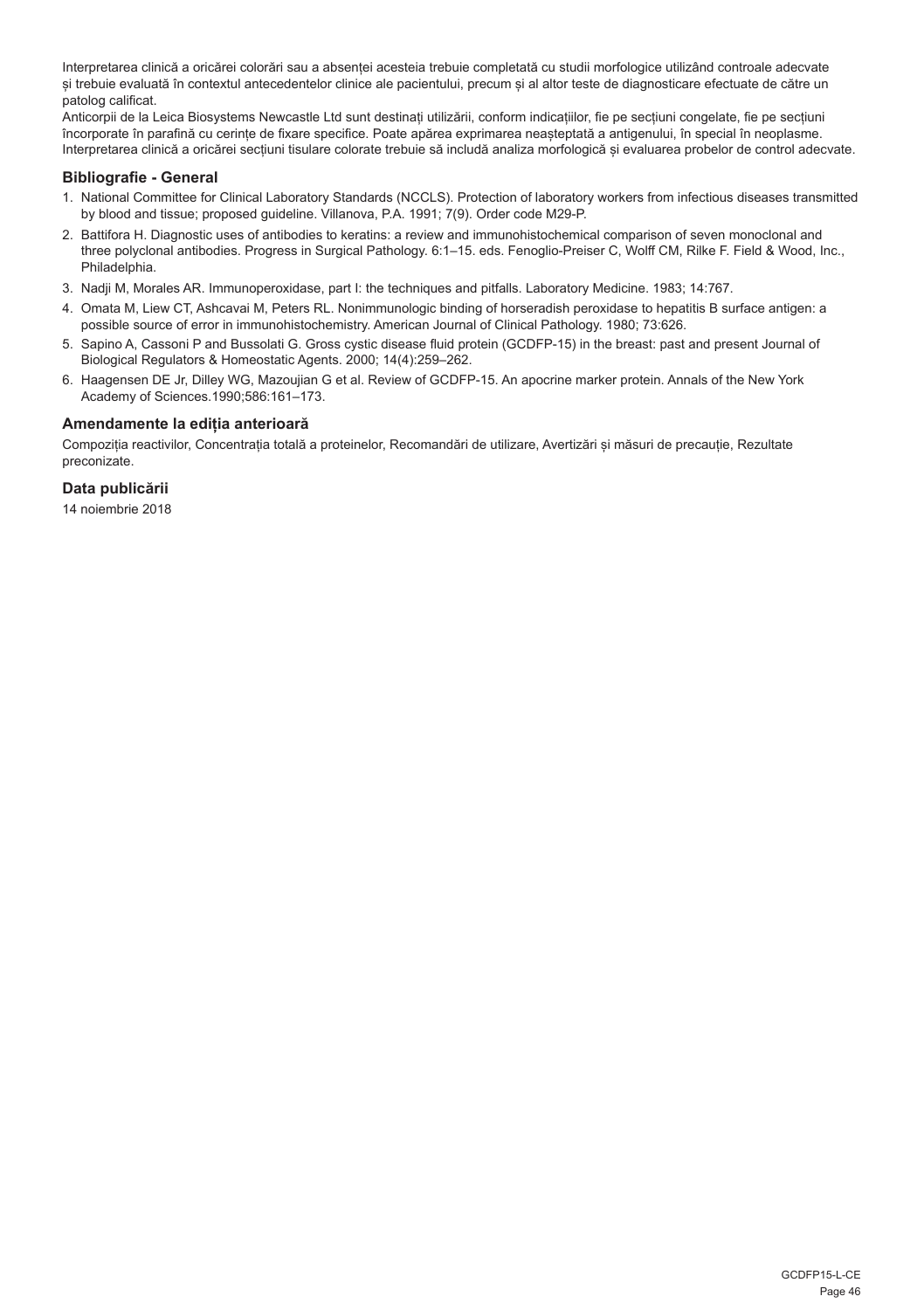## <span id="page-47-0"></span>**Жидкая форма моноклональных антител мыши Novocastra™ Gross Cystic Disease Fluid Protein-15 Код продукта: NCL-L-GCDFP15**

## **Назначение**

#### *Для диагностики in vitro*

Препарат NCL-L-GCDFP15 предназначен для качественного определения молекул макроскопического поликистозного жидкого белка (15 кДа) в парафиновых срезах методом световой микроскопии. Клиническая интерпретация любого окрашивания или его отсутствия должна быть дополнена морфологическими исследованиями с надлежащими контролями и должна быть оценена квалифицированным патологом с учетом анамнеза пациента и других диагностических тестов.

#### **Принцип метода**

Иммуногистохимические (ИГХ) методы окрашивания позволяют визуализировать антигены путем последовательного связывания специфического антитела с антигеном (первичное антитело), вторичного антитела с первичным антителом и ферментного комплекса с хромогенным субстратом. Между этими этапами выполняется промежуточная промывка. Ферментная активация хромогена приводит к образованию видимого продукта реакции в месте расположения антигена. После этого образцы можно подвергать контрастному окрашиванию и заключить под покровную пленку. Интерпретацию результатов выполняют под световым микроскопом и используют для дифференциальной диагностики патофизиологических процессов, которые могут быть связаны или не связаны с конкретным антигеном.

#### **Клон**

23A3

#### **Иммуноген**

Рекомбинантный белок из прокариотических клеток, соответствующий выделенному участку молекулы макроскопического поликистозного жидкого белка (15 кДа).

#### **Специфичность**

Макроскопический поликистозный жидкий белок (15 кДа) человека.

#### **Состав реактива**

NCL-L-GCDFP15 является супернатантом жидкой культуры тканей, содержащим азид натрия в качестве консерванта.

#### **Класс иммуноглобулинов**

IgG2a

## **Общая концентрация белка Total Protein**

Общая концентрация белка в каждой партии указана на этикетке флакона.

#### **Концентрация антитела**

Не менее 55 мг/л при измерении методом ИФА. Общая концентрация иммуноглобулина в каждой партии указана на этикетке флакона.

## **Рекомендации по применению**

Иммуногистохимическое окрашивание парафиновых срезов.

**Тепловая демаскировка эпитопа (Heat Induced Epitope Retrieval, HIER):** выполняйте инструкцию по применению, прилагаемую к препарату Novocastra Epitope Retrieval Solution pH 6.

**Рекомендуемое разведение:** 1:40 в течение 30 минут при 25 °C. Эти указания следует считать ориентировочными, и пользователи должны определить свои собственные параметры оптимального рабочего разведения.

**Визуализация:** Следуйте инструкциям по применению, которые прилагаются к системам визуализации Novolink™ Polymer Detection Systems. Для получения дополнительной информации о продукции и технической поддержки обратитесь к местному дистрибьютору или в региональный офис компании Leica Biosystems либо, в качестве альтернативы, посетите веб-сайт компании Leica Biosystems, www.LeicaBiosystems.com

В случае применения этого антитела с другими ручными системами окрашивания или автоматизированными платформами следует выполнять валидацию его рабочих параметров.

#### **Хранение и стабильность**

Хранить при температуре 2–8 °C. Не замораживать. Немедленно после применения вернуть на хранение при 2–8 °C. Не использовать после указанной на этикетке флакона даты истечения срока годности. Условия хранения, отличающиеся от указанных выше, должны быть проверены пользователем.

#### **Подготовка образцов**

Для приготовления залитых в парафин срезов тканей рекомендуется фиксация в 10 % нейтральном забуференном формалине.

#### **Предупреждения и меры предосторожности**

Этот реактив был изготовлен из супернатанта культуры клеток. При обращении с этим продуктом, как и с другими биологическими продуктами, следует соблюдать разумную осторожность. Этот реактив содержит азид натрия. Паспорт безопасности химической продукции предоставляется по запросу или доступен на

сайте www.LeicaBiosystems.com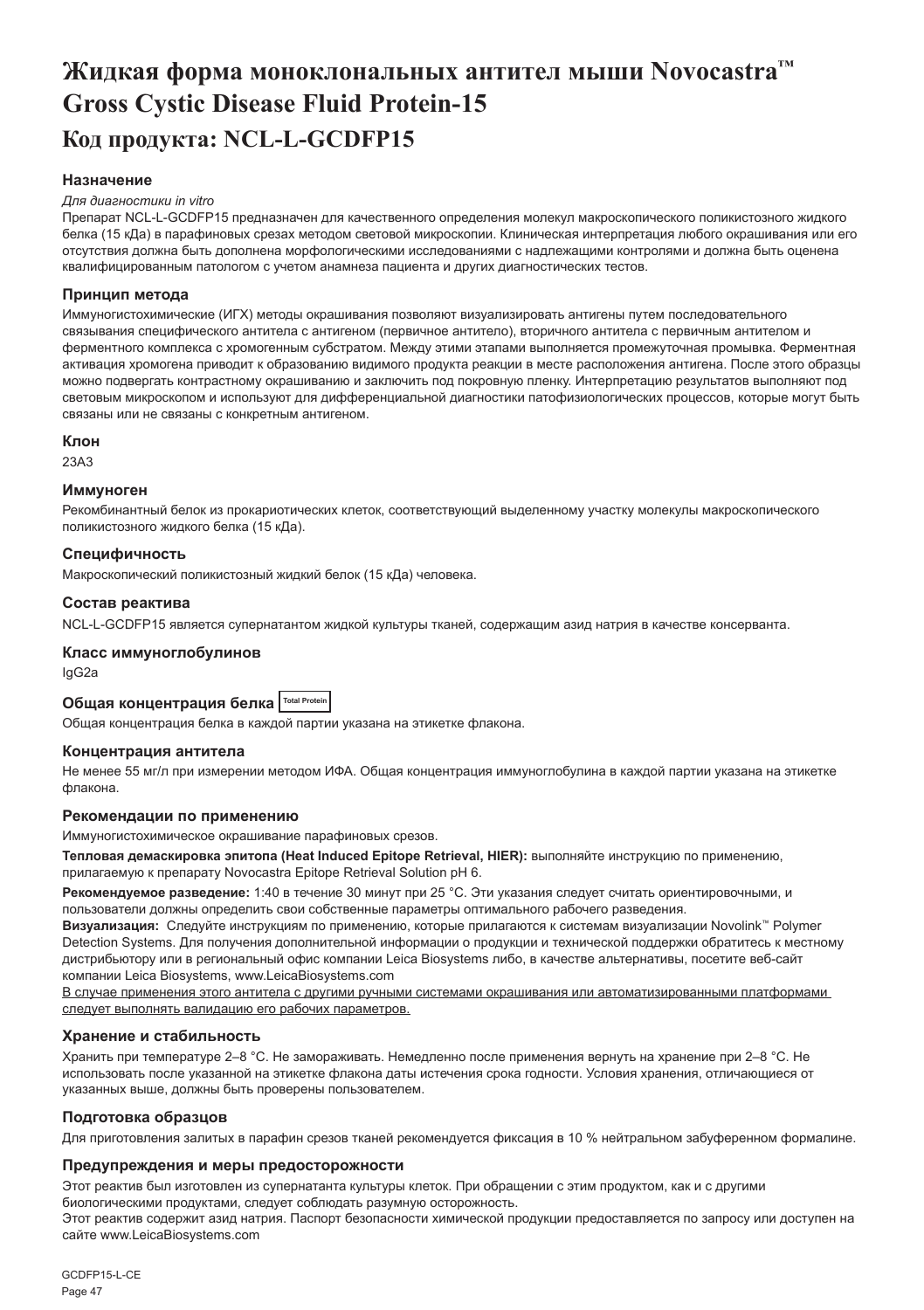В отношении утилизации любых потенциально опасных компонентов следуйте требованиям федеральных, региональных и местных нормативных документов.

С образцами (до и после фиксации) и всеми материалами, которые находятся под их воздействием, следует обращаться как со способными к передаче инфекции и утилизировать, соблюдая соответствующие меры предосторожности.1 Никогда не набирайте реактивы в пипетку ртом и не допускайте контакта реактивов и образцов с кожей и слизистыми оболочками. В случае контакта реактивов или образцов с чувствительными зонами промойте их большим количеством воды. Обратитесь за медицинской помощью.

Сводите к минимуму микробное загрязнение реактивов во избежание усиления неспецифического окрашивания. Инкубация при сроках и температурах, отличных от указанных в инструкции, может дать ошибочные результаты. Любые подобные изменения должны быть валидированы пользователем.

#### **Контроль качества**

Различия в методах обработки тканей и технических процедурах, выполняемых в лаборатории пользователя, могут привести к существенной вариабельности результатов, в связи с чем требуется регулярное выполнение внутрилабораторных контролей в дополнение к указанным ниже процедурам.

В качестве контролей следует использовать свежие образцы, полученные при аутопсии, биопсии или хирургических процедурах, фиксированные в формалине, обработанные и как можно скорее залитые в парафин так же, как были обработаны полученные у пациентов образцы.

#### **Положительный контроль ткани**

Применяется для проверки правильности подготовки тканей и методов окрашивания.

В каждый набор условий теста при каждом цикле окрашивания следует включать один срез ткани для положительного контроля. Для оптимального контроля качества и обнаружения незначительных уровней деградации реактива более подходит ткань со слабым положительным окрашиванием, чем ткань с сильным положительным окрашиванием.<sup>2</sup>

В качестве положительного контроля рекомендуется ткань кожи — потовых желез.

При отсутствии положительного окрашивания ткани, использующейся в качестве положительного контроля, результаты, полученные с исследуемыми образцами, считаются недействительными.

#### **Отрицательный контроль ткани**

Этот тест необходимо выполнять после положительного контроля ткани для проверки специфичности мечения целевого антигена первичным антителом.

В качестве отрицательного контроля рекомендуется использовать ткани миндалин.

Кроме того, разнообразные типы клеток для отрицательного контроля можно часто найти в большинстве срезов тканей, однако такие препараты должны быть проверены пользователем.

Неспецифическое окрашивание, если оно присутствует, обычно выглядит диффузным. В срезах тканей, избыточно фиксированных формалином, можно также иногда увидеть окрашивание соединительной ткани. Для интерпретации результатов окрашивания используйте интактные клетки. Некротизированные или разрушенные клетки часто окрашиваются неспецифически.<sup>з</sup> Неиммунное связывание белков или продуктов реакции с субстратом может привести к ложноположительным результатам. Такие же результаты могут быть связаны с эндогенными ферментами, например псевдопероксидазой (в эритроцитах), эндогенной пероксидазой (цитохром C) или эндогенным биотином (например, в печени, молочной железе, головном мозге или почке) в зависимости от типа использованного иммунного окрашивания. Чтобы отличить активность эндогенных ферментов или неспецифическое связывание ферментов от специфической иммунореактивности, можно выполнить окрашивание дополнительных тканей пациента исключительно хромогенным субстратом или ферментными комплексами (авидин-биотин, стрептавидин, меченый полимер) и хромогенным субстратом соответственно. При наличии специфического окрашивания в отрицательном контроле ткани результаты исследования полученных у пациентов образцов считаются недействительными.

#### **Отрицательный контроль реактива**

Для оценки неспецифического окрашивания и лучшей интерпретации специфического окрашивания в области связывания антигена, исследуя срезы каждого образца, взятого у пациента, вместо первичных антител используйте реактив, служащий в качестве неспецифического отрицательного контроля.

## **Ткань, полученная у пациента**

Исследуйте образцы взятой у пациента ткани, которые окрашены с помощью NCL-L-GCDFP15, в последнюю очередь. Интенсивность положительного результата окрашивания следует оценивать с учетом любого неспецифического фонового окрашивания реактива, представляющего собой отрицательный контроль. Как и при любом иммуногистохимическом исследовании, отрицательный результат означает необнаружение антигена, но не его отсутствие в исследованных клетках или ткани. При необходимости следует использовать панель антител для выявления ложноотрицательных реакций.

#### **Ожидаемые результаты**

#### Нормальные ткани

Клон 23A3 обнаружил макроскопический поликистозный жидкий белок-15 в цитоплазме определенных элементов здоровых тканей, включая апокринный эпителий и серозные клетки бронхиальных и подъязычных слюнных желез. В здоровых молочных железах окрашивание наблюдалось в малочисленных отдельных эпителиальных клетках в дольках и малых протоках. (Общее число исследованных нормальных тканей = 92).

#### Патологически измененные ткани

Клон 23A3 окрасил 44/232 исследованных опухолей, включая карциномы молочной железы (40/85), фиброзно-кистозную болезнь молочной железы (2/2), болезнь Паджета (1/1), аденокарциномы простаты (1/2), опухоли легких (0/29), опухоли яичника (0/16), саркомы (0/11), опухоли толстого кишечника (0/10), лимфомы (0/9), меланомы (0/7), опухоли почек (0/6), опухоли щитовидной железы (0/6), карциноидные опухоли (0/6), опухоли печени (0/5), семиномы (0/5), аденокарциномы желудка (0/4), неустановленные недифференцированные карциномы (0/3), мезотелиомы (0/3), плоскоклеточные карциномы пищевода (0/2), опухоли мягких тканей (0/2), плоскоклеточные карциномы языка (0/2), метастатические опухоли неизвестного происхождения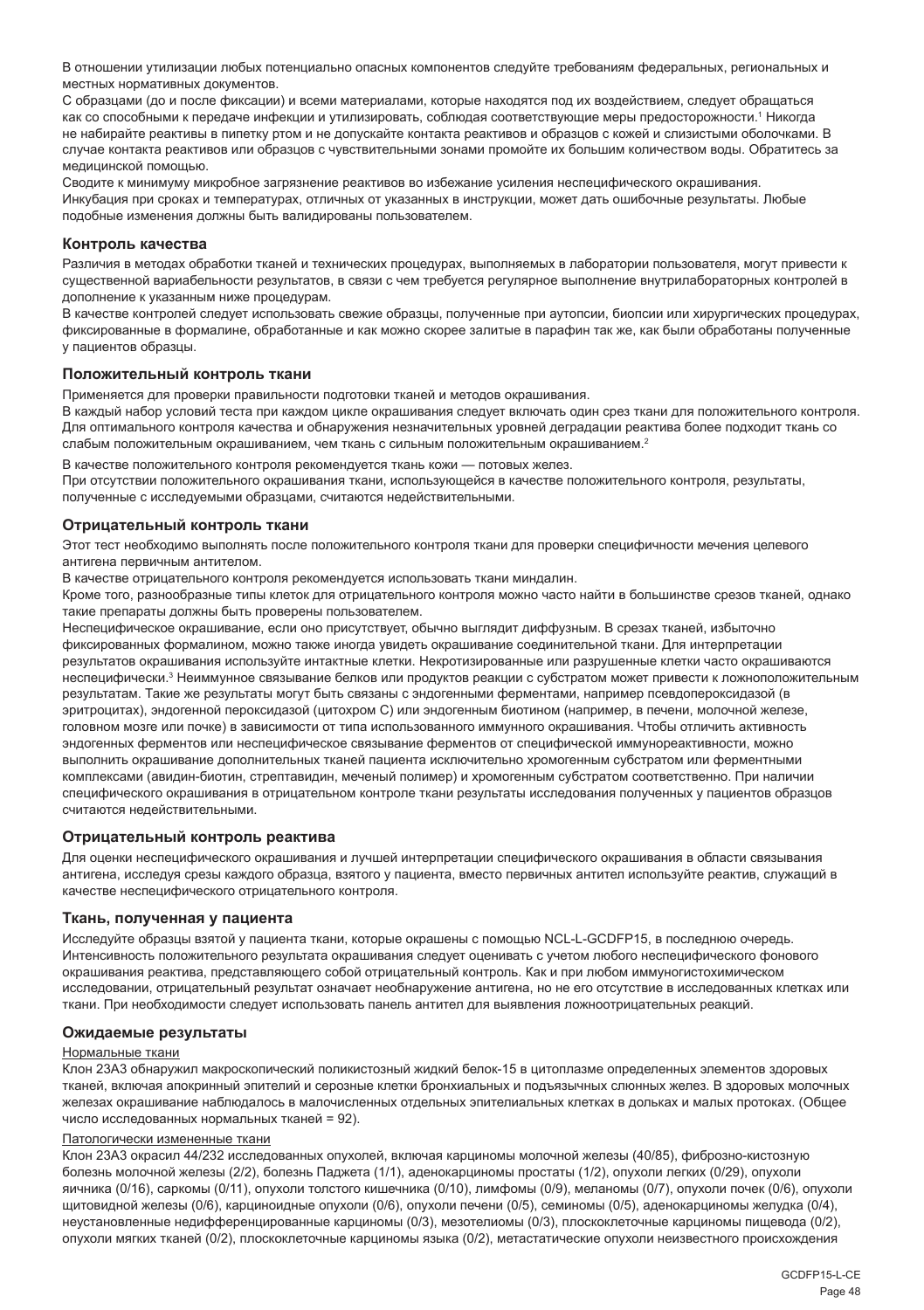(0/2), плоскоклеточные карциномы шейки матки (0/2), аденокарциномы прямой кишки (0/2), опухоли кожи (0/2), аденокарциномы поджелудочной железы (0/2), опухоли эндометрия (0/2), опухоль мозга (0/1), плоскоклеточную карциному гортани (0/1), тератому (0/1) и неспецифиустановленную плоскоклеточную карциному (0/1). (Общее число исследованных опухолей = 232).

#### **NCL-L-GCDFP15 рекомендуется использовать для оценки экспрессии макроскопического поликистозного жидкого белка-15 в здоровых и пораженных опухолью тканях.**

#### **Общие ограничения**

Иммуногистохимическое исследование является многостадийным диагностическим процессом, требующим специальных навыков в выборе надлежащих реактивов; выборе, фиксации и обработке тканей; приготовлении среза с ИГХ препаратом; интерпретации результатов окрашивания.

Окрашивание тканей зависит от обращения с тканями и их обработкой перед окрашиванием. Неправильные процедуры фиксации, замораживания, оттаивания, промывки, сушки, нагрева, приготовления срезов, а также загрязнение другими тканями или жидкостями могут приводить к артефактам, захвату антител или ложноотрицательным результатам. Противоречивые результаты могут быть обусловлены различиями методов фиксации и заливки препарата или присущей тканям внутренней неравномерностью структуры.<sup>4</sup>

Чрезмерное или неполное контрастирование может негативно отразиться на точности интерпретации результатов. Клиническая интерпретация любого окрашивания или его отсутствия должна быть дополнена морфологическими исследованиями с надлежащими контролями и должна быть оценена квалифицированным патологом с учетом анамнеза пациента и других диагностических тестов.

Изготовленные компанией Leica Biosystems Newcastle Ltd антитела предназначены, как указано выше, для применения на замороженных или залитых в парафин срезах и требуют выполнения конкретных требований по фиксации. Возможна непредвиденная экспрессия антигена, особенно в опухолях. Клиническая интерпретация любого окрашенного среза ткани должна включать морфологический анализ и оценку соответствующих контролей.

#### **Литература — общая**

- 1. National Committee for Clinical Laboratory Standards (NCCLS). Protection of laboratory workers from infectious diseases transmitted by blood and tissue; proposed guideline. Villanova, P.A. 1991; 7(9). Order code M29-P.
- 2. Battifora H. Diagnostic uses of antibodies to keratins: a review and immunohistochemical comparison of seven monoclonal and three polyclonal antibodies. Progress in Surgical Pathology. 6:1–15. eds. Fenoglio-Preiser C, Wolff CM, Rilke F. Field & Wood, Inc., Philadelphia.
- 3. Nadji M, Morales AR. Immunoperoxidase, part I: the techniques and pitfalls. Laboratory Medicine. 1983; 14:767.
- 4. Omata M, Liew CT, Ashcavai M, Peters RL. Nonimmunologic binding of horseradish peroxidase to hepatitis B surface antigen: a possible source of error in immunohistochemistry. American Journal of Clinical Pathology. 1980; 73:626.
- 5. Sapino A, Cassoni P and Bussolati G. Gross cystic disease fluid protein (GCDFP-15) in the breast: past and present Journal of Biological Regulators & Homeostatic Agents. 2000; 14(4):259–262.
- 6. Haagensen DE Jr, Dilley WG, Mazoujian G et al. Review of GCDFP-15. An apocrine marker protein. Annals of the New York Academy of Sciences.1990;586:161–173.

#### **Дополнения к предыдущему выпуску**

Состав реактивов, Суммарная концентрация белка, Рекомендации по использованию, Предупреждения и меры предосторожности, Предполагаемые результаты.

#### **Дата выпуска**

14 Ноябрь 2018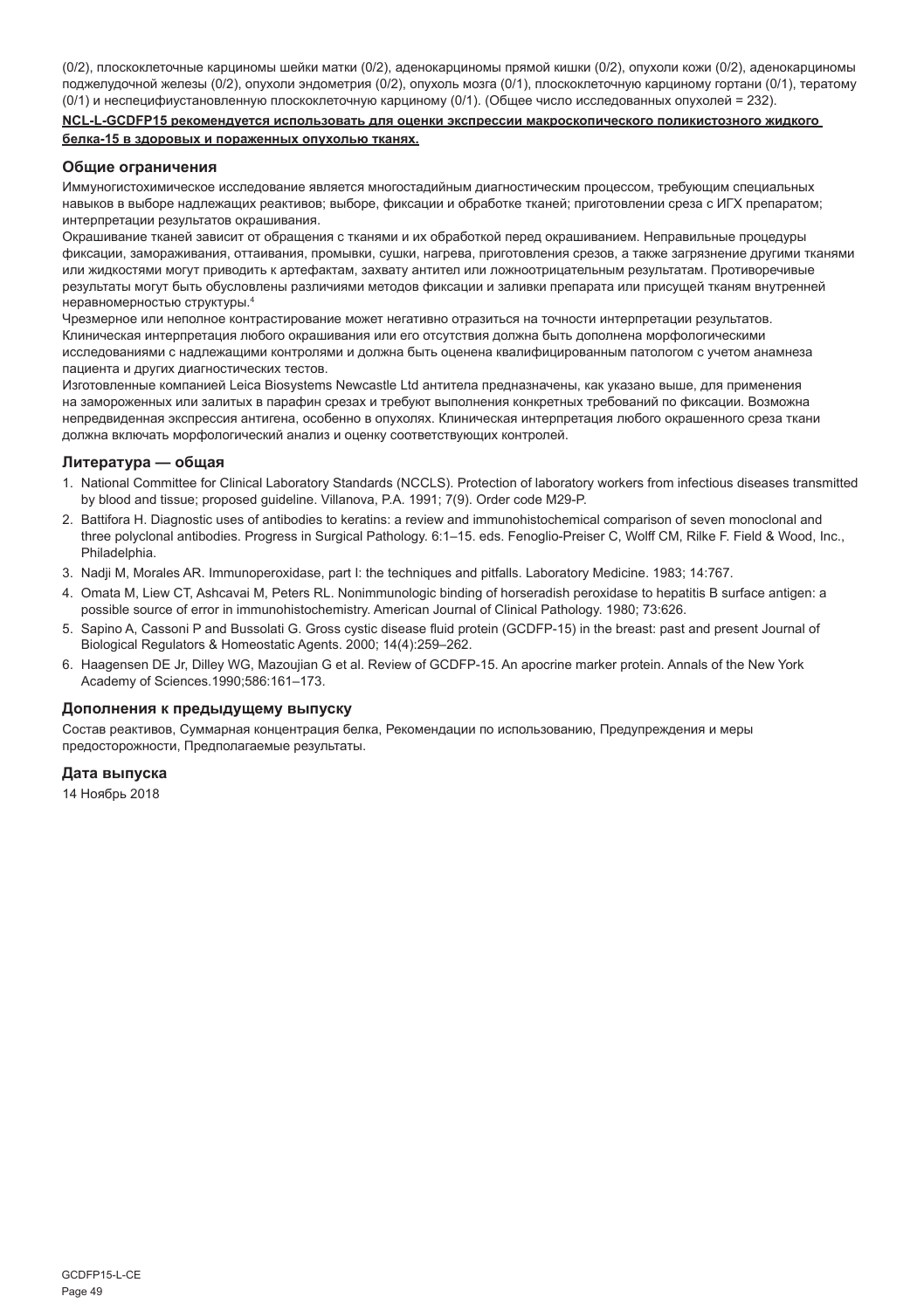## <span id="page-50-0"></span>**Płynne mysie przeciwciało monoklonalne Novocastra™ Gross Cystic Disease Fluid Protein-15 Kod produktu: NCL-L-GCDFP15**

## **Przeznaczenie**

#### *Do diagnostyki in vitro.*

Preparat NCL-L-GCDFP15 jest przeznaczony do jakościowej identyfikacji za pomocą mikroskopii świetlnej cząsteczek białka GCDFP-15 w skrawkach zatopionych w parafinie . Kliniczną interpretację barwienia lub jego braku należy uzupełnić badaniami morfologicznymi oraz odpowiednimi kontrolami. Ocenę powinien przeprowadzić wykwalifikowany patolog w kontekście historii choroby pacjenta oraz innych badań diagnostycznych.

#### **Zasady postepowania**

Metody barwienia immunohistochemicznego (IHC) umożliwiają wizualizację antygenów dzięki zastosowaniu – po kolei – swoistego przeciwciała przeciwko antygenowi (przeciwciała pierwszorzędowego), przeciwciała drugorzędowego przeciwko przeciwciału pierwszorzędowemu i kompleksu enzymu z substratem chromogennym z etapami przemywania. Aktywacja enzymatyczna chromogenu prowadzi do wytworzenia widocznego produktu reakcji w miejscu antygenu. Następnie można wykonać barwienie kontrastowe próbki i zakryć ją szkiełkiem nakrywkowym. Wyniki są interpretowane przy użyciu mikroskopu świetlnego i pomagają w diagnostyce różnicowej procesów patofizjologicznych, które mogą mieć związek z określonym antygenem.

#### **Klon**

23A3

#### **Immunogen**

Rekombinowane białko prokariotyczne odpowiadające wydalanej domenie cząsteczki białka GCDFP-15.

#### **Swoistość**

Ludzkie białko GCDFP-15.

## **Skład odczynnika**

NCL-L-GCDFP15 jest płynnym supernatantem hodowli tkankowej zakonserwowanym azydkiem sodu.

#### **Klasa Ig**

IgG2a

| Całkowite stężenia białka   Total Protein |  |  |
|-------------------------------------------|--|--|
|-------------------------------------------|--|--|

Całkowite stężenie białka w danej serii podano na etykiecie fiolki.

## **Stężenie przeciwciał**

Wieksze lub równe 55 mg/L oznaczone za pomocą testu ELISA. Stężenie lg w danej serii podano na etykiecie fiolki.

## **Zalecenia dotyczące stosowania**

Badanie immunohistochemiczne skrawków zatopionych w parafinie.

**Cieplne odmaskowywanie epitopu (HIER):** Należy postępować zgodnie z instrukcją stosowania załączoną do roztworu Novocastra Epitope Retrieval Solution pH 6.

**Sugerowane rozcieńczenie:** 1:40 przez 30 minut w temperaturze 25°C. Są to jedynie wskazówki i użytkownicy powinni sami określić swoje optymalne rozcieńczenie robocze.

**Wizualizacja:** Należy postępować zgodnie z instrukcją stosowania dołączoną do Novolink™ Polymer Detection Systems. W celu uzyskania dodatkowych informacji o produkcie lub dalszej pomocy należy skontaktować się z lokalnym dystrybutorem lub regionalnym biurem Leica Biosystems, lub odwiedzić stronę internetową, www.LeicaBiosystems.com

Działanie tego przeciwciała należy zweryfikować podczas używania z innymi ręcznymi metodami barwienia lub platformami automatycznymi.

#### **Przechowywanie i trwałość**

Przechowywać w temperaturze 2-8 °C. Nie zamrażać. Niezwłocznie po użyciu ponownie umieścić w temperaturze 2-8°C. Nie używać po upływie daty ważności podanej na etykiecie fiolki. Przechowywanie w warunkach innych od wskazanych powyżej wymaga weryfikacji użytkownika.

## **Przygotowanie próbek**

Zalecanym utrwalaczem jest 10-procentowa obojętna buforowana formalina do zatopionych w parafinie skrawków tkankowych.

## **Ostrzeżenia i środki ostrożności**

Odczynnik został przygotowany z supernatantu hodowli tkankowej. Ponieważ jest to produkt biologiczny, podczas jego używania należy zachować odpowiednie środki ostrożności.

Ten odczynnik zawiera azydek sodu. Karta charakterystyki jest dostępna na żądanie lub dostępna na stronie www.LeicaBiosystems.com Wszelkie potencjalnie toksyczne składniki należy utylizować zgodnie z krajowymi lub lokalnymi przepisami.

Próbki przed i po utrwaleniu oraz wszelkie materiały narażone na kontakt z nimi należy traktować jak materiały potencjalnie zakaźne i należy je utylizować z zachowaniem odpowiednich środków ostrożności.1 Podczas pobierania pipetą nie wolno zasysać odczynników ustami i należy unikać kontaktu odczynników i preparatów ze skórą oraz błonami śluzowymi. W razie kontaktu odczynników lub próbek ze szczególnie narażonymi miejscami przemyć miejsce kontaktu dużą ilością wody. Należy zasięgnąć porady lekarza.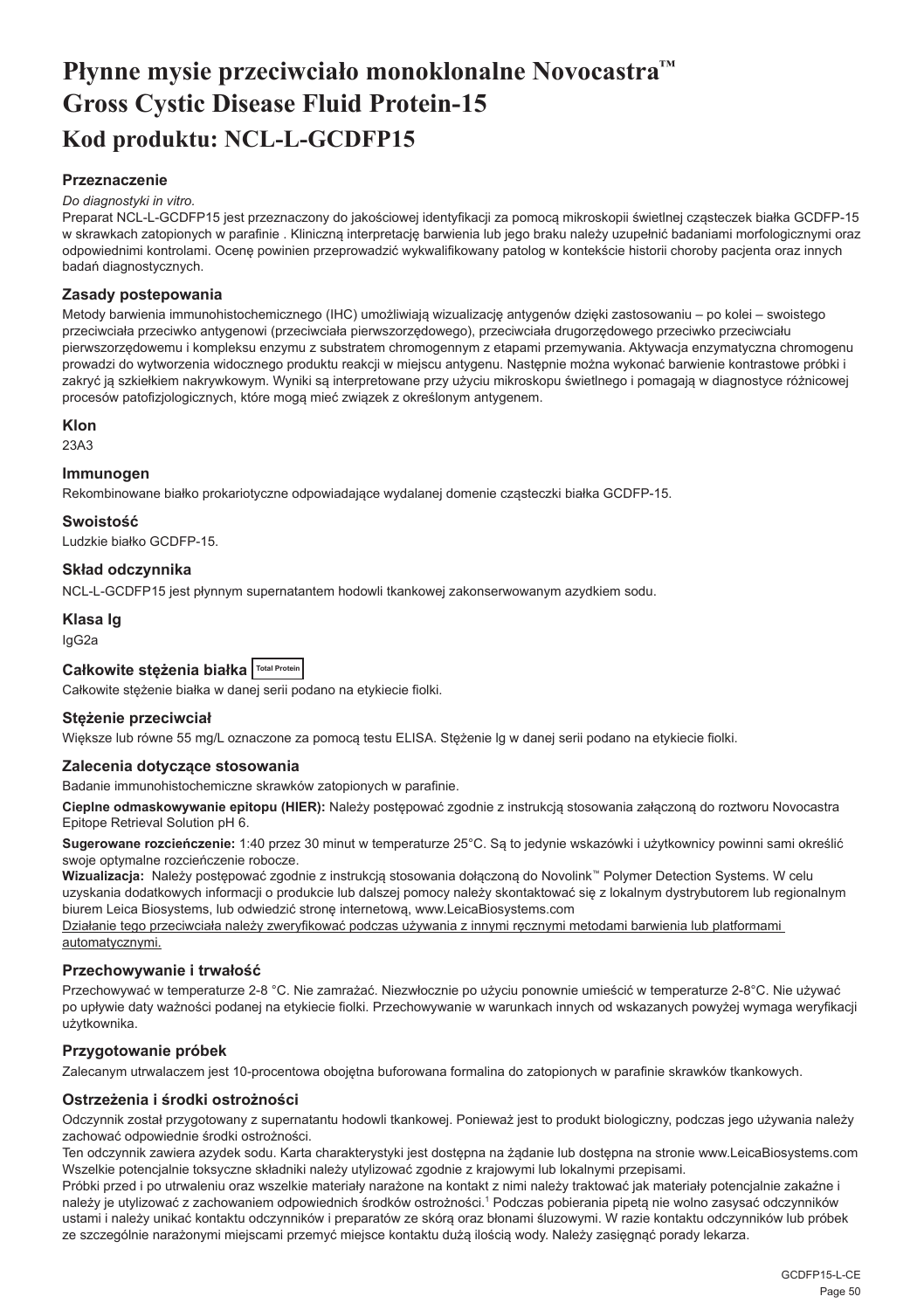Chronić odczynniki przed skażeniem drobnoustrojami, ponieważ może ono doprowadzić do zwiększonego barwienia niespecyficznego. Zastosowanie okresów inkubacji i temperatur innych niż podano w instrukcji może spowodować błędne wyniki. Wszelkie zmiany tego typu muszą zostać zweryfikowane przez użytkownika.

## **Kontrola jakości**

Różnice w przetwarzaniu tkanek i procedurach technicznych w laboratorium użytkownika mogą doprowadzić do znacznej zmienności wyników, co oznacza konieczność dodatkowego przeprowadzania regularnych kontroli wewnętrznych. Kontrole należy przeprowadzać jak najszybciej na świeżych próbkach z autopsji/biopsji/operacji chirurgicznej utrwalonych, przetworzonych i zatopionych w parafinie, taką samą metodą, jaką badane są pobrane tkanki.

## **Tkankowa kontrola pozytywna**

Stosowana w celu wskazania prawidłowo przygotowanych tkanek i prawidłowych technik barwienia.

W każdej serii barwienia każdy zestaw warunków testowych powinien uwzględniać jedną tkankową kontrolę pozytywną. Do optymalnej kontroli jakości i do wykrywania niewielkich poziomów degradacji odczynników bardziej nadaje się tkanka o słabym barwieniu pozytywnym niż tkanka o silnym barwieniu pozytywnym.<sup>2</sup>

Tkankowa kontrola pozytywna powinna obejmować skórę - gruczoły potowe.

Jeśli tkankowa kontrola pozytywna nie wykaże odpowiedniego barwienia pozytywnego, wyniki testu przeprowadzonego na próbkach pobranych od pacjenta należy uznać za nieważne.

## **Tkankowa kontrola negatywna**

Należy ja wykonać po tkankowej kontroli pozytywnej, aby sprawdzić swoistość znakowania docelowego antygenu przez przeciwciało pierwszorzędowe.

Tkankowa kontrola negatywna powinna obejmować migdałek.

Ewentualnie tkankowa kontrola negatywna może obejmować różne typy komórek obecne w większości skrawków tkankowych, jednak powinno to zostać zweryfikowane przez użytkownika.

Barwienie niespecyficzne, jeżeli jest obecne, zwykle ma charakter rozproszony. Na skrawkach wykonanych z materiału tkankowego nadmiernie utrwalonego w formalinie można również zaobserwować sporadyczne barwienie tkanki łącznej. Do interpretacji wyników barwienia należy używać nieuszkodzonych komórek. Komórki martwicze lub zdegenerowane często powodują barwienie niespecyficzne.<sup>3</sup>Wyniki fałszywie pozytywne mogą pojawić się w następstwie nieimmunologicznego wiązania białek lub występowania produktów reakcji substratów. Mogą być również spowodowane przez endogenne enzymy, takie jak pseudoperoksydaza (erytrocyty), endogenna peroksydaza (cytochrom C) lub endogenna biotyna (np. wątroba, piersi, mózg, nerki), w zależności od zastosowanego barwnika immunohistochemicznego. Aby odróżnić endogenną aktywność enzymatyczną lub niespecyficzne wiązanie enzymów od swoistej immunoreaktywności, dodatkowe tkanki pacjenta mogą być barwione wyłącznie substratem chromogenem lub kompleksem enzymatycznym (awidyna-biotyna, streptawidyna, znakowany polimer) i substratem-chromogenem. Jeśli w trakcie tkankowej kontroli negatywnej nastąpi barwienie specyficzne, wyniki testu przeprowadzonego na próbkach pobranych od pacjenta należy uznać za nieważne.

## **Negatywna kontrola odczynnika**

Aby przeprowadzić ocenę barwienia niespecyficznego oraz umożliwić lepszą interpretację barwienia specyficznego na każdym skrawku z próbki pobranej od pacjenta należy przeprowadzić nieswoistą kontrolę negatywną odczynnika w miejscu wiązania przeciwciała pierwszorzędowego.

## **Tkanka pacjenta**

Próbki pobrane od pacjenta barwione NCL-L-GCDFP15 należy badać jako ostatnie. Intensywność barwienia pozytywnego należy oceniać w kontekście ewentualnego barwienia niespecyficznego tła w negatywnej kontroli odczynnika. Tak jak we wszystkich innych badaniach immunohistochemicznych wynik ujemny oznacza, że antygen nie został wykryty, co jednak nie oznacza, że jest on nieobecny w badanych komórkach/tkankach. W razie konieczności do identyfikacji reakcji fałszywie negatywnych należy wykorzystać panel przeciwciał.

## **Oczekiwane wyniki**

#### Tkanki prawidłowe

Klon 23A3 wykrył białko GCDFP-15 w cytoplazmie określonych elementów prawidłowych tkanek, w tym nabłonka apokrynnego i licznych surowiczych komórkach gruczołów oskrzelowych i ślinianek podjęzykowych. W prawidłowej tkance sutka wybarwionych zostało jedynie kilka pojedynczych komórek nabłonka w obrębie płatów i małych kanałów. (Łączna liczba ocenionych prawidłowych przypadków = 92).

## Tkanki nieprawidłowe

Klon 23A3 wybarwił 44/232 ocenionych guzów, w tym raki piersi (40/85), chorobę włóknisto-torbielowatą sutka (2/2), chorobę Pageta (1/1), gruczolakoraki prostaty (1/2), guzy płuc ( 0/29), guzy jajnika (0/16), mięsaki (0/11), guzy okrężnicy (0/10), chłoniaki (0/9), czerniaki (0/7), guzy nerki (0/6), guzy tarczycy (0/6), rakowiaki (0/6), guzy wątroby (0/5), nasieniaki (0/5), gruczolakoraki żołądka (0/4), nieokreślone raki niezróżnicowane (0/3), międzybłoniaki (0/3), raki płaskonabłonkowe przełyku (0/2), guzy tkanek miękkich (0/2), raki płaskonabłonkowe języka (0/2), guzy przerzutowe nieznanego pochodzenia (0/2), raki płaskonabłonkowe szyjki macicy (0/2), gruczolakoraki odbytnicy (0/2), nowotwory skóry (0/2), gruczolakoraki trzustki (0/2), guzy endometrium (0/2), guza mózgu (0/1), raka płaskonabłonkowego krtani (0/1), potworniaka (0/1) i nieokreślonego raka płaskokomórkowego (0/1). (Łączna liczba ocenionych przypadków raków = 232).

## **Zaleca się stosowanie NCL-L-GCDFP15 do oceny ekspresji białka GCDFP-15 w tkankach prawidłowych i nowotworowych.**

## **Ograniczenia ogólne**

Badanie immunohistochemiczne to wieloetapowy proces diagnostyczny, który wymaga specjalistycznego szkolenia w zakresie doboru odpowiednich odczynników i tkanek, utrwalania i przetwarzania tkanek, przygotowywania preparatów immunohistochemicznych oraz interpretacji wyników barwienia.

Barwienie tkanek zależy od postępowania z tkanką i jej przetwarzania przed barwieniem. Nieprawidłowe utrwalanie, zamrażanie, rozmrażanie, przemywanie, suszenie, podgrzewanie, ścinanie skrawków lub skażenie innymi tkankami lub płynami może powodować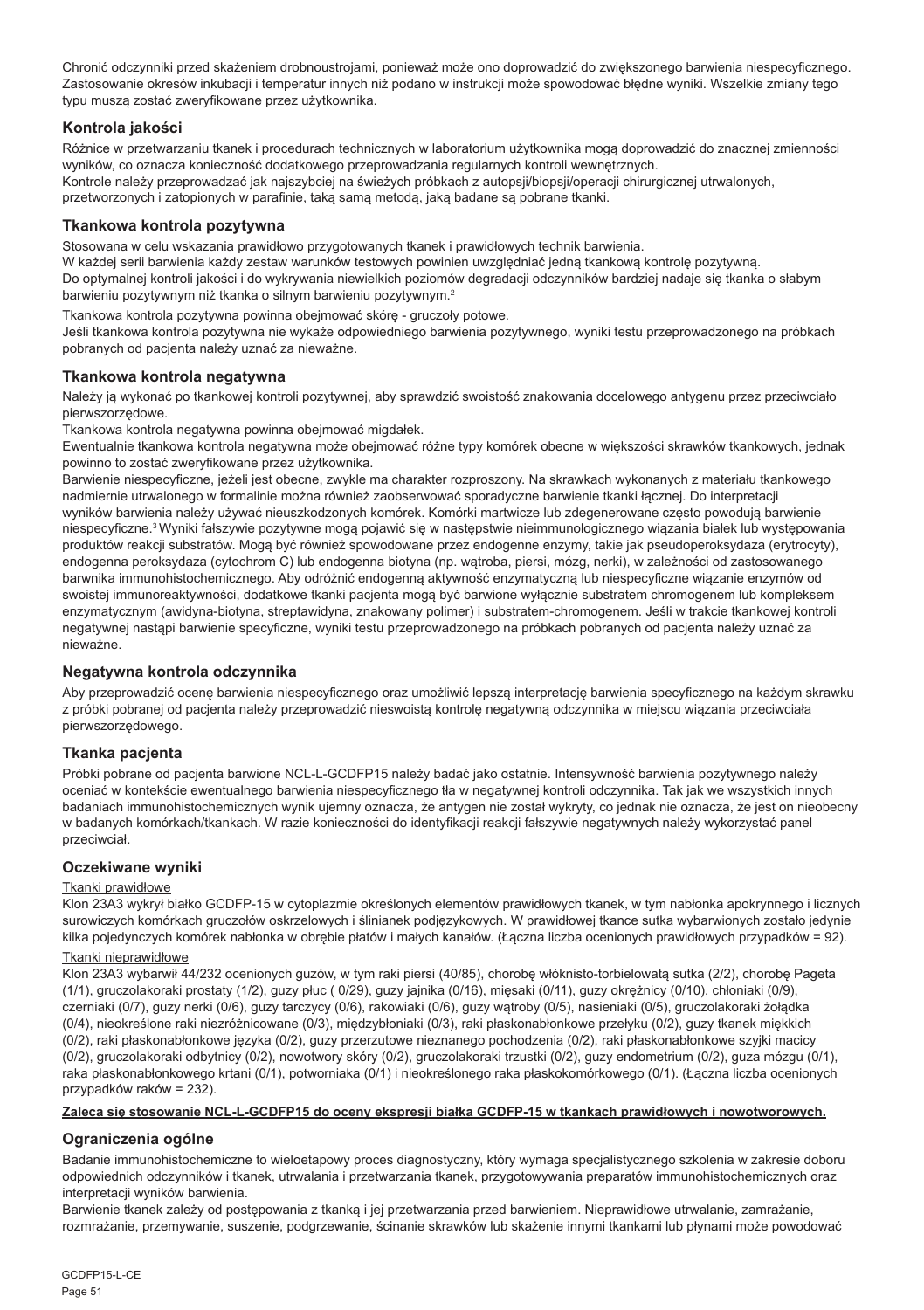artefakty, zatrzymywanie przeciwciał lub wyniki fałszywie negatywne. Niespójne wyniki mogą wynikać z różnic w metodach utrwalania i zatapiania lub nieprawidłowości związanej z tkanką<sup>4</sup>

Nadmierne lub niepełne barwienie kontrastowe może negatywnie wpływać na właściwą interpretację wyników. Kliniczną interpretację barwienia lub jego braku należy uzupełnić badaniami morfologicznymi oraz odpowiednimi kontrolami. Ocenę powinien przeprowadzić wykwalifikowany patolog w kontekście historii choroby pacjenta oraz innych badań diagnostycznych. Przeciwciała firmy Leica Biosystems Newcastle Ltd są przeznaczone do badania skrawków zamrożonych lub zatopionych w parafinie, które utrwalono zgodnie z określonymi wymogami. Może wystąpić nieoczekiwana ekspresja antygenu, szczególnie w przypadku nowotworów. Interpretacja kliniczna wybarwionych skrawków musi obejmować analizę morfologiczną oraz ocenę przeprowadzoną w ramach odpowiednich kontroli.

## **Piśmiennictwo - ogólne.**

- 1. National Committee for Clinical Laboratory Standards (NCCLS). Protection of laboratory workers from infectious diseases transmitted by blood and tissue; proposed guideline. Villanova, P.A. 1991; 7(9). Order code M29-P.
- 2. Battifora H. Diagnostic uses of antibodies to keratins: a review and immunohistochemical comparison of seven monoclonal and three polyclonal antibodies. Progress in Surgical Pathology. 6:1–15. eds. Fenoglio-Preiser C, Wolff CM, Rilke F. Field & Wood, Inc., Philadelphia.
- 3. Nadji M, Morales AR. Immunoperoxidase, part I: the techniques and pitfalls. Laboratory Medicine. 1983; 14:767.
- 4. Omata M, Liew CT, Ashcavai M, Peters RL. Nonimmunologic binding of horseradish peroxidase to hepatitis B surface antigen: a possible source of error in immunohistochemistry. American Journal of Clinical Pathology. 1980; 73:626.
- 5. Sapino A, Cassoni P and Bussolati G. Gross cystic disease fluid protein (GCDFP-15) in the breast: past and present Journal of Biological Regulators & Homeostatic Agents. 2000; 14(4):259–262.
- 6. Haagensen DE Jr, Dilley WG, Mazoujian G et al. Review of GCDFP-15. An apocrine marker protein. Annals of the New York Academy of Sciences.1990;586:161–173.

#### **Zmiany wprowadzone do poprzedniego wydania**

Skład odczynnika, Całkowite stężenie białka, Zalecenia dotyczące stosowania, Ostrzeżenia i środki ostrożności, Spodziewane wyniki.

### **Data publikacji**

14 listopada 2018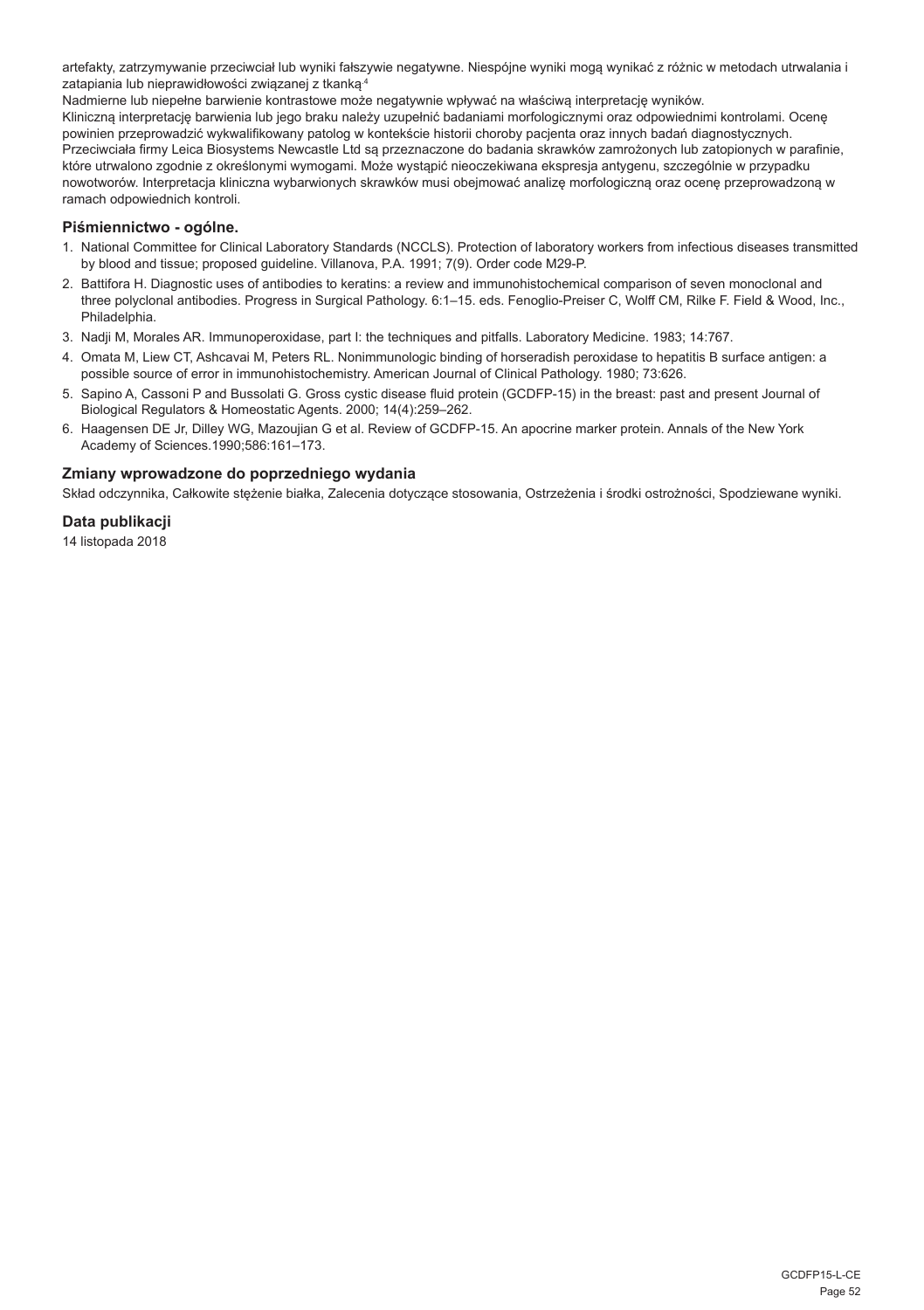## <span id="page-53-0"></span>**Tekoče mišje monoklonsko protitelo Novocastra™ Gross Cystic Disease Fluid Protein-15 Koda izdelka: NCL-L-GCDFP15**

## **Predvidena uporaba**

#### *Za diagnostično uporabo in vitro.*

Izdelek NCL-L-GCDFP15 je namenjen kvalitativni identifikaciji molekul fluidnega proteina cistične bolezni (15 kD) v parafinskih rezinah s svetlobno mikroskopijo. Klinično razlago obarvanja ali odsotnosti le-tega morajo dopolnjevati morfološke študije ustreznih kontrolnih vzorcev, ki jih v okviru klinične anamneze bolnika in drugih diagnostičnih testov oceni usposobljen patolog.

## **Načelo postopka**

Imunohistokemijske (IHC) tehnike barvanja omogočajo vizualizacijo antigenov z izvajanjem zaporednega nanosa - z vmesnimi koraki izpiranja - specifičnega protitelesa na antigen (primarno protitelo), sekundarnega protitelesa na primarno protitelo in encimskega kompleksa s kromogenim substratom. Encimska aktivacija kromogena povzroči vidno reakcijo izdelka na mestu antigena. Tak vzorec lahko nato nasprotno barvamo in pokrijemo s krovnim stekelcem. Rezultate nato obdelamo s pomočjo svetlobnega mikroskopa in jih uporabimo pri diferencialni diagnozi patološko-fizioloških procesov, ki so morda povezani z določenim antigenom ali pa tudi ne.

#### **Klon**

23A3

## **Imunogen**

Rekombinantni prokariotski protein, ki ustreza izločeni domeni molekule fluidnega proteina cistične bolezni (15 kD).

#### **Specifičnost**

Humani fluidni protein cistične bolezni (15 kD).

## **Sestava reagenta**

NCL-L-GCDFP15 je tekočinski supernatant kulture tkiva in vsebuje natrijev azid kot konzervans.

#### **Razred Ig**

IgG2a

## **Skupna koncentracija beljakovin Total Protein**

Skupna koncentracija beljakovin v določeni seriji je navedena na oznaki na viali.

#### **Koncentracija protiteles**

Višja ali enaka 55 mg/l, določena s testom ELISA. Glejte oznako na viali za koncentracijo Ig določene serije.

## **Priporočila za uporabo**

Imunohistokemija parafinskih rezin.

**Toplotno pridobivanje epitopa (HIER):** Upoštevajte navodila za uporabo raztopine za pridobivanje epitopov Novocastra Epitope Retrieval Solution pH 6.

**Predlagano redčenje:** 1:40 za 30 minut pri 25 °C. To je samo vodilo; uporabniki naj poiščejo svoje lastne najbolj učinkovite delovne razredčine.

**Vizualizacija:** Upoštevajte navodila za uporabo sistemov za zaznavanje polimerov Novolink™ Polymer Detection Systems. Za dodatne informacije o izdelku ali podporo se obrnite na svojega lokalnega distributerja ali regionalno pisarno družbe Leica Biosystems, lahko pa tudi obiščete spletno mesto družbe Leica Biosystems na naslovu www.LeicaBiosystems.com.

Učinkovitost tega protitelesa je treba validirati, kadar ga uporabljate z drugimi sistemi za ročno barvanje ali avtomatiziranimi okolji.

## **Shranjevanje in stabilnost**

Hraniti pri temperaturi 2–8 °C. Ne zamrzujte. Takoj po uporabi ohladite na temperaturo 2–8 °C. Ne uporabljajte po datumu izteka roka uporabnosti, ki je naveden na oznaki na viali. Uporabnik naj preveri pogoje shranjevanja, ki se razlikujejo od zgoraj navedenih.

## **Priprava vzorcev**

Priporočena fiksirna raztopina je 10-% formalin v nevtralnem pufru za tkivne rezine, vstavljene v parafin.

#### **Opozorila in previdnostni ukrepi**

Vir priprave tega reagenta je supernatant celične kulture. Ker je to biološki izdelek, je treba z njim ravnati z ustrezno skrbnostjo. Ta reagent vsebuje natrijev azid. Varnostni list je na voljo na zahtevo ali na naslovu www.LeicaBiosystems.com. Upoštevajte zvezne, državne ali lokalne predpise za odstranjevanje vseh morebitnih strupenih sestavin.

Z vzorci, pred fiksiranjem in po njem, in vsemi materiali, s katerimi so prišli v stik, morate rokovati, kot da bi lahko prenašali okužbe, in pri njihovem odstranjevanju slediti ustreznim previdnostnim ukrepom.1 Nikoli ne pipetirajte reagentov skozi usta; pazite, da reagenti in vzorci ne pridejo v stik s kožo in sluznicami. Če reagenti ali vzorci pridejo v stik z občutljivimi deli, jih izperite z obilo vode. Poiščite zdravniško pomoč.

Pazite, da ne pride do mikrobne okužbe reagentov, saj lahko povzroči nespecifično barvanje.

Če uporabite čas ali temperature inkubacije, ki se razlikujejo od navedenih, lahko pridobite napačne rezultate. Uporabnik mora validirati morebitne spremembe.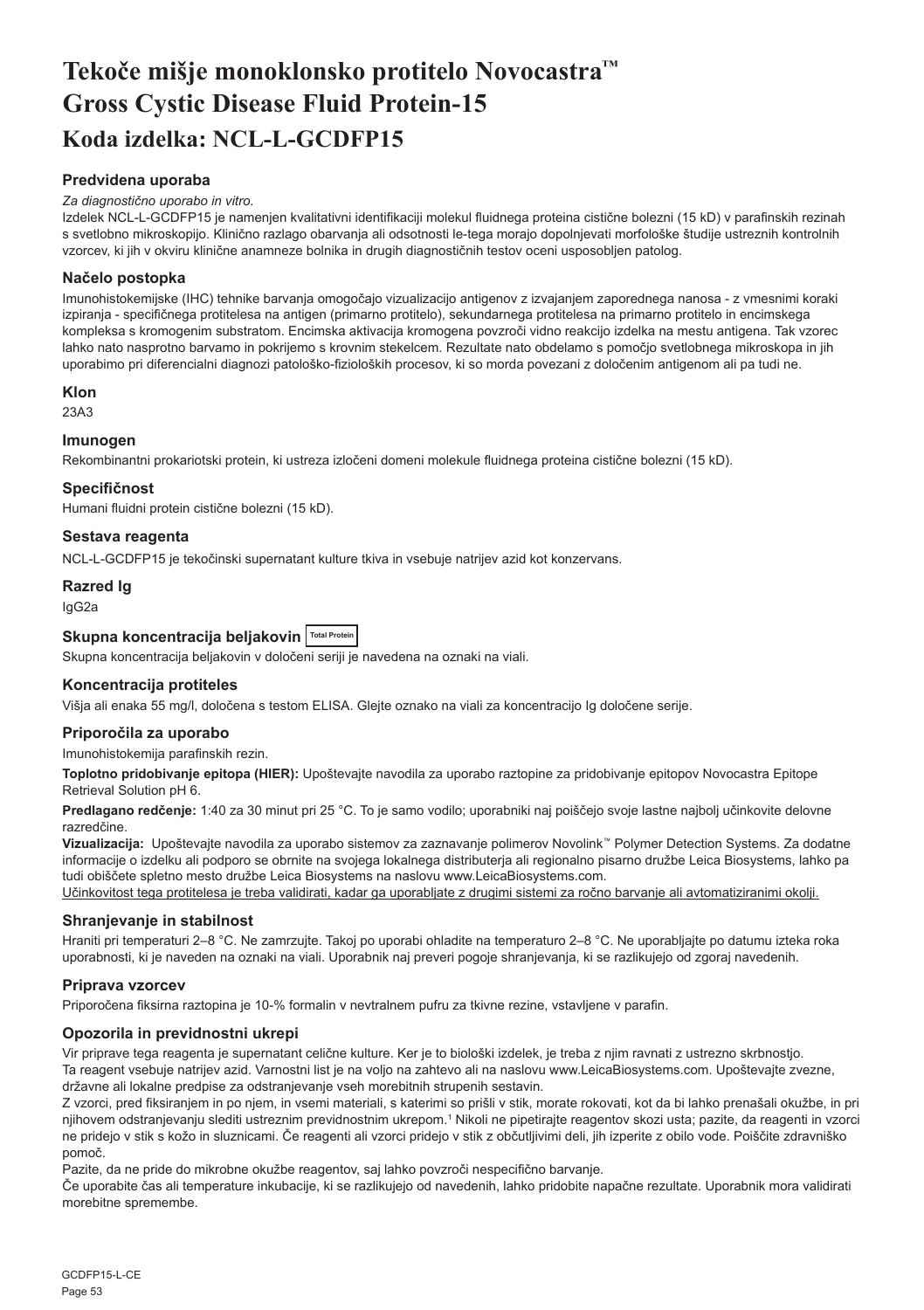## **Kontrola kakovosti**

Razlike pri obdelavi tkiva in tehničnih postopkih v laboratoriju uporabnika lahko vodijo do precejšnje variabilnosti rezultatov, kar zahteva redne interne kontrole učinkovitosti poleg spodaj navedenih postopkov.

Kontrolni vzorci morajo biti sveži vzorci, pridobljeni z obdukcijo/biopsijo/kirurškim posegom, fiksirani s formalinom, obdelani in shranjeni v parafinskem vosku kakor hitro je mogoče ter na isti način, kot vzorci bolnikov.

## **Pozitivni kontrolni vzorci tkiva**

Uporabite jih za opredelitev pravilno pripravljenih tkiv in ustreznih tehnik barvanja.

Pri vsakem postopku barvanja morate vsakemu sklopu preizkusnih pogojev dodati en pozitiven kontrolni vzorec tkiva. Za kar najboljšo kontrolo kakovosti in boljše zaznavanje manjših stopenj razkroja reagenta je bolj primerno uporabiti tkivo s šibkim pozitivnim obarvanjem kot tkivo z močnim pozitivnim obarvanjem.<sup>2</sup>

Za pozitivni kontrolni vzorec tkiva priporočamo kožo – znojnice.

Če pozitivni kontrolni vzorci tkiva ne pokažejo pozitivnega obarvanja, morate rezultate preizkusnih vzorcev zavreči kot neveljavne.

#### **Negativni kontrolni vzorci tkiva**

Pregledati jih morate po pregledu pozitivnih kontrolnih vzorcev tkiva, da preverite specifičnost oznake ciljnega antigena glede na primarno protitelo.

Za negativno kontrolo tkiva priporočamo tkivo prostate.

Drugače pa se kot negativni kontrolni vzorci pogosto uporablja vrsta različnih celic, ki so prisotne v večini rezin tkiv, vendar pa mora tako uporabo preveriti uporabnik.

Nespecifično barvanje, če je prisotno, je običajno razpršeno. Opazite lahko tudi posamično obarvanje vezivnega tkiva v rezinah tkiv, kot posledica premočnega fiksiranja s formalinom. Za razlago rezultatov obarvanja uporabite nespremenjene celice. Obarvanje nekrotičnih ali degeneriranih celic je pogosto nespecifično.<sup>3</sup> Lažno pozitivni rezultati se lahko pojavijo zaradi ne-imunološke vezave proteinov ali produktov reakcije substrata. Povzročijo jih lahko tudi endogeni encimi, kot so psevdoperoksidaza (eritrociti), endogena peroksidaza (citokromni C) ali endogeni biotin (npr. jetra, dojke, možgani, ledvice), odvisno od vrste uporabljenega imunskega barvila. Za razlikovanje med endogensko aktivnostjo encimov ali nespecifično vezavo encimov zaradi specifične imunske reaktivnosti, lahko barvate dodatna tkiva bolnika izključno ali s kromogenskim substratom ali encimskimi kompleksi (avidin-biotin, streptavidin, označeni polimer) in kromogenskim substratom. Če pride do specifičnega obarvanja negativnih kontrolnih vzorcev tkiva, morate rezultate vzorcev bolnika zavreči kot neveljavne.

## **Negativni kontrolni reagent**

Za oceno nespecifičnega barvanja in boljšo razlago specifičnega obarvanja na antigenskem mestu uporabite nespecifični negativni kontrolni reagent namesto primarnega protitelesa z eno rezino vsakega vzorca bolnika.

#### **Bolnikovo tkivo**

Nazadnje preglejte bolnikove vzorce, obarvane z izdelkom NCL-L-GCDFP15. Intenzivnost pozitivnega obarvanja ocenite v okviru morebitnega nespecifičnega obarvanja ozadja z negativnim kontrolnim reagentom. Tako kot pri vseh imunohistokemijskih preizkusih negativen rezultat pomeni, da antigen ni bil zaznan, ne pa odsotnosti antigena v testiranih celicah/tkivih. Po potrebi uporabite nabor protiteles za opredelitev napačnih negativnih reakcij.

#### **Pričakovani rezultati**

#### Normalna tkiva

Klon 23A3 je zaznal fluidni protein cistične bolezni 15 v citoplazmi posebnih elementov normalnih tkiv, vključno z apokrinim epitelijem in številnimi seroznimi celicami bronhialnih žlez in podjezičnih žlez slinavk. Pri normalnih dojkah se obarva samo nekaj posameznih epitelijskih celic v lobulah in manjših kanalih. (Skupno število ocenjenih normalnih primerov = 92).

#### Nenormalna tkiva

Klon 23A3 je obarval 44/232 ocenjenih tumorjev, vključno s karcinomi dojke (40/85), fibrocistično boleznijo dojk (2/2), Pagetovo boleznijo (1/1), adenokarcinomi prostate (1/2), pljučnimi tumorji (0/29), tumorji jajčnikov (0/16), sarkomi (0/11), tumorji kolona (0/10), limfomi (0/9), melanomi (0/7), ledvičnimi tumorji (0/6), tumorji ščitnice (0/6), karcinoidnimi tumorji (0/6), jetrnimi tumorji (0/5), seminomi (0/5), adenokarcinomi želodca (0/4), nespecificiranimi nediferenciranimi karcinomi (0/3), mezoteliomi (0/3), ploščatoceličnimi karcinomi požiralnika (0/2), tumorji mehkih tkiv (0/2), ploščatoceličnimi karcinomi jezika (0/2), metastatskimi tumorji neznanega izvora (0/2), ploščatoceličnimi karcinomi materničnega vratu (0/2), adenokarcinomi rektuma (0/2), kožnimi tumorji (0/2), adenokarcinomi trebušne slinavke (0/2), endometrijskimi tumorji (0/2), možganskim tumorjem (0/1), ploščatoceličnim karcinomom grla (0/1), teratomom (0/1) in nespecificiranim ploščatoceličnim karcinomom (0/1). (Skupno število ocenjenih primerov s tumorji = 232).

#### **Izdelek NCL-L-GCDFP15 se priporoča za oceno izražanja fluidnega proteina cistične bolezni 15 v normalnih in neoplastičnih tkivih.**

## **Splošne omejitve**

Imunohistokemija je diagnostični postopek z več koraki, ki zahteva specializirano usposabljanje za izbiro ustreznih reagentov, izbiro, fiksiranje in obdelavo tkiv, pripravo IHC preparata in razlago rezultatov obarvanja.

Obarvanje tkiva je odvisno od rokovanja s tkivom in njegovo obdelavo pred barvanjem. Nepravilno fiksiranje, zamrzovanje, odtajanje, izpiranje, sušenje, segrevanje, rezanje ali okužba z drugimi tkivi ali tekočinami lahko povzroči nastanek artefaktov, lovljenje protitelesa ali lažne negativne rezultate. Nedosledni rezultati so lahko posledica razlik pri metodah fiksiranja in priprave ali pa so del nepravilnosti tkiva samega.<sup>4</sup> Prekomerno ali nepopolno nasprotno barvanje lahko neugodno vpliva na pravilno tolmačenje rezultatov.

Klinično razlago obarvanja ali odsotnosti le-tega morajo dopolnjevati morfološke študije ustreznih kontrolnih vzorcev, ki jih v okviru klinične anamneze bolnika in drugih diagnostičnih testov oceni usposobljen patolog.

Protitelesa družbe Leica Biosystems Newcastle Ltd so namenjena uporabi, kot je navedeno, na zamrznjenih ali v parafin vstavljenih rezinah z določenimi zahtevami za fiksiranje. Lahko pride do nepričakovanega izražanja antigena, zlasti pri neoplazmah. Pri klinični razlagi obarvane rezine tkiva morate upoštevati morfološko analizo in oceno ustreznih kontrol.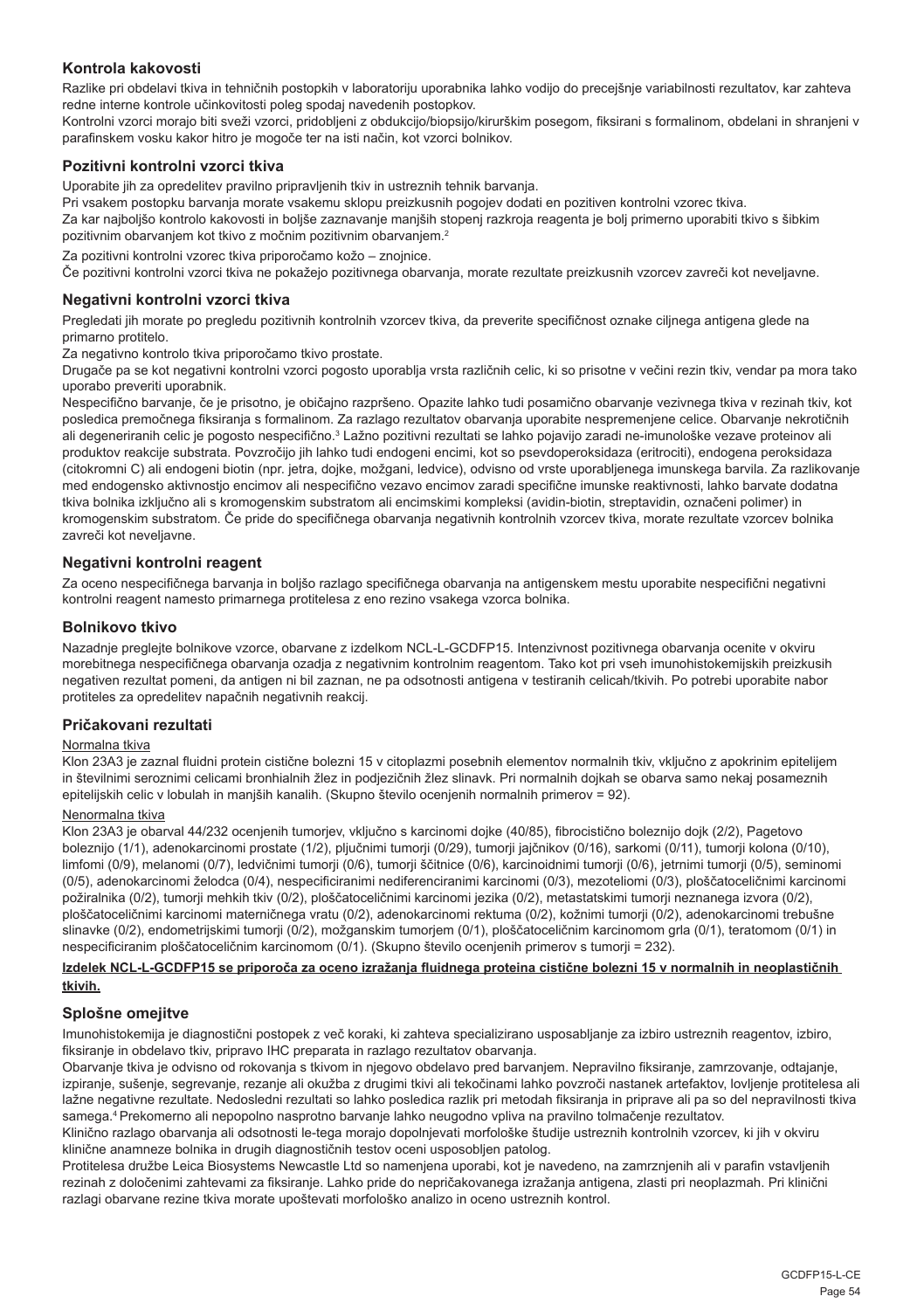## **Splošna literatura**

- 1. National Committee for Clinical Laboratory Standards (NCCLS). Protection of laboratory workers from infectious diseases transmitted by blood and tissue; proposed guideline. Villanova, P.A. 1991; 7(9). Order code M29-P.
- 2. Battifora H. Diagnostic uses of antibodies to keratins: a review and immunohistochemical comparison of seven monoclonal and three polyclonal antibodies. Progress in Surgical Pathology. 6:1–15. eds. Fenoglio-Preiser C, Wolff CM, Rilke F. Field & Wood, Inc., Philadelphia.
- 3. Nadji M, Morales AR. Immunoperoxidase, part I: the techniques and pitfalls. Laboratory Medicine. 1983; 14:767.
- 4. Omata M, Liew CT, Ashcavai M, Peters RL. Nonimmunologic binding of horseradish peroxidase to hepatitis B surface antigen: a possible source of error in immunohistochemistry. American Journal of Clinical Pathology. 1980; 73:626.
- 5. Sapino A, Cassoni P and Bussolati G. Gross cystic disease fluid protein (GCDFP-15) in the breast: past and present Journal of Biological Regulators & Homeostatic Agents. 2000; 14(4):259–262.
- 6. Haagensen DE Jr, Dilley WG, Mazoujian G et al. Review of GCDFP-15. An apocrine marker protein. Annals of the New York Academy of Sciences.1990;586:161–173.

## **Dodatki in spremembe k prejšnji izdaji**

Sestava reagentov, Skupna koncentracija beljakovin, Priporočila za uporabo, Opozorila in previdnostni ukrepi, Pričakovani rezultati.

## **Datum izdaje**

14 november 2018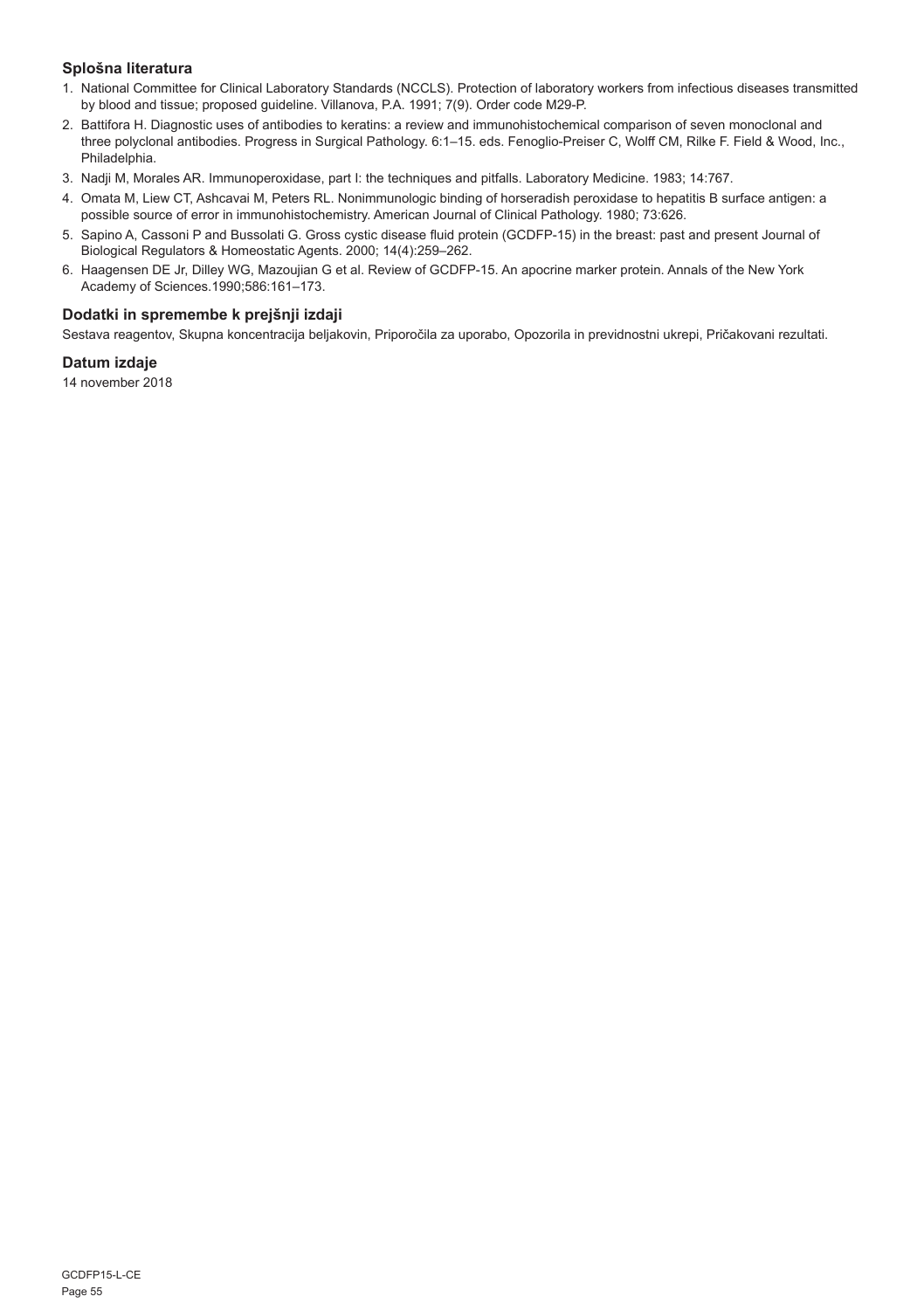## <span id="page-56-0"></span>**Novocastra™ Tekutá myší monoklonální protilátka Gross Cystic Disease Fluid Protein-15 Kód výrobku: NCL-L-GCDFP15**

## **Zamýšlené použití**

#### *Pro diagnostické použití in vitro.*

NCL-L-GCDFP15 je určena ke kvalitativnímu stanovení molekul proteinu gross cystic disease fluid protein (15 kD) světelnou mikroskopií na parafínových řezech. Klinickou interpretaci jakéhokoliv barvení nebo jeho nepřítomnosti je nutné doplnit morfologickým vyšetřením s použitím správných kontrol a zhodnotit je musí kvalifikovaný patolog v kontextu s klinickou anamnézou pacienta a jinými diagnostickými testy.

## **Princip metody**

Imunohistochemické (IHC) barvicí techniky umožňují vizualizaci antigenů pomocí sekvenční aplikace specifické protilátky proti antigenu (primární protilátka), sekundární protilátky proti primární protilátce a enzymového komplexu s chromogenním substrátem s interponovanými omývacími kroky. Enzymatická aktivace chromogenu má za následek viditelnou reakci produktu v místě antigenu. Vzorek pak může být kontrastně nabarven a překryt krycím sklíčkem. Výsledky se interpretují ve světelném mikroskopu; jsou pomůckou v diferenciální diagnostice patofyziologických procesů, které mohou, ale nemusí, souviset s příslušným antigenem.

## **Klon**

23A3

## **Imunogen**

Rekombinantní prokaryotický protein odpovídající exkreční doméně molekuly proteinu gross cystic disease fluid protein (15 kD).

## **Specificita**

Lidský protein gross cystic disease fluid protein (15 kD).

## **Složení reagencie**

NCL-L-GCDFP15 je tekutý supernatant z tkáňové kultury obsahující jako konzervační prostředek azid sodný.

## **Třída Ig**

IgG2a

#### **Koncentrace celkového proteinu Total Protein**

Koncentrace celkového proteinu specifická pro šarži je uvedena na štítku na lahvičce.

## **Koncentrace protilátek**

55 mg/l nebo vyšší, stanovená metodou ELISA. Koncentrace imunoglobulinu (Ig) specifická pro šarži je uvedena na štítku na lahvičce.

## **Doporučení k použití**

Imunohistochemické vyšetření na parafínových řezech.

**Teplem indukované odmaskování epitopu (Heat Induced Epitope Retrieval, HIER):** Postupujte podle pokynů k použití k roztoku Novocastra Epitope Retrieval Solution pH 6.

**Doporučené ředění:** 1:40 po dobu 30 minut při 25 °C. Toto doporučení je uvedeno jako vodítko; uživatelé musí stanovit vlastní optimální pracovní ředění.

**Vizualizace:** Postupujte podle návodu k použití k systémům Novolink™ Polymer Detection Systems. Pro více informací či podporu kontaktujte vaši lokální nebo regionální kancelář Leica Biosystems nebo navštivte webové stránky Leica Biosystems, www.LeicaBiosystems.com

Výkon této protilátky je třeba validovat, pokud se používá s jinými systémy pro ruční barvení nebo na automatických platformách.

## **Skladování a stabilita**

Skladujte při teplotě 2–8 °C. Nezmrazujte. Okamžitě po použití vraťte do prostředí s teplotou 2–8 °C. Nepoužívejte po uplynutí data exspirace uvedeného na štítku na lahvičce. Podmínky skladování jiné než výše uvedené musí uživatel validovat.

## **Příprava vzorku**

Fixační roztok doporučený pro řezy tkáně zalité v parafinu je 10% formalín pufrovaný na neutrální pH.

## **Varování a bezpečnostní opatření**

Tato reagencie byla připravena ze supernatantu z buněčné kultury. Protože jde o biologický produkt, je nutno manipulaci s ní věnovat náležitou pozornost.

Tato reagencie obsahuje azid sodný. Bezpečnostní list materiálu je k dispozici na požádání nebo je dostupný na webu www.LeicaBiosystems.com

Údaje o likvidaci jakýchkoli potenciálně toxických komponent prostudujte ve federálních, státních nebo místních nařízeních.

Se vzorky, před fixací i po fixaci, a se všemi materiály jim vystavenými, je nutno zacházet, jako by mohly způsobit přenos infekce,

a likvidovat je s náležitými bezpečnostními opatřeními.1 Reagencie nikdy nepipetujte ústy a zabraňte styku reagencií a vzorků s kůží a sliznicemi. Pokud se reagencie nebo vzorky dostanou do kontaktu s citlivými oblastmi, omyjte je velkým množstvím vody. Vyhledejte lékařskou pomoc.

Minimalizujte mikrobiální kontaminaci reagencií, mohlo by dojít ke zvýšení výskytu nespecifického barvení.

Inkubační doby nebo teploty jiné než předepsané mohou vést k chybným výsledkům. Všechny takové změny musí být uživatelem validovány.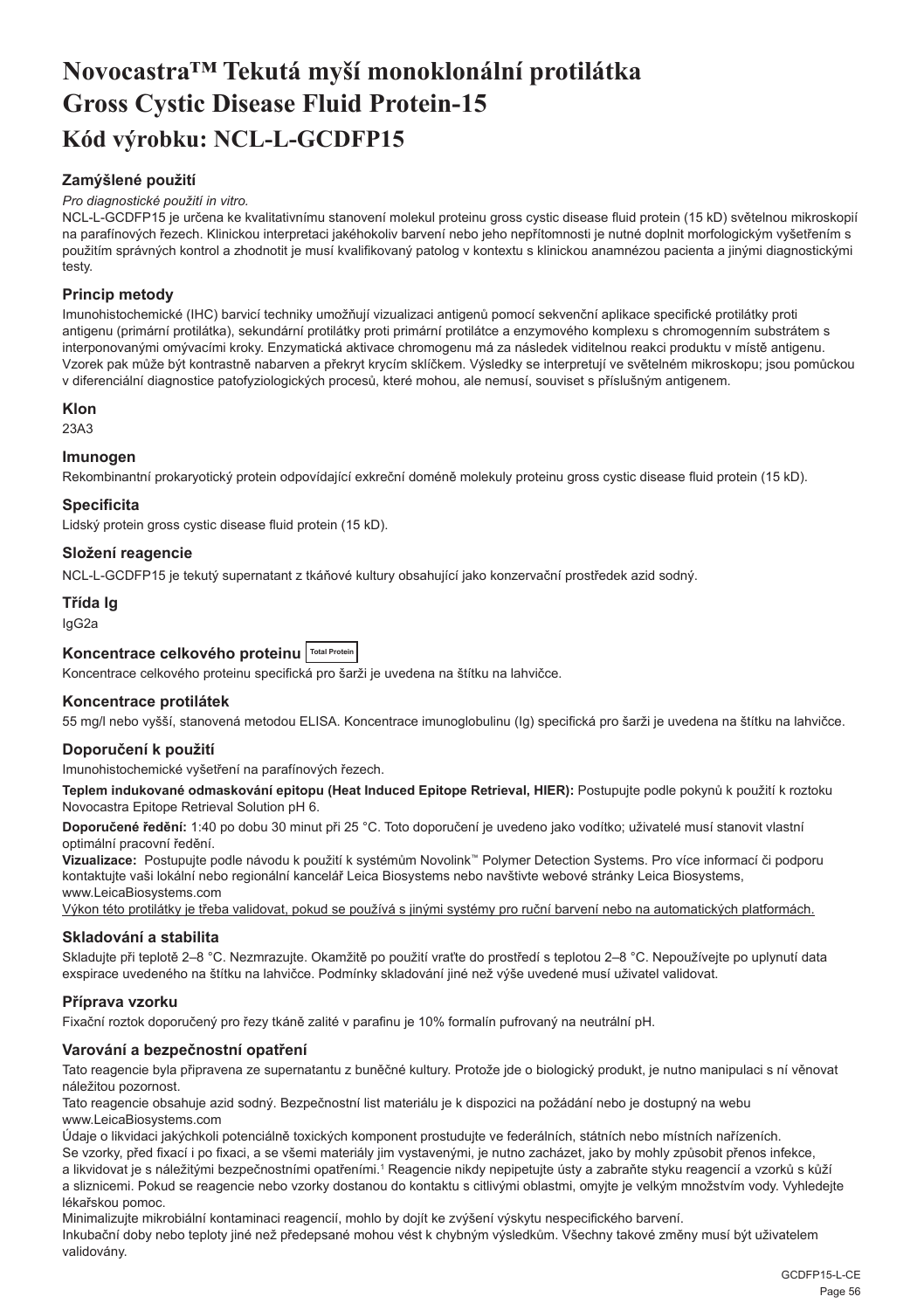## **Kontrola jakosti**

Rozdíly ve zpracování tkání a v technických postupech v laboratoři uživatele mohou způsobit významnou variabilitu výsledků, což vyžaduje kromě níže uvedených postupů i pravidelné provádění kontrol v laboratoři.

Kontroly musí být čerstvé pitevní/bioptické/operační vzorky co nejdříve fixované formalínem, zpracované a zalité do parafínového vosku, stejným způsobem jako vzorek/vzorky pacienta.

## **Pozitivní tkáňová kontrola**

Používá se k průkazu správně připravených tkání a správných barvicích technik.

V každém barvicím cyklu musí být použita jedna pozitivní tkáňová kontrola pro každý soubor testovacích podmínek.

Pro optimální kontrolu jakosti a k detekci menšího stupně degradace reagencie je vhodnější tkáň se slabým pozitivním barvením než tkáň se silným pozitivním barvením.<sup>2</sup>

Doporučená pozitivní tkáňová kontrola je kůže – potní žlázy.

Pokud pozitivní tkáňová kontrola nevykazuje pozitivní barvení, musí být výsledky testovaných vzorků považovány za neplatné.

## **Negativní tkáňová kontrola**

Musí být vyšetřena po pozitivní tkáňové kontrole k ověření specificity označení cílového antigenu primární protilátkou. Doporučená negativní tkáňová kontrola je tonzila.

Alternativně často představuje místa negativní kontroly řada různých typů buněk přítomných ve většině tkáňových řezů, to ale musí uživatel validovat.

Nespecifické barvení, je-li přítomno, má obvykle difúzní vzhled. V řezech ze tkání nadměrně fixovaných formalínem může být také zjištěno sporadické barvení pojivové tkáně. K interpretaci výsledků barvení použijte neporušené buňky. Nekrotické nebo degenerované buňky se často barví nespecificky.<sup>3</sup>Falešně pozitivní výsledky mohou být důsledkem neimunologické vazby proteinů nebo produktů reakčního substrátu. Mohou být také způsobeny endogenními enzymy, jako je např. pseudoperoxidáza (erytrocyty), endogenní peroxidáza (cytochrom C) nebo endogenní biotin (např. játra, prs, mozek, ledviny), podle typu použitého imunobarviva. K odlišení aktivity endogenních enzymů či nespecifické vazby enzymů od specifické imunoreaktivity mohou být barveny další tkáně pacienta výlučně chromogenním substrátem, případně enzymovými komplexy (avidin-biotin, streptavidin, značený polymer) a chromogenním substrátem. Pokud dojde v negativní tkáňové kontrole ke specifickému barvení, musí být výsledky vzorků pacienta považovány za neplatné.

## **Negativní reagenční kontrola**

K vyhodnocení nespecifického barvení a umožnění lepší interpretace specifického barvení v místě antigenu použijte na řezu z každého vzorku pacienta nespecifickou negativní reagenční kontrolu místo primární protilátky.

## **Tkáň pacienta**

Nakonec vyšetřete vzorky pacienta barvené pomocí NCL-L-GCDFP15. Intenzita pozitivního barvení musí být zhodnocena v kontextu se vším nespecifickým barvením pozadí u negativní reagenční kontroly. Jako u každého imunohistochemického vyšetření, negativní výsledek znamená, že antigen nebyl zjištěn, nikoli, že antigen není ve vyšetřovaných buňkách/tkáních přítomen. V případě potřeby použijte k identifikaci falešně negativních reakcí panel protilátek.

## **Očekávané výsledky**

## Normální tkáně

Klon 23A3 detekoval protein gross cystic disease fluid protein 15 v cytoplazmě specifických částí normálních tkání, včetně apokrinního epitelu, a v mnoha serózních buňkách bronchiálních žláz a sublinguálních slinných žláz. V normálním prsu bylo barvení zaznamenáno pouze u několika jednotlivých epiteliálních buněk v rámci lobulů a malých duktů. (Celkový počet normálních vyšetřovaných tkání = 92).

## Abnormální tkáně

Klon 23A3 barvil 44/232 hodnocených tumorů, včetně karcinomů prsu (40/85), fibrocystických onemocnění prsu (2/2), Pagetovy choroby (1/1), adenokarcinomů prostaty (1/2), nádorů plic (0/29), nádorů vaječníku (0/16), sarkomů (0/11), nádorů tlustého střeva (0/10), lymfomů (0/9), melanomů (0/7), nádorů ledvin (0/6), nádorů štítné žlázy (0/6), karcinoidních tumorů (0/6), nádorů jater (0/5), seminomů (0/5), adenokarcinomů žaludku (0/4), nespecifických nediferencovaných karcinomů (0/3), mezoteliomů (0/3), dlaždicobuněčných karcinomů jícnu (0/2), nádorů měkkých tkání (0/2), dlaždicobuněčných karcinomů jazyka (0/2), metastatických nádorů neznámého původu (0/2), dlaždicobuněčných karcinomů děložního hrdla (0/2), adenokarcinomů rekta (0/2), nádorů kůže (0/2), adenokarcinomů pankreatu (0/2), endometriálních nádorů (0/2), nádoru mozku (0/1), dlaždicobuněčného karcinomu hrtanu (0/1), teratomu (0/1) a nespecifikovaného dlaždicobuněčného karcinomu (0/1). (Celkový počet vyšetřovaných nádorů = 232).

## **NCL-L-GCDFP15 se doporučuje při hodnocení exprese proteinu gross cystic disease fluid protein-15 v normálních a neoplastických tkáních.**

## **Obecná omezení**

Imunohistochemické vyšetření je vícekrokový diagnostický proces, který spočívá ve specializovaném školení ve výběru vhodných reagencií; výběru, fixaci a zpracování tkání; přípravě imunohistochemickího sklíčka; a v interpretaci výsledků barvení. Barvení tkáně závisí na manipulaci s tkání a jejím zpracování před barvením. Nesprávným postupem při fixaci, zmrazení, rozmrazení, omývání, sušení, zahřívání, krájení řezů nebo kontaminací jinými tkáněmi či tekutinami mohou vzniknout artefakty, může dojít k vychytávání protilátek nebo k falešně negativním výsledkům. Nekonzistentní výsledky mohou být důsledkem odchylek ve fixačních metodách a metodách zalití v konzervačním médiu, nebo přirozených odchylek ve tkáni.<sup>4</sup>

Nadměrné nebo nedostatečné kontrastní barvení může narušit správnou interpretaci výsledků.

Klinickou interpretaci jakéhokoliv barvení nebo jeho nepřítomnosti je nutné doplnit morfologickým vyšetřením s použitím správných kontrol a zhodnotit je musí kvalifikovaný patolog v kontextu s klinickou anamnézou pacienta a jinými diagnostickými testy. Protilátky společnosti Leica Biosystems Newcastle Ltd se používají, jak bylo uvedeno, u zmrazených nebo u parafínových řezů se specifickými požadavky na fixaci. Může dojít k expresi neočekávaných antigenů, zejména u nádorů. Klinická interpretace jakéhokoli barveného tkáňového řezu musí zahrnovat morfologickou analýzu a zhodnocení příslušných kontrol.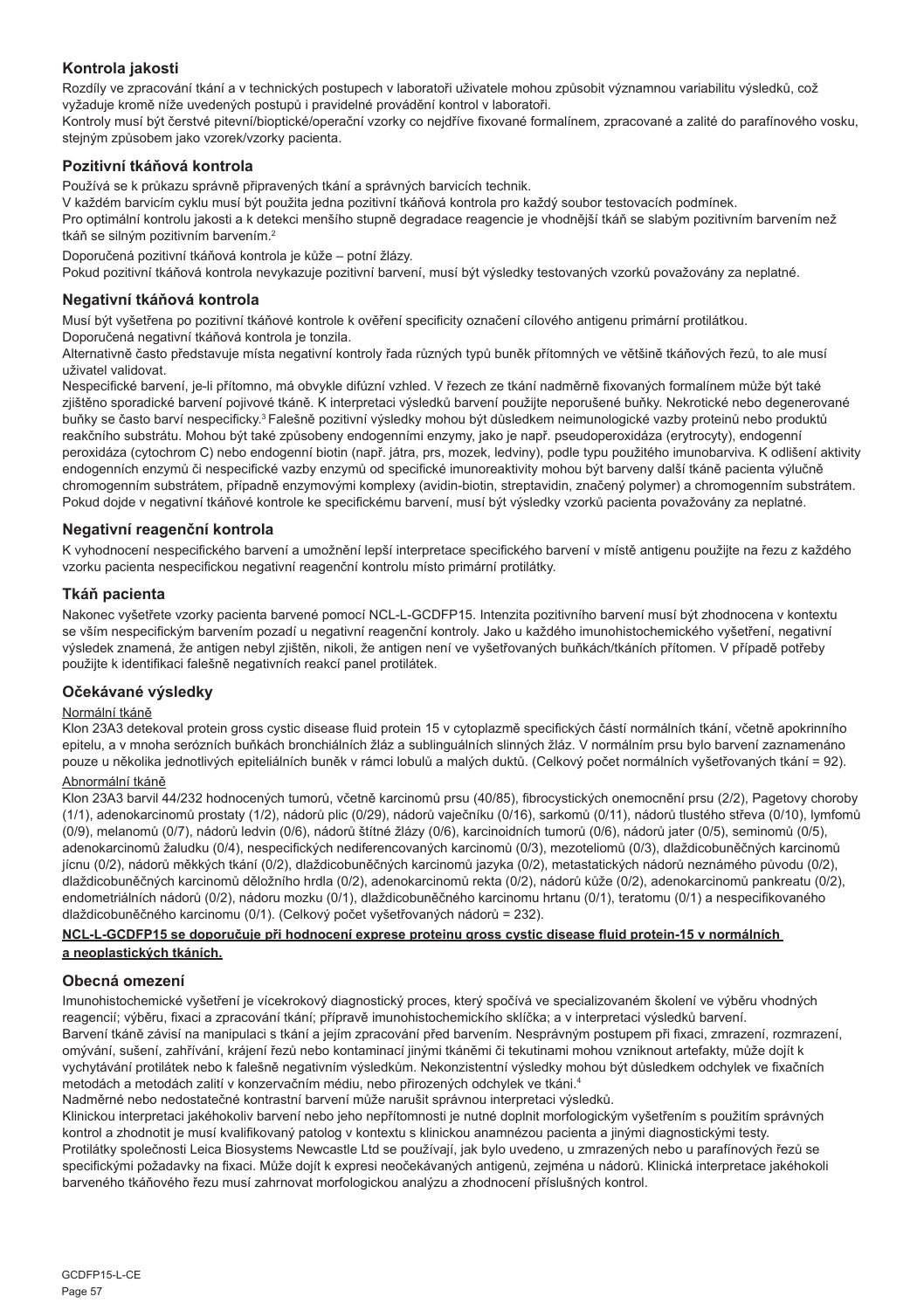## **Literatura - všeobecná**

- 1. National Committee for Clinical Laboratory Standards (NCCLS). Protection of laboratory workers from infectious diseases transmitted by blood and tissue; proposed guideline. Villanova, P.A. 1991; 7(9). Order code M29-P.
- 2. Battifora H. Diagnostic uses of antibodies to keratins: a review and immunohistochemical comparison of seven monoclonal and three polyclonal antibodies. Progress in Surgical Pathology. 6:1–15. eds. Fenoglio-Preiser C, Wolff CM, Rilke F. Field & Wood, Inc., Philadelphia.
- 3. Nadji M, Morales AR. Immunoperoxidase, part I: the techniques and pitfalls. Laboratory Medicine. 1983; 14:767.
- 4. Omata M, Liew CT, Ashcavai M, Peters RL. Nonimmunologic binding of horseradish peroxidase to hepatitis B surface antigen: a possible source of error in immunohistochemistry. American Journal of Clinical Pathology. 1980; 73:626.
- 5. Sapino A, Cassoni P and Bussolati G. Gross cystic disease fluid protein (GCDFP-15) in the breast: past and present Journal of Biological Regulators & Homeostatic Agents. 2000; 14(4):259–262.
- 6. Haagensen DE Jr, Dilley WG, Mazoujian G et al. Review of GCDFP-15. An apocrine marker protein. Annals of the New York Academy of Sciences.1990;586:161–173.

## **Opravy předchozího vydání**

Složení reagencie, Koncentrace celkového proteinu, Doporučení k použití, Varování a bezpečnostní opatření, Očekávané výsledky.

## **Datum vydání**

14 listopad 2018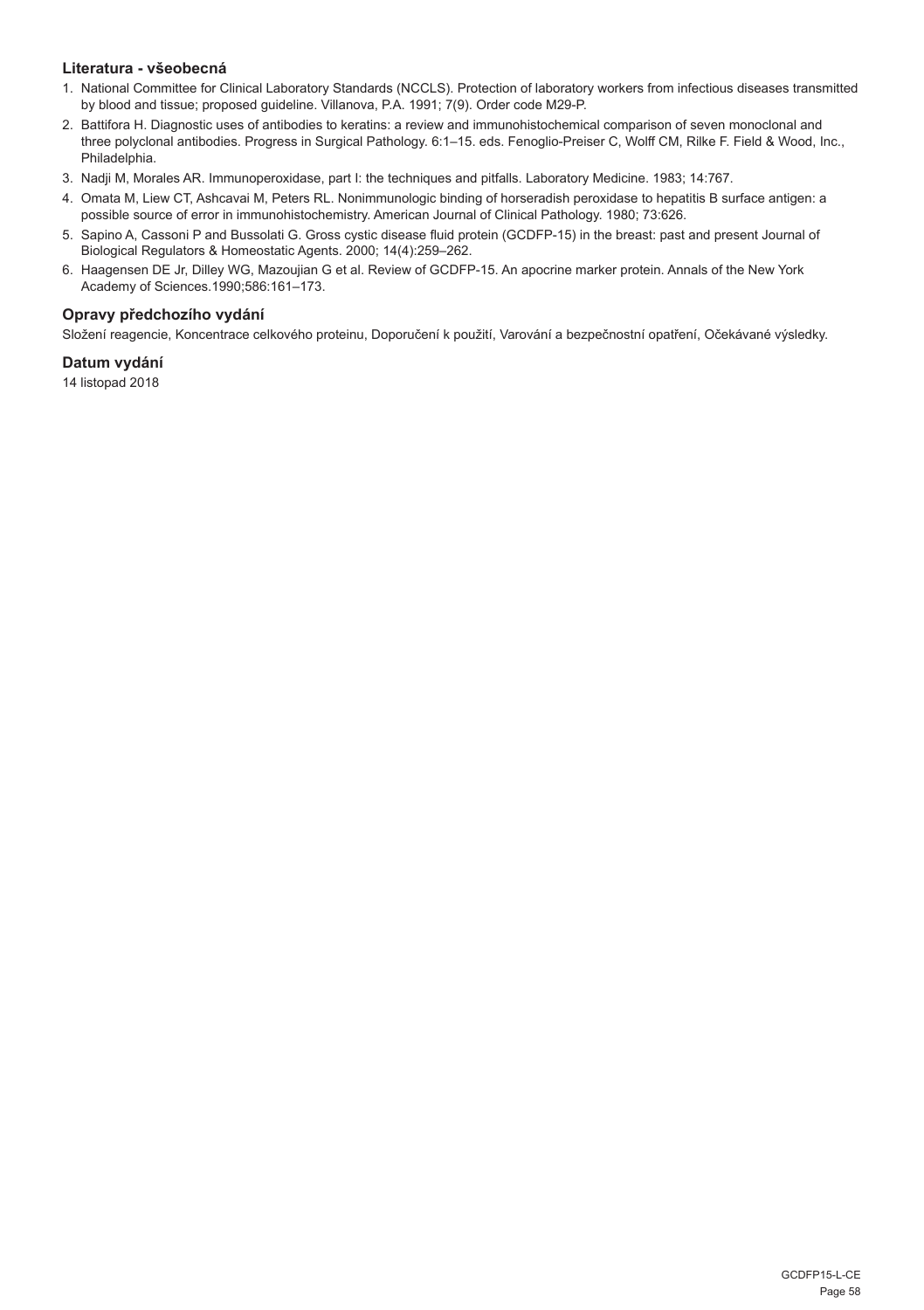## <span id="page-59-0"></span>**Tekutá myšia monoklonálna protilátka Novocastra™ Gross Cystic Disease Fluid Protein-15 Kód produktu: NCL-L-GCDFP15**

## **Zamýšľané použitie**

#### *Na diagnostické použitie in vitro.*

NCL-L-GCDFP15 slúži na kvalitatívnu identifikáciu molekúl proteínu tekutiny pri veľkých cystách prsníka (15 kD) v parafínových rezoch pomocou svetelnej mikroskopie. Klinická interpretácia akéhokoľvek farbenia alebo jeho absencie musí byť kombinovaná s morfologickými vyšetreniami za použitia zodpovedajúcich kontrol. Výsledky je nutné vyhodnotiť v kontexte klinickej anamnézy pacienta a iných diagnostických testov vedených kvalifikovaným patológom.

## **Princíp postupu**

Techniky imunohistochemického (IHC) zafarbenia umožňujú vizualizáciu antigénov sekvenčnou aplikáciou špecifickej protilátky proti antigénu (primárna protilátka), sekundárnej protilátky proti primárnej protilátke a enzymatického komplexu s chromogénnym substrátom. Medzi jednotlivými krokmi prebieha premývanie. Enzymatická aktivácia chromogénu vytvára v mieste antigénu viditeľné produkty reakcie. Môžete doplniť kontrastné zafarbenie vzorky a zakryť ju krycím sklíčkom. Výsledky sa interpretujú pomocou svetelného mikroskopu a napomáhajú pri diferenciálnej diagnostike patofyziologických procesov, ktoré môžu, ale nemusia byť spojené s určitým antigénom.

## **Klon**

23A3

## **Imunogén**

Rekombinantný prokaryotický proteín zodpovedajúci exkrečnej doméne molekuly proteínu tekutiny pri veľkých cystách prsníka (15 kD).

## **Špecificita**

Ľudský proteín tekutiny pri veľkých cystách prsníka (15 kD).

## **Zloženie činidla**

NCL-L-GCDFP15 je tekutý supernatant na tkanivovú kultiváciu obsahujúci azid sodný ako konzervačnú látku.

## **Trieda Ig**

IgG2a

## **Celková koncentrácia proteínov Total Protein**

Celkovú koncentráciu proteínov špecifickú pre šaržu nájdete na štítku fľaštičky.

## **Koncentrácia protilátok**

Vyššia alebo rovná 55 mg/l podľa ELISA. Koncentráciu Ig špecifickú pre šaržu nájdete na štítku fľaštičky.

## **Odporúčania na použitie**

Imunohistochémia parafínových rezov.

**Záchyt epitopov s tepelnou indukciou (HIER):** Postupujte podľa návodu na použitie systému Novocastra Epitope Retrieval Solution pH 6.

**Odporúčané riedenie:** 1 : 40 počas 30 minút pri teplote 25 °C. Táto hodnota je orientačná, používatelia si musia stanoviť svoje vlastné optimálne pracovné riedenia.

**Vizualizácia:** Postupujte podľa návodu na použitie systémov Novolink™ Polymer Detection Systems. Ďalšie informácie o produkte alebo podporu vám poskytne váš miestny distribútor alebo lokálne zastúpenie spoločnosti Leica Biosystems. Takisto môžete navštíviť internetové stránky spoločnosti Leica Biosystems: www.LeicaBiosystems.com

Funkčnosť tejto protilátky je nutné validovať pri použití s inými manuálnymi systémami farbenia alebo automatizovanými platformami.

## **Uskladnenie a stabilita**

Skladujte pri teplote 2 – 8 °C. Nezmrazujte. Okamžite po použití vráťte do teploty 2 – 8 °C. Nepoužívajte po uplynutí dátumu exspirácie uvedeného na štítku fľaštičky. Iné než vyššie uvedené podmienky skladovania si vyžadujú validáciu používateľom.

## **Príprava vzorky**

Odporúčaný fixačný prípravok je 10 % neutrálny pufrovaný formalín pre bločky tkaniva zaliate do parafínu.

## **Varovania a bezpečnostné opatrenia**

Toto činidlo bolo pripravené zo supernatantu bunkovej kultúry. Keďže ide o biologický produkt, pri manipulácii je nutné vynaložiť zodpovedajúcu starostlivosť.

Toto činidlo obsahuje azid sodný. Materiálový bezpečnostný list je k dispozícii na požiadanie alebo na stránkach www.LeicaBiosystems.com.

Likvidáciu prípadných potenciálne toxických súčastí definujú federálne, štátne alebo miestne predpisy.

So vzorkami pred fixáciou a po nej a všetkými materiálmi, ktoré s nimi prišli do kontaktu, je nutné manipulovať ako s potenciálne infekčnými a zlikvidovať ich pri dodržaní zodpovedajúcich bezpečnostných opatrní.<sup>1</sup> Činidlá nikdy nepipetujte ústami a zabráňte kontaktu činidiel a vzoriek s kožou a sliznicami. Ak sa činidlá alebo vzorky dostanú do kontaktu s citlivými oblasťami, umyte ich veľkým množstvom vody. Vyhľadajte lekársku pomoc.

Minimalizujte mikrobiálnu kontamináciu činidiel. V opačnom prípade môže dôjsť k zvýšeniu nešpecifického zafarbenia.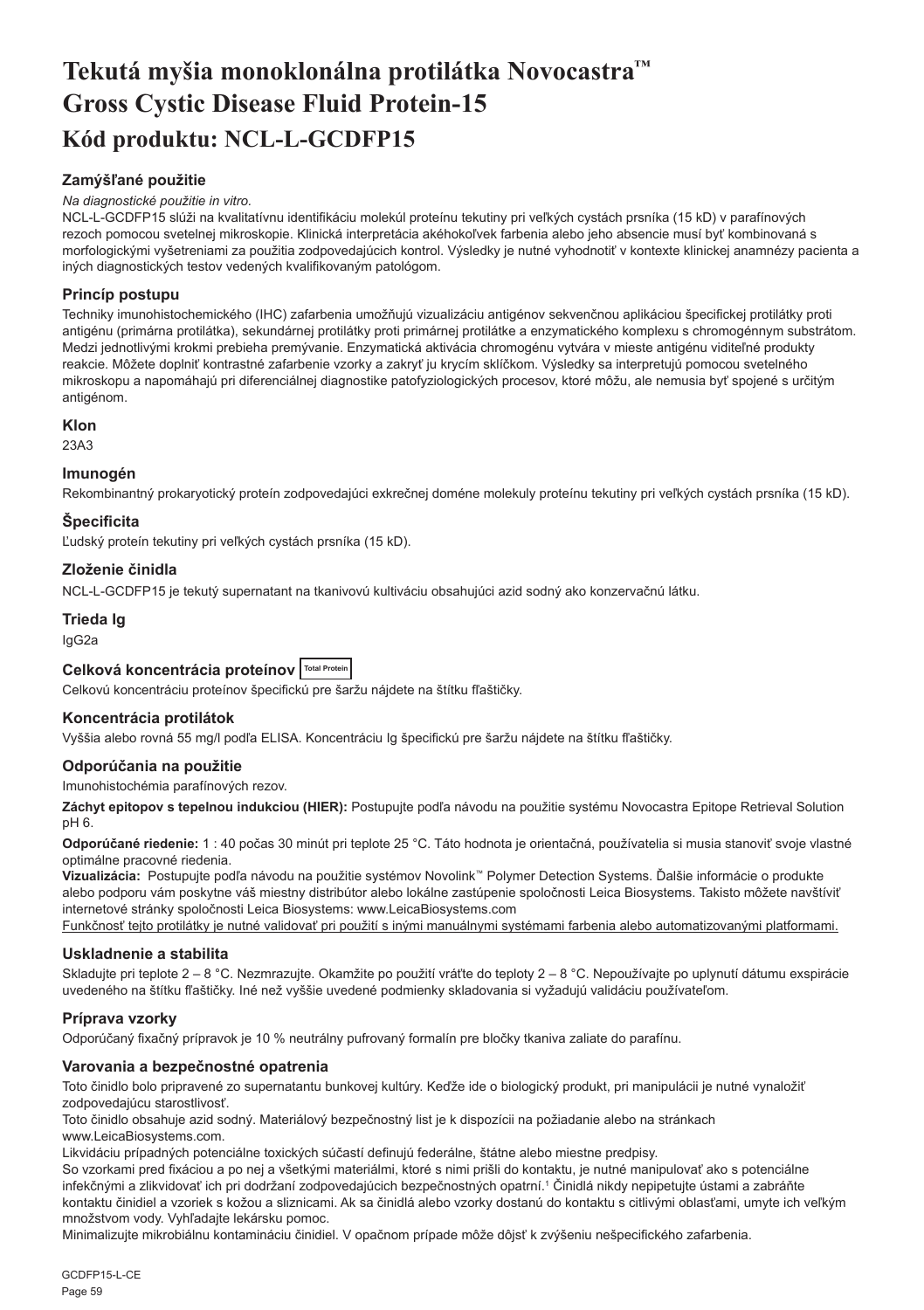Nedodržanie predpísaných inkubačných dôb alebo teplôt môže viesť k nesprávnym výsledkom. Všetky takéto zmeny si vyžadujú validáciu používateľom.

## **Kontrola kvality**

Rozdiely v spracovaní tkaniva a technických postupoch v laboratóriu používateľa môžu viesť k významnému kolísaniu výsledkov, čo si vyžaduje, okrem nasledujúcich postupov, aj pravidelné interné kontroly.

Kontroly by mali byť čerstvé pitevné/bioptické/chirurgické vzorky fixované čo najskôr formalínom a spracované zaliatím do parafínu rovnakým spôsobom ako vzorky pacienta.

## **Pozitívna kontrola tkanivom**

Identifikuje správne pripravené tkanivá a správne techniky zafarbenia.

Každá súprava testových podmienok v každom cykle zafarbenia musí obsahovať jednu pozitívnu kontrolu tkanivom. Tkanivo so slabým pozitívnym farbením je pre optimálnu kontrolu kvality a na detekciu slabšej degradácie činidla vhodnejšie než tkanivo

so silným pozitívnym farbením.<sup>2</sup>

Odporúčané tkanivo na pozitívnu kontrolu je koža – potné žľazy.

Ak pozitívna kontrola tkanivom nebude vykazovať pozitívne zafarbenie, výsledky testovaných vzoriek je nutné považovať za neplatné.

#### **Negatívna kontrola tkanivom**

Nutné vyšetriť po pozitívnej kontrole tkanivom s cieľom overiť špecificitu značenia cieľového antigénu primárnou protilátkou. Odporúčané tkanivo na negatívnu kontrolu je tonzila.

Ako negatívnu kontrolu je možné použiť aj rôzne typy buniek prítomné vo väčšine tkanivových rezov, takýto postup si však vyžaduje validáciu používateľom.

Prípadné nešpecifické farbenie má obvykle difúzny vzhľad. V rezoch tkanív silne fixovaných formalínom môže byť pozorované sporadické farbenie spojiva. Na interpretáciu výsledkov farbenia používajte intaktné bunky. Nekrotické alebo degenerované bunky sa často farbia nešpecificky.<sup>3</sup> Falošne pozitívne výsledky môžu byť pozorované v dôsledku neimunologickej väzby proteínov alebo produktov reakcie substrátu. Môžu byť spôsobené aj endogénnymi enzýmami, ako napr. pseudoperoxidázou (erytrocyty), endogénnou peroxidázou (cytochróm C) alebo endogénnym biotínom (napr. pečeň, prsník, mozog, oblička) v závislosti od typu imunologického farbenia. S cieľom diferencovať endogénnu enzymatickú aktivitu alebo nešpecifickú väzbu enzýmov od špecifickej imunoreaktivity môžete nafarbiť ďalšie vzorky tkanív pacienta výhradne substrátovým chromogénom alebo enzymatickými komplexmi (avidín-biotín, streptavidín, značený polymér), resp. substrátovým chromogénom. V prípade špecifického farbenia v negatívnej kontrole tkanivom je nutné výsledky vzoriek pacienta považovať za neplatné.

#### **Negatívna kontrola činidlom**

Na vyhodnotenie nešpecifického zafarbenia použite nešpecifickú negatívnu kontrolu činidlom miesto primárnej protilátky s rezom jednotlivých vzoriek pacienta, čo umožní lepšiu interpretáciu špecifického farbenia na mieste antigénu.

#### **Tkanivo pacienta**

Pacientske vzorky zafarbené prípravkom NCL-L-GCDFP15 preskúmajte ako posledné. Intenzitu pozitívneho farbenia je nutné vyhodnotiť v kontexte prípadného

nešpecifického zafarbenia negatívnej kontroly činidlom na pozadí. Podobne ako pri všetkých imunohistochemických testov znamená negatívny výsledok, že antigén nebol detegovaný. Nepotvrdzuje jeho absenciu v testovaných bunkách/tkanivách. V prípade potreby identifikujte falošne negatívne reakcie pomocou panelu protilátok.

## **Očakávané výsledky**

#### Normálne tkanivá

Klon 23A3 detegoval proteín tekutiny pri veľkých cystách prsníka 15 v cytoplazme špecifických prvkov normálnych tkanív vrátane apokrinného epitelu a početných seróznych buniek bronchiálnych žliaz a podjazykových slinných žliaz. V normálnom prsníku sa zafarbí len málo jednotlivých epitelových buniek v lobuloch a malých duktoch. (Celkový počet normálnych vyšetrených prípadov = 92).

#### Abnormálne tkanivá

Klon 23A3 zafarbil 44/232 hodnotených nádorov vrátane karcinómov prsníka (40/85), fibrocystickej mastopatie (2/2), prípadu Pagetovej choroby (1/1), adenokarcinómov prostaty (1/2), nádorov pľúc (0/29), nádorov vaječníkov (0/16), sarkómov (0/11), nádorov hrubého čreva (0/10), lymfómov (0/9), melanómov (0/7), nádorov obličiek (0/6), nádorov štítnej žľazy (0/6), karcinoidných nádorov (0/6), nádorov pečene (0/5), seminómov (0/5), adenokarcinómov žalúdka (0/4), nešpecifikovaných nediferencovaných karcinómov (0/3), mezoteliómov (0/3), skvamocelulárnych karcinómov pažeráka (0/2), nádorov mäkkých tkanív (0/2), skvamocelulárnych karcinómov jazyka (0/2), metastatických nádorov neznámeho pôvodu (0/2), skvamocelulárnych karcinómov krčka maternice (0/2), adenokarcinómov konečníka (0/2), nádorov kože (0/2), adenokarcinómov pankreasu (0/2), nádorov endometria (0/2), nádoru mozgu (0/1), skvamocelulárneho karcinómu hrtana (0/1), teratómu (0/1) a nešpecifikovaného skvamocelulárneho karcinómu (0/1). (Celkový počet vyšetrených nádorov = 232).

#### **NCL-L-GCDFP15 sa odporúča na vyhodnotenie expresie proteínu tekutiny pri veľkých cystách prsníka 15 v normálnych a neoplastických tkanivách.**

## **Všeobecné limitácie**

Imunohistochémia je diagnostický postup pozostávajúci z viacerých krokov, ktorý si vyžaduje špecializované zaškolenie vo výbere zodpovedajúcich činidiel, výbere tkanív, fixácie a spracovania, príprave IHC sklíčka a interpretácii výsledkov farbenia. Farbenie tkaniva závisí od manipulácie s tkanivom a od jeho spracovania pred farbením. Nesprávna fixácia,

zmrazovanie,rozmrazovanie, premývanie, sušenie, ohrievanie, rezanie alebo kontaminácia inými tkanivami či tekutinami môžu viesť k vzniku artefaktov, záchytu protilátok alebo falošne negatívnym výsledkom. Inkonzistentné výsledky môžu byť spôsobené zmenami metód fixácie a montáže preparátov alebo inherentnými nepravidelnosťami v tkanive.<sup>4</sup>

Nadmerné alebo neúplné kontrastné farbenie môže narušiť správnosť interpretácie výsledkov.

Klinická interpretácia akéhokoľvek farbenia alebo jeho absencie musí byť kombinovaná s morfologickými vyšetreniami za použitia zodpovedajúcich kontrol. Výsledky je nutné vyhodnotiť v kontexte klinickej anamnézy pacienta a iných diagnostických testov vedených kvalifikovaným patológom.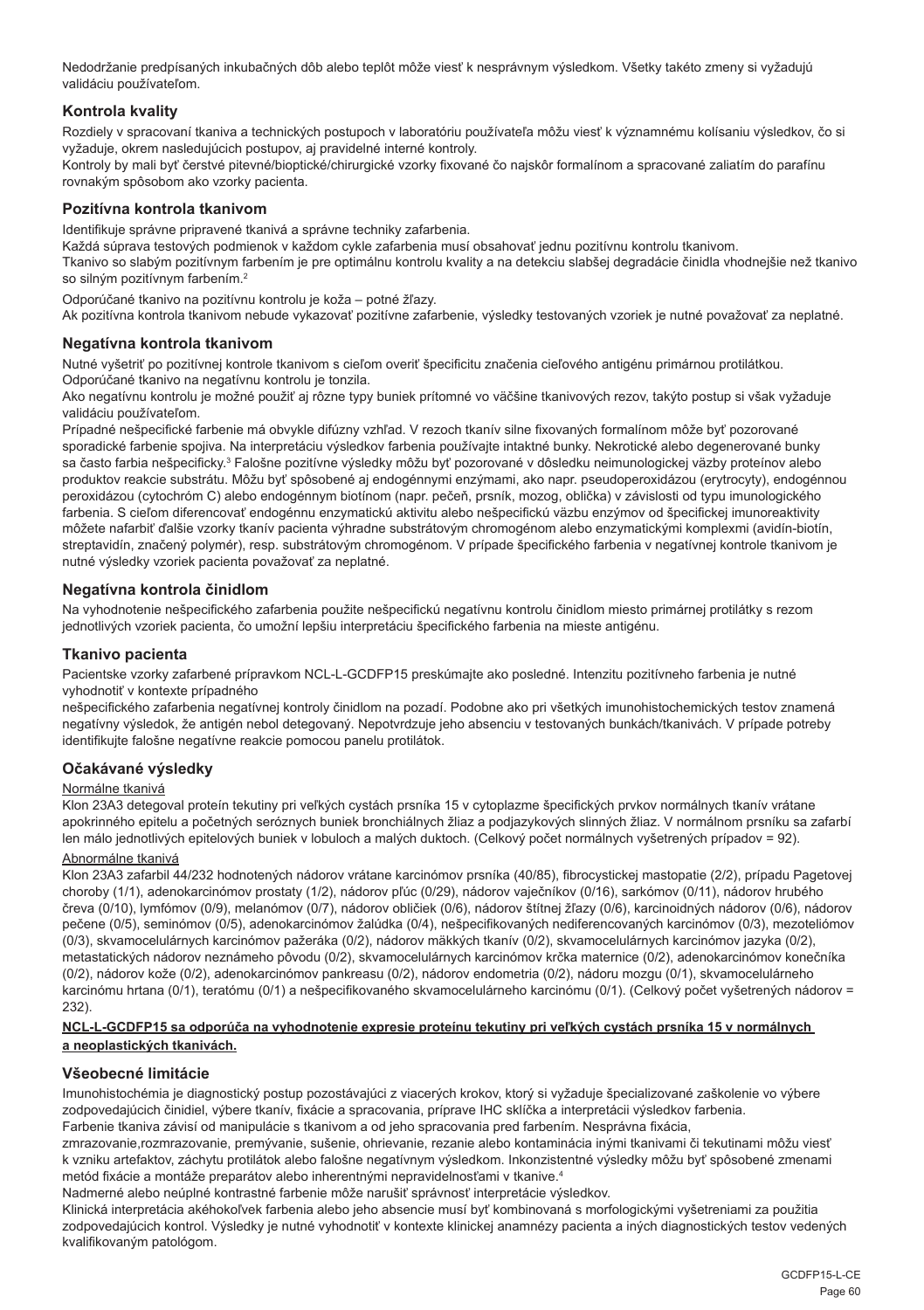Protilátky spoločnosti Leica Biosystems Newcastle Ltd sú určené na použitie na zmrazených rezoch alebo rezoch zaliatych parafínom so špecifickými požiadavkami na fixáciu, ako uvádza tento dokument. Najmä pri neopláziách môže dôjsť k nečakanej expresii antigénov. Klinická interpretácia akýchkoľvek farbených tkanivových rezov musí zahŕňať morfologickú analýzu a vyhodnotenie zodpovedajúcich kontrol.

## **Bibliografia – všeobecne**

- 1. National Committee for Clinical Laboratory Standards (NCCLS). Protection of laboratory workers from infectious diseases transmitted by blood and tissue; proposed guideline. Villanova, P.A. 1991; 7(9). Order code M29-P.
- 2. Battifora H. Diagnostic uses of antibodies to keratins: a review and immunohistochemical comparison of seven monoclonal and three polyclonal antibodies. Progress in Surgical Pathology. 6:1–15. eds. Fenoglio-Preiser C, Wolff CM, Rilke F. Field & Wood, Inc., Philadelphia.
- 3. Nadji M, Morales AR. Immunoperoxidase, part I: the techniques and pitfalls. Laboratory Medicine. 1983; 14:767.
- 4. Omata M, Liew CT, Ashcavai M, Peters RL. Nonimmunologic binding of horseradish peroxidase to hepatitis B surface antigen: a possible source of error in immunohistochemistry. American Journal of Clinical Pathology. 1980; 73:626.
- 5. Sapino A, Cassoni P and Bussolati G. Gross cystic disease fluid protein (GCDFP-15) in the breast: past and present Journal of Biological Regulators & Homeostatic Agents. 2000; 14(4):259–262.
- 6. Haagensen DE Jr, Dilley WG, Mazoujian G et al. Review of GCDFP-15. An apocrine marker protein. Annals of the New York Academy of Sciences.1990;586:161–173.

## **Úpravy predchádzajúceho vydania**

Zloženie činidla, Celková koncentrácia proteínu, Odporúčania na použitie, Varovania a bezpečnostné opatrenia, Očakávané výsledky.

#### **Dátum vydania**

14 november 2018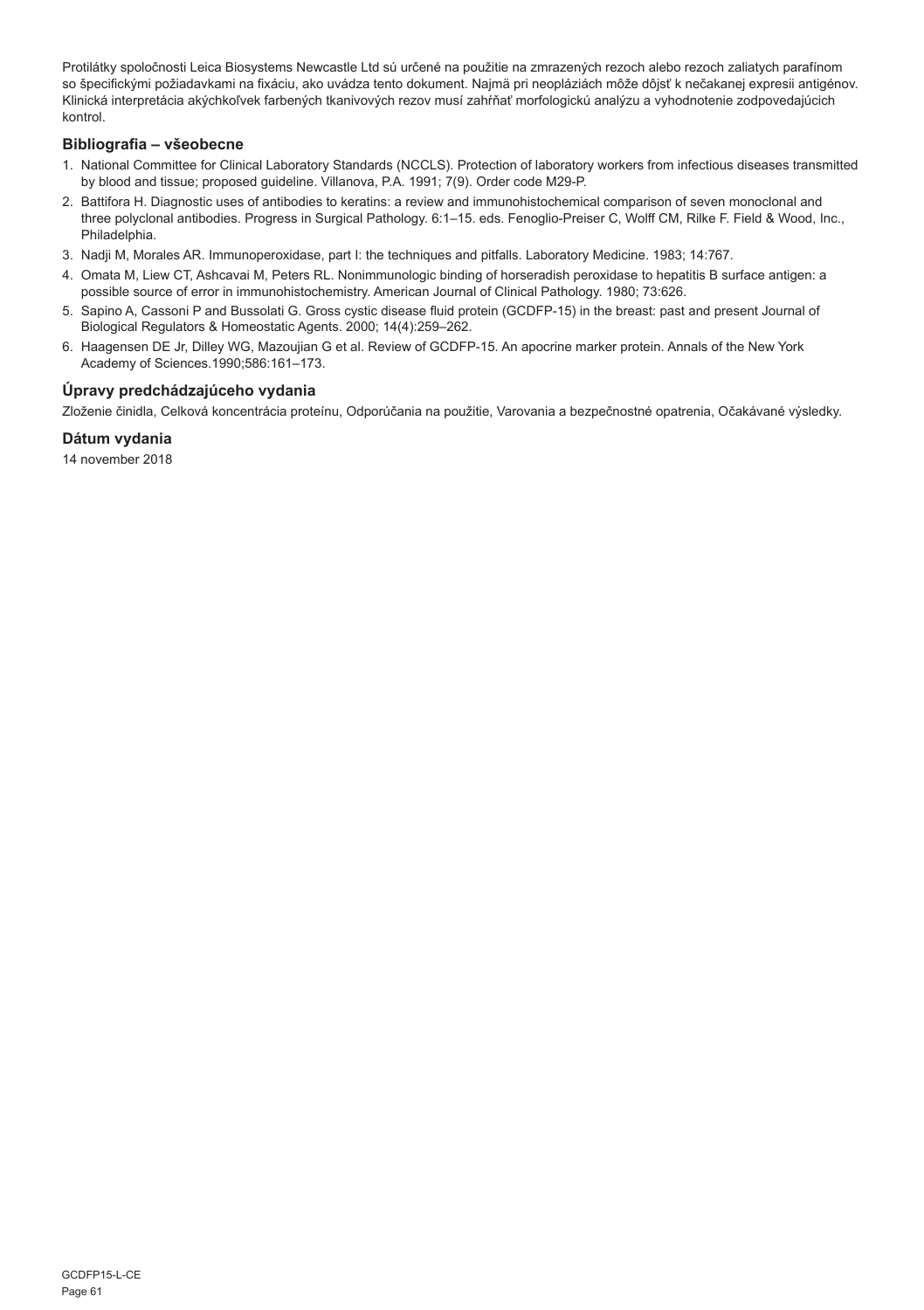GCDFP15-L-CE Page 62